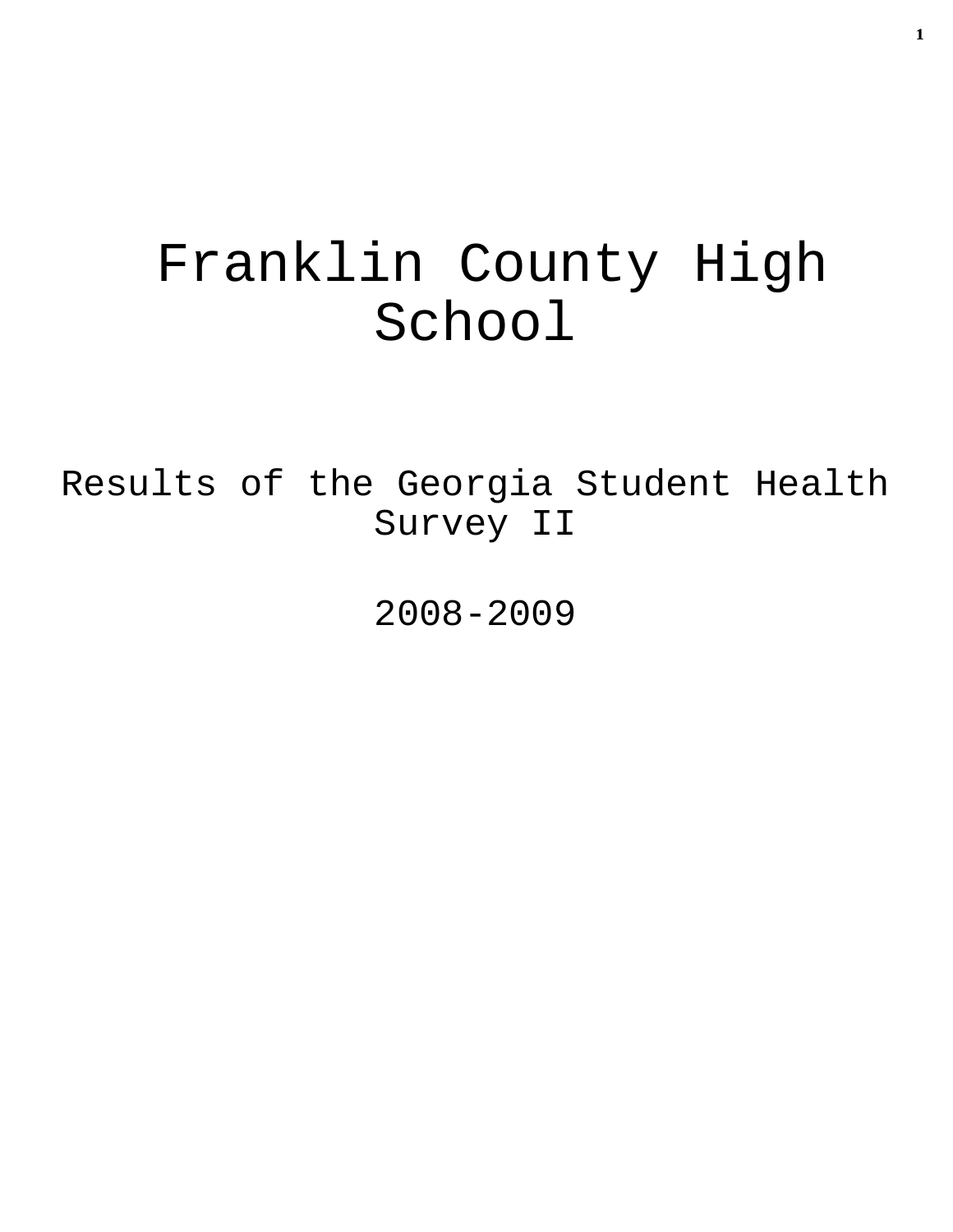# *Demographics* **2**

| Grade                    |     |  |  |  |
|--------------------------|-----|--|--|--|
| <b>Grade   Frequency</b> |     |  |  |  |
| 10                       | 150 |  |  |  |
| 12                       | 163 |  |  |  |

| Frequency      | <b>Table of Gender by Grade</b> |              |             |              |  |  |
|----------------|---------------------------------|--------------|-------------|--------------|--|--|
| <b>Col Pct</b> |                                 | Grade(Grade) |             |              |  |  |
|                | Gender(Gender)                  | 10           | 12          | <b>Total</b> |  |  |
|                | <b>Female</b>                   | 72<br>48.00  | 72<br>44.17 | 144          |  |  |
|                | <b>Male</b>                     | 78<br>52.00  | 91<br>55.83 | 169          |  |  |
|                | <b>Total</b>                    | 150          | 163         | 313          |  |  |

| <b>Frequency</b> |
|------------------|
| <b>Col Pct</b>   |

| <b>Table of Ethnicity by Grade</b> |              |              |              |  |  |  |
|------------------------------------|--------------|--------------|--------------|--|--|--|
|                                    | Grade(Grade) |              |              |  |  |  |
| <b>Ethnicity</b> (Ethnicity)       | 10           | 12           | <b>Total</b> |  |  |  |
| <b>Black</b>                       | 15<br>10.00  | 26<br>15.95  | 41           |  |  |  |
| <b>Hispanic</b>                    | 19<br>12.67  | 9<br>5.52    | 28           |  |  |  |
| White                              | 114<br>76.00 | 116<br>71.17 | 230          |  |  |  |
| <b>Asian</b>                       | 0<br>0.00    | 6<br>3.68    | 6            |  |  |  |
| <b>Other</b>                       | 2<br>1.33    | 6<br>3.68    | 8            |  |  |  |
| <b>Total</b>                       | 150          | 163          | 313          |  |  |  |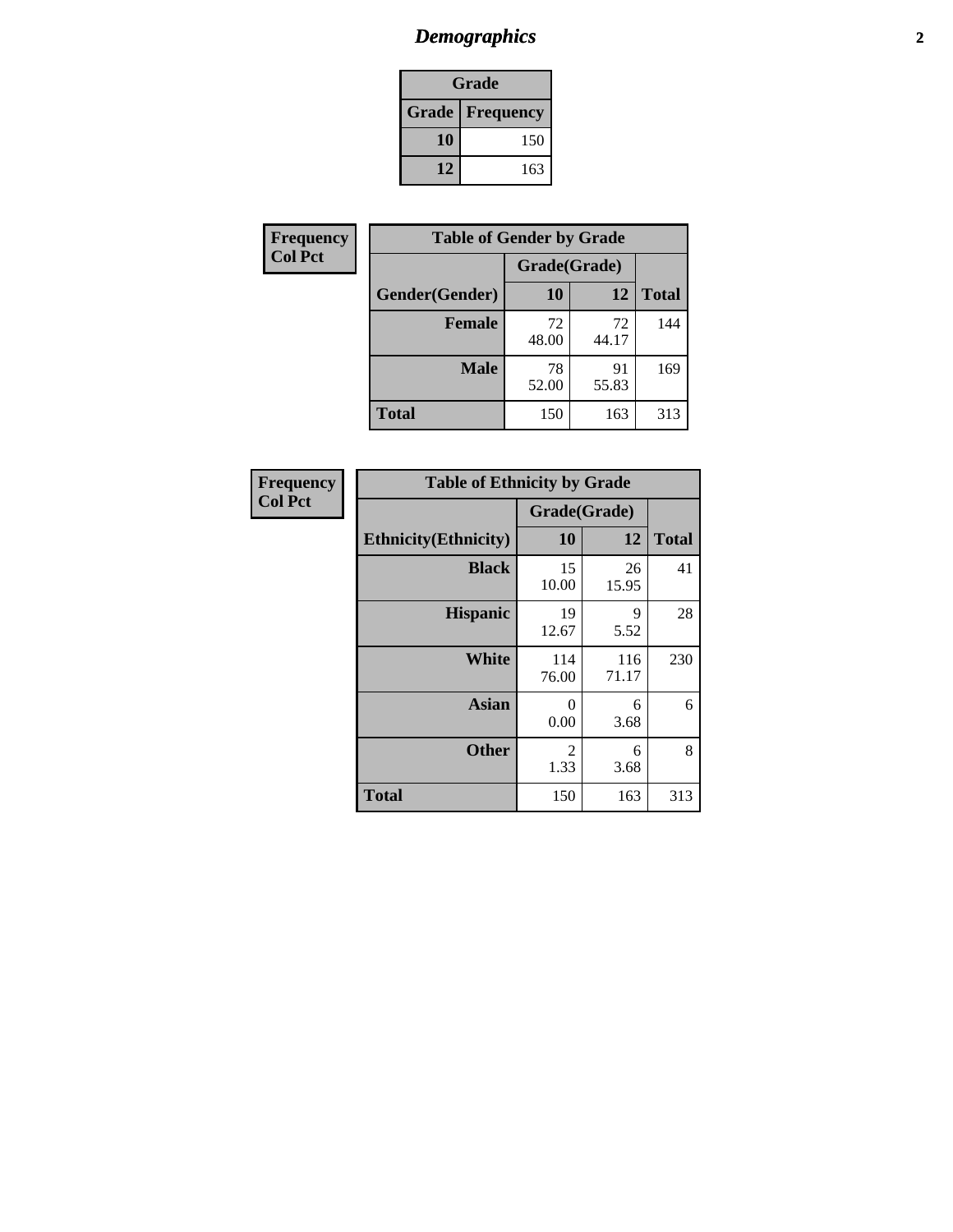#### *Title IV, Part A, Schedule A* **3** *Goal 1: Ensure that all schools are drug-free Baseline Data: Year 2008-2009 Prevalence of Drug Use*

| Frequency<br><b>Col Pct</b> | <b>Table of AlcoholAlt by Grade</b> |              |              |              |  |  |
|-----------------------------|-------------------------------------|--------------|--------------|--------------|--|--|
|                             | AlcoholAlt(Alcohol                  | Grade(Grade) |              |              |  |  |
|                             | use, past 30 days)                  | <b>10</b>    | 12           | <b>Total</b> |  |  |
|                             | <b>Yes</b>                          | 41<br>27.33  | 44<br>26.99  | 85           |  |  |
|                             | N <sub>0</sub>                      | 109<br>72.67 | 119<br>73.01 | 228          |  |  |
|                             | Total                               | 150          | 163          | 313          |  |  |

| Frequency      | <b>Table of TobaccoAny by Grade</b> |              |              |              |  |  |
|----------------|-------------------------------------|--------------|--------------|--------------|--|--|
| <b>Col Pct</b> | <b>TobaccoAny(Tobacco</b>           | Grade(Grade) |              |              |  |  |
|                | use, past 30 days)                  | 10           | 12           | <b>Total</b> |  |  |
|                | Yes                                 | 27<br>18.00  | 45<br>27.61  | 72           |  |  |
|                | N <sub>0</sub>                      | 123<br>82.00 | 118<br>72.39 | 241          |  |  |
|                | Total                               | 150          | 163          | 313          |  |  |

| Frequency<br><b>Col Pct</b> | <b>Table of MarijuanaAlt by Grade</b> |              |              |              |  |
|-----------------------------|---------------------------------------|--------------|--------------|--------------|--|
|                             | MarijuanaAlt(Marijuana                | Grade(Grade) |              |              |  |
|                             | use, past 30 days)                    | 10           | 12           | <b>Total</b> |  |
|                             | <b>Yes</b>                            | 18<br>12.00  | 18<br>11.04  | 36           |  |
|                             | N <sub>0</sub>                        | 132<br>88.00 | 145<br>88.96 | 277          |  |
|                             | <b>Total</b>                          | 150          | 163          | 313          |  |

| <b>Frequency</b> | <b>Table of OtherDrugAny by Grade</b>                  |              |              |              |  |
|------------------|--------------------------------------------------------|--------------|--------------|--------------|--|
| <b>Col Pct</b>   | <b>OtherDrugAny(Other</b><br>Grade(Grade)<br>drug use, |              |              |              |  |
|                  | past 30 days)                                          | 10           | 12           | <b>Total</b> |  |
|                  | Yes                                                    | 10<br>6.67   | 15<br>9.20   | 25           |  |
|                  | N <sub>0</sub>                                         | 140<br>93.33 | 148<br>90.80 | 288          |  |
|                  | <b>Total</b>                                           | 150          | 163          | 313          |  |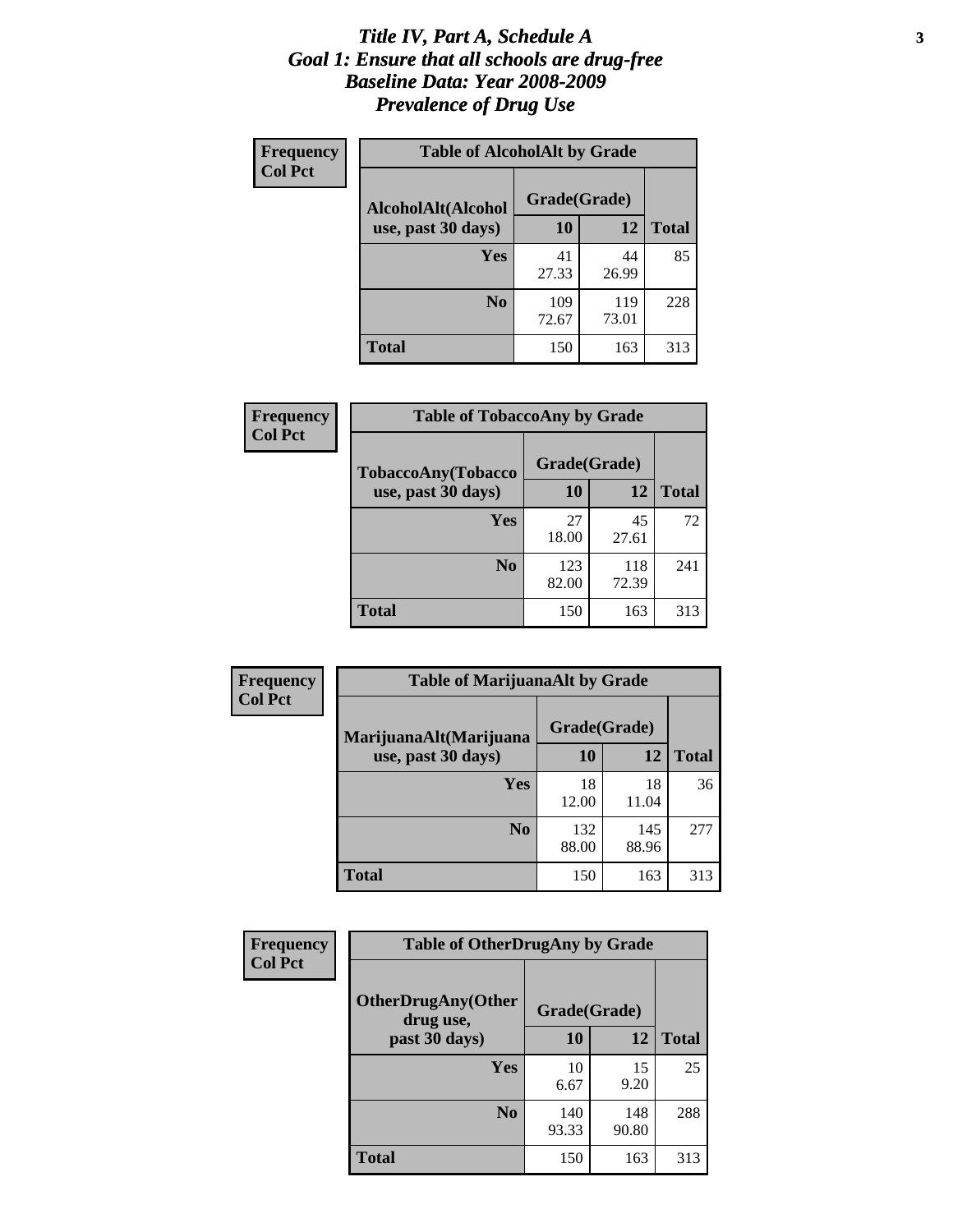#### *Average Age of Onset of Use* **4** *Results for "Average Age of Onset of Use" questions exclude students who said they did not use that substance*

| <b>Variable</b>    | Label                                                              | <b>Mean</b> |
|--------------------|--------------------------------------------------------------------|-------------|
| Alcoholinit2       | I started using alcohol when I was                                 | 14.70       |
| Cigarettesinit2    | I started smoking tobacco when I was                               | 14.14       |
| Smokelessinit2     | I started chewing tobacco when I was                               | 12.98       |
| Marijuanainit2     | I started using marijuana when I was                               | 14.73       |
| Cocaineinit2       | I started using cocaine when I was                                 | 13.17       |
| Inhalantsinit2     | I started using inhalants when I was                               | 12.86       |
| Steroidsinit2      | I started using steroids when I was                                | 10.80       |
| Ecstasyinit2       | I started using ecstasy when I was                                 | 11.00       |
| Methinit2          | I started using methamphetamines when I was                        | 12.40       |
| Hallucinogensinit2 | I started using hallucinogens when I was                           | 12.40       |
| Prescriptioninit2  | I started using prescription drugs not prescribed to me when I was | 13.73       |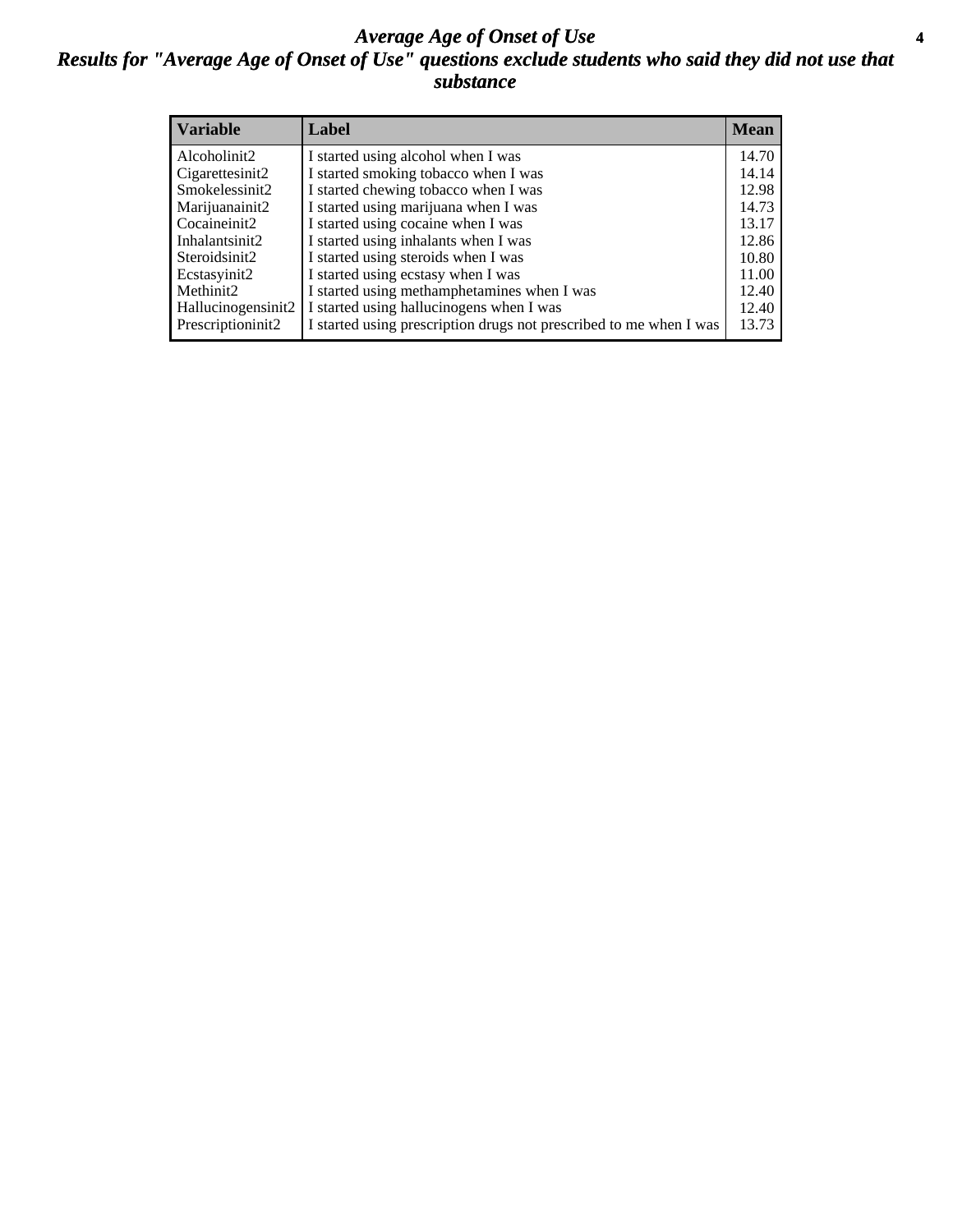# *Perception of Health Risk* **5**

| Frequency      | <b>Table of Alcoholharmdich by Grade</b> |              |             |              |  |
|----------------|------------------------------------------|--------------|-------------|--------------|--|
| <b>Col Pct</b> | Alcoholharmdich(I<br>think alcohol is    | Grade(Grade) |             |              |  |
|                | harmful)                                 | 10           | 12          | <b>Total</b> |  |
|                | <b>Yes</b>                               | 109          | 130         | 239          |  |
|                |                                          | 72.67        | 79.75       |              |  |
|                | N <sub>0</sub>                           | 41<br>27.33  | 33<br>20.25 | 74           |  |
|                | <b>Total</b>                             | 150          | 163         | 313          |  |

| <b>Frequency</b> | <b>Table of Tobaccoharmdich by Grade</b> |              |              |              |  |
|------------------|------------------------------------------|--------------|--------------|--------------|--|
| <b>Col Pct</b>   | Tobaccoharmdich(I<br>think tobacco is    | Grade(Grade) |              |              |  |
|                  | harmful)                                 | 10           | 12           | <b>Total</b> |  |
|                  | Yes                                      | 145<br>96.67 | 152<br>93.25 | 297          |  |
|                  | N <sub>0</sub>                           | 5<br>3.33    | 11<br>6.75   | 16           |  |
|                  | Total                                    | 150          | 163          | 313          |  |

| Frequency      | <b>Table of Marijuanaharmdich by Grade</b>                |              |              |              |  |  |
|----------------|-----------------------------------------------------------|--------------|--------------|--------------|--|--|
| <b>Col Pct</b> | Marijuanaharmdich(I<br>Grade(Grade)<br>think marijuana is |              |              |              |  |  |
|                | harmful)                                                  | 10           | 12           | <b>Total</b> |  |  |
|                | <b>Yes</b>                                                | 127<br>84.67 | 114<br>69.94 | 241          |  |  |
|                | N <sub>0</sub>                                            | 23<br>15.33  | 49<br>30.06  | 72           |  |  |
|                | <b>Total</b>                                              | 150          | 163          | 313          |  |  |

| Frequency      | <b>Table of Otherdrugharmdich by Grade</b>   |              |              |              |  |  |  |
|----------------|----------------------------------------------|--------------|--------------|--------------|--|--|--|
| <b>Col Pct</b> | Otherdrugharmdich(I<br>think other drugs are | Grade(Grade) |              |              |  |  |  |
|                | harmful)                                     | 10           | 12           | <b>Total</b> |  |  |  |
|                | <b>Yes</b>                                   | 145<br>96.67 | 150<br>92.02 | 295          |  |  |  |
|                | N <sub>0</sub>                               | 3.33         | 13<br>7.98   | 18           |  |  |  |
|                | <b>Total</b>                                 | 150          | 163          | 313          |  |  |  |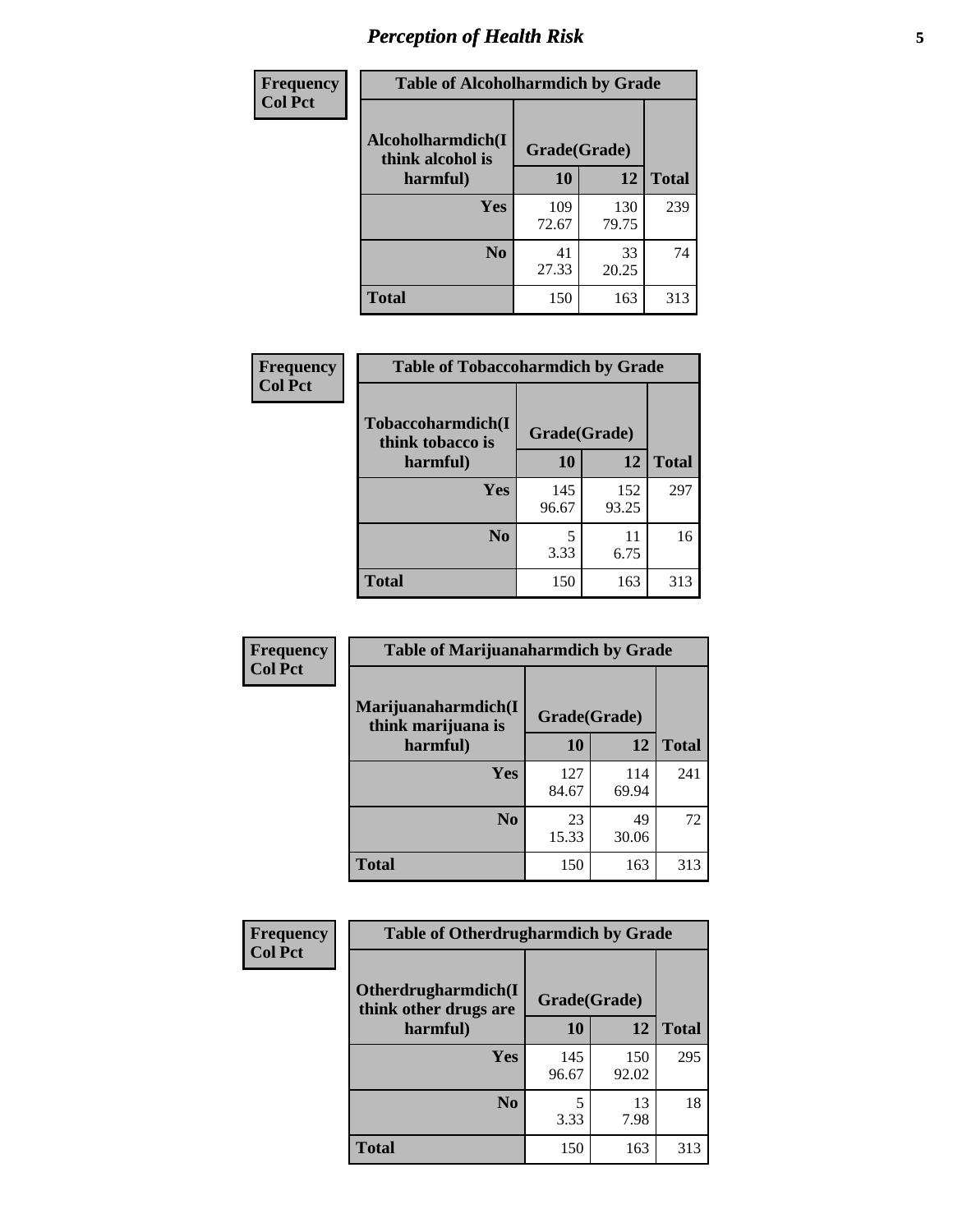# *Social Disapproval* **6**

| Frequency      | <b>Table of Alcoholpeerdich by Grade</b>                    |              |             |              |  |  |  |  |
|----------------|-------------------------------------------------------------|--------------|-------------|--------------|--|--|--|--|
| <b>Col Pct</b> | Alcoholpeerdich(My<br>friends would<br>disapprove if I used | Grade(Grade) |             |              |  |  |  |  |
|                | alcohol)                                                    | 10           | 12          | <b>Total</b> |  |  |  |  |
|                | <b>Yes</b>                                                  | 66<br>44.00  | 74<br>45.40 | 140          |  |  |  |  |
|                | N <sub>0</sub>                                              | 84<br>56.00  | 89<br>54.60 | 173          |  |  |  |  |
|                | <b>Total</b>                                                | 150          | 163         | 313          |  |  |  |  |

| <b>Frequency</b> |
|------------------|
| <b>Col Pct</b>   |

| <b>Table of Tobaccopeerdich by Grade</b>                            |              |             |              |  |  |  |  |
|---------------------------------------------------------------------|--------------|-------------|--------------|--|--|--|--|
| <b>Tobaccopeerdich</b> (My<br>friends would<br>disapprove if I used | Grade(Grade) |             |              |  |  |  |  |
| tobacco)                                                            | 10           | 12          | <b>Total</b> |  |  |  |  |
| Yes                                                                 | 84<br>56.00  | 90<br>55.21 | 174          |  |  |  |  |
| N <sub>0</sub>                                                      | 66<br>44.00  | 73<br>44.79 | 139          |  |  |  |  |
| <b>Total</b>                                                        | 150          | 163         | 313          |  |  |  |  |

| Frequency      | <b>Table of Marijuanapeerdich by Grade</b>                    |              |              |              |  |  |  |  |
|----------------|---------------------------------------------------------------|--------------|--------------|--------------|--|--|--|--|
| <b>Col Pct</b> | Marijuanapeerdich(My<br>friends would<br>disapprove if I used | Grade(Grade) |              |              |  |  |  |  |
|                | marijuana)                                                    | 10           | 12           | <b>Total</b> |  |  |  |  |
|                | <b>Yes</b>                                                    | 76<br>50.67  | 108<br>66.26 | 184          |  |  |  |  |
|                | N <sub>0</sub>                                                | 74<br>49.33  | 55<br>33.74  | 129          |  |  |  |  |
|                | <b>Total</b>                                                  | 150          | 163          | 313          |  |  |  |  |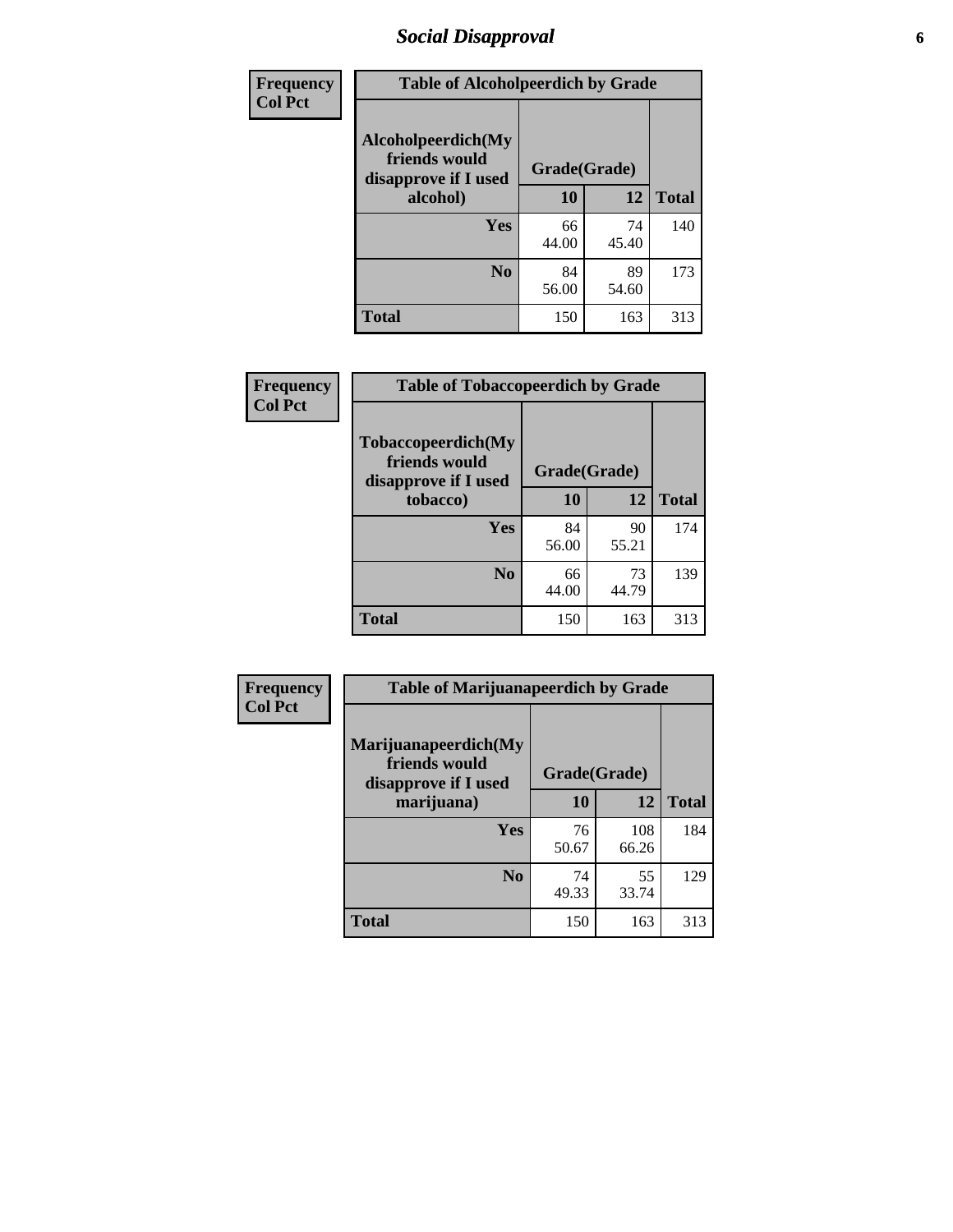# *Social Disapproval* **7**

| Frequency      | <b>Table of Otherdrugpeerdich by Grade</b>                    |              |              |              |  |  |  |  |
|----------------|---------------------------------------------------------------|--------------|--------------|--------------|--|--|--|--|
| <b>Col Pct</b> | Otherdrugpeerdich(My<br>friends would<br>disapprove if I used | Grade(Grade) |              |              |  |  |  |  |
|                | other drugs)                                                  | 10           | 12           | <b>Total</b> |  |  |  |  |
|                | Yes                                                           | 95<br>63.33  | 128<br>78.53 | 223          |  |  |  |  |
|                | N <sub>0</sub>                                                | 55<br>36.67  | 35<br>21.47  | 90           |  |  |  |  |
|                | <b>Total</b>                                                  | 150          | 163          | 313          |  |  |  |  |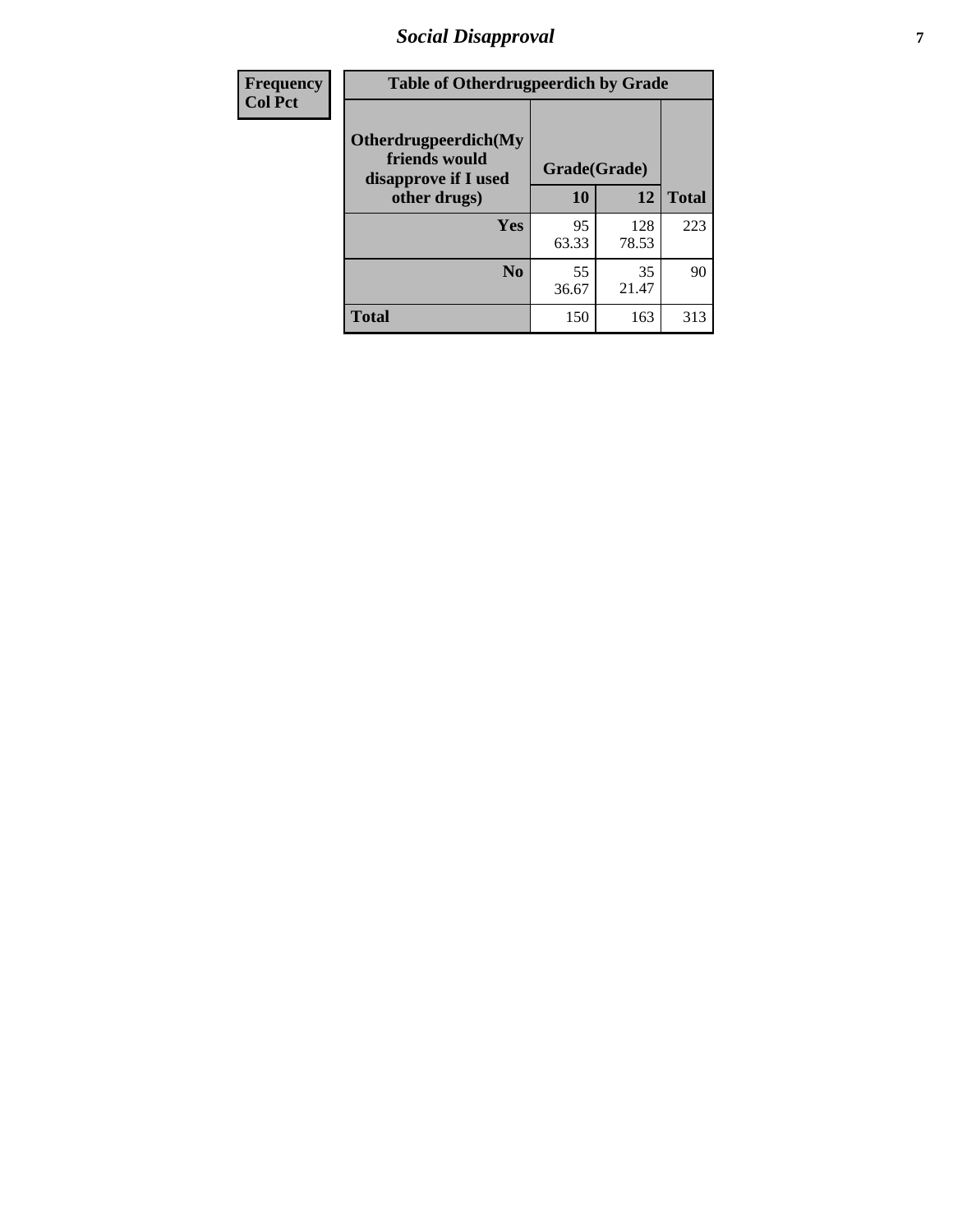#### Title IV, Part A, Schedule A **8** *Goal 2: To help ensure that all schools are safe and disciplined Baseline Data: Year 2008-2009 Student Involvement in Gang Activity*

| Frequency      | <b>Table of Gangself by Grade</b>                                                                 |                    |              |              |
|----------------|---------------------------------------------------------------------------------------------------|--------------------|--------------|--------------|
| <b>Col Pct</b> | Gangself(I<br>have<br>participated<br>in illegal<br>gang<br>activities in<br>the past 30<br>days) | Grade(Grade)<br>10 | 12           | <b>Total</b> |
|                | Yes                                                                                               | 3<br>2.00          | 17<br>10.43  | 20           |
|                | N <sub>0</sub>                                                                                    | 147<br>98.00       | 146<br>89.57 | 293          |
|                | <b>Total</b>                                                                                      | 150                | 163          | 313          |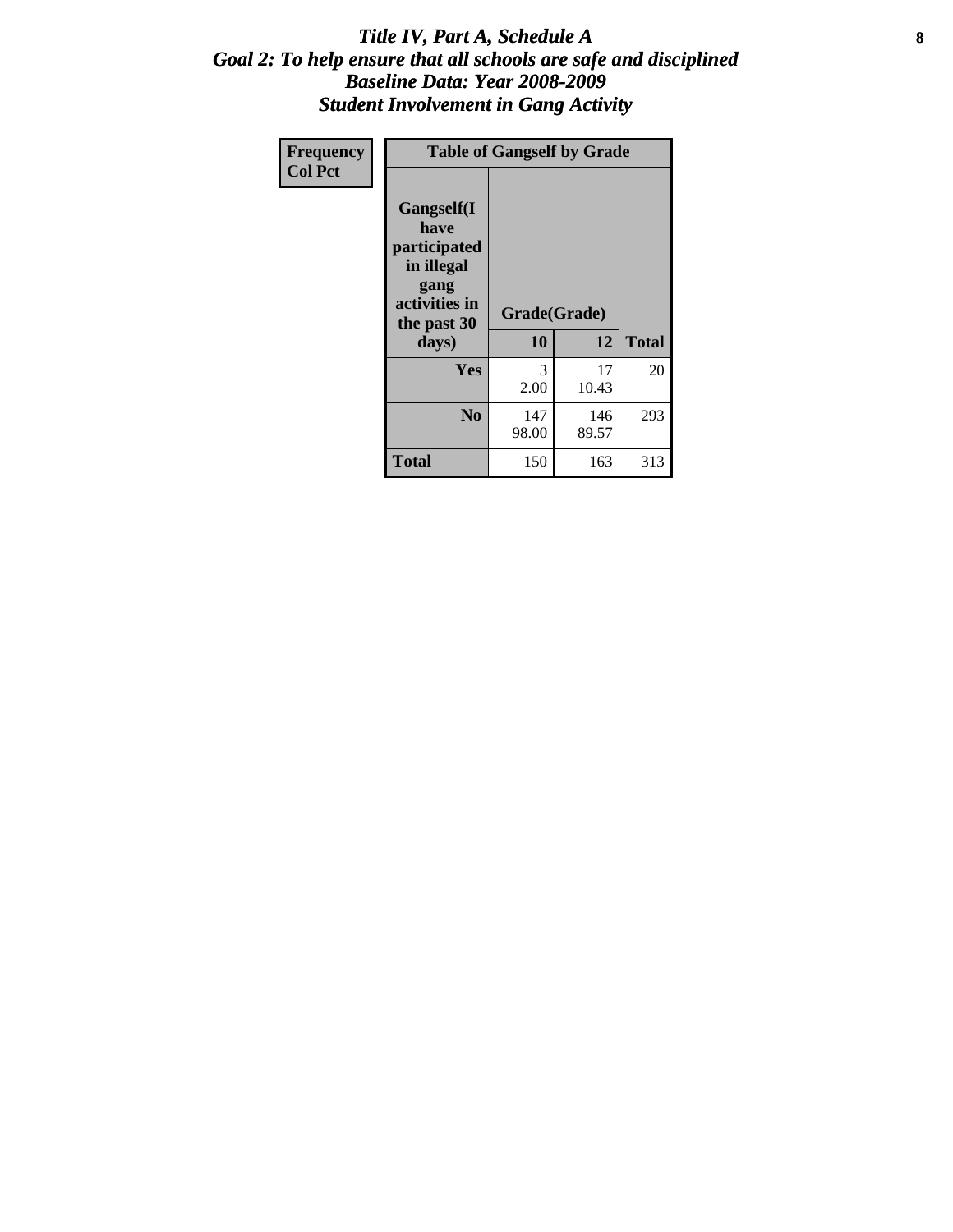# *Student Perception of School Safety* **9**

| <b>Frequency</b><br>Row Pct |
|-----------------------------|
|                             |

| <b>Table of Grade by Safeschool</b> |                                                                                                                                                  |             |             |             |     |  |  |
|-------------------------------------|--------------------------------------------------------------------------------------------------------------------------------------------------|-------------|-------------|-------------|-----|--|--|
|                                     | Safeschool (School is a place at which I feel<br>safe)                                                                                           |             |             |             |     |  |  |
| Grade(Grade)                        | <b>Somewhat</b><br><b>Somewhat</b><br><b>Strongly</b><br><b>Strongly</b><br><b>Disagree</b><br>Agree<br><b>Disagree</b><br><b>Total</b><br>Agree |             |             |             |     |  |  |
| <b>10</b>                           | 14<br>9.33                                                                                                                                       | 98<br>65.33 | 25<br>16.67 | 13<br>8.67  | 150 |  |  |
| 12                                  | 25<br>15.34                                                                                                                                      | 84<br>51.53 | 33<br>20.25 | 21<br>12.88 | 163 |  |  |
| <b>Total</b>                        | 39                                                                                                                                               | 182         | 58          | 34          | 313 |  |  |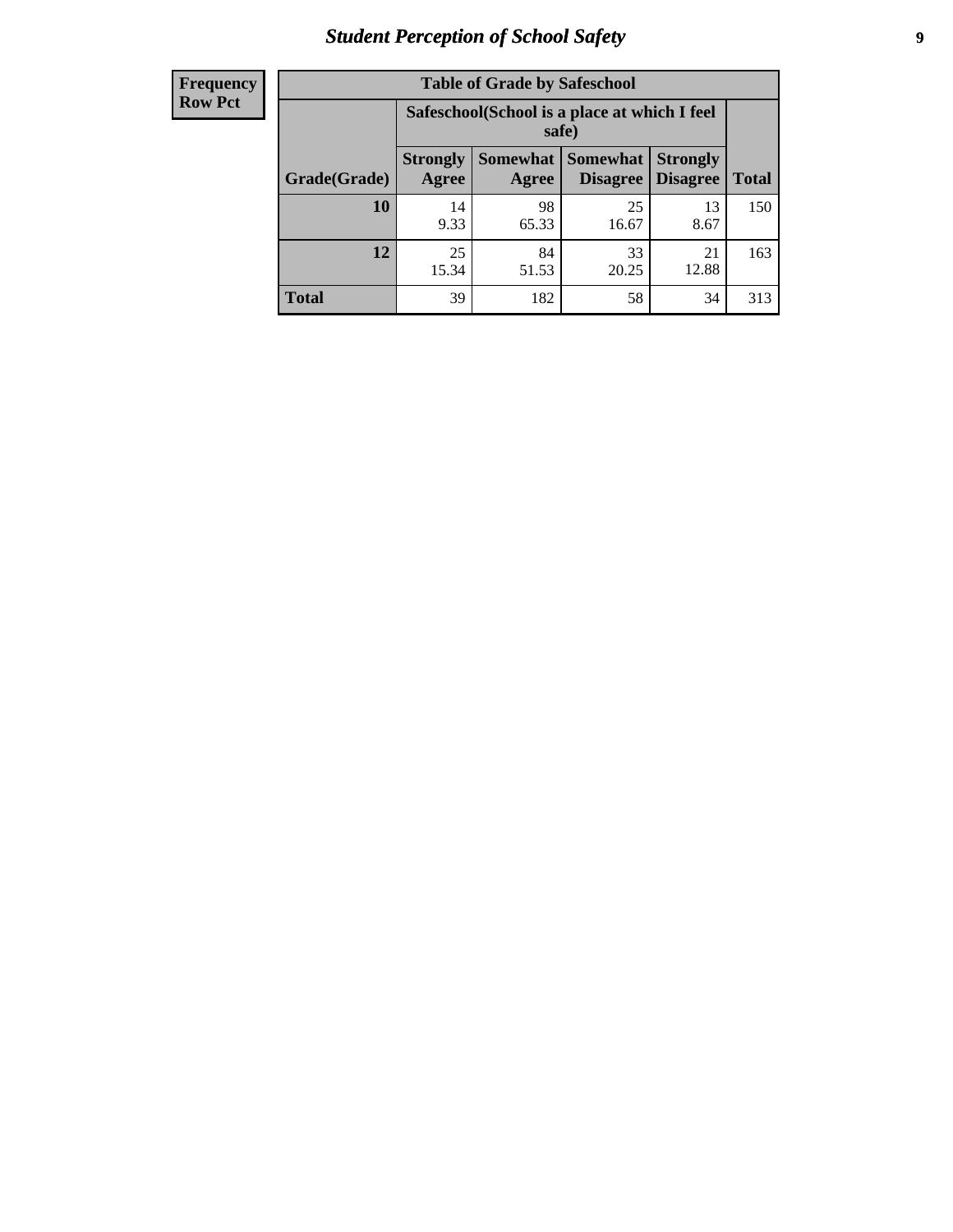#### *Students Who Have Been Bullied* **10**

| <b>Frequency</b> |
|------------------|
| Row Pct          |

| <b>Table of Grade by Bullied</b> |                             |                                                                               |                              |                   |                        |                        |                          |              |
|----------------------------------|-----------------------------|-------------------------------------------------------------------------------|------------------------------|-------------------|------------------------|------------------------|--------------------------|--------------|
|                                  |                             | <b>Bullied</b> (I have been bullied by other<br>students in the past 30 days) |                              |                   |                        |                        |                          |              |
| Grade(Grade)                     | $\mathbf{0}$<br><b>Days</b> | 1 or<br>2<br>days                                                             | 3 <sub>to</sub><br>5<br>days | 6 to<br>9<br>davs | 10<br>to<br>19<br>days | 20<br>to<br>29<br>days | All<br><b>30</b><br>days | <b>Total</b> |
| 10                               | 138<br>92.00                | 5<br>3.33                                                                     | 3<br>2.00                    | 0.67              | 0.67                   | 0.67                   | 0.67                     | 150          |
| 12                               | 150<br>92.02                | 6<br>3.68                                                                     | 3<br>1.84                    | 0<br>0.00         | 0.61                   | $\Omega$<br>0.00       | 3<br>1.84                | 163          |
| Total                            | 288                         | 11                                                                            | 6                            |                   | 2                      | 1                      | 4                        | 313          |

 $\blacksquare$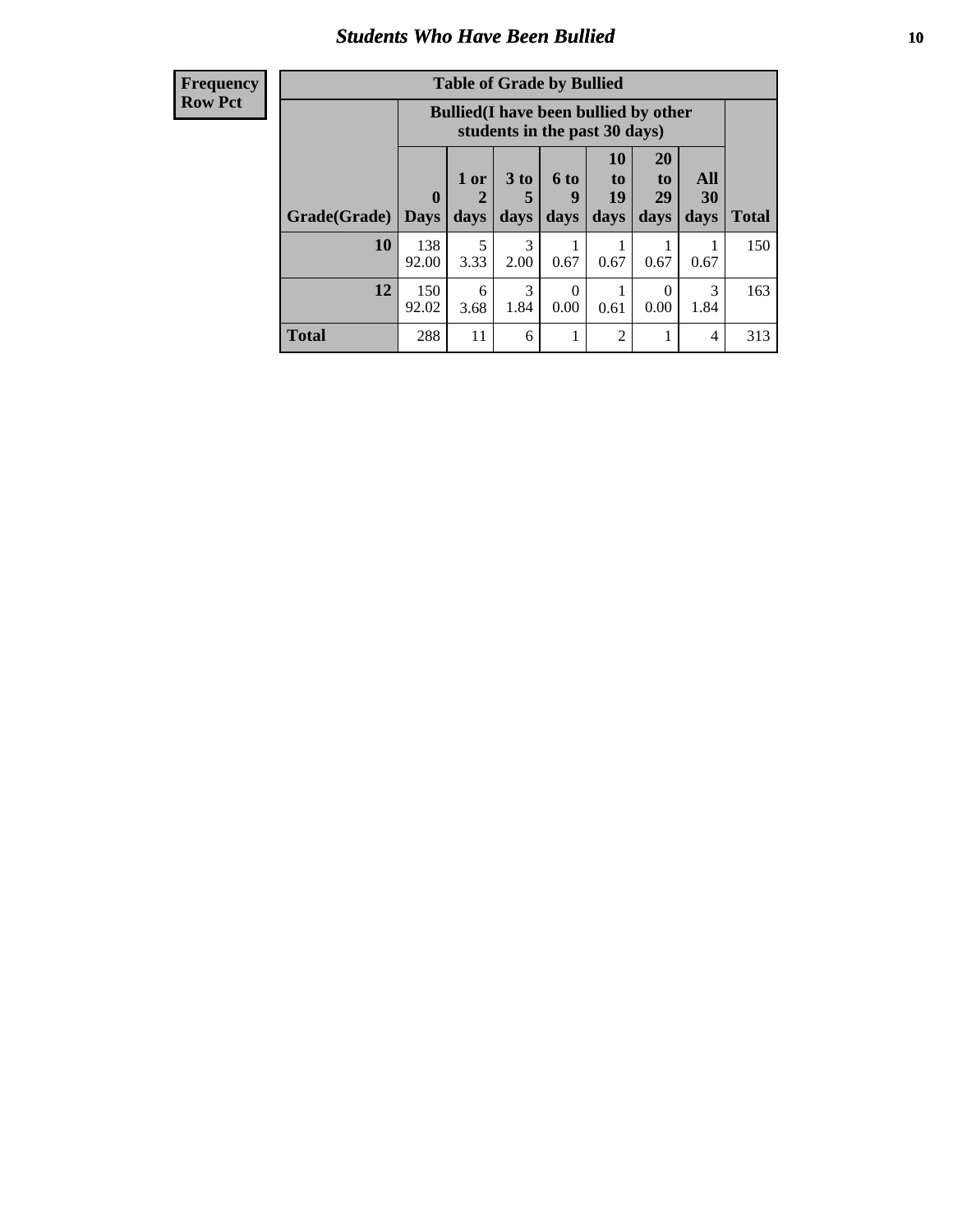### *School Climate* **11**

| Frequency      | <b>Table of SchoolClimate1 by Grade</b> |                    |             |              |  |  |  |  |
|----------------|-----------------------------------------|--------------------|-------------|--------------|--|--|--|--|
| <b>Col Pct</b> | SchoolClimate1(I<br>like school)        | Grade(Grade)<br>10 | 12          | <b>Total</b> |  |  |  |  |
|                | <b>Strongly Agree</b>                   | 34<br>22.67        | 27<br>16.56 | 61           |  |  |  |  |
|                | <b>Somewhat Agree</b>                   | 88<br>58.67        | 90<br>55.21 | 178          |  |  |  |  |
|                | <b>Somewhat Disagree</b>                | 24<br>16.00        | 26<br>15.95 | 50           |  |  |  |  |
|                | <b>Strongly Disagree</b>                | 4<br>2.67          | 20<br>12.27 | 24           |  |  |  |  |
|                | <b>Total</b>                            | 150                | 163         | 313          |  |  |  |  |

| Frequency      | <b>Table of SchoolClimate2 by Grade</b>           |                    |             |              |
|----------------|---------------------------------------------------|--------------------|-------------|--------------|
| <b>Col Pct</b> | SchoolClimate2(I<br>feel successful at<br>school) | Grade(Grade)<br>10 | 12          | <b>Total</b> |
|                | <b>Strongly Agree</b>                             | 35<br>23.33        | 46<br>28.22 | 81           |
|                | <b>Somewhat Agree</b>                             | 103<br>68.67       | 88<br>53.99 | 191          |
|                | <b>Somewhat Disagree</b>                          | 9<br>6.00          | 21<br>12.88 | 30           |
|                | <b>Strongly Disagree</b>                          | 3<br>2.00          | 8<br>4.91   | 11           |
|                | <b>Total</b>                                      | 150                | 163         | 313          |

| Frequency<br><b>Col Pct</b> | <b>Table of SchoolClimate3 by Grade</b>               |              |             |              |
|-----------------------------|-------------------------------------------------------|--------------|-------------|--------------|
|                             | SchoolClimate3(My<br>school has high<br>standards for | Grade(Grade) |             |              |
|                             | achievement)                                          | <b>10</b>    | 12          | <b>Total</b> |
|                             | <b>Strongly Agree</b>                                 | 28<br>18.67  | 19<br>11.66 | 47           |
|                             | <b>Somewhat Agree</b>                                 | 94<br>62.67  | 83<br>50.92 | 177          |
|                             | <b>Somewhat Disagree</b>                              | 17<br>11.33  | 36<br>22.09 | 53           |
|                             | <b>Strongly Disagree</b>                              | 11<br>7.33   | 25<br>15.34 | 36           |
|                             | Total                                                 | 150          | 163         | 313          |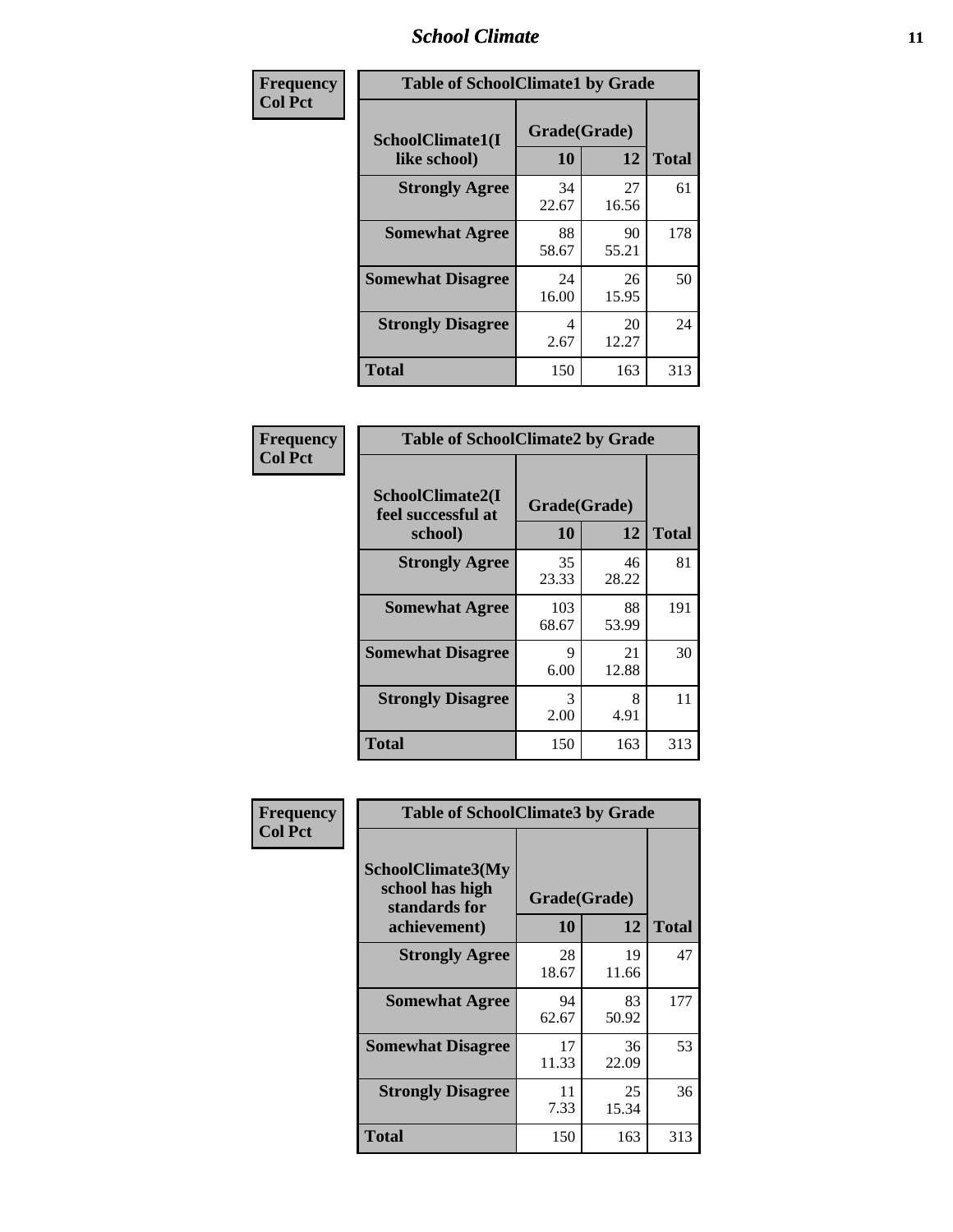### *School Climate* **12**

| Frequency      |                                                                      | <b>Table of SchoolClimate4 by Grade</b> |             |              |  |
|----------------|----------------------------------------------------------------------|-----------------------------------------|-------------|--------------|--|
| <b>Col Pct</b> | <b>SchoolClimate4(My</b><br>school sets clear<br>rules for behavior) | Grade(Grade)<br>10                      | 12          | <b>Total</b> |  |
|                | <b>Strongly Agree</b>                                                | 36<br>24.00                             | 55<br>33.74 | 91           |  |
|                | <b>Somewhat Agree</b>                                                | 69<br>46.00                             | 70<br>42.94 | 139          |  |
|                | <b>Somewhat Disagree</b>                                             | 38<br>25.33                             | 25<br>15.34 | 63           |  |
|                | <b>Strongly Disagree</b>                                             | 7<br>4.67                               | 13<br>7.98  | 20           |  |
|                | Total                                                                | 150                                     | 163         | 313          |  |

| <b>Table of SchoolClimate5 by Grade</b>                              |                    |             |              |  |
|----------------------------------------------------------------------|--------------------|-------------|--------------|--|
| SchoolClimate5(I<br>know what to do in<br>an emergency at<br>school) | Grade(Grade)<br>10 | 12          | <b>Total</b> |  |
|                                                                      | 51                 | 76          | 127          |  |
| <b>Strongly Agree</b>                                                | 34.00              | 46.63       |              |  |
| <b>Somewhat Agree</b>                                                | 84<br>56.00        | 58<br>35.58 | 142          |  |
| <b>Somewhat Disagree</b>                                             | 12<br>8.00         | 22<br>13.50 | 34           |  |
| <b>Strongly Disagree</b>                                             | 3<br>2.00          | 4.29        | 10           |  |
| Total                                                                | 150                | 163         | 313          |  |

| Frequency      | <b>Table of SchoolClimate6 by Grade</b>                  |                    |             |              |
|----------------|----------------------------------------------------------|--------------------|-------------|--------------|
| <b>Col Pct</b> | <b>SchoolClimate6(Teachers</b><br>treat me with respect) | Grade(Grade)<br>10 | 12          | <b>Total</b> |
|                | <b>Strongly Agree</b>                                    | 63<br>42.00        | 49<br>30.06 | 112          |
|                | <b>Somewhat Agree</b>                                    | 53<br>35.33        | 78<br>47.85 | 131          |
|                | <b>Somewhat Disagree</b>                                 | 27<br>18.00        | 23<br>14.11 | 50           |
|                | <b>Strongly Disagree</b>                                 | 7<br>4.67          | 13<br>7.98  | 20           |
|                | <b>Total</b>                                             | 150                | 163         | 313          |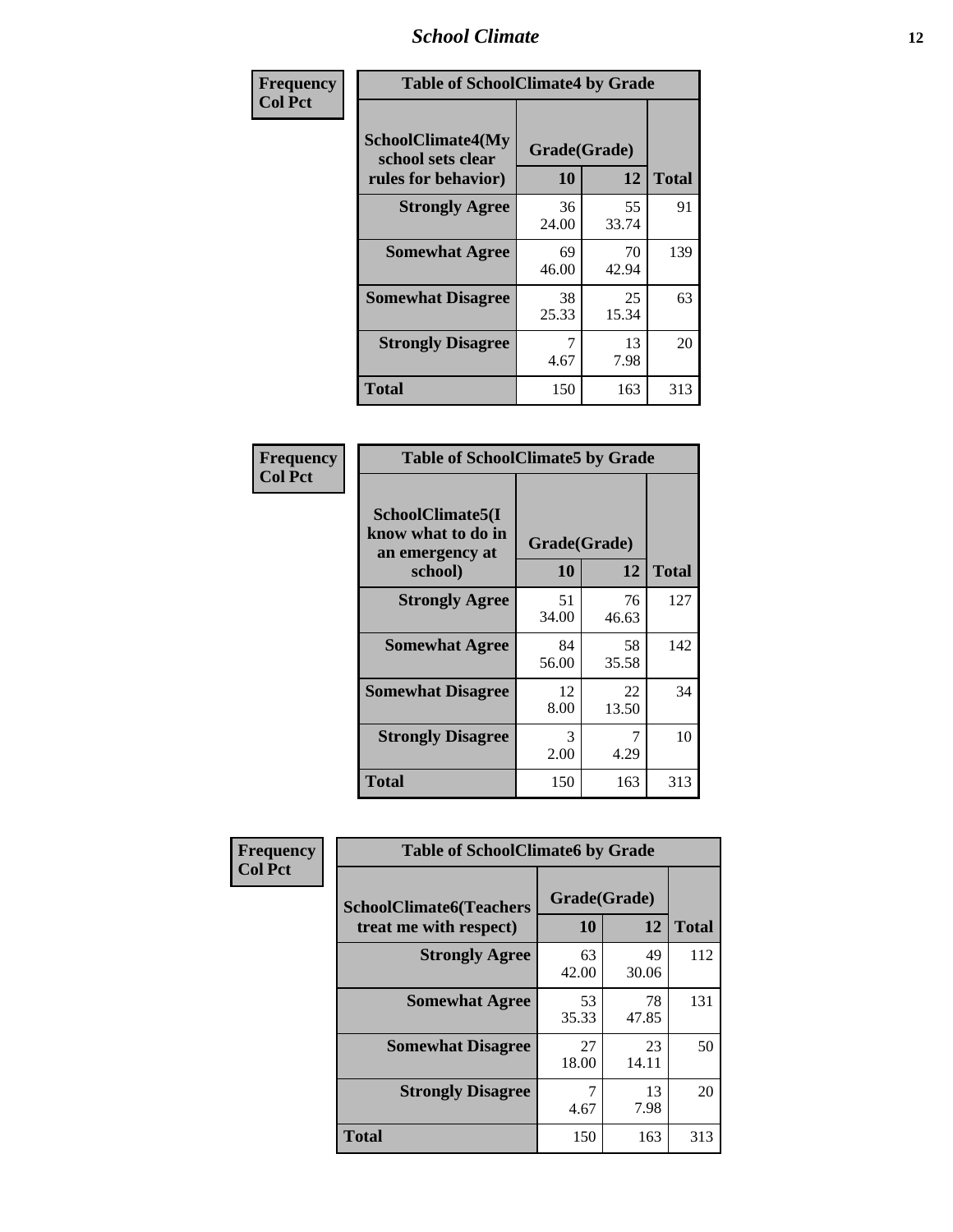### *School Climate* **13**

| Frequency      | <b>Table of SchoolClimate7 by Grade</b>                                       |                     |             |              |
|----------------|-------------------------------------------------------------------------------|---------------------|-------------|--------------|
| <b>Col Pct</b> | <b>SchoolClimate7(Behaviors</b><br>in my class allow the<br>teacher to teach) | Grade(Grade)<br>10  | 12          | <b>Total</b> |
|                | <b>Strongly Agree</b>                                                         | 38<br>25.33         | 27<br>16.56 | 65           |
|                | <b>Somewhat Agree</b>                                                         | 78<br>52.00         | 84<br>51.53 | 162          |
|                | <b>Somewhat Disagree</b>                                                      | 25<br>16.67         | 39<br>23.93 | 64           |
|                | <b>Strongly Disagree</b>                                                      | $\mathbf Q$<br>6.00 | 13<br>7.98  | 22           |
|                | <b>Total</b>                                                                  | 150                 | 163         | 313          |

| Frequency      | <b>Table of SchoolClimate8 by Grade</b>                                 |              |             |              |
|----------------|-------------------------------------------------------------------------|--------------|-------------|--------------|
| <b>Col Pct</b> | <b>SchoolClimate8(Students</b><br>are frequently<br>recognized for good | Grade(Grade) |             |              |
|                | behavior)                                                               | 10           | 12          | <b>Total</b> |
|                | <b>Strongly Agree</b>                                                   | 38<br>25.33  | 48<br>29.45 | 86           |
|                | <b>Somewhat Agree</b>                                                   | 81<br>54.00  | 62<br>38.04 | 143          |
|                | <b>Somewhat Disagree</b>                                                | 23<br>15.33  | 41<br>25.15 | 64           |
|                | <b>Strongly Disagree</b>                                                | 8<br>5.33    | 12<br>7.36  | 20           |
|                | <b>Total</b>                                                            | 150          | 163         | 313          |

| Frequency      | <b>Table of SchoolClimate9 by Grade</b>                                           |                    |             |              |
|----------------|-----------------------------------------------------------------------------------|--------------------|-------------|--------------|
| <b>Col Pct</b> | SchoolClimate9(School<br>counselor would be<br>helpful if I needed<br>assistance) | Grade(Grade)<br>10 | 12          | <b>Total</b> |
|                | <b>Strongly Agree</b>                                                             | 72<br>48.00        | 72<br>44.17 | 144          |
|                | <b>Somewhat Agree</b>                                                             | 53<br>35.33        | 72<br>44.17 | 125          |
|                | <b>Somewhat Disagree</b>                                                          | 17<br>11.33        | 14<br>8.59  | 31           |
|                | <b>Strongly Disagree</b>                                                          | 8<br>5.33          | 5<br>3.07   | 13           |
|                | <b>Total</b>                                                                      | 150                | 163         | 313          |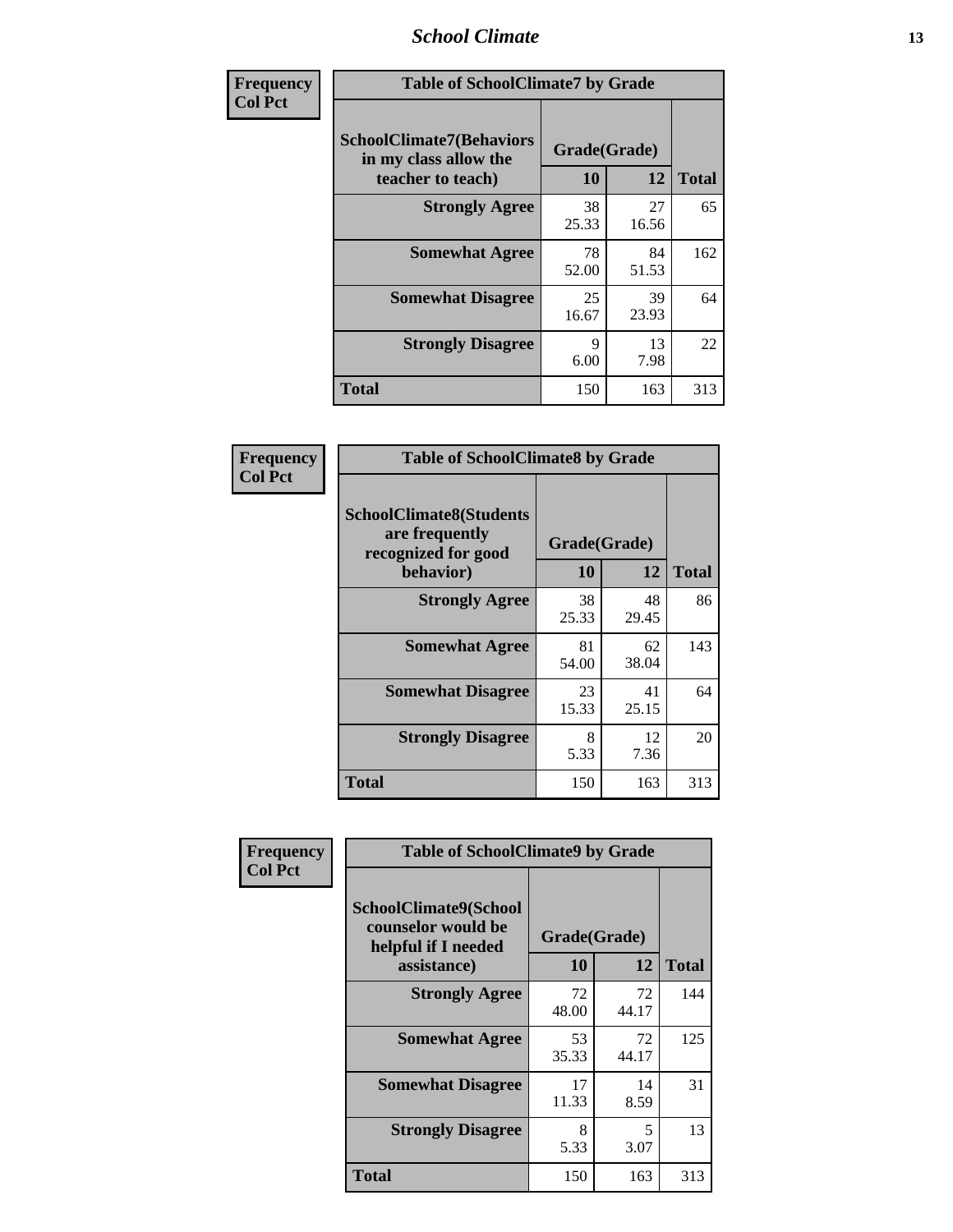### *Reasons for Dropping Out* **14**

| Frequency      | <b>Table of Dropoutreason by Grade</b>                                   |                        |             |              |
|----------------|--------------------------------------------------------------------------|------------------------|-------------|--------------|
| <b>Col Pct</b> | Dropoutreason(If<br>I dropped out the<br>reason would<br>most likely be) | Grade(Grade)<br>10     | 12          | <b>Total</b> |
|                | Won't Drop out                                                           | 91<br>60.67            | 91<br>55.83 | 182          |
|                | <b>Bored</b>                                                             | 21<br>14.00            | 16<br>9.82  | 37           |
|                | <b>Family Reasons</b>                                                    | 6<br>4.00              | 16<br>9.82  | 22           |
|                | <b>Being Bullied</b>                                                     | $\mathfrak{D}$<br>1.33 | 0.61        | 3            |
|                | <b>Other</b>                                                             | 30<br>20.00            | 39<br>23.93 | 69           |
|                | <b>Total</b>                                                             | 150                    | 163         | 313          |

| Frequency      | <b>Table of Dropout by Grade</b>                                       |                          |       |              |  |  |
|----------------|------------------------------------------------------------------------|--------------------------|-------|--------------|--|--|
| <b>Col Pct</b> | Dropout(I<br>have<br>thought<br>about<br>dropping<br>out of<br>school) | Grade(Grade)<br>10<br>12 |       | <b>Total</b> |  |  |
|                |                                                                        |                          |       |              |  |  |
|                | Yes                                                                    | 28                       | 53    | 81           |  |  |
|                |                                                                        | 18.67                    | 32.52 |              |  |  |
|                | N <sub>0</sub>                                                         | 122                      | 110   | 232          |  |  |
|                |                                                                        | 81.33                    |       |              |  |  |
|                | <b>Total</b>                                                           |                          | 67.48 |              |  |  |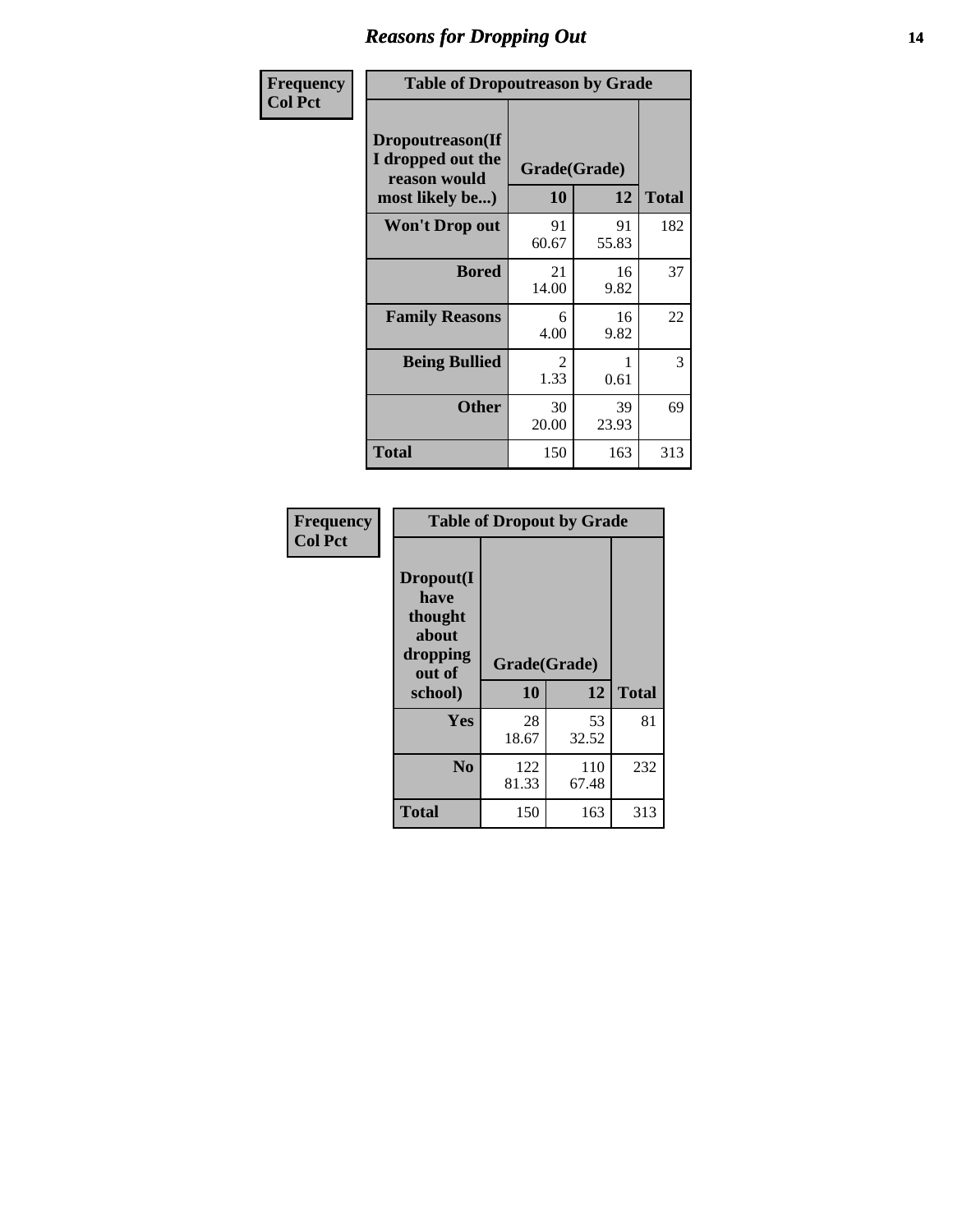*School Safety* **15**

| Frequency      | <b>Table of Gangself by Grade</b>                                                                 |                    |              |              |
|----------------|---------------------------------------------------------------------------------------------------|--------------------|--------------|--------------|
| <b>Col Pct</b> | Gangself(I<br>have<br>participated<br>in illegal<br>gang<br>activities in<br>the past 30<br>days) | Grade(Grade)<br>10 | 12           | <b>Total</b> |
|                | Yes                                                                                               | 3<br>2.00          | 17<br>10.43  | 20           |
|                | N <sub>0</sub>                                                                                    | 147<br>98.00       | 146<br>89.57 | 293          |
|                | <b>Total</b>                                                                                      | 150                | 163          | 313          |

| Frequency<br><b>Col Pct</b> | <b>Table of Gangpeers by Grade</b>                                                                                             |                    |              |              |
|-----------------------------|--------------------------------------------------------------------------------------------------------------------------------|--------------------|--------------|--------------|
|                             | <b>Gangpeers</b> (I<br>have friends<br>who have<br>participated<br>in illegal<br>gang<br>activities in<br>the past 30<br>days) | Grade(Grade)<br>10 | 12           | <b>Total</b> |
|                             | <b>Yes</b>                                                                                                                     | 17<br>11.33        | 23<br>14.11  | 40           |
|                             | N <sub>0</sub>                                                                                                                 | 133<br>88.67       | 140<br>85.89 | 273          |
|                             | <b>Total</b>                                                                                                                   | 150                | 163          | 313          |

| Frequency      |                                                                    | <b>Table of Pickedon by Grade</b> |             |              |  |  |  |  |
|----------------|--------------------------------------------------------------------|-----------------------------------|-------------|--------------|--|--|--|--|
| <b>Col Pct</b> | <b>Pickedon(I have</b><br>been picked on or<br>teased at school in | Grade(Grade)                      |             |              |  |  |  |  |
|                | the past 30 days)                                                  | 10                                | 12          | <b>Total</b> |  |  |  |  |
|                | <b>Strongly Agree</b>                                              | 10<br>6.67                        | 12<br>7.36  | 22           |  |  |  |  |
|                | <b>Somewhat Agree</b>                                              | 22<br>14.67                       | 18<br>11.04 | 40           |  |  |  |  |
|                | <b>Somewhat Disagree</b>                                           | 41<br>27.33                       | 35<br>21.47 | 76           |  |  |  |  |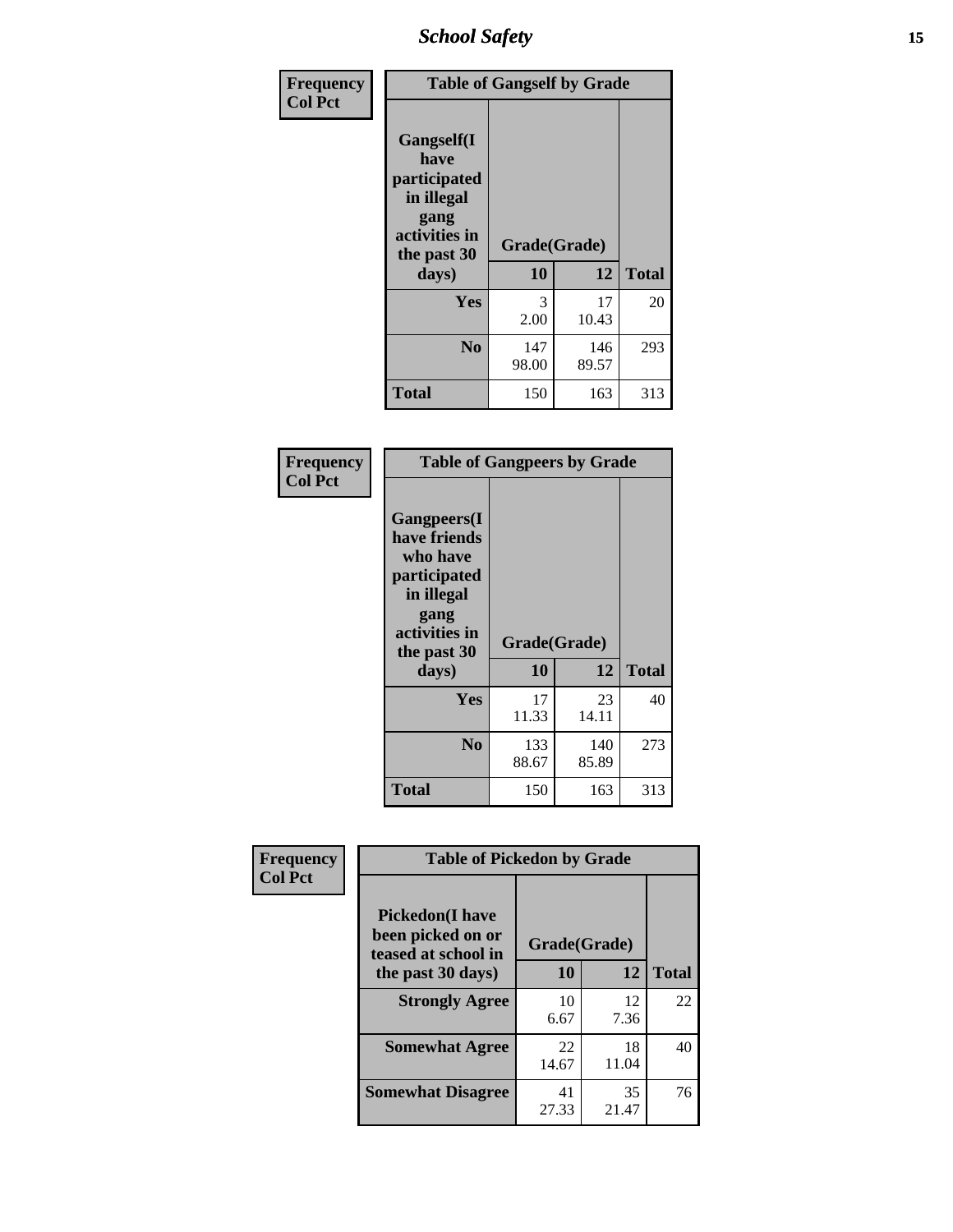# *School Safety* **16**

| Frequency<br><b>Col Pct</b> | <b>Table of Pickedon by Grade</b>                                                        |                    |             |              |  |  |  |  |
|-----------------------------|------------------------------------------------------------------------------------------|--------------------|-------------|--------------|--|--|--|--|
|                             | <b>Pickedon</b> (I have<br>been picked on or<br>teased at school in<br>the past 30 days) | Grade(Grade)<br>10 | 12          | <b>Total</b> |  |  |  |  |
|                             | <b>Strongly Disagree</b>                                                                 | 77<br>51.33        | 98<br>60.12 | 175          |  |  |  |  |
|                             | Total                                                                                    | 150                | 163         | 313          |  |  |  |  |

| Frequency      |                                                          | <b>Table of Safeschool by Grade</b> |             |              |  |  |  |  |  |
|----------------|----------------------------------------------------------|-------------------------------------|-------------|--------------|--|--|--|--|--|
| <b>Col Pct</b> | Safeschool(School<br>is a place at which I<br>feel safe) | Grade(Grade)<br>10                  | 12          | <b>Total</b> |  |  |  |  |  |
|                | <b>Strongly Agree</b>                                    | 14<br>9.33                          | 25<br>15.34 | 39           |  |  |  |  |  |
|                | <b>Somewhat Agree</b>                                    | 98<br>65.33                         | 84<br>51.53 | 182          |  |  |  |  |  |
|                | <b>Somewhat Disagree</b>                                 | 25<br>16.67                         | 33<br>20.25 | 58           |  |  |  |  |  |
|                | <b>Strongly Disagree</b>                                 | 13<br>8.67                          | 21<br>12.88 | 34           |  |  |  |  |  |
|                | <b>Total</b>                                             | 150                                 | 163         | 313          |  |  |  |  |  |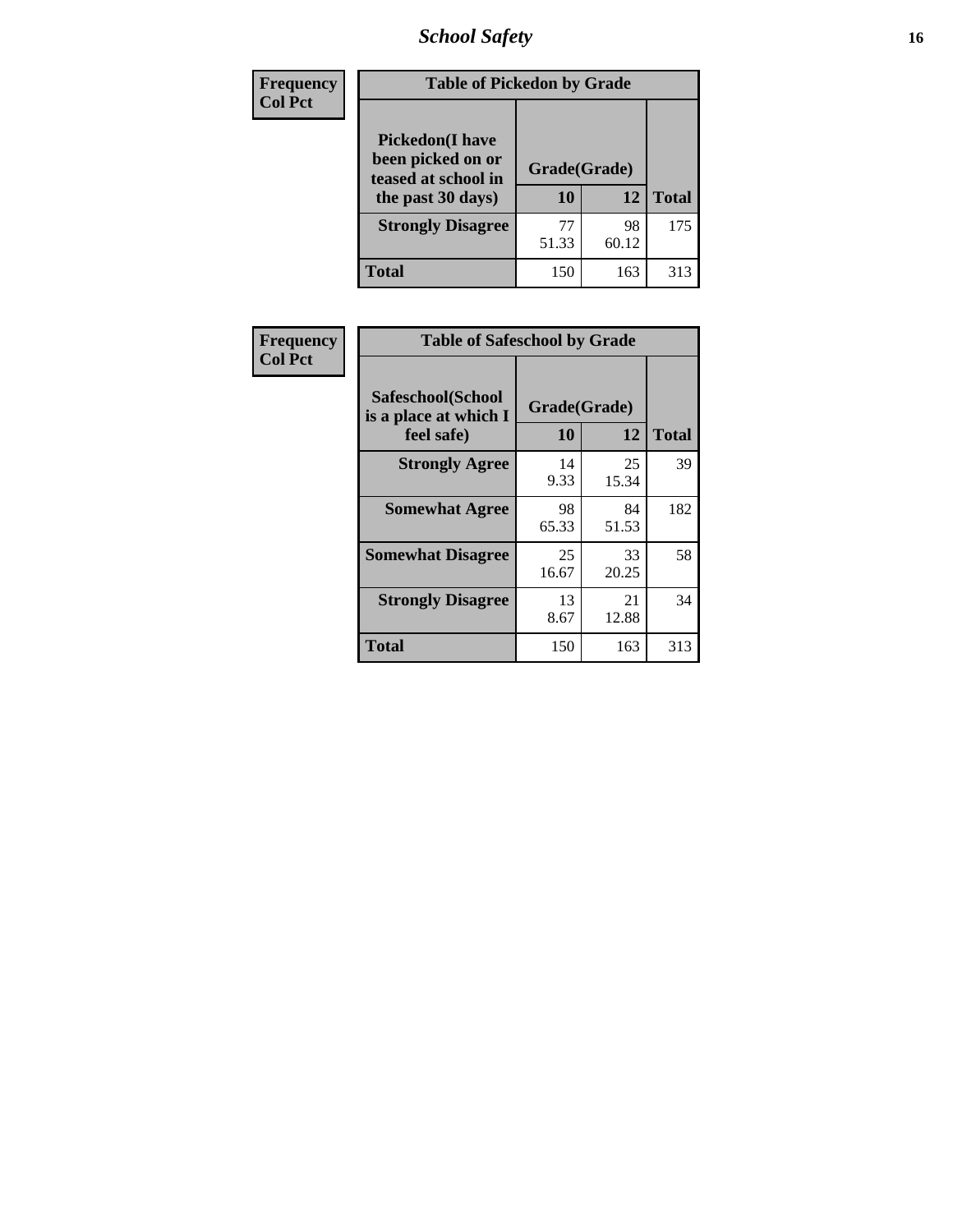*School Safety* **17**

| <b>Frequend</b><br>Row Pct |
|----------------------------|

| $\overline{\textbf{c}\textbf{y}}$ | <b>Table of Grade by Bullied</b> |                            |                                                                               |              |                   |                        |                               |                          |              |
|-----------------------------------|----------------------------------|----------------------------|-------------------------------------------------------------------------------|--------------|-------------------|------------------------|-------------------------------|--------------------------|--------------|
| þ,                                |                                  |                            | <b>Bullied</b> (I have been bullied by other<br>students in the past 30 days) |              |                   |                        |                               |                          |              |
|                                   | Grade(Grade)                     | $\mathbf 0$<br><b>Days</b> | 1 or<br>days                                                                  | 3 to<br>days | 6 to<br>9<br>days | 10<br>to<br>19<br>days | <b>20</b><br>to<br>29<br>days | All<br><b>30</b><br>days | <b>Total</b> |
|                                   | 10                               | 138<br>92.00               | 5<br>3.33                                                                     | 3<br>2.00    | 0.67              | 0.67                   | 0.67                          | 0.67                     | 150          |
|                                   | 12                               | 150<br>92.02               | 6<br>3.68                                                                     | 3<br>1.84    | $\Omega$<br>0.00  | 0.61                   | 0<br>0.00                     | $\mathcal{R}$<br>1.84    | 163          |
|                                   | <b>Total</b>                     | 288                        | 11                                                                            | 6            | 1                 | $\mathfrak{D}$         |                               | 4                        | 313          |

| <b>Frequency</b> | <b>Table of Grade by Bulliedothers</b> |                                               |              |                   |                        |                                           |                   |              |  |  |
|------------------|----------------------------------------|-----------------------------------------------|--------------|-------------------|------------------------|-------------------------------------------|-------------------|--------------|--|--|
| <b>Row Pct</b>   |                                        | <b>Bulliedothers</b> (I bullied others in the |              |                   |                        |                                           |                   |              |  |  |
|                  | <b>Grade</b> (Grade) Days              | $\mathbf{0}$                                  | 1 or<br>days | 3 to<br>5<br>days | 10<br>to<br>19<br>days | <b>20</b><br>t <sub>0</sub><br>29<br>days | All<br>30<br>days | <b>Total</b> |  |  |
|                  | 10                                     | 141<br>94.00                                  | 5<br>3.33    | 4<br>2.67         | $\Omega$<br>0.00       | 0<br>0.00                                 | $\Omega$<br>0.00  | 150          |  |  |
|                  | 12                                     | 147<br>90.18                                  | 6<br>3.68    | 3<br>1.84         | 3<br>1.84              | 0.61                                      | 3<br>1.84         | 163          |  |  |
|                  | <b>Total</b>                           | 288                                           | 11           | 7                 | 3                      | 1                                         | 3                 | 313          |  |  |

| <b>Frequency</b> |              | <b>Table of Grade by Weaponschool</b> |                                                                   |                              |                                         |                                    |                   |              |  |
|------------------|--------------|---------------------------------------|-------------------------------------------------------------------|------------------------------|-----------------------------------------|------------------------------------|-------------------|--------------|--|
| <b>Row Pct</b>   |              |                                       | Weaponschool(I brought a weapon<br>to school in the past 30 days) |                              |                                         |                                    |                   |              |  |
|                  | Grade(Grade) | $\bf{0}$<br><b>Days</b>               | 1 or<br>days                                                      | 3 <sub>to</sub><br>5<br>days | <b>10</b><br>$\mathbf{t}$<br>19<br>days | 20<br>t <sub>0</sub><br>29<br>days | All<br>30<br>days | <b>Total</b> |  |
|                  | 10           | 146<br>97.33                          | 0<br>0.00                                                         | 0.67                         | 0.67                                    | 0.67                               | 0.67              | 150          |  |
|                  | 12           | 156<br>95.71                          | 3<br>1.84                                                         | $\Omega$<br>0.00             | 0<br>0.00                               | 0<br>0.00                          | 4<br>2.45         | 163          |  |
|                  | <b>Total</b> | 302                                   | 3                                                                 |                              |                                         | 1                                  | 5                 | 313          |  |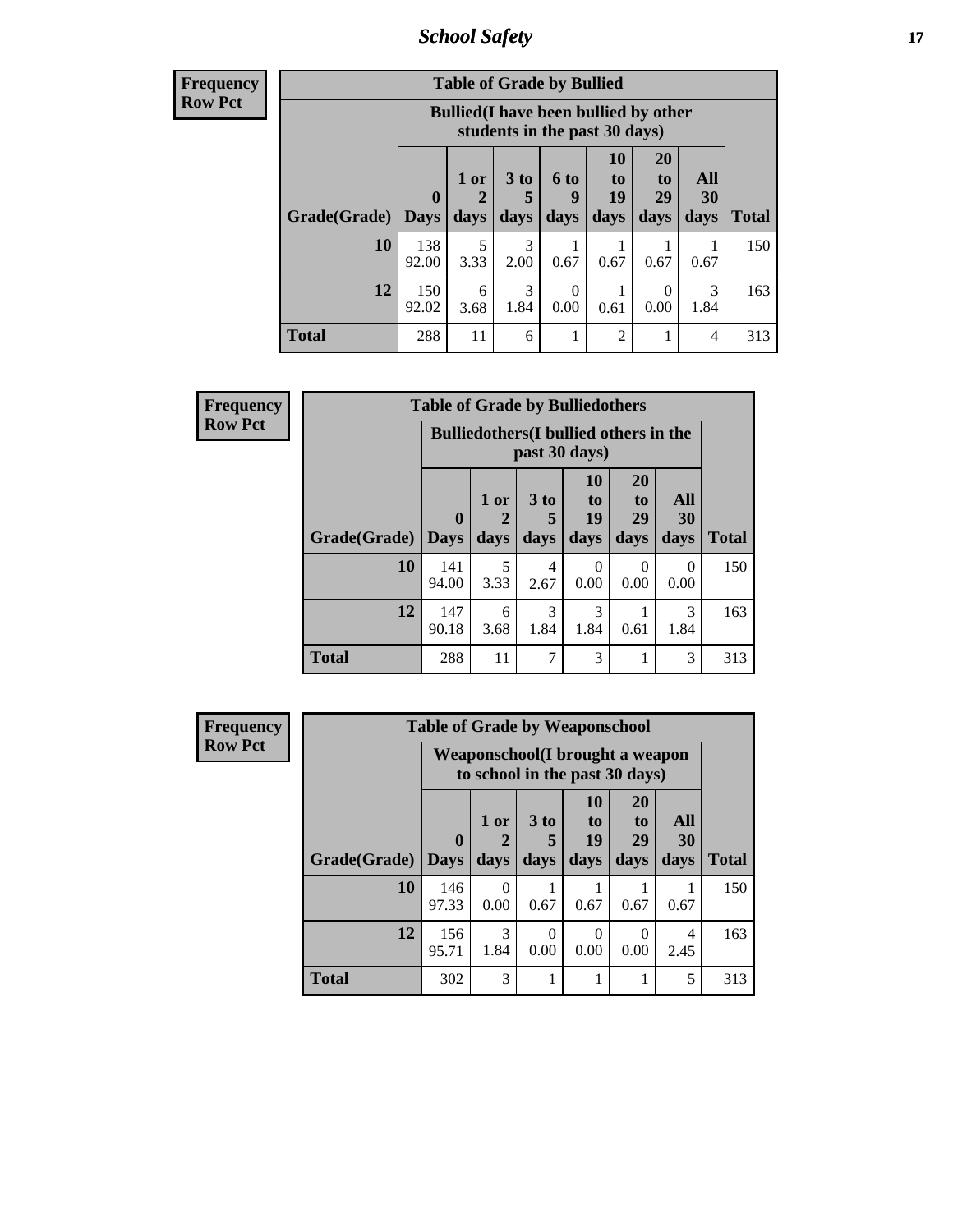*School Safety* **18**

| <b>Frequency</b> |              | <b>Table of Grade by Absentunsafe</b>                                              |                                     |                              |                                     |                        |                   |              |
|------------------|--------------|------------------------------------------------------------------------------------|-------------------------------------|------------------------------|-------------------------------------|------------------------|-------------------|--------------|
| <b>Row Pct</b>   |              | Absentunsafe(I have missed school<br>because I felt unsafe in the past 30<br>days) |                                     |                              |                                     |                        |                   |              |
|                  | Grade(Grade) | $\mathbf 0$<br><b>Days</b>                                                         | 1 or<br>2<br>days                   | 3 <sub>to</sub><br>5<br>days | 6 <sup>to</sup><br>9<br>days        | 10<br>to<br>19<br>days | All<br>30<br>days | <b>Total</b> |
|                  | 10           | 144<br>96.00                                                                       | 0.67                                | $\mathfrak{D}$<br>1.33       | $\mathcal{D}_{\mathcal{L}}$<br>1.33 | 0.67                   | 0<br>0.00         | 150          |
|                  | 12           | 155<br>95.09                                                                       | $\mathcal{D}_{\mathcal{A}}$<br>1.23 | $\mathcal{R}$<br>1.84        | $\mathcal{D}_{\mathcal{L}}$<br>1.23 | $\Omega$<br>0.00       | 0.61              | 163          |
|                  | <b>Total</b> | 299                                                                                | 3                                   | 5                            | 4                                   |                        | 1                 | 313          |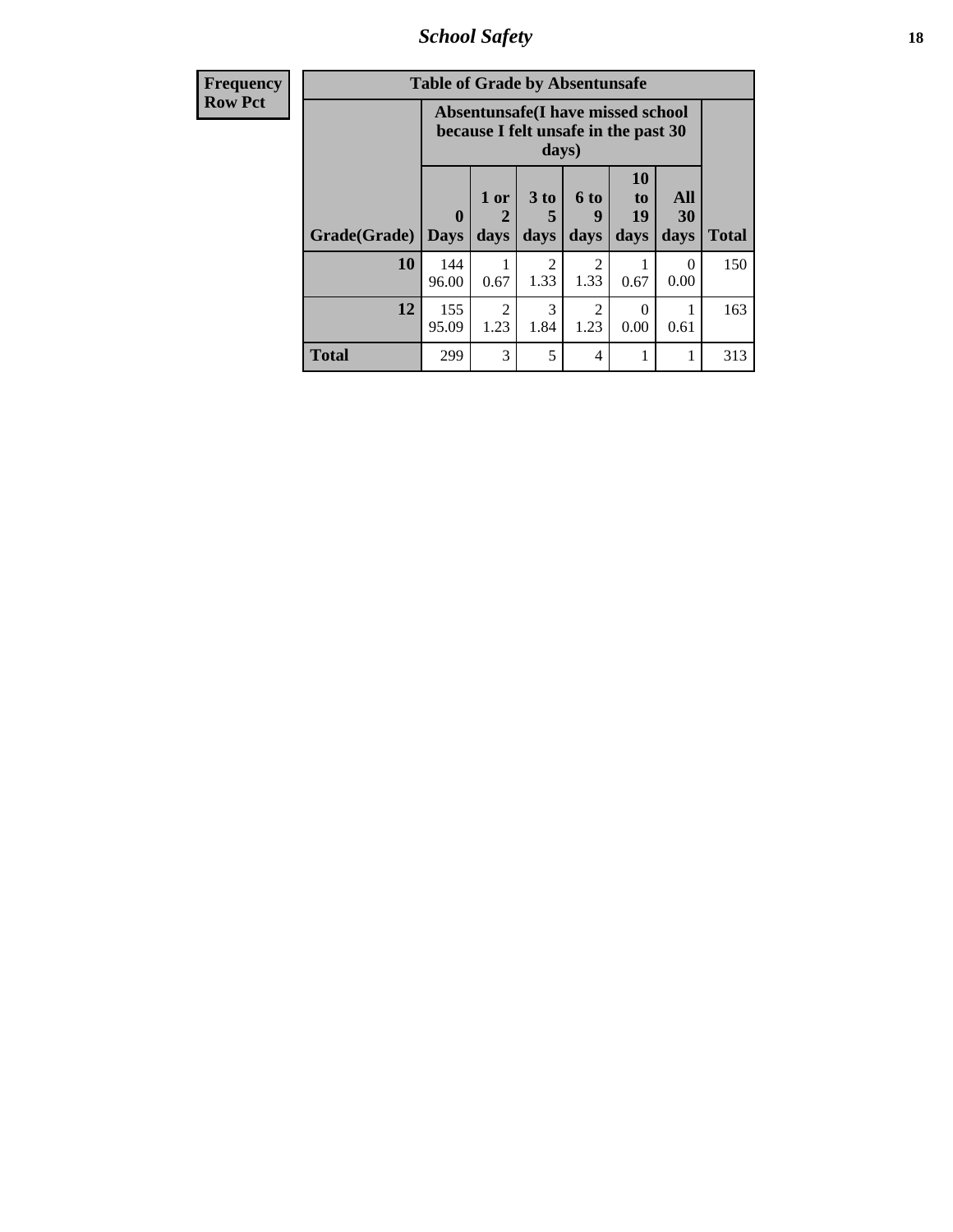# *Drug Use During Last 30 Days* **19**

#### **Frequency Row Pct**

| <b>Table of Grade by Alcohol</b> |                                 |                                     |                 |                 |                 |               |              |       |  |  |
|----------------------------------|---------------------------------|-------------------------------------|-----------------|-----------------|-----------------|---------------|--------------|-------|--|--|
|                                  |                                 | Alcohol (Alcohol use, past 30 days) |                 |                 |                 |               |              |       |  |  |
| Grade(Grade)                     | <b>Did</b><br>not<br><b>use</b> | $1 - 2$<br>days                     | $3 - 5$<br>days | $6 - 9$<br>days | $10-19$<br>days | 20-29<br>days | Every<br>day | Total |  |  |
| 10                               | 109<br>72.67                    | 12<br>8.00                          | 10<br>6.67      | 5<br>3.33       | 7<br>4.67       | 3<br>2.00     | 4<br>2.67    | 150   |  |  |
| 12                               | 119<br>73.01                    | 9<br>5.52                           | 11<br>6.75      | 4<br>2.45       | 8<br>4.91       | 3<br>1.84     | 9<br>5.52    | 163   |  |  |
| <b>Total</b>                     | 228                             | 21                                  | 21              | 9               | 15              | 6             | 13           | 313   |  |  |

#### **Frequency Row Pct**

| <b>Table of Grade by Cigarettes</b> |                                 |                                                |                 |               |                        |                   |                     |              |  |  |  |
|-------------------------------------|---------------------------------|------------------------------------------------|-----------------|---------------|------------------------|-------------------|---------------------|--------------|--|--|--|
|                                     |                                 | Cigarettes (Smoking tobacco use, past 30 days) |                 |               |                        |                   |                     |              |  |  |  |
| Grade(Grade)                        | <b>Did</b><br>not<br><b>use</b> | $1-2$<br>days                                  | $3 - 5$<br>days | $6-9$<br>days | $10-19$<br>days        | $20 - 29$<br>days | <b>Every</b><br>day | <b>Total</b> |  |  |  |
| 10                                  | 127<br>84.67                    | 4.67                                           | 4<br>2.67       | 0.67          | 0.67                   | 8<br>5.33         | 2<br>1.33           | 150          |  |  |  |
| 12                                  | 125<br>76.69                    | 17<br>10.43                                    | 2<br>1.23       | 4.29          | $\overline{2}$<br>1.23 | ↑<br>1.23         | 8<br>4.91           | 163          |  |  |  |
| <b>Total</b>                        | 252                             | 24                                             | 6               | 8             | 3                      | 10                | 10                  | 313          |  |  |  |

| Frequency      |              | <b>Table of Grade by Smokeless</b> |                 |                        |                                                        |                        |              |              |  |  |  |
|----------------|--------------|------------------------------------|-----------------|------------------------|--------------------------------------------------------|------------------------|--------------|--------------|--|--|--|
| <b>Row Pct</b> |              |                                    |                 |                        | <b>Smokeless</b> (Chewing tobaccouse,<br>past 30 days) |                        |              |              |  |  |  |
|                | Grade(Grade) | <b>Did</b><br>not<br><b>use</b>    | $1 - 2$<br>days | $3 - 5$<br>days        | $10-19$<br>days                                        | $20 - 29$<br>days      | Every<br>day | <b>Total</b> |  |  |  |
|                | 10           | 138<br>92.00                       | 6<br>4.00       | 0<br>0.00              | 0.67                                                   | $\overline{2}$<br>1.33 | 3<br>2.00    | 150          |  |  |  |
|                | 12           | 135<br>82.82                       | 13<br>7.98      | $\overline{2}$<br>1.23 | $\theta$<br>0.00                                       | 0.61                   | 12<br>7.36   | 163          |  |  |  |
|                | <b>Total</b> | 273                                | 19              | $\overline{2}$         |                                                        | 3                      | 15           | 313          |  |  |  |

| <b>Frequency</b> |
|------------------|
| <b>Row Pct</b>   |

| <b>Table of Grade by Marijuana</b> |                                 |                                         |                        |                 |                 |               |                     |              |  |
|------------------------------------|---------------------------------|-----------------------------------------|------------------------|-----------------|-----------------|---------------|---------------------|--------------|--|
|                                    |                                 | Marijuana (Marijuana use, past 30 days) |                        |                 |                 |               |                     |              |  |
| Grade(Grade)                       | <b>Did</b><br>not<br><b>use</b> | $1-2$<br>days                           | $3 - 5$<br>days        | $6 - 9$<br>days | $10-19$<br>days | 20-29<br>days | <b>Every</b><br>day | <b>Total</b> |  |
| 10                                 | 132<br>88.00                    | 3<br>2.00                               | 3<br>2.00              | 0<br>0.00       | 5<br>3.33       | 0.67          | 6<br>4.00           | 150          |  |
| 12                                 | 145<br>88.96                    | 6<br>3.68                               | $\overline{c}$<br>1.23 | 0.61            | 0.61            | 4<br>2.45     | 4<br>2.45           | 163          |  |
| <b>Total</b>                       | 277                             | 9                                       | 5                      | 1               | 6               | 5             | 10                  | 313          |  |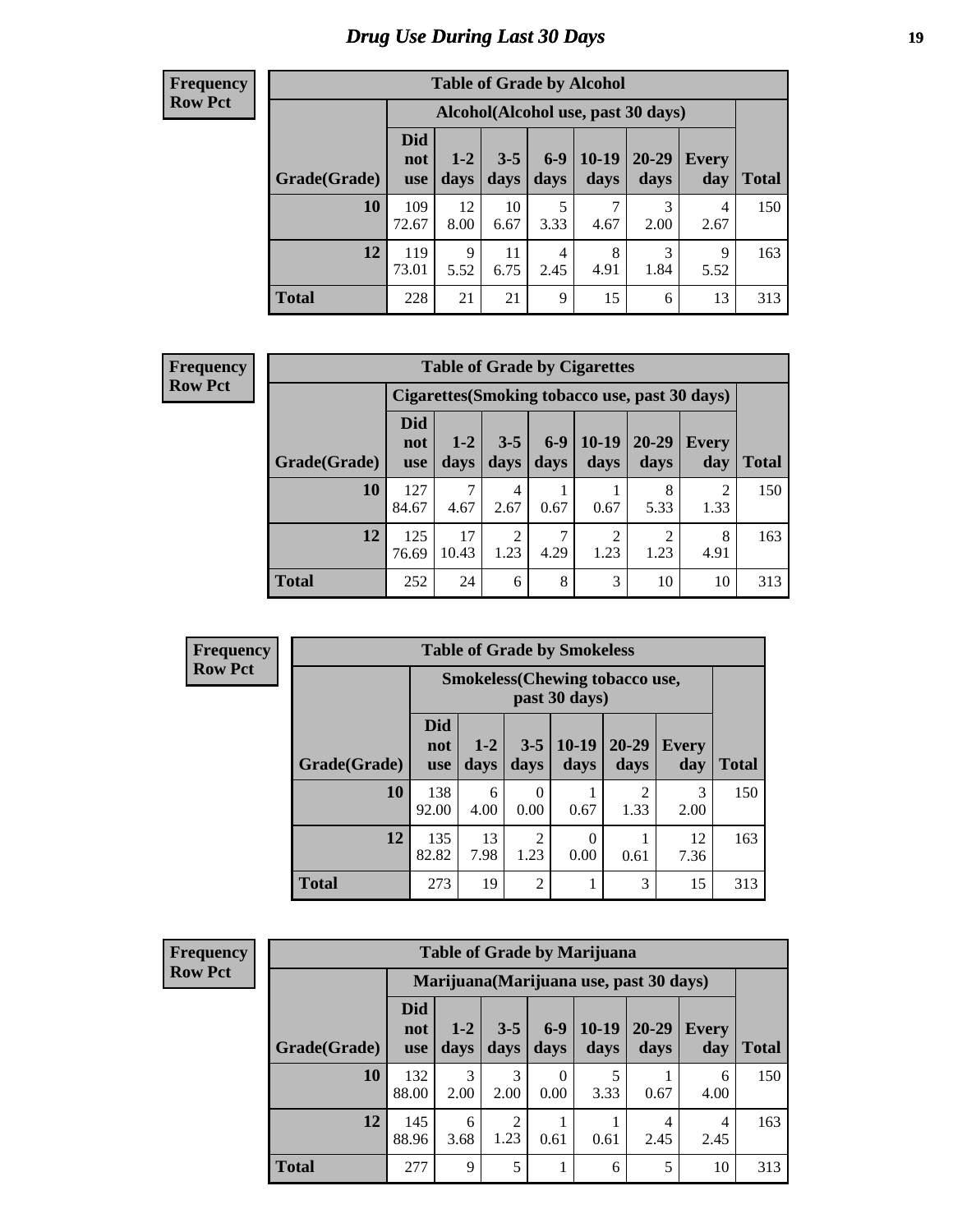# *Drug Use During Last 30 Days* 20

| <b>Frequency</b> | <b>Table of Grade by Cocaine</b> |                                 |                 |                                        |                     |              |  |  |  |
|------------------|----------------------------------|---------------------------------|-----------------|----------------------------------------|---------------------|--------------|--|--|--|
| <b>Row Pct</b>   |                                  |                                 |                 | Cocaine (Cocaine use,<br>past 30 days) |                     |              |  |  |  |
|                  | Grade(Grade)                     | <b>Did</b><br>not<br><b>use</b> | $1 - 2$<br>days | $10-19$<br>days                        | <b>Every</b><br>day | <b>Total</b> |  |  |  |
|                  | 10                               | 148<br>98.67                    | 0.67            | 0.67                                   | 0<br>0.00           | 150          |  |  |  |
|                  | 12                               | 161<br>98.77                    | 0.61            | 0.00                                   | 0.61                | 163          |  |  |  |
|                  | <b>Total</b>                     | 309                             | $\overline{2}$  |                                        | 1                   | 313          |  |  |  |

| Frequency      | <b>Table of Grade by Inhalants</b> |                                 |                                                  |                     |              |  |  |  |  |
|----------------|------------------------------------|---------------------------------|--------------------------------------------------|---------------------|--------------|--|--|--|--|
| <b>Row Pct</b> |                                    |                                 | <b>Inhalants</b> (Inhalant<br>use, past 30 days) |                     |              |  |  |  |  |
|                | Grade(Grade)                       | <b>Did</b><br>not<br><b>use</b> | $1 - 2$<br>days                                  | <b>Every</b><br>day | <b>Total</b> |  |  |  |  |
|                | 10                                 | 148<br>98.67                    | 0.67                                             | 0.67                | 150          |  |  |  |  |
|                | 12                                 | 160<br>98.16                    | 2<br>1.23                                        | 0.61                | 163          |  |  |  |  |
|                | Total                              | 308                             | 3                                                | 2                   | 313          |  |  |  |  |

| Frequency      | <b>Table of Grade by Steroids</b> |                                 |                                         |                     |              |  |  |  |
|----------------|-----------------------------------|---------------------------------|-----------------------------------------|---------------------|--------------|--|--|--|
| <b>Row Pct</b> |                                   |                                 | Steroids (Steroid use,<br>past 30 days) |                     |              |  |  |  |
|                | Grade(Grade)                      | <b>Did</b><br>not<br><b>use</b> | $1 - 2$<br>days                         | <b>Every</b><br>day | <b>Total</b> |  |  |  |
|                | 10                                | 150<br>100.00                   | $\Omega$<br>0.00                        | 0<br>0.00           | 150          |  |  |  |
|                | 12                                | 159<br>97.55                    | 2<br>1.23                               | 2<br>1.23           | 163          |  |  |  |
|                | <b>Total</b>                      | 309                             | $\overline{2}$                          | 2                   | 313          |  |  |  |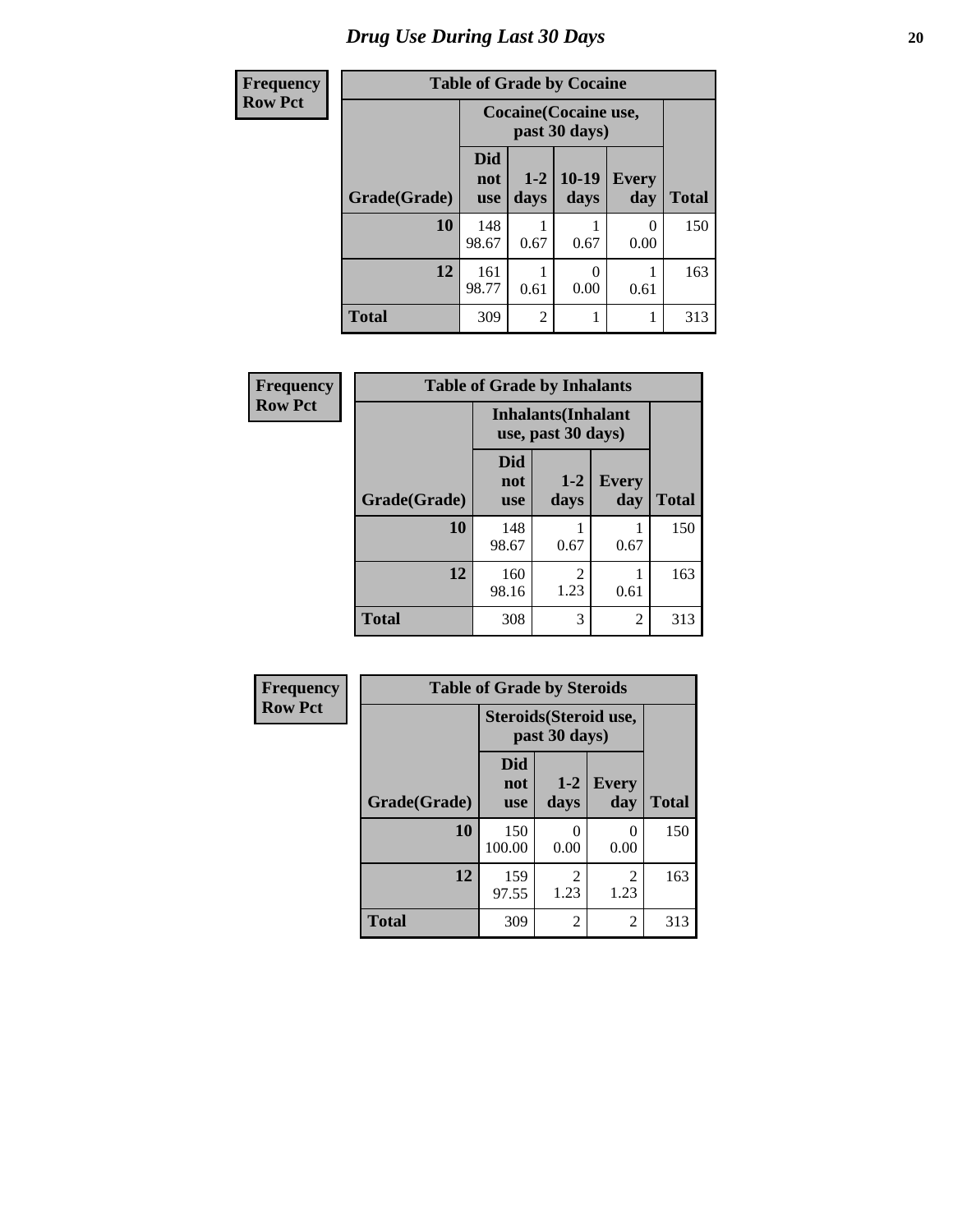# *Drug Use During Last 30 Days* **21**

| <b>Frequency</b> |              | <b>Table of Grade by Ecstasy</b>       |                 |                     |              |  |  |  |
|------------------|--------------|----------------------------------------|-----------------|---------------------|--------------|--|--|--|
| <b>Row Pct</b>   |              | Ecstasy (Ecstasy use,<br>past 30 days) |                 |                     |              |  |  |  |
|                  | Grade(Grade) | <b>Did</b><br>not<br><b>use</b>        | $1 - 2$<br>days | <b>Every</b><br>day | <b>Total</b> |  |  |  |
|                  | 10           | 150<br>100.00                          | 0<br>0.00       | ∩<br>0.00           | 150          |  |  |  |
|                  | 12           | 158<br>96.93                           | 0.61            | 4<br>2.45           | 163          |  |  |  |
|                  | <b>Total</b> | 308                                    |                 | 4                   | 313          |  |  |  |

| <b>Frequency</b> | <b>Table of Grade by Meth</b> |                                 |                                            |                   |                     |              |  |  |
|------------------|-------------------------------|---------------------------------|--------------------------------------------|-------------------|---------------------|--------------|--|--|
| <b>Row Pct</b>   |                               |                                 | Meth(Methamphetamine use,<br>past 30 days) |                   |                     |              |  |  |
|                  | Grade(Grade)                  | <b>Did</b><br>not<br><b>use</b> | $6-9$<br>days                              | $20 - 29$<br>days | <b>Every</b><br>day | <b>Total</b> |  |  |
|                  | 10                            | 149<br>99.33                    | 0<br>0.00                                  | 0.67              | 0<br>0.00           | 150          |  |  |
|                  | 12                            | 161<br>98.77                    | 0.61                                       | 0<br>0.00         | 0.61                | 163          |  |  |
|                  | <b>Total</b>                  | 310                             |                                            |                   |                     | 313          |  |  |

| <b>Frequency</b> | <b>Table of Grade by Hallucinogens</b> |                       |                 |                                  |                     |              |  |
|------------------|----------------------------------------|-----------------------|-----------------|----------------------------------|---------------------|--------------|--|
| <b>Row Pct</b>   |                                        |                       | past 30 days)   | Hallucinogens (Hallucinogen use, |                     |              |  |
|                  | Grade(Grade)                           | <b>Did</b><br>not use | $1 - 2$<br>days | $3 - 5$<br>days                  | <b>Every</b><br>day | <b>Total</b> |  |
|                  | 10                                     | 148<br>98.67          | 2<br>1.33       | 0.00                             | 0<br>0.00           | 150          |  |
|                  | 12                                     | 161<br>98.77          | 0.00            | 0.61                             | 0.61                | 163          |  |
|                  | <b>Total</b>                           | 309                   | $\mathfrak{D}$  |                                  |                     | 313          |  |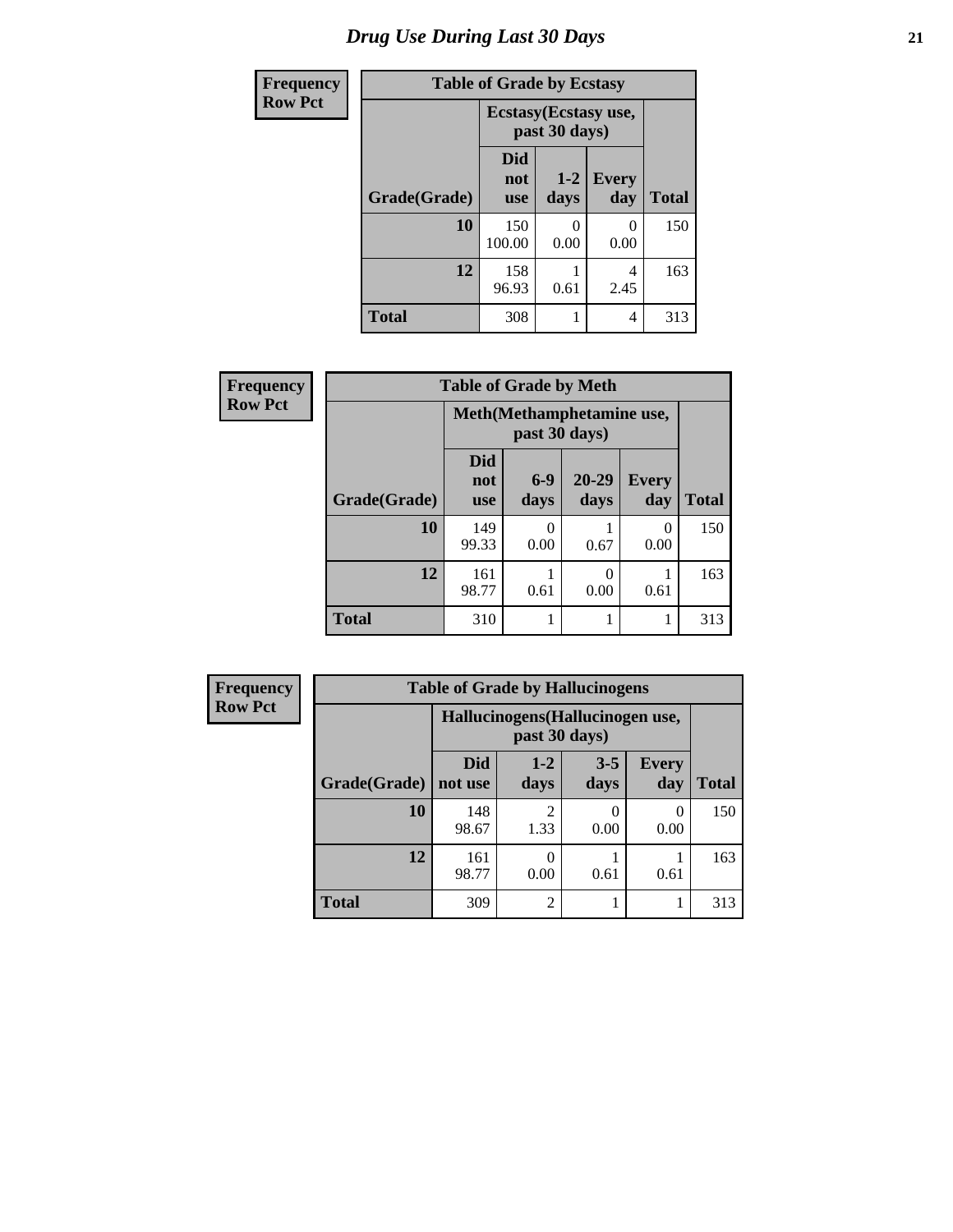| <b>Frequency</b> |
|------------------|
| <b>Row Pct</b>   |

| <b>Table of Grade by Prescription</b> |                                 |                                                                                |                 |                 |                        |               |              |       |  |
|---------------------------------------|---------------------------------|--------------------------------------------------------------------------------|-----------------|-----------------|------------------------|---------------|--------------|-------|--|
|                                       |                                 | <b>Prescription</b> (Prescription drugs not<br>prescribed to me, past 30 days) |                 |                 |                        |               |              |       |  |
| Grade(Grade)                          | <b>Did</b><br>not<br><b>use</b> | $1 - 2$<br>days                                                                | $3 - 5$<br>days | $6 - 9$<br>days | $10-19$<br>days        | 20-29<br>days | Every<br>day | Total |  |
| 10                                    | 141<br>94.00                    | 6<br>4.00                                                                      | 3<br>2.00       | 0<br>0.00       | 0<br>0.00              | 0<br>0.00     | 0<br>0.00    | 150   |  |
| 12                                    | 150<br>92.02                    | 4<br>2.45                                                                      | 0.61            | 0.61            | $\mathfrak{D}$<br>1.23 | 0.61          | 4<br>2.45    | 163   |  |
| <b>Total</b>                          | 291                             | 10                                                                             | 4               | 1               | $\overline{2}$         |               | 4            | 313   |  |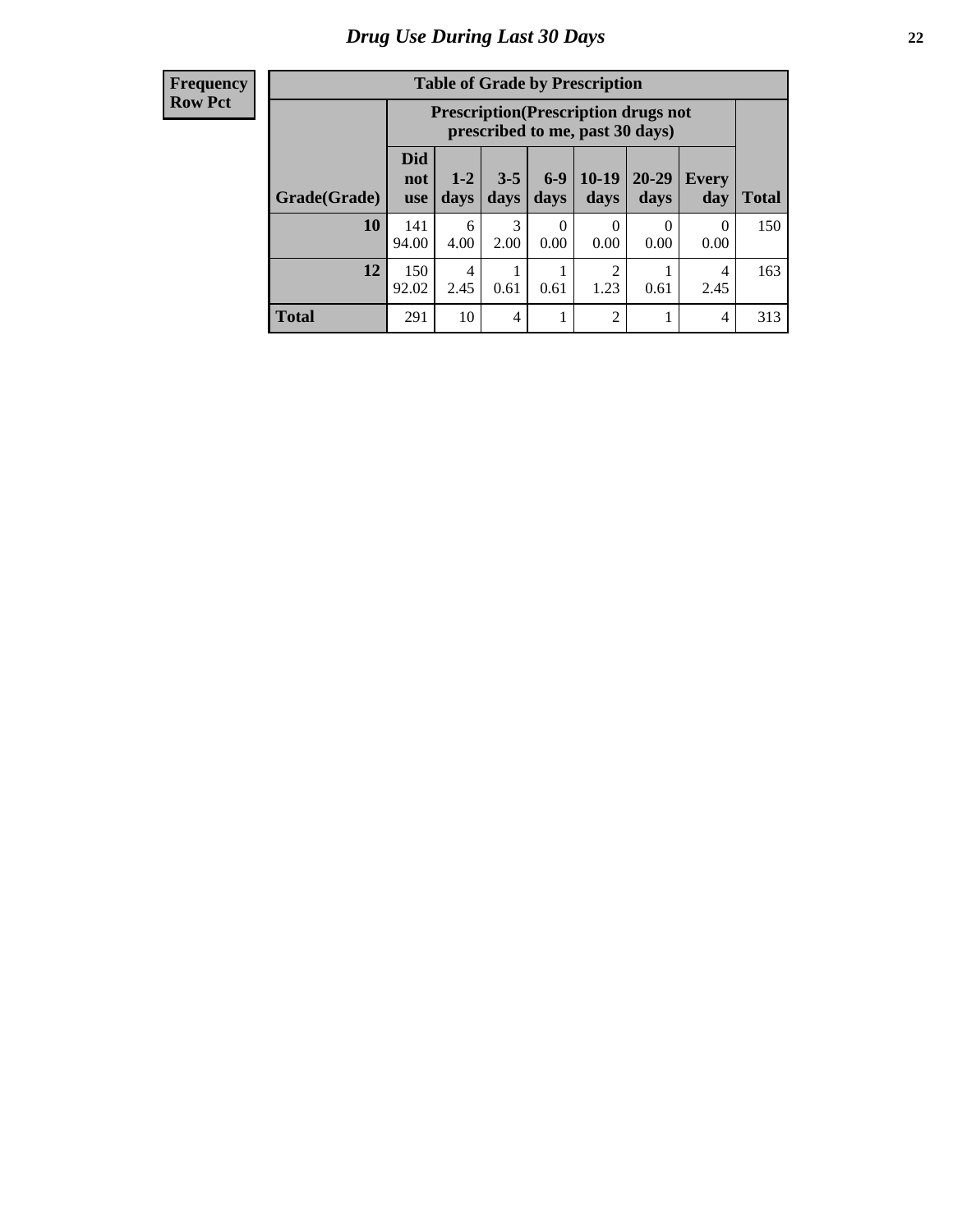| Frequency      | <b>Table of Alcoholease by Grade</b>              |                    |             |              |  |  |  |
|----------------|---------------------------------------------------|--------------------|-------------|--------------|--|--|--|
| <b>Col Pct</b> | <b>Alcoholease</b> (It is<br>easy to get alcohol) | Grade(Grade)<br>10 | 12          | <b>Total</b> |  |  |  |
|                | <b>Strongly Agree</b>                             | 47<br>31.33        | 73<br>44.79 | 120          |  |  |  |
|                | <b>Somewhat Agree</b>                             | 43<br>28.67        | 47<br>28.83 | 90           |  |  |  |
|                | <b>Somewhat Disagree</b>                          | 34<br>22.67        | 18<br>11.04 | 52           |  |  |  |
|                | <b>Strongly Disagree</b>                          | 26<br>17.33        | 25<br>15.34 | 51           |  |  |  |
|                | <b>Total</b>                                      | 150                | 163         | 313          |  |  |  |

| Frequency      | <b>Table of Cigarettesease by Grade</b>                 |                    |             |              |  |  |  |
|----------------|---------------------------------------------------------|--------------------|-------------|--------------|--|--|--|
| <b>Col Pct</b> | Cigarettesease(It is<br>easy to get smoking<br>tobacco) | Grade(Grade)<br>10 | 12          | <b>Total</b> |  |  |  |
|                | <b>Strongly Agree</b>                                   | 67<br>44.67        | 97<br>59.51 | 164          |  |  |  |
|                | <b>Somewhat Agree</b>                                   | 32<br>21.33        | 40<br>24.54 | 72           |  |  |  |
|                | <b>Somewhat Disagree</b>                                | 13<br>8.67         | 9<br>5.52   | 22           |  |  |  |
|                | <b>Strongly Disagree</b>                                | 38<br>25.33        | 17<br>10.43 | 55           |  |  |  |
|                | <b>Total</b>                                            | 150                | 163         | 313          |  |  |  |

| Frequency      | <b>Table of Smokelessease by Grade</b>                         |                    |              |     |  |  |  |  |  |
|----------------|----------------------------------------------------------------|--------------------|--------------|-----|--|--|--|--|--|
| <b>Col Pct</b> | <b>Smokelessease</b> (It is<br>easy to get chewing<br>tobacco) | Grade(Grade)<br>10 | <b>Total</b> |     |  |  |  |  |  |
|                | <b>Strongly Agree</b>                                          | 72<br>48.00        | 107<br>65.64 | 179 |  |  |  |  |  |
|                | <b>Somewhat Agree</b>                                          | 31<br>20.67        | 32<br>19.63  | 63  |  |  |  |  |  |
|                | <b>Somewhat Disagree</b>                                       | 10<br>6.67         | 6<br>3.68    | 16  |  |  |  |  |  |
|                | <b>Strongly Disagree</b>                                       | 37<br>24.67        | 18<br>11.04  | 55  |  |  |  |  |  |
|                | <b>Total</b>                                                   | 150                | 163          | 313 |  |  |  |  |  |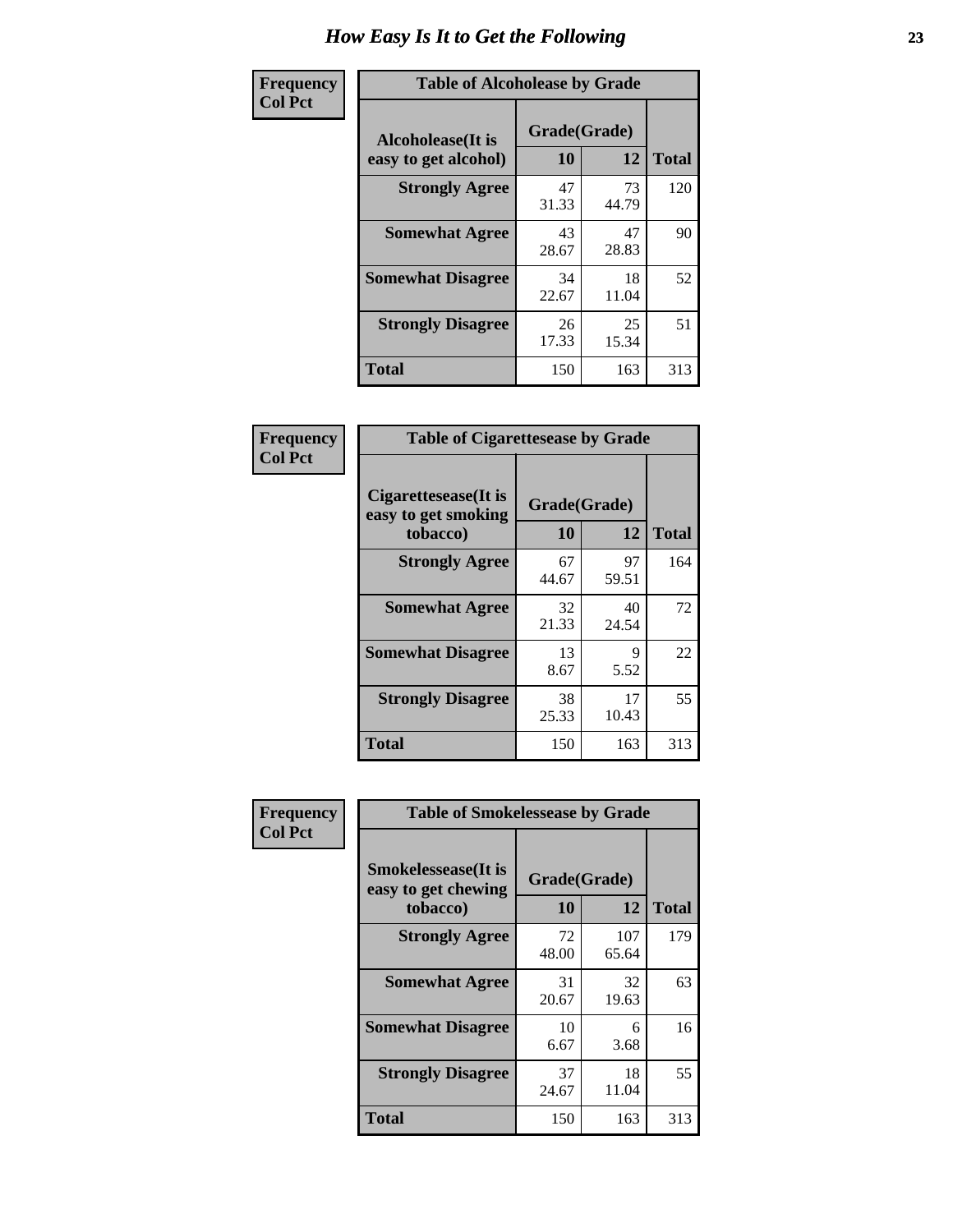| Frequency      | <b>Table of Marijuanaease by Grade</b>           |                    |             |              |  |  |  |  |  |
|----------------|--------------------------------------------------|--------------------|-------------|--------------|--|--|--|--|--|
| <b>Col Pct</b> | Marijuanaease(It is<br>easy to get<br>marijuana) | Grade(Grade)<br>10 | 12          | <b>Total</b> |  |  |  |  |  |
|                | <b>Strongly Agree</b>                            | 36<br>24.00        | 47<br>28.83 | 83           |  |  |  |  |  |
|                | <b>Somewhat Agree</b>                            | 38<br>25.33        | 54<br>33.13 | 92           |  |  |  |  |  |
|                | <b>Somewhat Disagree</b>                         | 26<br>17.33        | 22<br>13.50 | 48           |  |  |  |  |  |
|                | <b>Strongly Disagree</b>                         | 50<br>33.33        | 40<br>24.54 | 90           |  |  |  |  |  |
|                | <b>Total</b>                                     | 150                | 163         | 313          |  |  |  |  |  |

| <b>Table of Cocaineease by Grade</b>      |                    |             |              |  |  |  |  |  |  |  |
|-------------------------------------------|--------------------|-------------|--------------|--|--|--|--|--|--|--|
| Cocaineease(It is<br>easy to get cocaine) | Grade(Grade)<br>10 | 12          | <b>Total</b> |  |  |  |  |  |  |  |
| <b>Strongly Agree</b>                     | 13<br>8.67         | 24<br>14.72 | 37           |  |  |  |  |  |  |  |
| <b>Somewhat Agree</b>                     | 21<br>14.00        | 31<br>19.02 | 52           |  |  |  |  |  |  |  |
| <b>Somewhat Disagree</b>                  | 39<br>26.00        | 36<br>22.09 | 75           |  |  |  |  |  |  |  |
| <b>Strongly Disagree</b>                  | 77<br>51.33        | 72<br>44.17 | 149          |  |  |  |  |  |  |  |
| <b>Total</b>                              | 150                | 163         | 313          |  |  |  |  |  |  |  |

| Frequency      | <b>Table of Inhalantsease by Grade</b>                   |                           |             |              |
|----------------|----------------------------------------------------------|---------------------------|-------------|--------------|
| <b>Col Pct</b> | <b>Inhalantsease</b> (It is<br>easy to get<br>inhalants) | Grade(Grade)<br><b>10</b> | 12          | <b>Total</b> |
|                | <b>Strongly Agree</b>                                    | 36<br>24.00               | 50<br>30.67 | 86           |
|                | <b>Somewhat Agree</b>                                    | 24<br>16.00               | 47<br>28.83 | 71           |
|                | <b>Somewhat Disagree</b>                                 | 29<br>19.33               | 21<br>12.88 | 50           |
|                | <b>Strongly Disagree</b>                                 | 61<br>40.67               | 45<br>27.61 | 106          |
|                | Total                                                    | 150                       | 163         | 313          |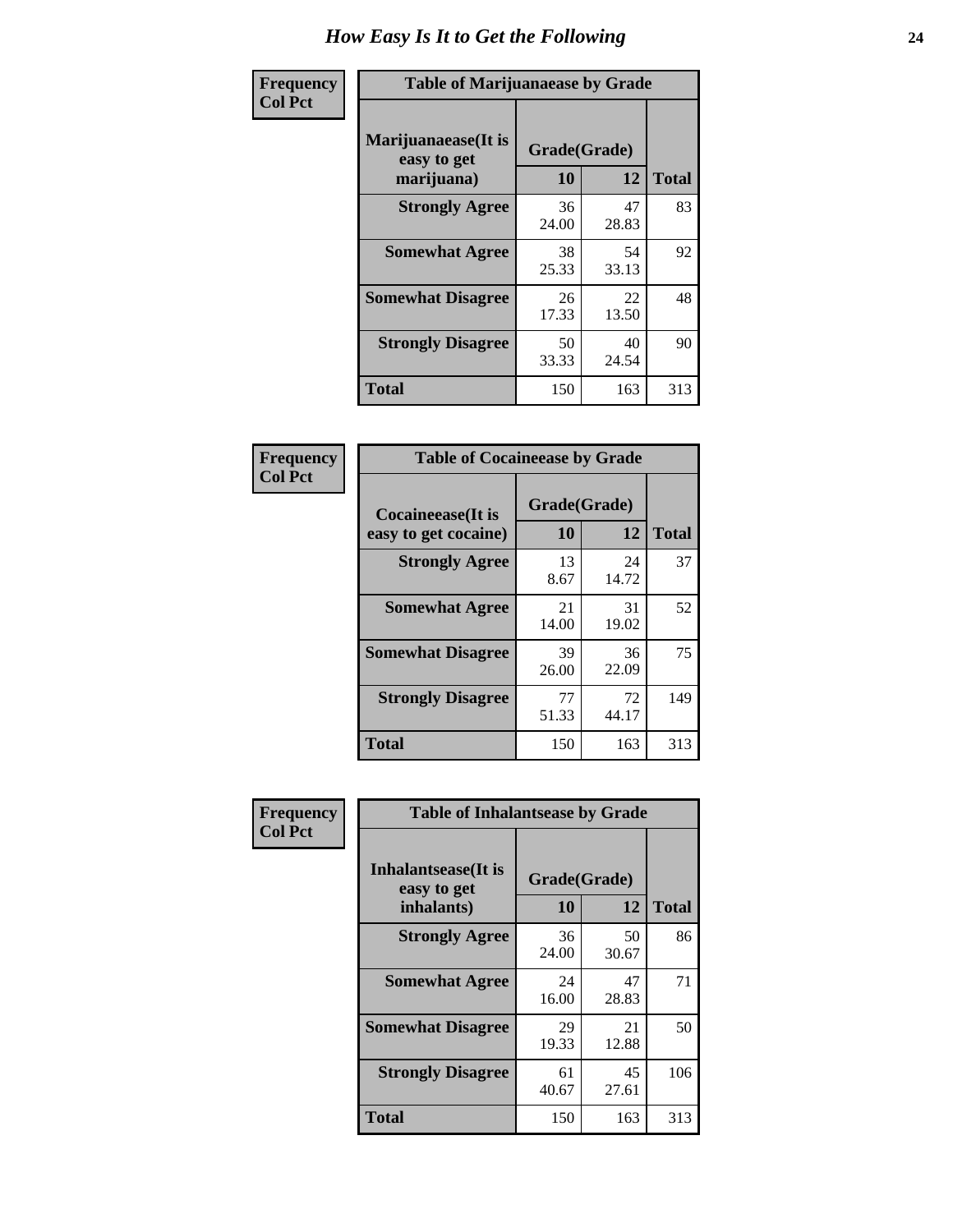| Frequency      | <b>Table of Steroidsease by Grade</b>               |                    |             |              |  |  |  |  |  |  |
|----------------|-----------------------------------------------------|--------------------|-------------|--------------|--|--|--|--|--|--|
| <b>Col Pct</b> | <b>Steroidsease</b> (It is<br>easy to get steroids) | Grade(Grade)<br>10 | 12          | <b>Total</b> |  |  |  |  |  |  |
|                | <b>Strongly Agree</b>                               | 9<br>6.00          | 39          |              |  |  |  |  |  |  |
|                | <b>Somewhat Agree</b>                               | 33<br>22.00        | 44<br>26.99 | 77           |  |  |  |  |  |  |
|                | <b>Somewhat Disagree</b>                            | 32<br>21.33        | 31<br>19.02 | 63           |  |  |  |  |  |  |
|                | <b>Strongly Disagree</b>                            | 76<br>50.67        | 58<br>35.58 | 134          |  |  |  |  |  |  |
|                | <b>Total</b>                                        | 150                | 163         | 313          |  |  |  |  |  |  |

| Frequency      | <b>Table of Ecstasyease by Grade</b>              |                           |             |              |
|----------------|---------------------------------------------------|---------------------------|-------------|--------------|
| <b>Col Pct</b> | <b>Ecstasyease</b> (It is<br>easy to get ecstasy) | Grade(Grade)<br><b>10</b> | 12          | <b>Total</b> |
|                | <b>Strongly Agree</b>                             | 12<br>8.00                | 29<br>17.79 | 41           |
|                | <b>Somewhat Agree</b>                             | 23<br>15.33               | 32<br>19.63 | 55           |
|                | <b>Somewhat Disagree</b>                          | 41<br>27.33               | 33<br>20.25 | 74           |
|                | <b>Strongly Disagree</b>                          | 74<br>49.33               | 69<br>42.33 | 143          |
|                | <b>Total</b>                                      | 150                       | 163         | 313          |

| Frequency<br><b>Col Pct</b> | <b>Table of Methease by Grade</b>                          |                    |             |              |
|-----------------------------|------------------------------------------------------------|--------------------|-------------|--------------|
|                             | <b>Methease</b> (It is easy<br>to get<br>methamphetamines) | Grade(Grade)<br>10 | 12          | <b>Total</b> |
|                             | <b>Strongly Agree</b>                                      | 17<br>11.33        | 22<br>13.50 | 39           |
|                             | <b>Somewhat Agree</b>                                      | 14<br>9.33         | 30<br>18.40 | 44           |
|                             | <b>Somewhat Disagree</b>                                   | 42<br>28.00        | 36<br>22.09 | 78           |
|                             | <b>Strongly Disagree</b>                                   | 77<br>51.33        | 75<br>46.01 | 152          |
|                             | Total                                                      | 150                | 163         | 313          |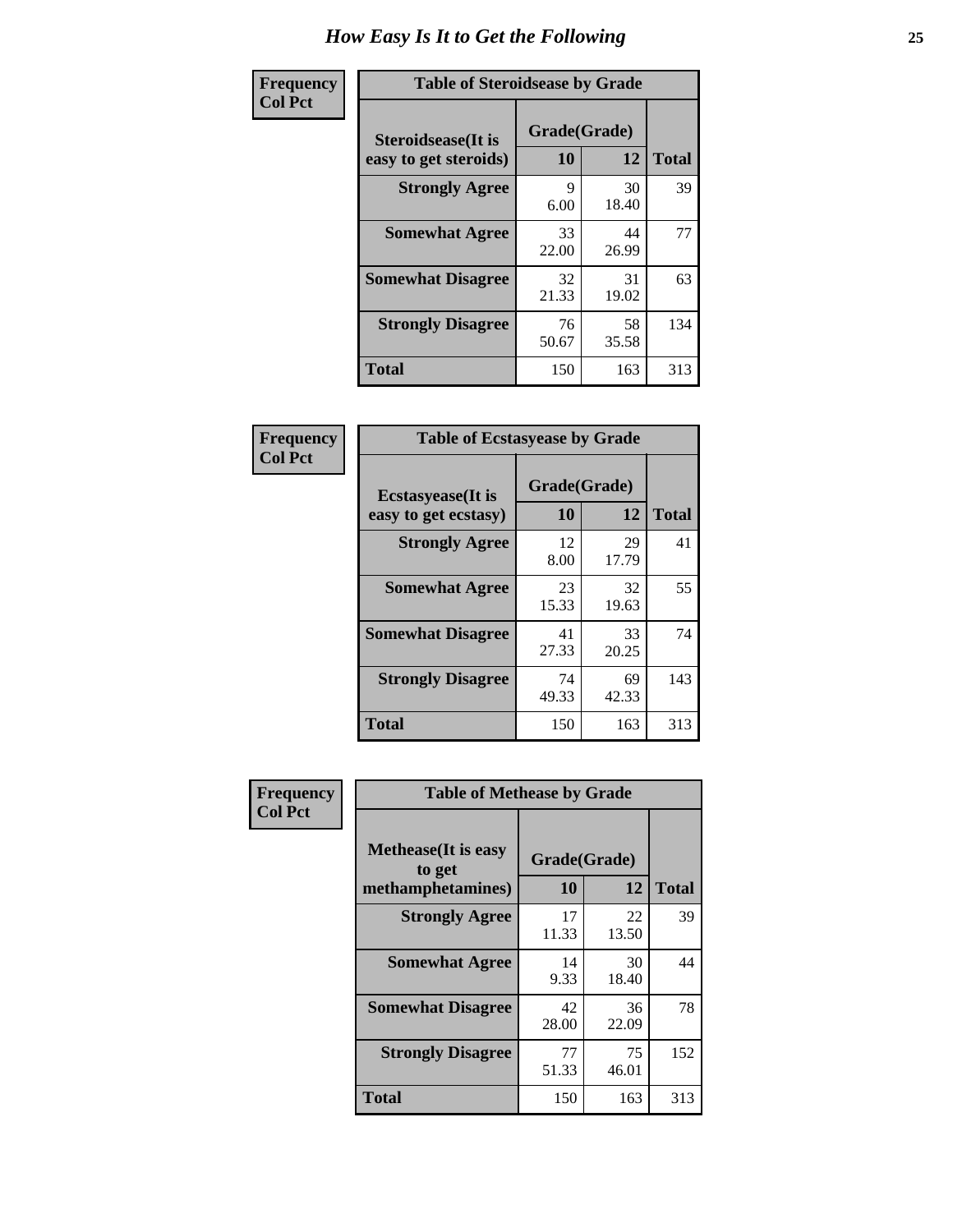| <b>Frequency</b> | <b>Table of Hallucinogensease by Grade</b>                |                    |             |              |  |  |  |  |  |  |
|------------------|-----------------------------------------------------------|--------------------|-------------|--------------|--|--|--|--|--|--|
| <b>Col Pct</b>   | Hallucinogensease(It)<br>is easy to get<br>hallucinogens) | Grade(Grade)<br>10 | 12          | <b>Total</b> |  |  |  |  |  |  |
|                  | <b>Strongly Agree</b>                                     | 15<br>10.00        | 21<br>12.88 | 36           |  |  |  |  |  |  |
|                  | <b>Somewhat Agree</b>                                     | 20<br>13.33        | 32<br>19.63 | 52           |  |  |  |  |  |  |
|                  | <b>Somewhat Disagree</b>                                  | 35<br>23.33        | 33<br>20.25 | 68           |  |  |  |  |  |  |
|                  | <b>Strongly Disagree</b>                                  | 80<br>53.33        | 77<br>47.24 | 157          |  |  |  |  |  |  |
|                  | <b>Total</b>                                              | 150                | 163         | 313          |  |  |  |  |  |  |

| Frequency<br>  Col Pct |
|------------------------|
|                        |

| <b>Table of Prescriptionease by Grade</b>                                                      |             |                    |              |  |  |  |  |  |  |
|------------------------------------------------------------------------------------------------|-------------|--------------------|--------------|--|--|--|--|--|--|
| <b>Prescriptionease(It</b><br>is easy to get<br>prescription drugs<br>not prescribed to<br>me) | 10          | Grade(Grade)<br>12 | <b>Total</b> |  |  |  |  |  |  |
| <b>Strongly Agree</b>                                                                          | 45<br>30.00 | 74<br>45.40        | 119          |  |  |  |  |  |  |
| <b>Somewhat Agree</b>                                                                          | 36<br>24.00 | 42<br>25.77        | 78           |  |  |  |  |  |  |
| <b>Somewhat Disagree</b>                                                                       | 14<br>9.33  | 13<br>7.98         | 27           |  |  |  |  |  |  |
| <b>Strongly Disagree</b>                                                                       | 55<br>36.67 | 34<br>20.86        | 89           |  |  |  |  |  |  |
| <b>Total</b>                                                                                   | 150         | 163                | 313          |  |  |  |  |  |  |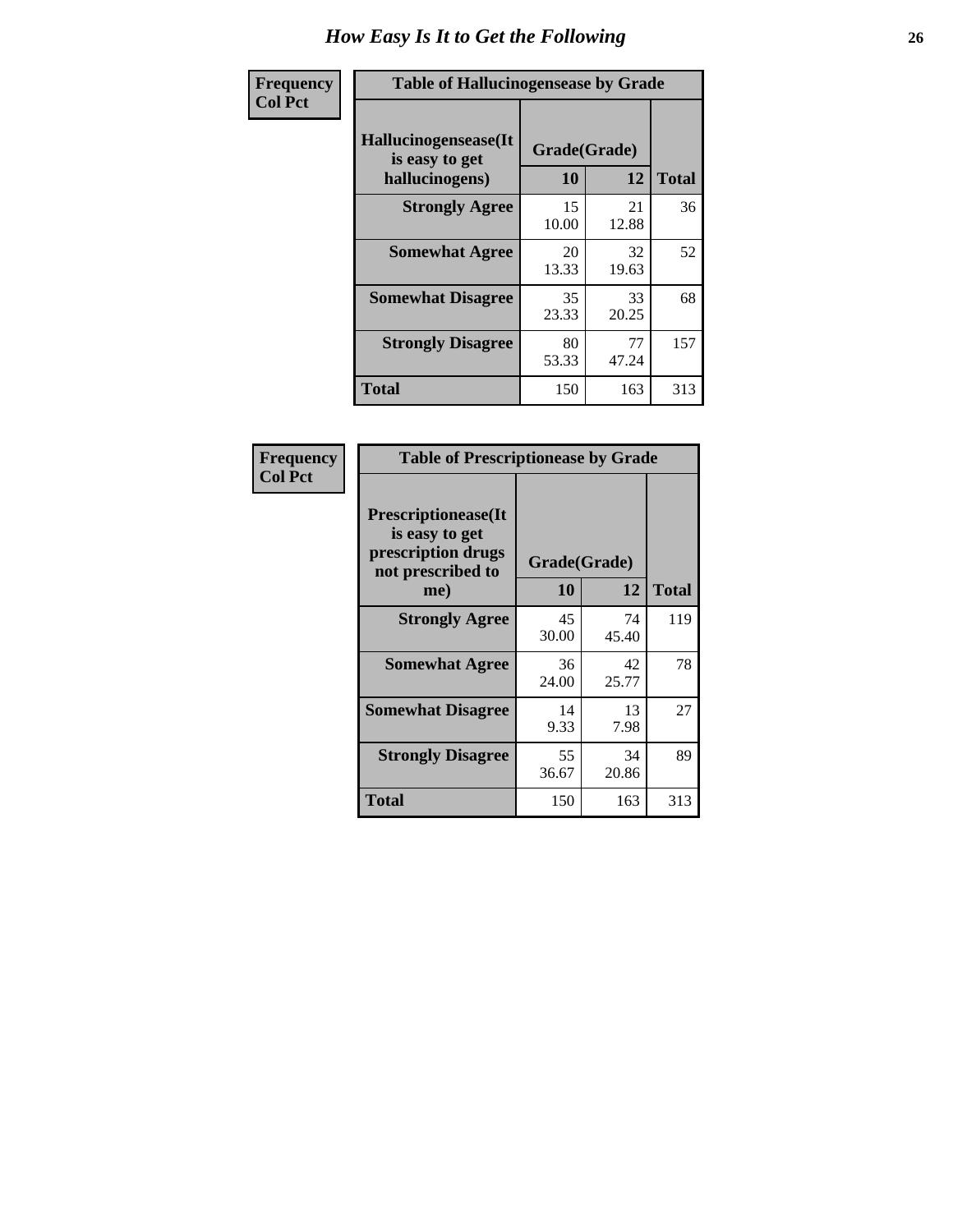#### *Age at Onset of Use* **27** *Results for "Age at Onset of Use" questions exclude students who said they did not use that substance*

| <b>Frequency</b> |                                                  | <b>Table of Grade by Alcoholinit</b> |      |          |           |                           |             |             |             |             |                       |              |
|------------------|--------------------------------------------------|--------------------------------------|------|----------|-----------|---------------------------|-------------|-------------|-------------|-------------|-----------------------|--------------|
| <b>Row Pct</b>   | Alcoholinit (I started using alcohol when I was) |                                      |      |          |           |                           |             |             |             |             |                       |              |
|                  | Grade(Grade)                                     | <b>8 or</b><br>younger               | 9    | 11       | 12        | 13                        | 14          | 15          | <b>16</b>   | 17          | <b>18 or</b><br>older | <b>Total</b> |
|                  | 10                                               | 3.33                                 | 5.00 | 1.67     | 3<br>5.00 | 6<br>10.00                | 10<br>16.67 | 18<br>30.00 | 1.67        | 16<br>26.67 | $\theta$<br>0.00      | 60           |
|                  | 12                                               | 2<br>2.78                            | 1.39 | $0.00\,$ | 4<br>5.56 | 9<br>12.50                | 3<br>4.17   | 19<br>26.39 | 21<br>29.17 | 12<br>16.67 | 1.39                  | 72           |
|                  | <b>Total</b>                                     | $\overline{4}$                       | 4    |          | 7         | 15                        | 13          | 37          | 22          | 28          |                       | 132          |
|                  |                                                  |                                      |      |          |           | Frequency Missing $= 181$ |             |             |             |             |                       |              |

| <b>Frequency</b>                                                        |              |                        |      |                  |      |                                |            | <b>Table of Grade by Cigarettesinit</b> |             |                  |                      |                       |              |
|-------------------------------------------------------------------------|--------------|------------------------|------|------------------|------|--------------------------------|------------|-----------------------------------------|-------------|------------------|----------------------|-----------------------|--------------|
| <b>Row Pct</b><br>Cigarettesinit (I started smoking tobacco when I was) |              |                        |      |                  |      |                                |            |                                         |             |                  |                      |                       |              |
|                                                                         | Grade(Grade) | <b>8 or</b><br>younger | 9    | 10               | 11   | 12                             | 13         | 14                                      | 15          | <b>16</b>        | 17                   | <b>18 or</b><br>older | <b>Total</b> |
|                                                                         | 10           | $\theta$<br>0.00       |      | $6.90 \mid 3.45$ | 3.45 | 17.24                          | 4<br>13.79 | 10.34                                   | 13<br>44.83 | $\Omega$<br>0.00 | $\Omega$<br>$0.00\,$ | $\mathbf{U}$<br>0.00  | 29           |
|                                                                         | 12           | $\overline{2}$<br>3.51 | 1.75 | $\Omega$<br>0.00 | 1.75 | 2<br>3.51                      | 8.77       | 17<br>29.82                             | 10<br>17.54 | 11<br>19.30      | 8.77                 | 5.26                  | 57           |
|                                                                         | <b>Total</b> | 2                      | 3    |                  | 2    | 7                              | 9          | 20                                      | 23          | 11               | 5                    | 3                     | 86           |
|                                                                         |              |                        |      |                  |      | <b>Frequency Missing = 227</b> |            |                                         |             |                  |                      |                       |              |

**Frequency Row Pct**

| <b>Table of Grade by Smokelessinit</b> |                 |                                                                                                                 |                  |                  |                           |            |            |            |      |                  |    |  |
|----------------------------------------|-----------------|-----------------------------------------------------------------------------------------------------------------|------------------|------------------|---------------------------|------------|------------|------------|------|------------------|----|--|
|                                        |                 | Smokelessinit(I started chewing tobacco when I was)                                                             |                  |                  |                           |            |            |            |      |                  |    |  |
| Grade(Grade)                           | 8 or<br>younger | <b>18 or</b><br>older<br>9<br><b>10</b><br>12<br>13<br>15<br><b>11</b><br>14<br><b>Total</b><br>16 <sup>1</sup> |                  |                  |                           |            |            |            |      |                  |    |  |
| 10                                     | 2<br>10.00      | 5.00                                                                                                            | $\Omega$<br>0.00 | $\Omega$<br>0.00 | $\Omega$<br>0.00          | 3<br>15.00 | 4<br>20.00 | 9<br>45.00 | 5.00 | $\theta$<br>0.00 | 20 |  |
| 12                                     | 4<br>11.11      | 2.78                                                                                                            | 4<br>11.11       | 2<br>5.56        | $\overline{4}$<br>11.11   | 7<br>19.44 | 13.89      | 4<br>11.11 | 8.33 | 5.56             | 36 |  |
| <b>Total</b>                           | 6               | 2                                                                                                               | 4                | 2                | 4                         | 10         | 9          | 13         | 4    | $\overline{2}$   | 56 |  |
|                                        |                 |                                                                                                                 |                  |                  | Frequency Missing $= 257$ |            |            |            |      |                  |    |  |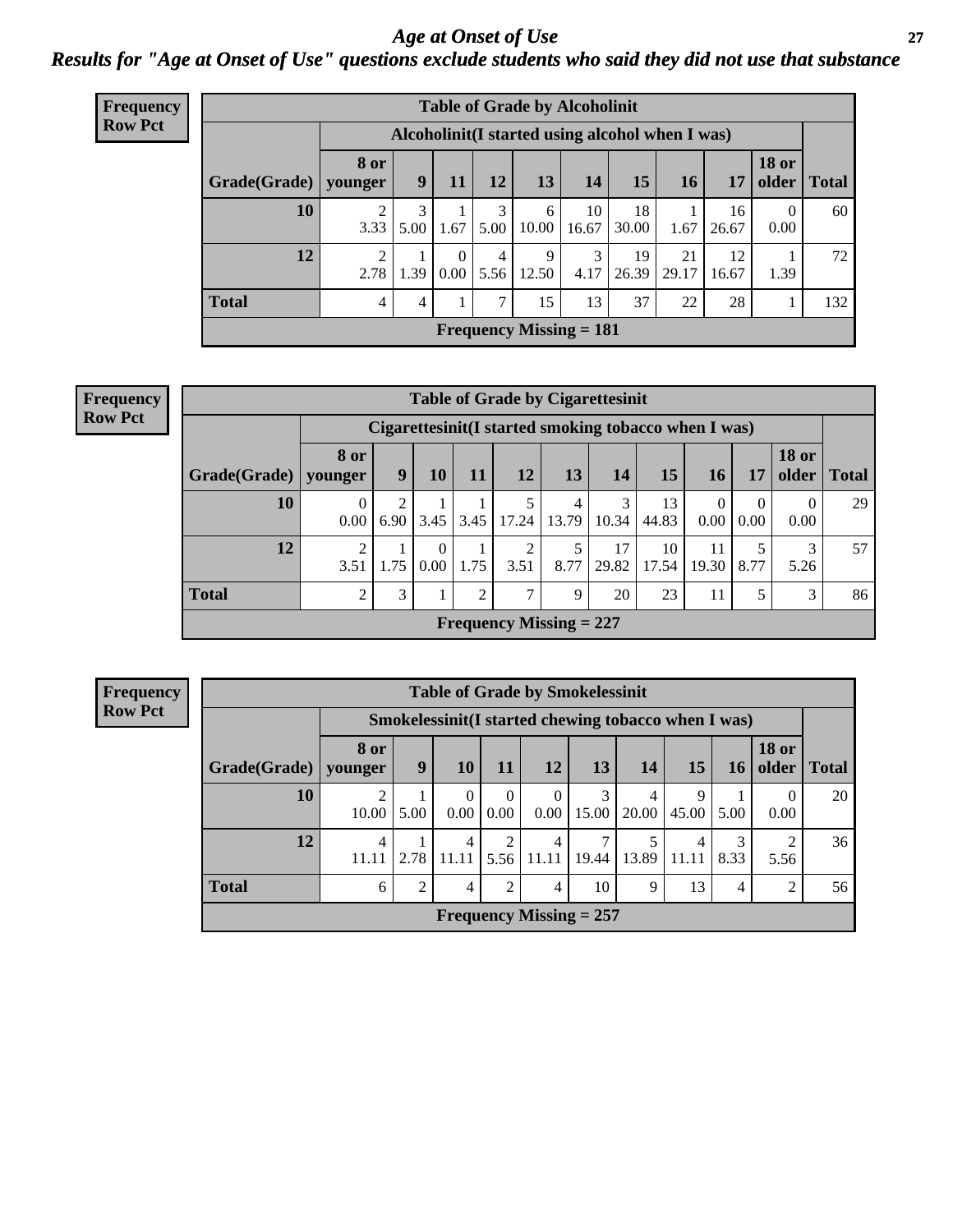#### *Age at Onset of Use* **28**

*Results for "Age at Onset of Use" questions exclude students who said they did not use that substance*

| Frequency      | <b>Table of Grade by Marijuanainit</b> |                 |                                                      |                  |                  |                           |             |            |                  |                       |              |
|----------------|----------------------------------------|-----------------|------------------------------------------------------|------------------|------------------|---------------------------|-------------|------------|------------------|-----------------------|--------------|
| <b>Row Pct</b> |                                        |                 | Marijuanainit (I started using marijuana when I was) |                  |                  |                           |             |            |                  |                       |              |
|                | Grade(Grade)                           | 8 or<br>younger | 11                                                   | <b>12</b>        | 13               | 14                        | 15          | <b>16</b>  | 17               | <b>18 or</b><br>older | <b>Total</b> |
|                | 10                                     | 4.00            | $\Omega$<br>0.00                                     | 4.00             | 2<br>8.00        | 5<br>20.00                | 10<br>40.00 | 4<br>16.00 | $\Omega$<br>0.00 | 2<br>8.00             | 25           |
|                | 12                                     | 3.33            | 3.33                                                 | $\theta$<br>0.00 | $\theta$<br>0.00 | 11<br>36.67               | 16.67       | 9<br>30.00 | 2<br>6.67        | 3.33                  | 30           |
|                | <b>Total</b>                           | 2               | 1                                                    |                  | 2                | 16                        | 15          | 13         | $\overline{2}$   | 3                     | 55           |
|                |                                        |                 |                                                      |                  |                  | Frequency Missing $= 258$ |             |            |                  |                       |              |

| Frequency      | <b>Table of Grade by Cocaineinit</b> |                                                       |                         |                       |              |  |  |  |  |
|----------------|--------------------------------------|-------------------------------------------------------|-------------------------|-----------------------|--------------|--|--|--|--|
| <b>Row Pct</b> |                                      | <b>Cocaineinit</b> (I started<br>using cocaine when I | was)                    |                       |              |  |  |  |  |
|                | Grade(Grade)   younger               | 8 or                                                  | 15                      | <b>18 or</b><br>older | <b>Total</b> |  |  |  |  |
|                | 10                                   | 33.33                                                 | $\mathfrak{D}$<br>66.67 | $\theta$<br>0.00      | 3            |  |  |  |  |
|                | 12                                   | 33.33                                                 | 33.33                   | 33.33                 | 3            |  |  |  |  |
|                | <b>Total</b>                         | 2                                                     | 3                       | 1                     | 6            |  |  |  |  |
|                |                                      | Frequency Missing $=$ 307                             |                         |                       |              |  |  |  |  |

| <b>Frequency</b> | <b>Table of Grade by Inhalantsinit</b> |                                                               |                |                |                       |              |  |  |
|------------------|----------------------------------------|---------------------------------------------------------------|----------------|----------------|-----------------------|--------------|--|--|
| <b>Row Pct</b>   |                                        | <b>Inhalantsinit(I started using</b><br>inhalants when I was) |                |                |                       |              |  |  |
|                  | Grade(Grade)                           | 8 or<br>younger                                               | 13             | 15             | <b>18 or</b><br>older | <b>Total</b> |  |  |
|                  | <b>10</b>                              | 33.33                                                         | 33.33          | 33.33          | 0.00                  | 3            |  |  |
|                  | 12                                     | 25.00                                                         | 25.00          | 25.00          | 25.00                 | 4            |  |  |
|                  | <b>Total</b>                           | $\overline{c}$                                                | $\overline{2}$ | $\mathfrak{D}$ |                       |              |  |  |
|                  |                                        | Frequency Missing $=$ 306                                     |                |                |                       |              |  |  |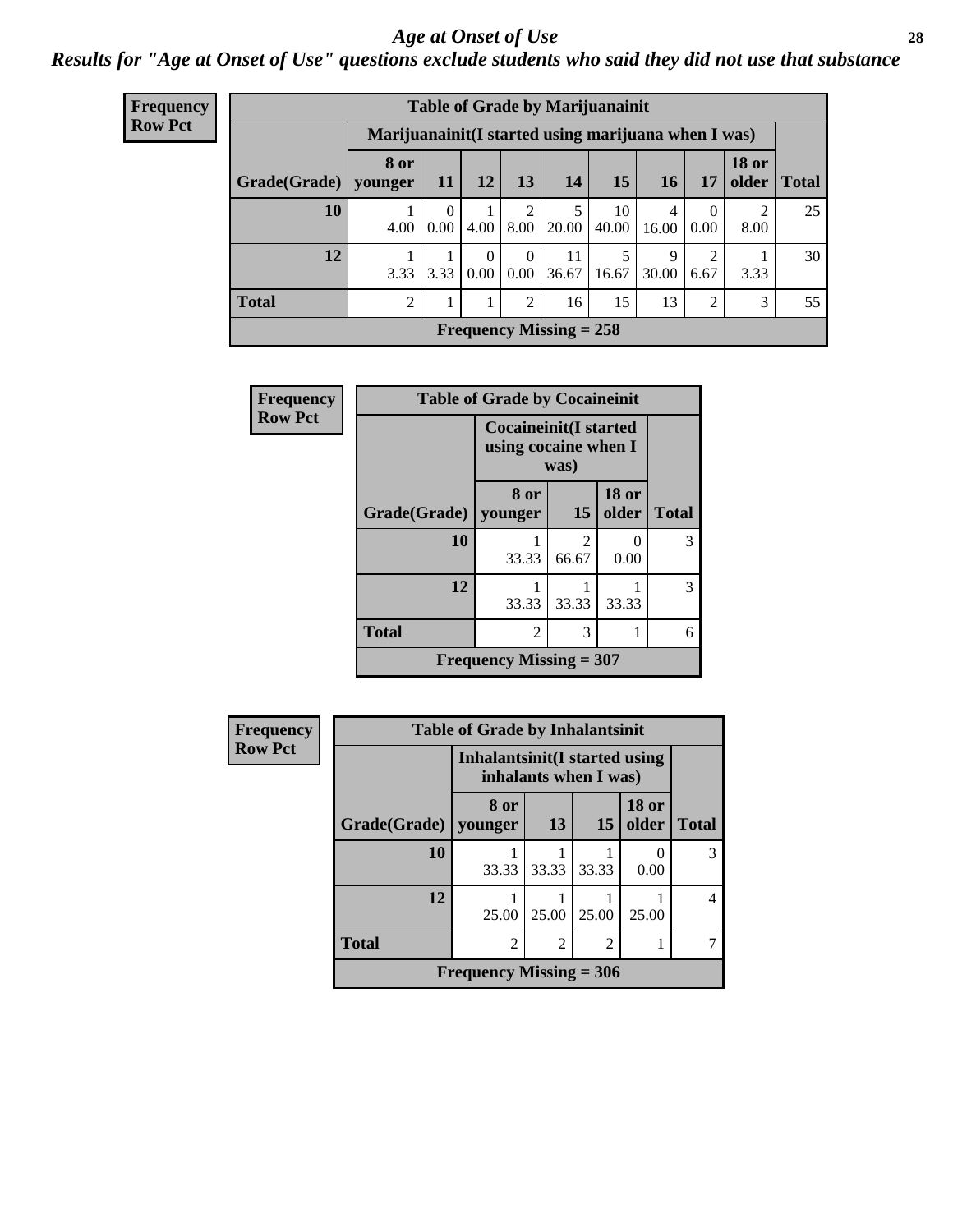#### *Age at Onset of Use* **29**

*Results for "Age at Onset of Use" questions exclude students who said they did not use that substance*

| Frequency      | <b>Table of Grade by Steroidsinit</b> |                                                        |       |                  |              |  |  |  |
|----------------|---------------------------------------|--------------------------------------------------------|-------|------------------|--------------|--|--|--|
| <b>Row Pct</b> |                                       | <b>Steroidsinit(I started</b><br>using steroids when I | was)  |                  |              |  |  |  |
|                | Grade(Grade)   younger                | 8 or                                                   | 14    | 16               | <b>Total</b> |  |  |  |
|                | 10                                    | 100.00                                                 | 0.00  | $\Omega$<br>0.00 |              |  |  |  |
|                | 12                                    | $\mathfrak{D}$<br>50.00                                | 25.00 | 25.00            | 4            |  |  |  |
|                | <b>Total</b>                          | 3                                                      |       |                  | 5            |  |  |  |
|                | Frequency Missing $=$ 308             |                                                        |       |                  |              |  |  |  |

| <b>Frequency</b> | <b>Table of Grade by Ecstasyinit</b> |                                                       |           |                      |              |  |  |  |
|------------------|--------------------------------------|-------------------------------------------------------|-----------|----------------------|--------------|--|--|--|
| <b>Row Pct</b>   |                                      | <b>Ecstasyinit</b> (I started<br>using ecstasy when I | was)      |                      |              |  |  |  |
|                  | Grade(Grade)                         | 8 or<br>younger                                       | 15        | <b>16</b>            | <b>Total</b> |  |  |  |
|                  | 10                                   | 100.00                                                | 0<br>0.00 | $\mathbf{0}$<br>0.00 |              |  |  |  |
|                  | 12                                   | $\mathfrak{D}$<br>50.00                               | 25.00     | 25.00                | 4            |  |  |  |
|                  | <b>Total</b>                         | 3                                                     |           |                      | 5            |  |  |  |
|                  |                                      | Frequency Missing $=$ 308                             |           |                      |              |  |  |  |

| <b>Frequency</b> |                           | <b>Table of Grade by Methinit</b> |                                 |           |                             |  |  |  |
|------------------|---------------------------|-----------------------------------|---------------------------------|-----------|-----------------------------|--|--|--|
| <b>Row Pct</b>   |                           | <b>Methinit(I started using</b>   | methamphetamines<br>when I was) |           |                             |  |  |  |
|                  | Grade(Grade)   younger    | 8 or                              | 15                              | <b>16</b> | <b>Total</b>                |  |  |  |
|                  | 10                        | 50.00                             | 50.00                           | 0<br>0.00 | $\mathcal{D}_{\mathcal{A}}$ |  |  |  |
|                  | 12                        | 33.33                             | 33.33                           | 33.33     | 3                           |  |  |  |
|                  | <b>Total</b>              | $\mathfrak{D}$                    | $\overline{2}$                  |           |                             |  |  |  |
|                  | Frequency Missing $=$ 308 |                                   |                                 |           |                             |  |  |  |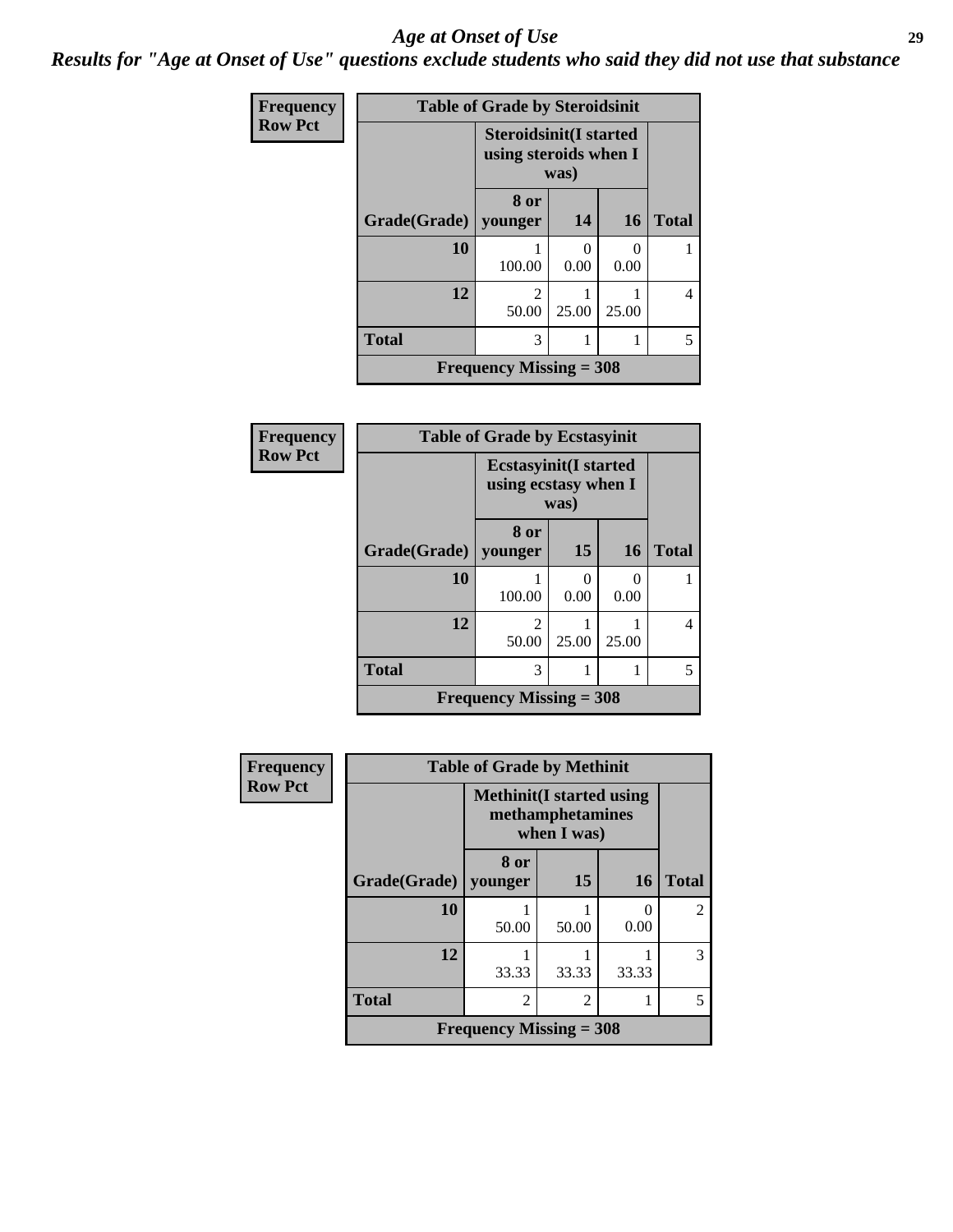#### Age at Onset of Use **30**

*Results for "Age at Onset of Use" questions exclude students who said they did not use that substance*

| Frequency      |                        | <b>Table of Grade by Hallucinogensinit</b> |                                                                      |                         |                |  |  |  |
|----------------|------------------------|--------------------------------------------|----------------------------------------------------------------------|-------------------------|----------------|--|--|--|
| <b>Row Pct</b> |                        |                                            | Hallucinogensinit(I<br>started using<br>hallucinogens when I<br>was) |                         |                |  |  |  |
|                | Grade(Grade)   younger | 8 or                                       | 14                                                                   | <b>16</b>               | <b>Total</b>   |  |  |  |
|                | 10                     | 50.00                                      | 50.00                                                                | 0<br>0.00               | $\mathfrak{D}$ |  |  |  |
|                | 12                     | 33.33                                      | 0<br>0.00                                                            | $\mathfrak{D}$<br>66.67 | 3              |  |  |  |
|                | <b>Total</b>           | $\mathfrak{D}$                             | 1                                                                    | $\mathfrak{D}$          | 5              |  |  |  |
|                |                        | Frequency Missing $=$ 308                  |                                                                      |                         |                |  |  |  |

| Frequency      | <b>Table of Grade by Prescriptioninit</b> |                 |                                                                                            |                  |                  |                           |            |            |            |                  |              |
|----------------|-------------------------------------------|-----------------|--------------------------------------------------------------------------------------------|------------------|------------------|---------------------------|------------|------------|------------|------------------|--------------|
| <b>Row Pct</b> |                                           |                 | Prescription in it (I started using prescription drugs not<br>prescribed to me when I was) |                  |                  |                           |            |            |            |                  |              |
|                | Grade(Grade)                              | 8 or<br>younger | <b>10</b>                                                                                  | 11               | 12               | 13                        | 14         | 15         | <b>16</b>  | 17               | <b>Total</b> |
|                | 10                                        | ∍<br>15.38      | 7.69                                                                                       | 7.69             | 2<br>15.38       | 7.69                      | 3<br>23.08 | 3<br>23.08 | 0<br>0.00  | $\theta$<br>0.00 | 13           |
|                | 12                                        | 5.00            | $\Omega$<br>0.00                                                                           | $\Omega$<br>0.00 | $\Omega$<br>0.00 | 3<br>15.00                | 4<br>20.00 | 6<br>30.00 | 3<br>15.00 | 3<br>15.00       | 20           |
|                | <b>Total</b>                              | 3               |                                                                                            |                  | 2                | 4                         | ⇁          | 9          | 3          | 3                | 33           |
|                |                                           |                 |                                                                                            |                  |                  | Frequency Missing $= 280$ |            |            |            |                  |              |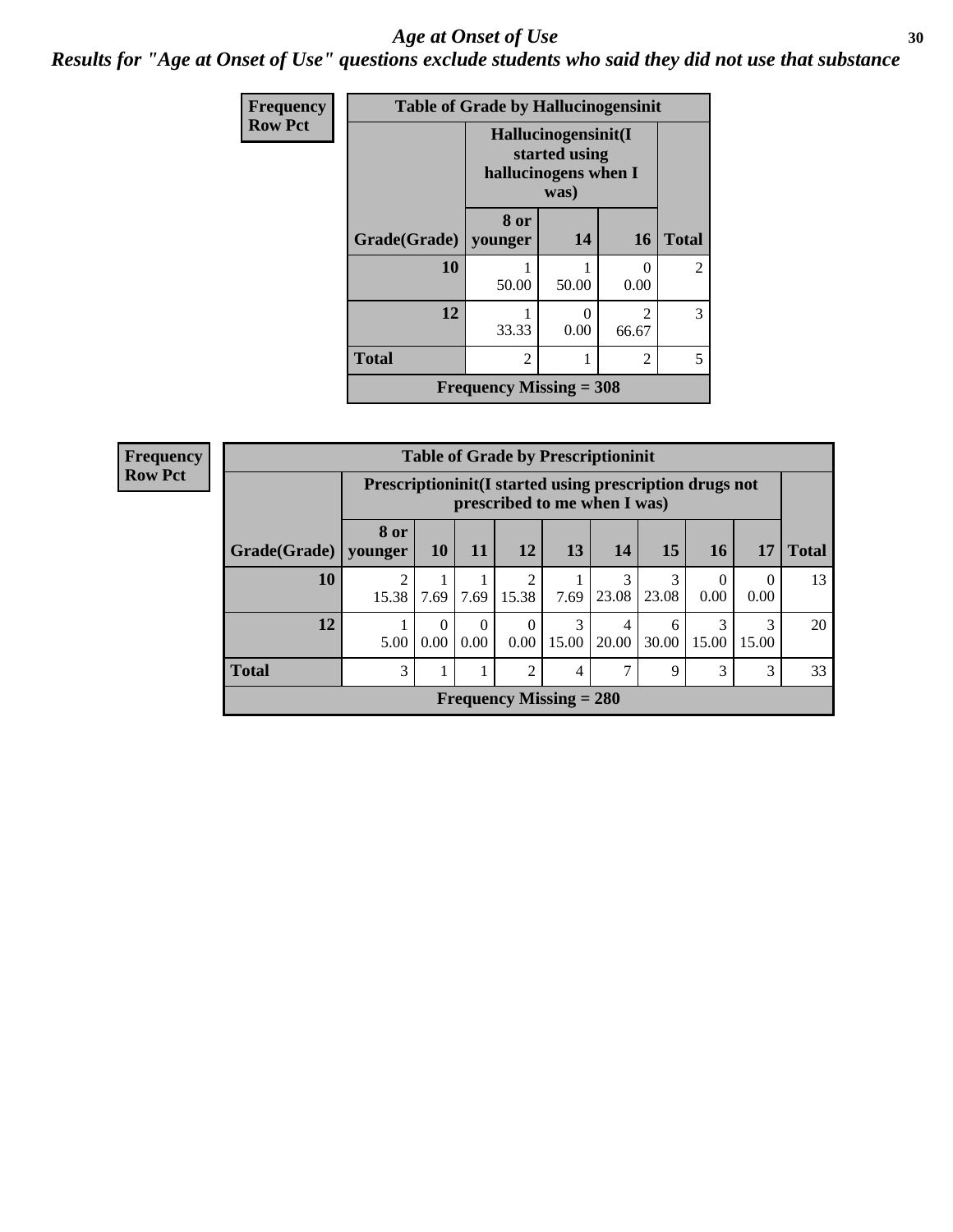| Frequency      | <b>Table of Alcoholharm by Grade</b>          |                    |             |              |  |  |  |
|----------------|-----------------------------------------------|--------------------|-------------|--------------|--|--|--|
| <b>Col Pct</b> | Alcoholharm(I<br>think alcohol is<br>harmful) | Grade(Grade)<br>10 | 12          | <b>Total</b> |  |  |  |
|                | <b>Strongly Agree</b>                         | 71<br>47.33        | 67<br>41.10 | 138          |  |  |  |
|                | <b>Somewhat Agree</b>                         | 38<br>25.33        | 63<br>38.65 | 101          |  |  |  |
|                | <b>Somewhat Disagree</b>                      | 33<br>22.00        | 20<br>12.27 | 53           |  |  |  |
|                | <b>Strongly Disagree</b>                      | 8<br>5.33          | 13<br>7.98  | 21           |  |  |  |
|                | <b>Total</b>                                  | 150                | 163         | 313          |  |  |  |

| <b>Table of Cigarettesharm by Grade</b>                  |                        |              |     |  |  |  |  |
|----------------------------------------------------------|------------------------|--------------|-----|--|--|--|--|
| Cigarettesharm(I<br>think smoking<br>tobacco is harmful) | Grade(Grade)<br>10     | <b>Total</b> |     |  |  |  |  |
| <b>Strongly Agree</b>                                    | 120<br>80.00           | 122<br>74.85 | 242 |  |  |  |  |
| <b>Somewhat Agree</b>                                    | 24<br>16.00            | 25<br>15.34  | 49  |  |  |  |  |
| <b>Somewhat Disagree</b>                                 | $\mathfrak{D}$<br>1.33 | 4.29         | 9   |  |  |  |  |
| <b>Strongly Disagree</b>                                 | 4<br>2.67              | 9<br>5.52    | 13  |  |  |  |  |
| <b>Total</b>                                             | 150                    | 163          | 313 |  |  |  |  |

| Frequency      | <b>Table of Smokelessharm by Grade</b>                  |                    |              |              |  |  |  |  |  |
|----------------|---------------------------------------------------------|--------------------|--------------|--------------|--|--|--|--|--|
| <b>Col Pct</b> | Smokelessharm(I<br>think chewing<br>tobacco is harmful) | Grade(Grade)<br>10 | 12           | <b>Total</b> |  |  |  |  |  |
|                | <b>Strongly Agree</b>                                   | 119<br>79.33       | 113<br>69.33 | 232          |  |  |  |  |  |
|                | <b>Somewhat Agree</b>                                   | 22<br>14.67        | 34<br>20.86  | 56           |  |  |  |  |  |
|                | <b>Somewhat Disagree</b>                                | 3<br>2.00          | 4.29         | 10           |  |  |  |  |  |
|                | <b>Strongly Disagree</b>                                | 6<br>4.00          | 9<br>5.52    | 15           |  |  |  |  |  |
|                | <b>Total</b>                                            | 150                | 163          | 313          |  |  |  |  |  |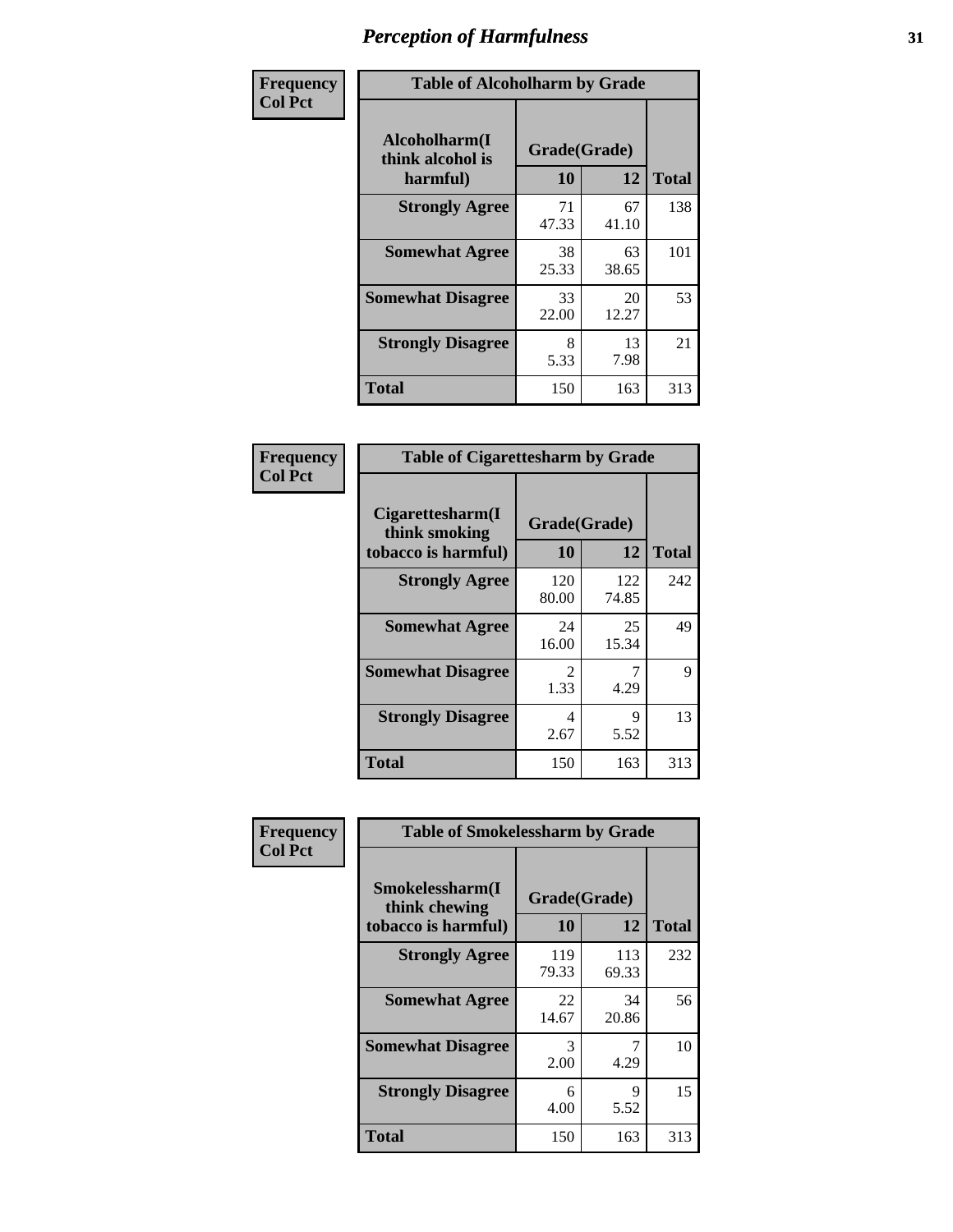| Frequency      | <b>Table of Marijuanaharm by Grade</b>            |                    |             |              |  |  |  |
|----------------|---------------------------------------------------|--------------------|-------------|--------------|--|--|--|
| <b>Col Pct</b> | Marijuanaharm(I<br>think marijuana is<br>harmful) | Grade(Grade)<br>10 | 12          | <b>Total</b> |  |  |  |
|                | <b>Strongly Agree</b>                             | 116<br>77.33       | 95<br>58.28 | 211          |  |  |  |
|                | <b>Somewhat Agree</b>                             | 11<br>7.33         | 19<br>11.66 | 30           |  |  |  |
|                | <b>Somewhat Disagree</b>                          | 11<br>7.33         | 24<br>14.72 | 35           |  |  |  |
|                | <b>Strongly Disagree</b>                          | 12<br>8.00         | 25<br>15.34 | 37           |  |  |  |
|                | <b>Total</b>                                      | 150                | 163         | 313          |  |  |  |

| <b>Table of Cocaineharm by Grade</b>          |                    |                        |              |  |  |
|-----------------------------------------------|--------------------|------------------------|--------------|--|--|
| Cocaineharm(I<br>think cocaine is<br>harmful) | Grade(Grade)<br>10 | 12                     | <b>Total</b> |  |  |
| <b>Strongly Agree</b>                         | 138<br>92.00       | 142<br>87.12           | 280          |  |  |
| <b>Somewhat Agree</b>                         | 5<br>3.33          | 4.29                   | 12           |  |  |
| <b>Somewhat Disagree</b>                      | 1<br>0.67          | $\mathfrak{D}$<br>1.23 | 3            |  |  |
| <b>Strongly Disagree</b>                      | 6<br>4.00          | 12<br>7.36             | 18           |  |  |
| <b>Total</b>                                  | 150                | 163                    | 313          |  |  |

| Frequency      | <b>Table of Inhalantsharm by Grade</b>             |                           |              |              |  |
|----------------|----------------------------------------------------|---------------------------|--------------|--------------|--|
| <b>Col Pct</b> | Inhalantsharm(I<br>think inhalants are<br>harmful) | Grade(Grade)<br><b>10</b> | 12           | <b>Total</b> |  |
|                | <b>Strongly Agree</b>                              | 135<br>90.00              | 140<br>85.89 | 275          |  |
|                | <b>Somewhat Agree</b>                              | 8<br>5.33                 | 8<br>4.91    | 16           |  |
|                | <b>Somewhat Disagree</b>                           | 2<br>1.33                 | 3<br>1.84    | 5            |  |
|                | <b>Strongly Disagree</b>                           | 5<br>3.33                 | 12<br>7.36   | 17           |  |
|                | <b>Total</b>                                       | 150                       | 163          | 313          |  |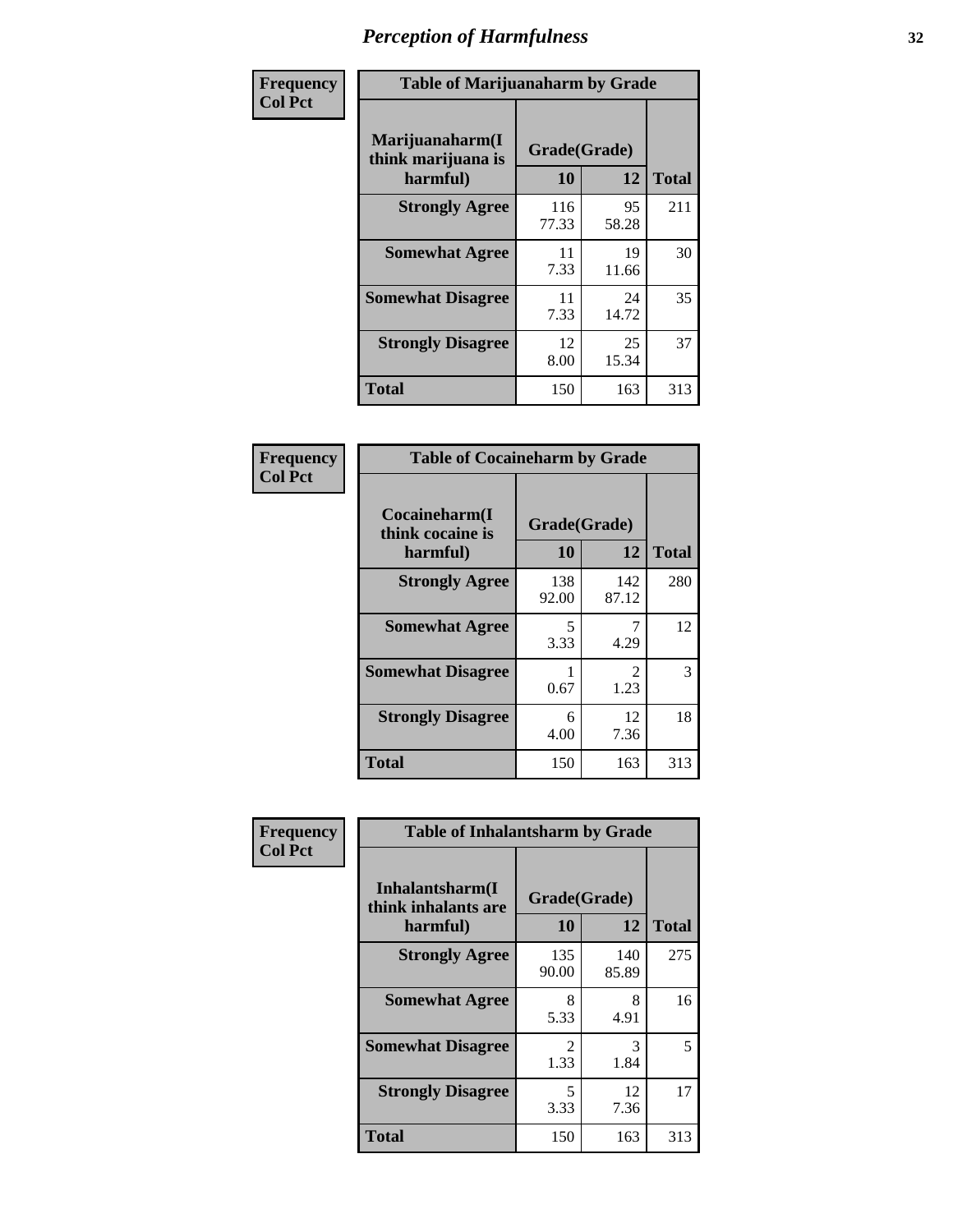| Frequency      | <b>Table of Steroidsharm by Grade</b>            |                    |                                  |              |
|----------------|--------------------------------------------------|--------------------|----------------------------------|--------------|
| <b>Col Pct</b> | Steroidsharm(I<br>think steroids are<br>harmful) | Grade(Grade)<br>10 | 12                               | <b>Total</b> |
|                | <b>Strongly Agree</b>                            | 123<br>82.00       | 129<br>79.14                     | 252          |
|                | <b>Somewhat Agree</b>                            | 20<br>13.33        | 15<br>9.20                       | 35           |
|                | <b>Somewhat Disagree</b>                         | 0.67               | $\overline{\phantom{1}}$<br>3.07 | 6            |
|                | <b>Strongly Disagree</b>                         | 6<br>4.00          | 14<br>8.59                       | 20           |
|                | <b>Total</b>                                     | 150                | 163                              | 313          |

| <b>Table of Ecstasyharm by Grade</b>          |                    |              |     |  |  |  |
|-----------------------------------------------|--------------------|--------------|-----|--|--|--|
| Ecstasyharm(I<br>think ecstasy is<br>harmful) | Grade(Grade)<br>10 | <b>Total</b> |     |  |  |  |
| <b>Strongly Agree</b>                         | 133<br>88.67       | 139<br>85.28 | 272 |  |  |  |
| <b>Somewhat Agree</b>                         | 10<br>6.67         | 8<br>4.91    | 18  |  |  |  |
| <b>Somewhat Disagree</b>                      | 1<br>0.67          | 4<br>2.45    | 5   |  |  |  |
| <b>Strongly Disagree</b>                      | 6<br>4.00          | 12<br>7.36   | 18  |  |  |  |
| Total                                         | 150                | 163          | 313 |  |  |  |

| Frequency      | <b>Table of Methharm by Grade</b>                            |                    |                       |              |  |
|----------------|--------------------------------------------------------------|--------------------|-----------------------|--------------|--|
| <b>Col Pct</b> | <b>Methharm</b> (I think<br>methamphetamines<br>are harmful) | Grade(Grade)<br>10 | 12                    | <b>Total</b> |  |
|                | <b>Strongly Agree</b>                                        | 139<br>92.67       | 146<br>89.57          | 285          |  |
|                | <b>Somewhat Agree</b>                                        | 5<br>3.33          | $\mathcal{L}$<br>1.23 |              |  |
|                | <b>Somewhat Disagree</b>                                     | 0.67               | 3<br>1.84             | 4            |  |
|                | <b>Strongly Disagree</b>                                     | 5<br>3.33          | 12<br>7.36            | 17           |  |
|                | <b>Total</b>                                                 | 150                | 163                   | 313          |  |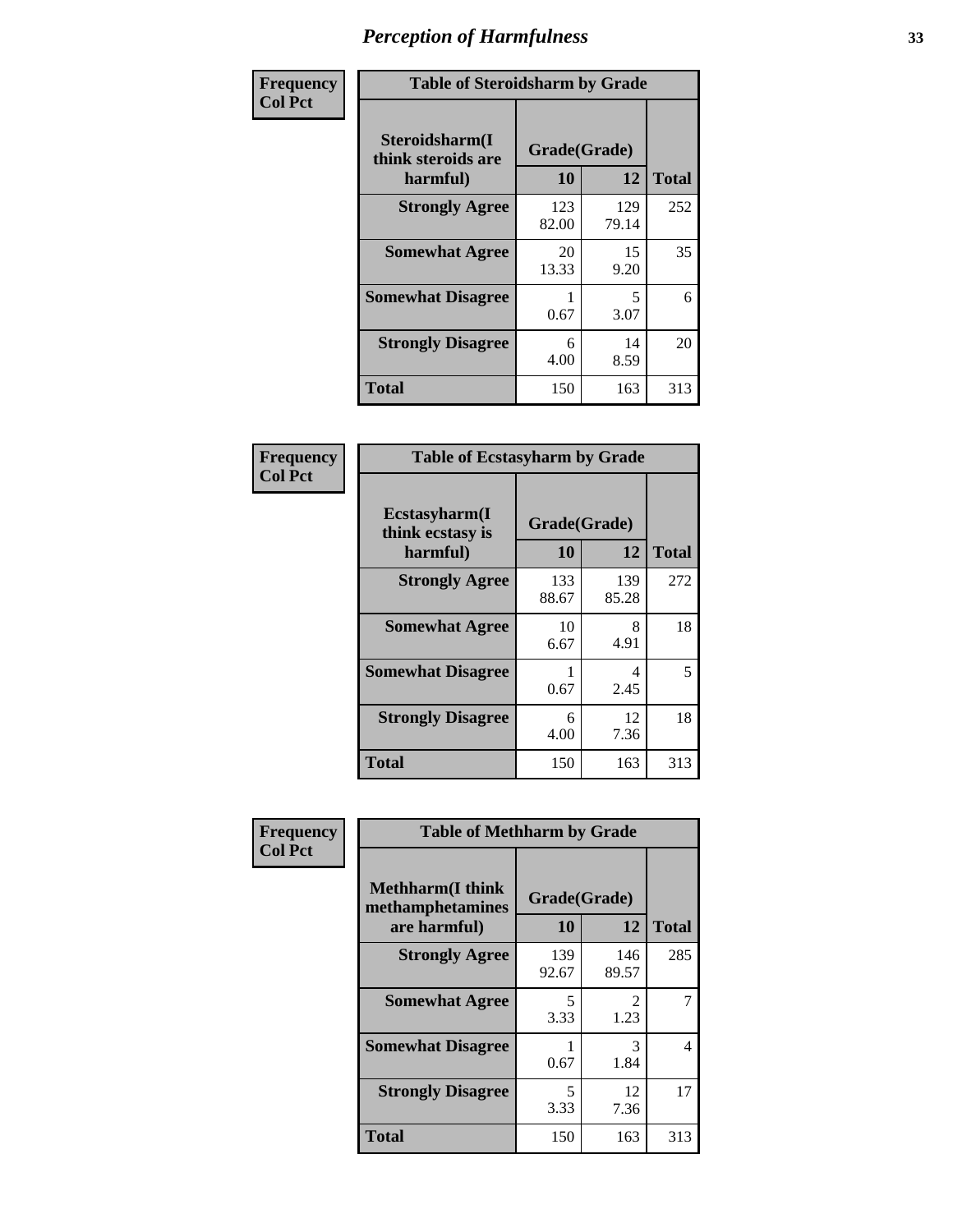| Frequency      | <b>Table of Hallucinogensharm by Grade</b>                 |                                  |              |              |
|----------------|------------------------------------------------------------|----------------------------------|--------------|--------------|
| <b>Col Pct</b> | Hallucinogensharm(I<br>think hallucinogens<br>are harmful) | Grade(Grade)<br>10               | 12           | <b>Total</b> |
|                | <b>Strongly Agree</b>                                      | 136<br>90.67                     | 139<br>85.28 | 275          |
|                | <b>Somewhat Agree</b>                                      | 4.67                             | 7<br>4.29    | 14           |
|                | <b>Somewhat Disagree</b>                                   | $\mathfrak{D}$<br>1.33           | 4<br>2.45    | 6            |
|                | <b>Strongly Disagree</b>                                   | $\overline{\phantom{0}}$<br>3.33 | 13<br>7.98   | 18           |
|                | <b>Total</b>                                               | 150                              | 163          | 313          |

| <b>Table of Prescriptionharm by Grade</b>                                 |              |              |              |  |  |
|---------------------------------------------------------------------------|--------------|--------------|--------------|--|--|
| Prescriptionharm(I<br>think prescription<br>drugs not<br>prescribed to me | Grade(Grade) |              |              |  |  |
| are harmful)                                                              | 10           | 12           | <b>Total</b> |  |  |
| <b>Strongly Agree</b>                                                     | 121<br>80.67 | 104<br>63.80 | 225          |  |  |
| <b>Somewhat Agree</b>                                                     | 18<br>12.00  | 29<br>17.79  | 47           |  |  |
| <b>Somewhat Disagree</b>                                                  | 4<br>2.67    | 11<br>6.75   | 15           |  |  |
| <b>Strongly Disagree</b>                                                  | 7<br>4.67    | 19<br>11.66  | 26           |  |  |
| Total                                                                     | 150          | 163          | 313          |  |  |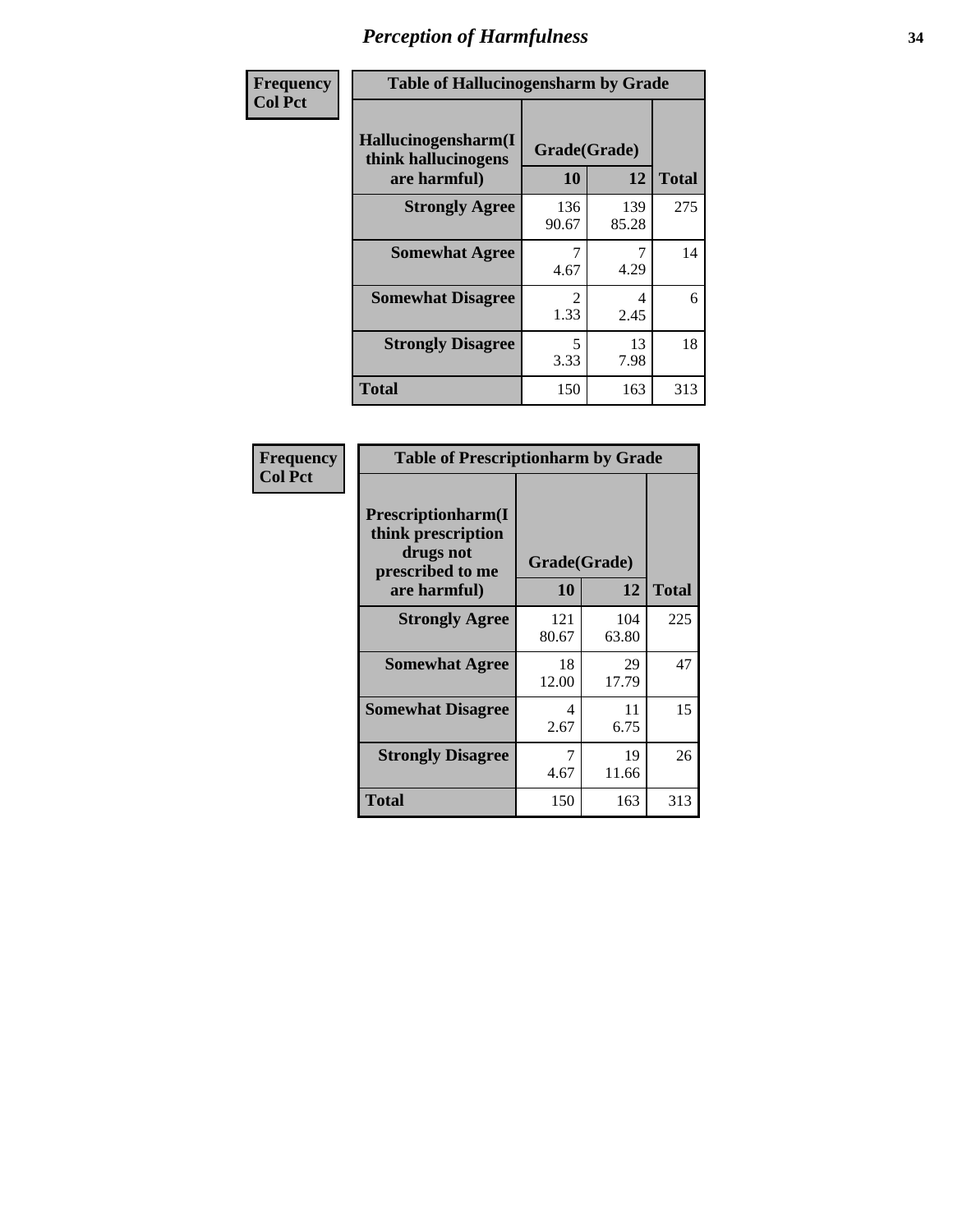# *Disapproval by Adults* **35**

| Frequency      | <b>Table of Alcoholadult by Grade</b>                                 |                    |             |              |  |
|----------------|-----------------------------------------------------------------------|--------------------|-------------|--------------|--|
| <b>Col Pct</b> | <b>Alcoholadult</b> (Adults<br>would disapprove if<br>I used alcohol) | Grade(Grade)<br>10 | 12          | <b>Total</b> |  |
|                | <b>Strongly Agree</b>                                                 | 77<br>51.33        | 87<br>53.37 | 164          |  |
|                | <b>Somewhat Agree</b>                                                 | 37<br>24.67        | 39<br>23.93 | 76           |  |
|                | <b>Somewhat Disagree</b>                                              | 28<br>18.67        | 21<br>12.88 | 49           |  |
|                | <b>Strongly Disagree</b>                                              | 8<br>5.33          | 16<br>9.82  | 24           |  |
|                | <b>Total</b>                                                          | 150                | 163         | 313          |  |

| <b>Table of Tobaccoadult by Grade</b>                                |                    |              |              |  |  |
|----------------------------------------------------------------------|--------------------|--------------|--------------|--|--|
| <b>Tobaccoadult(Adults</b><br>would disapprove if<br>I used tobacco) | Grade(Grade)<br>10 | 12           | <b>Total</b> |  |  |
| <b>Strongly Agree</b>                                                | 92<br>61.33        | 101<br>61.96 | 193          |  |  |
| <b>Somewhat Agree</b>                                                | 22<br>14.67        | 24<br>14.72  | 46           |  |  |
| <b>Somewhat Disagree</b>                                             | 12<br>8.00         | 15<br>9.20   | 27           |  |  |
| <b>Strongly Disagree</b>                                             | 24<br>16.00        | 23<br>14.11  | 47           |  |  |
| <b>Total</b>                                                         | 150                | 163          | 313          |  |  |

| Frequency      | <b>Table of Marijuanaadult by Grade</b>                           |                        |              |              |  |
|----------------|-------------------------------------------------------------------|------------------------|--------------|--------------|--|
| <b>Col Pct</b> | Marijuanaadult(Adults<br>would disapprove if I<br>used marijuana) | Grade(Grade)<br>10     | 12           | <b>Total</b> |  |
|                | <b>Strongly Agree</b>                                             | 112<br>74.67           | 141<br>86.50 | 253          |  |
|                | <b>Somewhat Agree</b>                                             | 10<br>6.67             | 3<br>1.84    | 13           |  |
|                | <b>Somewhat Disagree</b>                                          | $\mathfrak{D}$<br>1.33 | 8<br>4.91    | 10           |  |
|                | <b>Strongly Disagree</b>                                          | 26<br>17.33            | 11<br>6.75   | 37           |  |
|                | <b>Total</b>                                                      | 150                    | 163          | 313          |  |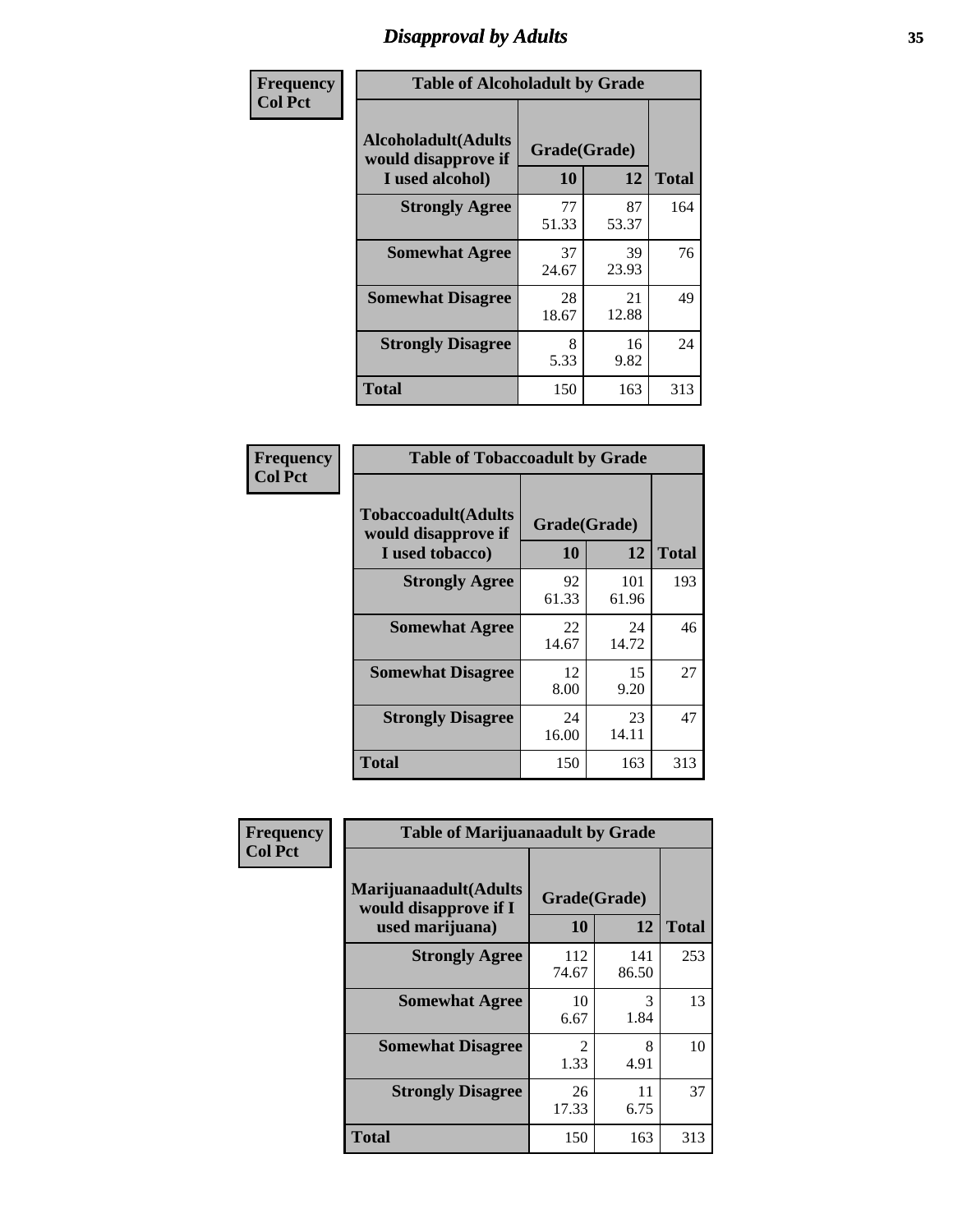### *Disapproval by Adults* **36**

| <b>Frequency</b> | <b>Table of Otherdrugadult by Grade</b>                                     |                    |              |                |
|------------------|-----------------------------------------------------------------------------|--------------------|--------------|----------------|
| <b>Col Pct</b>   | <b>Otherdrugadult</b> (Adults<br>would disapprove if I<br>used other drugs) | Grade(Grade)<br>10 | 12           | <b>Total</b>   |
|                  | <b>Strongly Agree</b>                                                       | 122<br>81.33       | 143<br>87.73 | 265            |
|                  | <b>Somewhat Agree</b>                                                       | 4<br>2.67          | 5<br>3.07    | 9              |
|                  | <b>Somewhat Disagree</b>                                                    | 0<br>0.00          | 2<br>1.23    | $\overline{2}$ |
|                  | <b>Strongly Disagree</b>                                                    | 24<br>16.00        | 13<br>7.98   | 37             |
|                  | <b>Total</b>                                                                | 150                | 163          | 313            |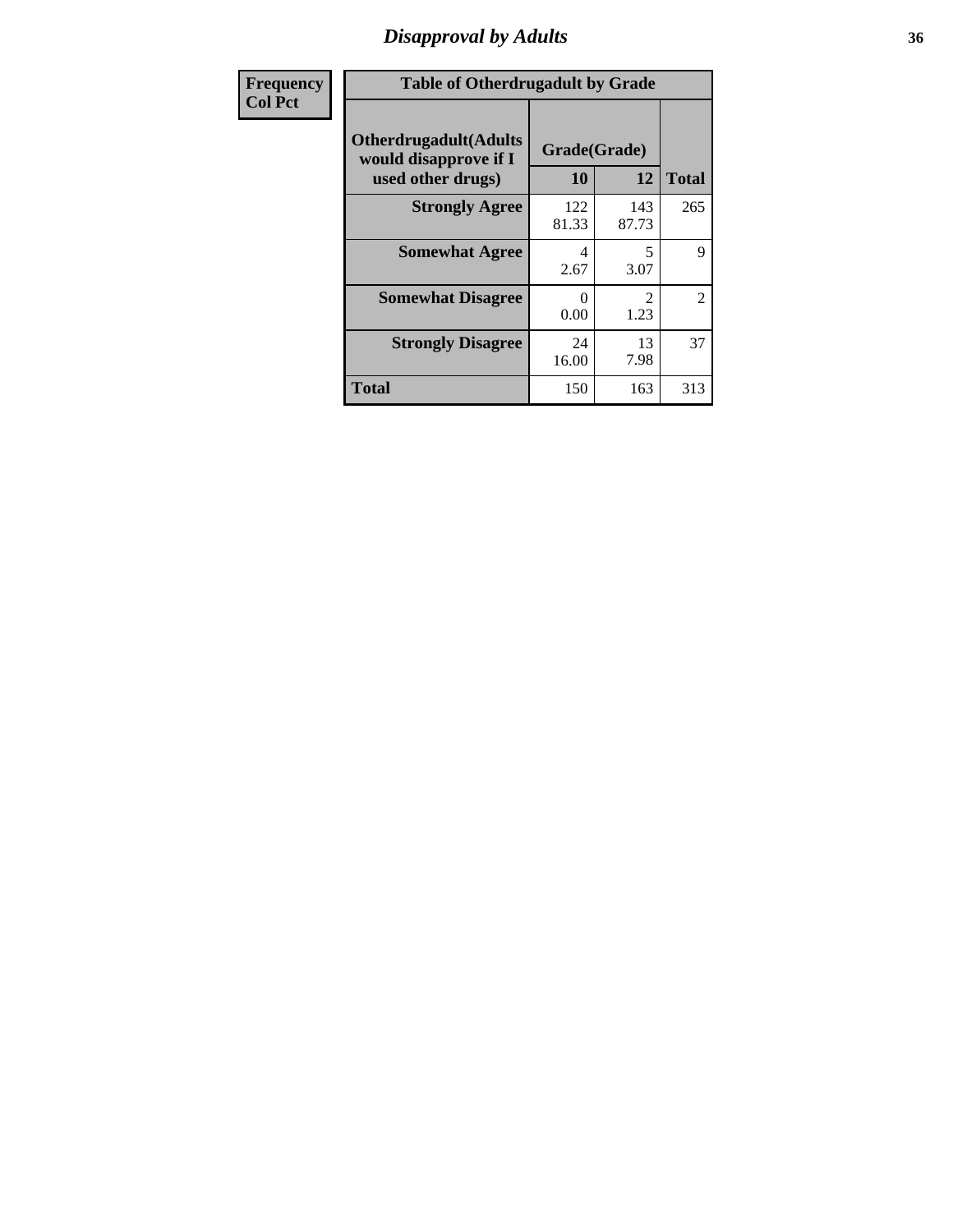# *Disapproval by Peers* **37**

| Frequency      | <b>Table of Alcoholpeer by Grade</b>                    |              |             |              |  |
|----------------|---------------------------------------------------------|--------------|-------------|--------------|--|
| <b>Col Pct</b> | Alcoholpeer(My<br>friends would<br>disapprove if I used | Grade(Grade) |             |              |  |
|                | alcohol)                                                | 10           | 12          | <b>Total</b> |  |
|                | <b>Strongly Agree</b>                                   | 35<br>23.33  | 29<br>17.79 | 64           |  |
|                | <b>Somewhat Agree</b>                                   | 31<br>20.67  | 45<br>27.61 | 76           |  |
|                | <b>Somewhat Disagree</b>                                | 53<br>35.33  | 43<br>26.38 | 96           |  |
|                | <b>Strongly Disagree</b>                                | 31<br>20.67  | 46<br>28.22 | 77           |  |
|                | Total                                                   | 150          | 163         | 313          |  |

| Frequency      | <b>Table of Tobaccopeer by Grade</b>                                |                    |             |              |
|----------------|---------------------------------------------------------------------|--------------------|-------------|--------------|
| <b>Col Pct</b> | Tobaccopeer(My<br>friends would<br>disapprove if I used<br>tobacco) | Grade(Grade)<br>10 | 12          | <b>Total</b> |
|                | <b>Strongly Agree</b>                                               | 49<br>32.67        | 53<br>32.52 | 102          |
|                | <b>Somewhat Agree</b>                                               | 35<br>23.33        | 37<br>22.70 | 72           |
|                | <b>Somewhat Disagree</b>                                            | 40<br>26.67        | 27<br>16.56 | 67           |
|                | <b>Strongly Disagree</b>                                            | 26<br>17.33        | 46<br>28.22 | 72           |
|                | Total                                                               | 150                | 163         | 313          |

| Frequency      | <b>Table of Marijuanapeer by Grade</b>                    |              |             |              |
|----------------|-----------------------------------------------------------|--------------|-------------|--------------|
| <b>Col Pct</b> | Marijuanapeer(My<br>friends would<br>disapprove if I used | Grade(Grade) |             |              |
|                | marijuana)                                                | <b>10</b>    | 12          | <b>Total</b> |
|                | <b>Strongly Agree</b>                                     | 59<br>39.33  | 73<br>44.79 | 132          |
|                | <b>Somewhat Agree</b>                                     | 17<br>11.33  | 35<br>21.47 | 52           |
|                | <b>Somewhat Disagree</b>                                  | 47<br>31.33  | 23<br>14.11 | 70           |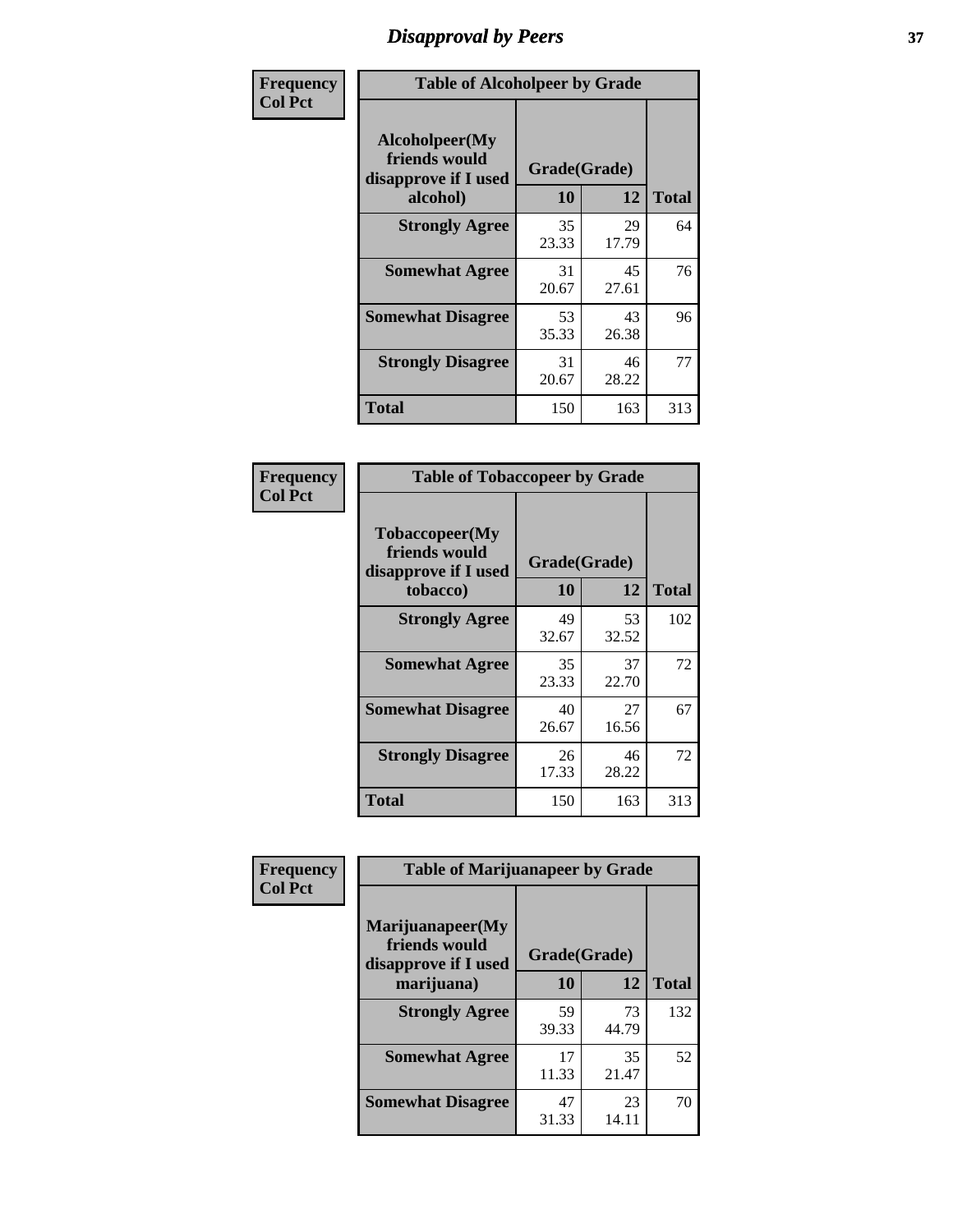# *Disapproval by Peers* **38**

| Frequency<br><b>Col Pct</b> | <b>Table of Marijuanapeer by Grade</b>                                  |                    |             |              |
|-----------------------------|-------------------------------------------------------------------------|--------------------|-------------|--------------|
|                             | Marijuanapeer(My<br>friends would<br>disapprove if I used<br>marijuana) | Grade(Grade)<br>10 | 12          | <b>Total</b> |
|                             | <b>Strongly Disagree</b>                                                | 27<br>18.00        | 32<br>19.63 | 59           |
|                             | Total                                                                   | 150                | 163         | 313          |

| Frequency      | <b>Table of Otherdrugpeer by Grade</b>                                    |                    |              |              |
|----------------|---------------------------------------------------------------------------|--------------------|--------------|--------------|
| <b>Col Pct</b> | Otherdrugpeer(My<br>friends would<br>disapprove if I used<br>other drugs) | Grade(Grade)<br>10 | 12           | <b>Total</b> |
|                | <b>Strongly Agree</b>                                                     | 75<br>50.00        | 106<br>65.03 | 181          |
|                | <b>Somewhat Agree</b>                                                     | 20<br>13.33        | 22<br>13.50  | 42           |
|                | <b>Somewhat Disagree</b>                                                  | 34<br>22.67        | 18<br>11.04  | 52           |
|                | <b>Strongly Disagree</b>                                                  | 21<br>14.00        | 17<br>10.43  | 38           |
|                | <b>Total</b>                                                              | 150                | 163          | 313          |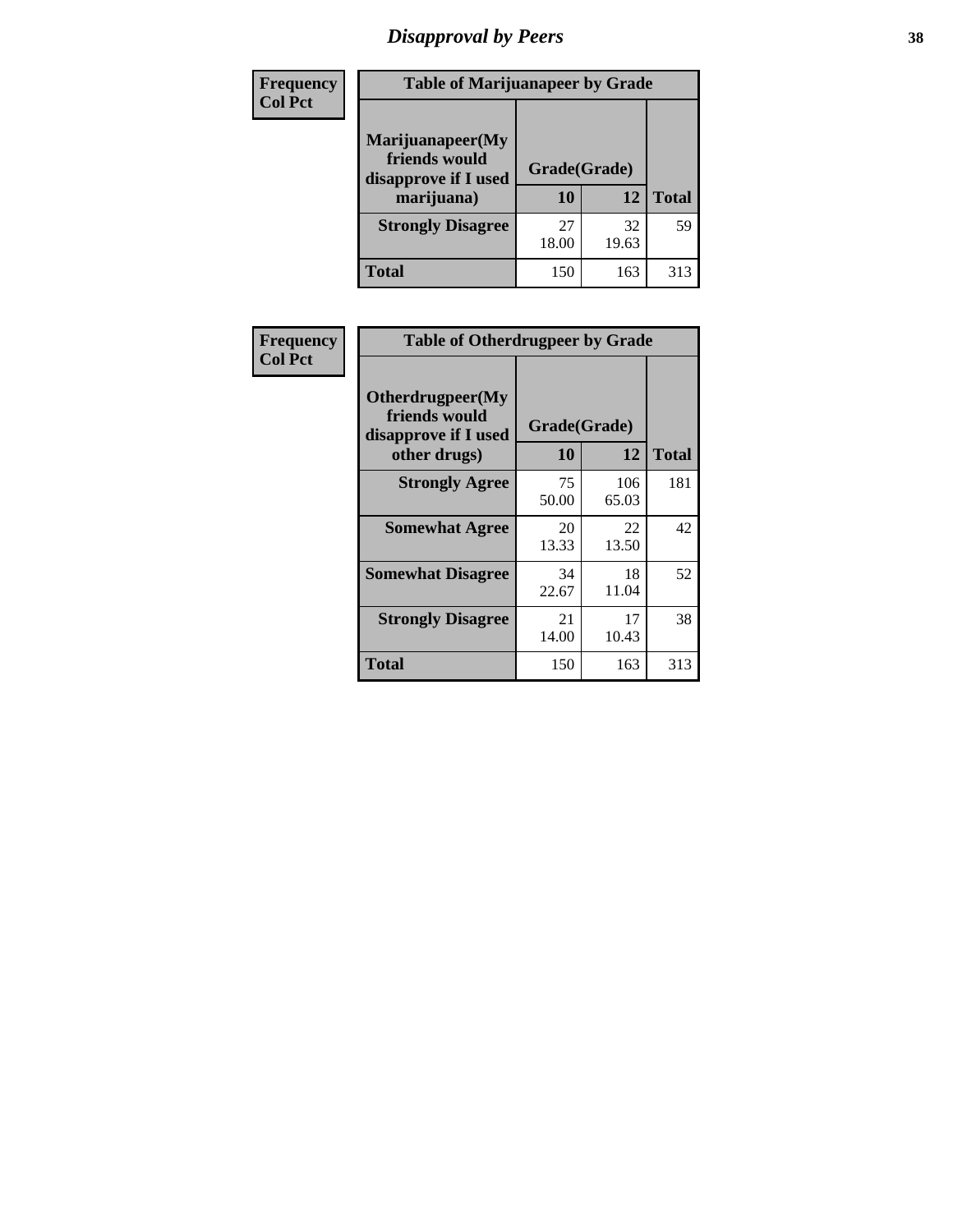| Frequency<br><b>Col Pct</b> | <b>Table of Alcohollocation1 by Grade</b> |              |              |              |
|-----------------------------|-------------------------------------------|--------------|--------------|--------------|
|                             | <b>Alcohollocation1(Places</b>            | Grade(Grade) |              |              |
|                             | <b>Friends Use Alcohol)</b>               | 10           | 12           | <b>Total</b> |
|                             |                                           | 70<br>46.67  | 107<br>65.64 | 177          |
|                             | Do Not Use                                | 80<br>53.33  | 56<br>34.36  | 136          |
|                             | <b>Total</b>                              | 150          | 163          | 313          |

| Frequency      | <b>Table of Alcohollocation2 by Grade</b>                     |                    |             |              |
|----------------|---------------------------------------------------------------|--------------------|-------------|--------------|
| <b>Col Pct</b> | <b>Alcohollocation2(Places</b><br><b>Friends Use Alcohol)</b> | Grade(Grade)<br>10 | <b>12</b>   | <b>Total</b> |
|                |                                                               | 101<br>67.33       | 82<br>50.31 | 183          |
|                | Home                                                          | 49<br>32.67        | 81<br>49.69 | 130          |
|                | <b>Total</b>                                                  | 150                | 163         | 313          |

| Frequency<br><b>Col Pct</b> | <b>Table of Alcohollocation 3 by Grade</b>                    |                    |              |              |
|-----------------------------|---------------------------------------------------------------|--------------------|--------------|--------------|
|                             | <b>Alcohollocation3(Places</b><br><b>Friends Use Alcohol)</b> | Grade(Grade)<br>10 | 12           | <b>Total</b> |
|                             |                                                               | 140<br>93.33       | 146<br>89.57 | 286          |
|                             | <b>School</b>                                                 | 10<br>6.67         | 17<br>10.43  | 27           |
|                             | <b>Total</b>                                                  | 150                | 163          | 313          |

| <b>Frequency</b> | <b>Table of Alcohollocation4 by Grade</b> |              |              |              |
|------------------|-------------------------------------------|--------------|--------------|--------------|
| <b>Col Pct</b>   | <b>Alcohollocation4(Places</b>            | Grade(Grade) |              |              |
|                  | <b>Friends Use Alcohol)</b>               | 10           | 12           | <b>Total</b> |
|                  |                                           | 134<br>89.33 | 138<br>84.66 | 272          |
|                  | Car                                       | 16<br>10.67  | 25<br>15.34  | 41           |
|                  | <b>Total</b>                              | 150          | 163          | 313          |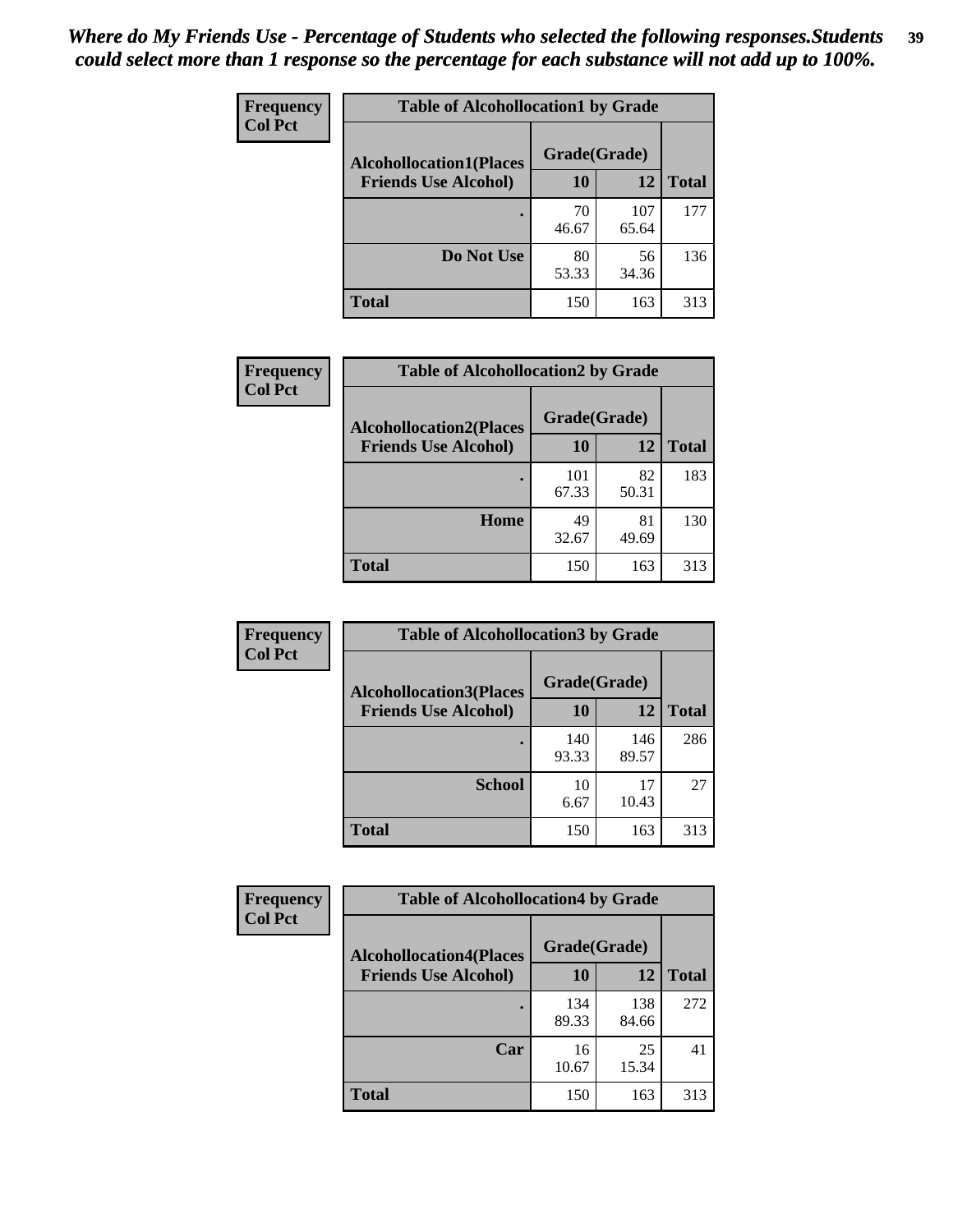| Frequency<br><b>Col Pct</b> | <b>Table of Alcohollocation5 by Grade</b><br>Grade(Grade)<br><b>Alcohollocation5(Places</b> |             |             |              |
|-----------------------------|---------------------------------------------------------------------------------------------|-------------|-------------|--------------|
|                             |                                                                                             |             |             |              |
|                             | <b>Friends Use Alcohol)</b>                                                                 | 10          | 12          | <b>Total</b> |
|                             |                                                                                             | 84<br>56.00 | 70<br>42.94 | 154          |
|                             | <b>Friend's House</b>                                                                       | 66<br>44.00 | 93<br>57.06 | 159          |
|                             | <b>Total</b>                                                                                | 150         | 163         | 313          |

| <b>Frequency</b> | <b>Table of Alcohollocation6 by Grade</b> |              |              |              |
|------------------|-------------------------------------------|--------------|--------------|--------------|
| <b>Col Pct</b>   | <b>Alcohollocation6(Places</b>            | Grade(Grade) |              |              |
|                  | <b>Friends Use Alcohol)</b>               | 10           | 12           | <b>Total</b> |
|                  |                                           | 118<br>78.67 | 117<br>71.78 | 235          |
|                  | <b>Other</b>                              | 32<br>21.33  | 46<br>28.22  | 78           |
|                  | <b>Total</b>                              | 150          | 163          | 313          |

| <b>Frequency</b> | <b>Table of Tobaccolocation1 by Grade</b> |              |              |              |
|------------------|-------------------------------------------|--------------|--------------|--------------|
| <b>Col Pct</b>   | <b>Tobaccolocation1(Places</b>            | Grade(Grade) |              |              |
|                  | <b>Friends Use Tobacco)</b>               | 10           | 12           | <b>Total</b> |
|                  |                                           | 76<br>50.67  | 101<br>61.96 | 177          |
|                  | Do Not Use                                | 74<br>49.33  | 62<br>38.04  | 136          |
|                  | <b>Total</b>                              | 150          | 163          | 313          |

| Frequency      | <b>Table of Tobaccolocation2 by Grade</b>                     |                    |             |              |  |
|----------------|---------------------------------------------------------------|--------------------|-------------|--------------|--|
| <b>Col Pct</b> | <b>Tobaccolocation2(Places</b><br><b>Friends Use Tobacco)</b> | Grade(Grade)<br>10 | 12          | <b>Total</b> |  |
|                |                                                               |                    |             |              |  |
|                |                                                               | 82<br>54.67        | 79<br>48.47 | 161          |  |
|                | Home                                                          | 68<br>45.33        | 84<br>51.53 | 152          |  |
|                | <b>Total</b>                                                  | 150                | 163         | 313          |  |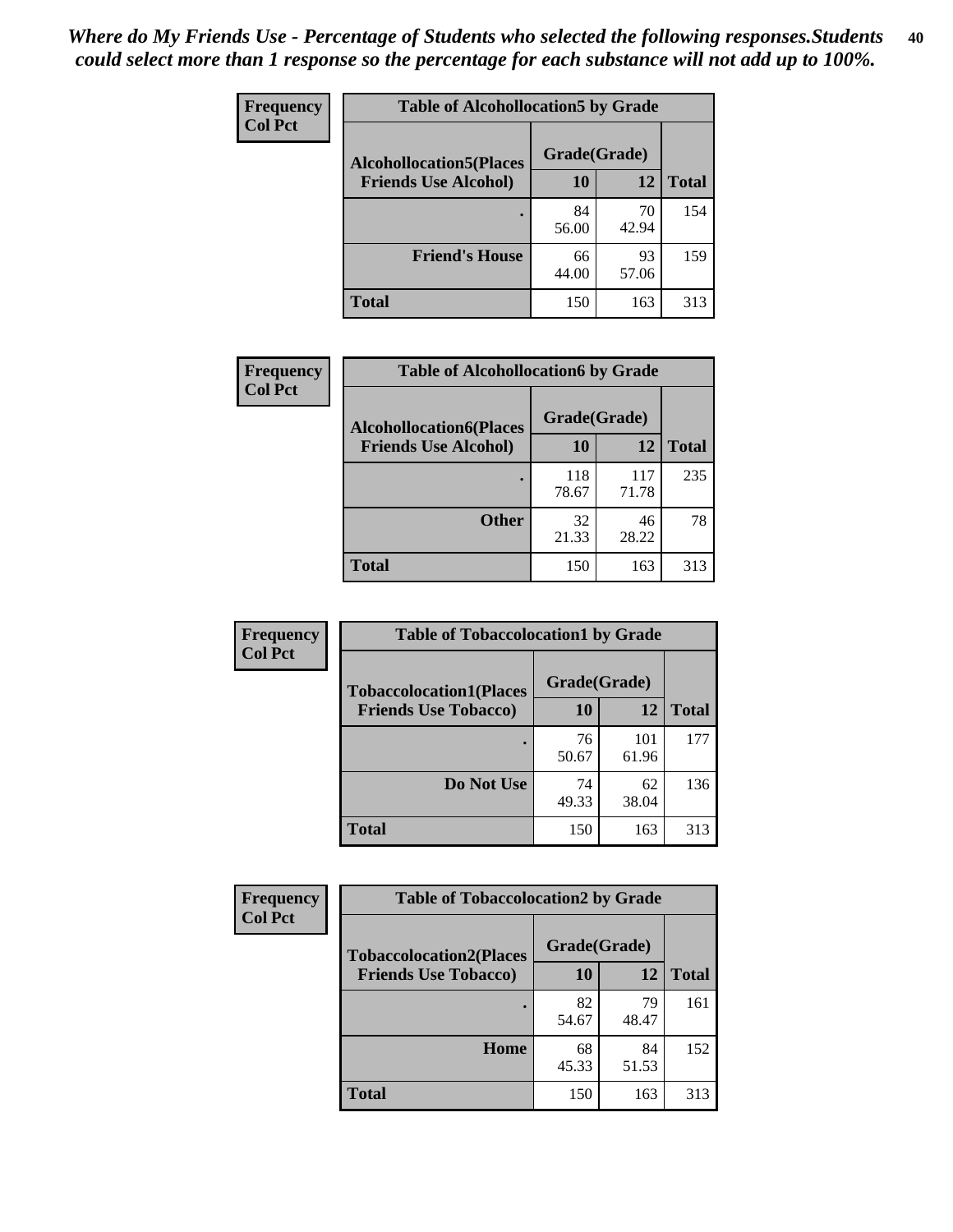| Frequency      | <b>Table of Tobaccolocation 3 by Grade</b> |              |              |              |
|----------------|--------------------------------------------|--------------|--------------|--------------|
| <b>Col Pct</b> | <b>Tobaccolocation3(Places</b>             | Grade(Grade) |              |              |
|                | <b>Friends Use Tobacco)</b>                | 10           | 12           | <b>Total</b> |
|                |                                            | 109<br>72.67 | 102<br>62.58 | 211          |
|                | <b>School</b>                              | 41<br>27.33  | 61<br>37.42  | 102          |
|                | <b>Total</b>                               | 150          | 163          | 313          |

| Frequency      | <b>Table of Tobaccolocation4 by Grade</b> |              |             |              |
|----------------|-------------------------------------------|--------------|-------------|--------------|
| <b>Col Pct</b> | <b>Tobaccolocation4(Places</b>            | Grade(Grade) |             |              |
|                | <b>Friends Use Tobacco)</b>               | 10           | 12          | <b>Total</b> |
|                |                                           | 92<br>61.33  | 95<br>58.28 | 187          |
|                | Car                                       | 58<br>38.67  | 68<br>41.72 | 126          |
|                | <b>Total</b>                              | 150          | 163         | 313          |

| Frequency      | <b>Table of Tobaccolocation5 by Grade</b>                     |                    |             |              |
|----------------|---------------------------------------------------------------|--------------------|-------------|--------------|
| <b>Col Pct</b> | <b>Tobaccolocation5(Places</b><br><b>Friends Use Tobacco)</b> | Grade(Grade)<br>10 | 12          | <b>Total</b> |
|                |                                                               |                    |             |              |
|                |                                                               | 91<br>60.67        | 84<br>51.53 | 175          |
|                | <b>Friend's House</b>                                         | 59<br>39.33        | 79<br>48.47 | 138          |
|                | <b>Total</b>                                                  | 150                | 163         | 313          |

| <b>Frequency</b> | <b>Table of Tobaccolocation6 by Grade</b> |              |              |              |  |
|------------------|-------------------------------------------|--------------|--------------|--------------|--|
| <b>Col Pct</b>   | <b>Tobaccolocation6(Places</b>            | Grade(Grade) |              |              |  |
|                  | <b>Friends Use Tobacco)</b>               | 10           | 12           | <b>Total</b> |  |
|                  |                                           | 111<br>74.00 | 115<br>70.55 | 226          |  |
|                  | <b>Other</b>                              | 39<br>26.00  | 48<br>29.45  | 87           |  |
|                  | <b>Total</b>                              | 150          | 163          | 313          |  |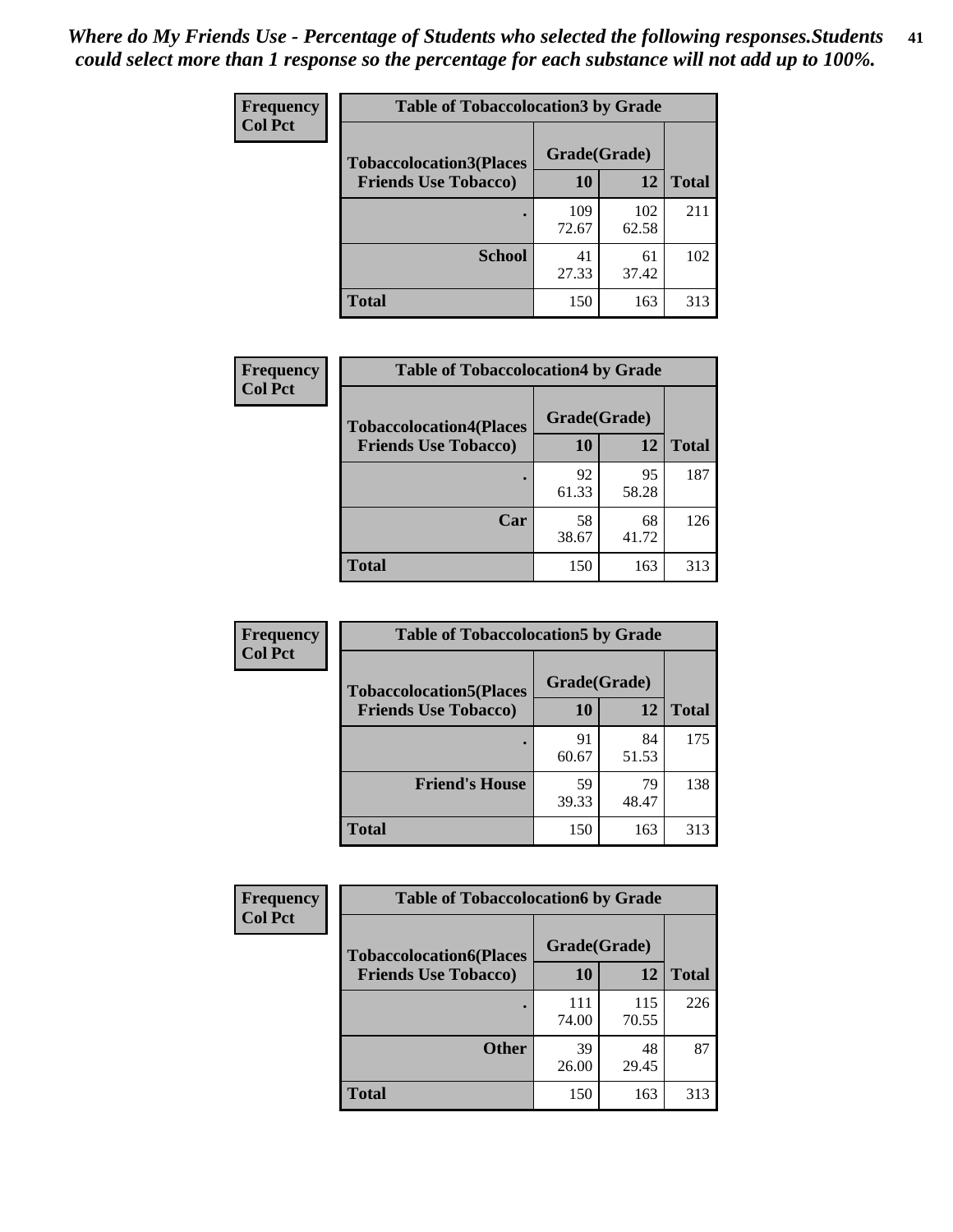| <b>Frequency</b> | <b>Table of Marijuanalocation1 by Grade</b> |              |             |              |
|------------------|---------------------------------------------|--------------|-------------|--------------|
| <b>Col Pct</b>   | <b>Marijuanalocation1(Places</b>            | Grade(Grade) |             |              |
|                  | <b>Friends Use Marijuana</b> )              | <b>10</b>    | 12          | <b>Total</b> |
|                  |                                             | 63<br>42.00  | 64<br>39.26 | 127          |
|                  | Do Not Use                                  | 87<br>58.00  | 99<br>60.74 | 186          |
|                  | <b>Total</b>                                | 150          | 163         | 313          |

| Frequency      | <b>Table of Marijuanalocation2 by Grade</b>                        |                           |              |              |
|----------------|--------------------------------------------------------------------|---------------------------|--------------|--------------|
| <b>Col Pct</b> | <b>Marijuanalocation2(Places</b><br><b>Friends Use Marijuana</b> ) | Grade(Grade)<br><b>10</b> | 12           | <b>Total</b> |
|                |                                                                    | 101<br>67.33              | 116<br>71.17 | 217          |
|                | Home                                                               | 49<br>32.67               | 47<br>28.83  | 96           |
|                | <b>Total</b>                                                       | 150                       | 163          | 313          |

| Frequency<br><b>Col Pct</b> | <b>Table of Marijuanalocation3 by Grade</b> |              |              |              |
|-----------------------------|---------------------------------------------|--------------|--------------|--------------|
|                             | <b>Marijuanalocation3(Places</b>            | Grade(Grade) |              |              |
|                             | <b>Friends Use Marijuana</b> )              | 10           | 12           | <b>Total</b> |
|                             |                                             | 138<br>92.00 | 155<br>95.09 | 293          |
|                             | <b>School</b>                               | 12<br>8.00   | 8<br>4.91    | 20           |
|                             | <b>Total</b>                                | 150          | 163          | 313          |

| Frequency      | <b>Table of Marijuanalocation4 by Grade</b> |              |              |              |
|----------------|---------------------------------------------|--------------|--------------|--------------|
| <b>Col Pct</b> | <b>Marijuanalocation4(Places</b>            | Grade(Grade) |              |              |
|                | <b>Friends Use Marijuana</b> )              | <b>10</b>    | 12           | <b>Total</b> |
|                |                                             | 115<br>76.67 | 131<br>80.37 | 246          |
|                | Car                                         | 35<br>23.33  | 32<br>19.63  | 67           |
|                | <b>Total</b>                                | 150          | 163          | 313          |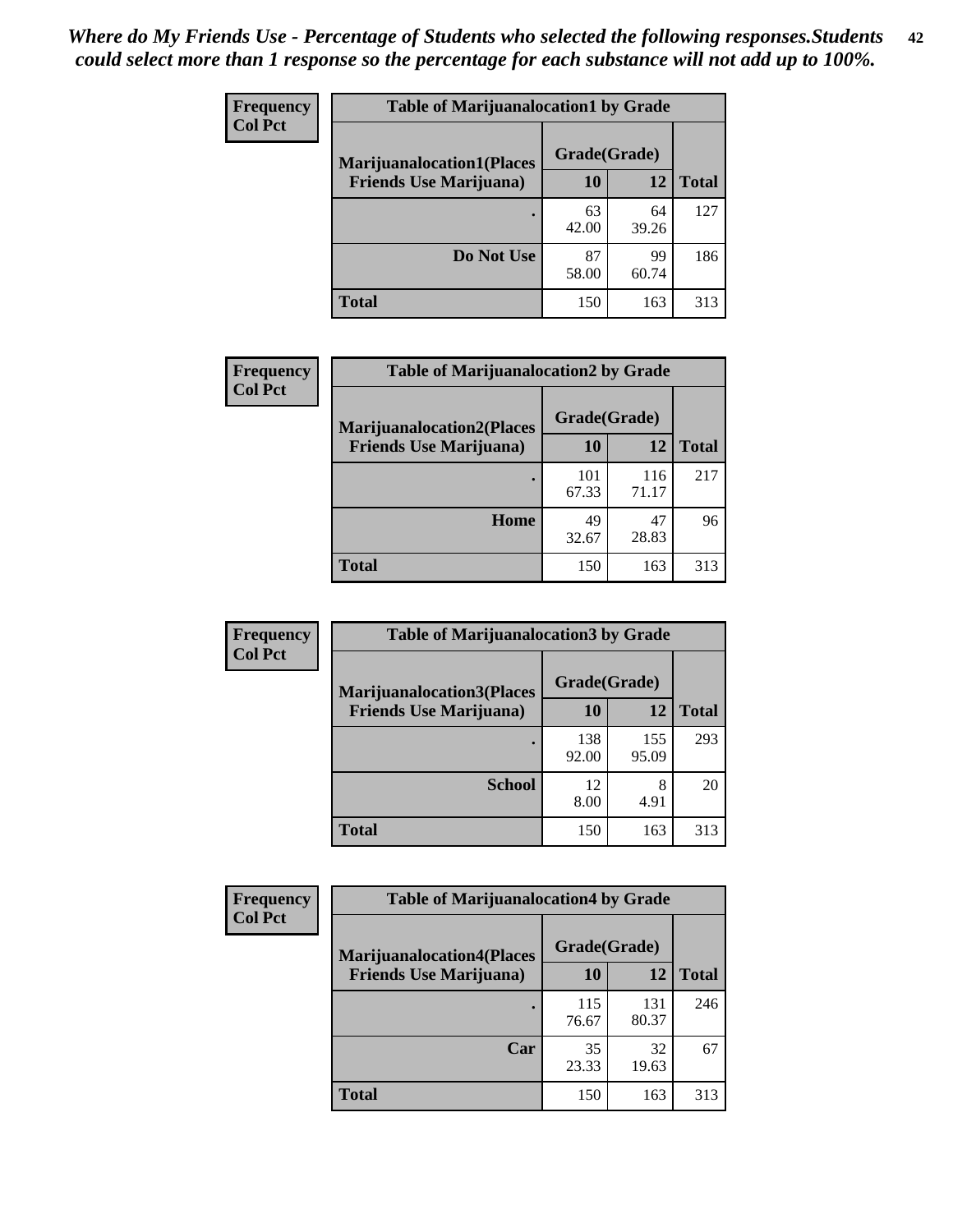| <b>Frequency</b> | <b>Table of Marijuanalocation5 by Grade</b> |              |              |              |
|------------------|---------------------------------------------|--------------|--------------|--------------|
| <b>Col Pct</b>   | <b>Marijuanalocation5</b> (Places           | Grade(Grade) |              |              |
|                  | <b>Friends Use Marijuana</b> )              | 10           | 12           | <b>Total</b> |
|                  |                                             | 102<br>68.00 | 109<br>66.87 | 211          |
|                  | <b>Friend's House</b>                       | 48<br>32.00  | 54<br>33.13  | 102          |
|                  | <b>Total</b>                                | 150          | 163          | 313          |

| Frequency<br><b>Col Pct</b> | <b>Table of Marijuanalocation6 by Grade</b>                        |                           |              |              |
|-----------------------------|--------------------------------------------------------------------|---------------------------|--------------|--------------|
|                             | <b>Marijuanalocation6(Places</b><br><b>Friends Use Marijuana</b> ) | Grade(Grade)<br><b>10</b> | 12           | <b>Total</b> |
|                             |                                                                    |                           |              |              |
|                             |                                                                    | 118<br>78.67              | 131<br>80.37 | 249          |
|                             | <b>Other</b>                                                       | 32<br>21.33               | 32<br>19.63  | 64           |
|                             | <b>Total</b>                                                       | 150                       | 163          | 313          |

| Frequency      | <b>Table of Otherdruglocation1 by Grade</b>                          |              |              |              |
|----------------|----------------------------------------------------------------------|--------------|--------------|--------------|
| <b>Col Pct</b> | <b>Otherdruglocation1(Places</b><br><b>Friends Use Other Illegal</b> | Grade(Grade) |              |              |
|                | Drugs)                                                               | 10           | 12           | <b>Total</b> |
|                |                                                                      | 39<br>26.00  | 39<br>23.93  | 78           |
|                | Do Not Use                                                           | 111<br>74.00 | 124<br>76.07 | 235          |
|                | <b>Total</b>                                                         | 150          | 163          | 313          |

| <b>Frequency</b> | <b>Table of Otherdruglocation2 by Grade</b>                          |              |              |              |
|------------------|----------------------------------------------------------------------|--------------|--------------|--------------|
| <b>Col Pct</b>   | <b>Otherdruglocation2(Places</b><br><b>Friends Use Other Illegal</b> | Grade(Grade) |              |              |
|                  | Drugs)                                                               | 10           | 12           | <b>Total</b> |
|                  |                                                                      | 116<br>77.33 | 140<br>85.89 | 256          |
|                  | <b>Home</b>                                                          | 34<br>22.67  | 23<br>14.11  | 57           |
|                  | <b>Total</b>                                                         | 150          | 163          | 313          |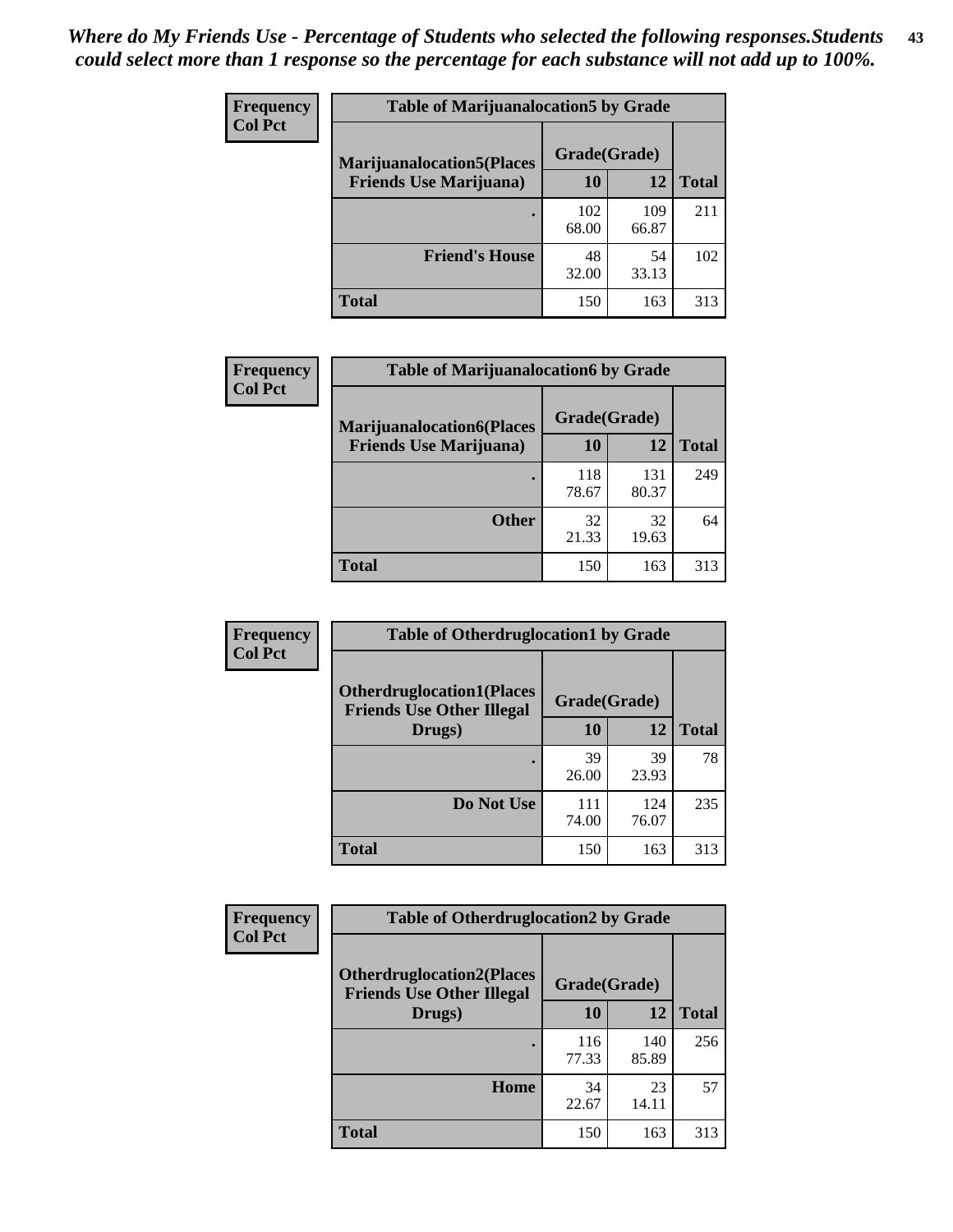| <b>Frequency</b> | <b>Table of Otherdruglocation 3 by Grade</b>                         |              |              |              |
|------------------|----------------------------------------------------------------------|--------------|--------------|--------------|
| <b>Col Pct</b>   | <b>Otherdruglocation3(Places</b><br><b>Friends Use Other Illegal</b> | Grade(Grade) |              |              |
|                  | Drugs)                                                               | 10           | 12           | <b>Total</b> |
|                  |                                                                      | 133<br>88.67 | 151<br>92.64 | 284          |
|                  | <b>School</b>                                                        | 17<br>11.33  | 12<br>7.36   | 29           |
|                  | <b>Total</b>                                                         | 150          | 163          | 313          |

| Frequency<br><b>Col Pct</b> | <b>Table of Otherdruglocation4 by Grade</b>                          |              |              |              |
|-----------------------------|----------------------------------------------------------------------|--------------|--------------|--------------|
|                             | <b>Otherdruglocation4(Places</b><br><b>Friends Use Other Illegal</b> | Grade(Grade) |              |              |
|                             | Drugs)                                                               | 10           | 12           | <b>Total</b> |
|                             |                                                                      | 131<br>87.33 | 148<br>90.80 | 279          |
|                             | Car                                                                  | 19<br>12.67  | 15<br>9.20   | 34           |
|                             | <b>Total</b>                                                         | 150          | 163          | 313          |

| Frequency      | <b>Table of Otherdruglocation5 by Grade</b>                          |              |              |              |
|----------------|----------------------------------------------------------------------|--------------|--------------|--------------|
| <b>Col Pct</b> | <b>Otherdruglocation5(Places</b><br><b>Friends Use Other Illegal</b> | Grade(Grade) |              |              |
|                | Drugs)                                                               | 10           | 12           | <b>Total</b> |
|                |                                                                      | 117<br>78.00 | 136<br>83.44 | 253          |
|                | <b>Friend's House</b>                                                | 33<br>22.00  | 27<br>16.56  | 60           |
|                | <b>Total</b>                                                         | 150          | 163          | 313          |

| Frequency      | <b>Table of Otherdruglocation6 by Grade</b>                          |              |              |              |
|----------------|----------------------------------------------------------------------|--------------|--------------|--------------|
| <b>Col Pct</b> | <b>Otherdruglocation6(Places</b><br><b>Friends Use Other Illegal</b> | Grade(Grade) |              |              |
|                | Drugs)                                                               | 10           | 12           | <b>Total</b> |
|                |                                                                      | 125<br>83.33 | 140<br>85.89 | 265          |
|                | <b>Other</b>                                                         | 25<br>16.67  | 23<br>14.11  | 48           |
|                | <b>Total</b>                                                         | 150          | 163          | 313          |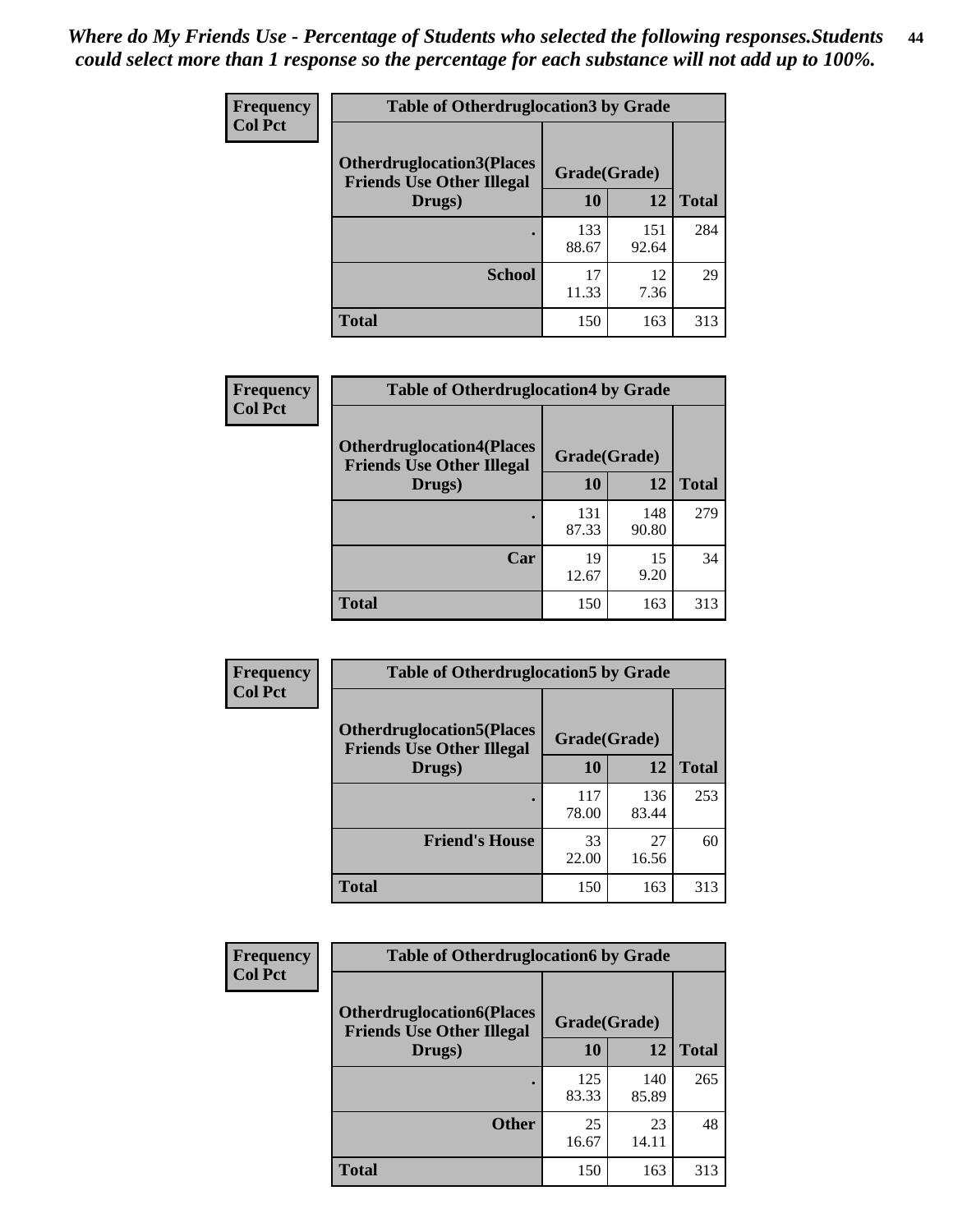| Frequency      | <b>Table of Alcoholtime1 by Grade</b>           |              |              |              |
|----------------|-------------------------------------------------|--------------|--------------|--------------|
| <b>Col Pct</b> | <b>Alcoholtime1(Times</b><br><b>Friends Use</b> | Grade(Grade) |              |              |
|                | Alcohol)                                        | 10           | 12           | <b>Total</b> |
|                |                                                 | 89<br>59.33  | 114<br>69.94 | 203          |
|                | Do Not Use                                      | 61<br>40.67  | 49<br>30.06  | 110          |
|                | <b>Total</b>                                    | 150          | 163          | 313          |

| Frequency      | <b>Table of Alcoholtime2 by Grade</b>           |              |              |              |
|----------------|-------------------------------------------------|--------------|--------------|--------------|
| <b>Col Pct</b> | <b>Alcoholtime2(Times</b><br><b>Friends Use</b> | Grade(Grade) |              |              |
|                | Alcohol)                                        | 10           | 12           | <b>Total</b> |
|                |                                                 | 141<br>94.00 | 155<br>95.09 | 296          |
|                | <b>On Way to School</b>                         | q<br>6.00    | 8<br>4.91    | 17           |
|                | <b>Total</b>                                    | 150          | 163          | 313          |

| Frequency      | <b>Table of Alcoholtime3 by Grade</b>           |              |              |              |
|----------------|-------------------------------------------------|--------------|--------------|--------------|
| <b>Col Pct</b> | <b>Alcoholtime3(Times</b><br><b>Friends Use</b> | Grade(Grade) |              |              |
|                | Alcohol)                                        | 10           | 12           | <b>Total</b> |
|                |                                                 | 145<br>96.67 | 155<br>95.09 | 300          |
|                | <b>During School</b>                            | 5<br>3.33    | 8<br>4.91    | 13           |
|                | <b>Total</b>                                    | 150          | 163          | 313          |

| <b>Frequency</b> | <b>Table of Alcoholtime4 by Grade</b> |              |              |              |
|------------------|---------------------------------------|--------------|--------------|--------------|
| <b>Col Pct</b>   | <b>Alcoholtime4(Times</b>             | Grade(Grade) |              |              |
|                  | <b>Friends Use Alcohol)</b>           | 10           | 12           | <b>Total</b> |
|                  | ٠                                     | 138<br>92.00 | 152<br>93.25 | 290          |
|                  | <b>On Way Home From School</b>        | 12<br>8.00   | 11<br>6.75   | 23           |
|                  | <b>Total</b>                          | 150          | 163          | 313          |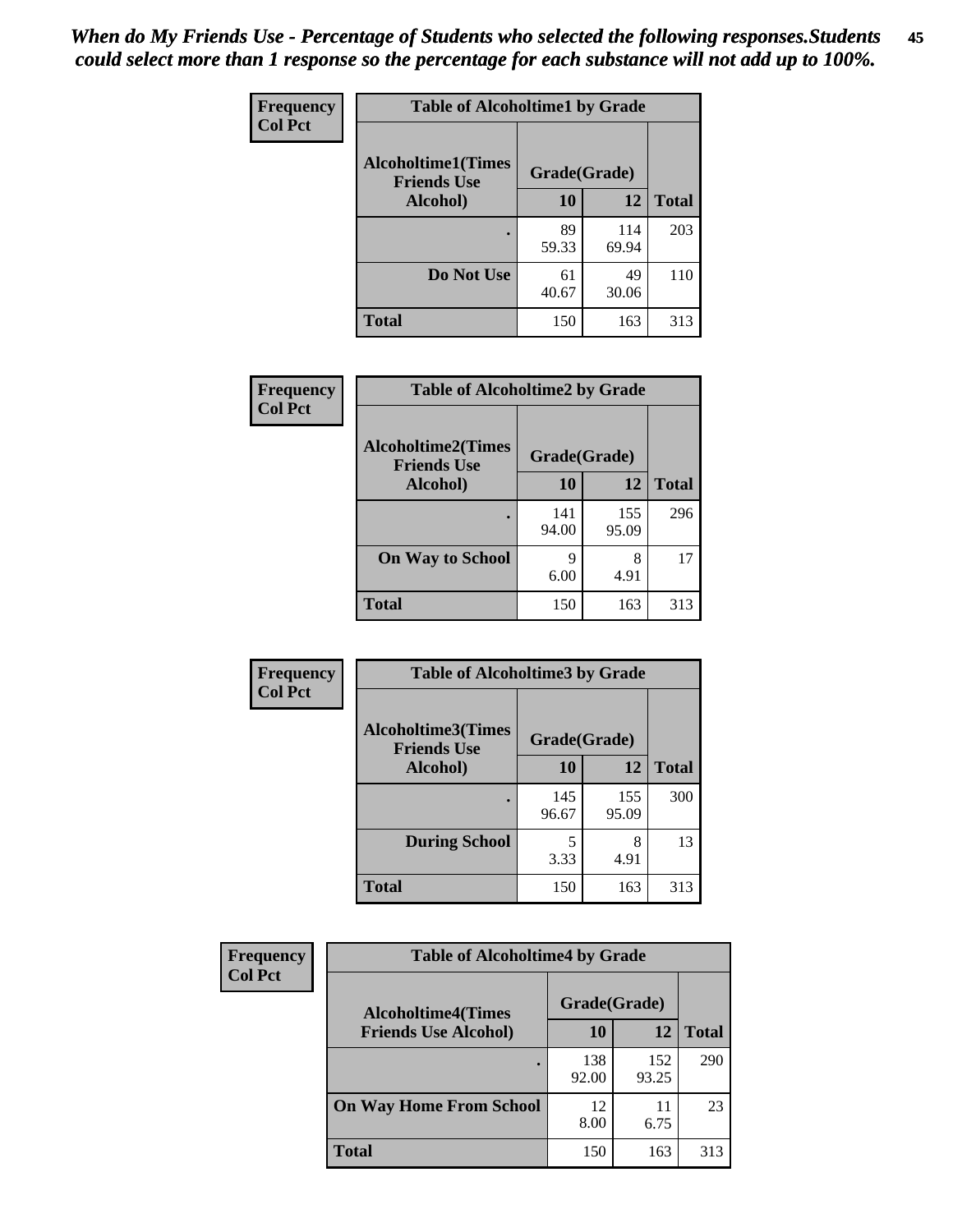*When do My Friends Use - Percentage of Students who selected the following responses.Students could select more than 1 response so the percentage for each substance will not add up to 100%.* **46**

| Frequency      | <b>Table of Alcoholtime5 by Grade</b>            |              |              |              |
|----------------|--------------------------------------------------|--------------|--------------|--------------|
| <b>Col Pct</b> | <b>Alcoholtime5</b> (Times<br><b>Friends Use</b> | Grade(Grade) |              |              |
|                | Alcohol)                                         | 10           | 12           | <b>Total</b> |
|                |                                                  | 122<br>81.33 | 117<br>71.78 | 239          |
|                | Weeknights                                       | 28<br>18.67  | 46<br>28.22  | 74           |
|                | <b>Total</b>                                     | 150          | 163          | 313          |

| Frequency      | <b>Table of Alcoholtime6 by Grade</b>           |              |              |              |
|----------------|-------------------------------------------------|--------------|--------------|--------------|
| <b>Col Pct</b> | <b>Alcoholtime6(Times</b><br><b>Friends Use</b> | Grade(Grade) |              |              |
|                | Alcohol)                                        | 10           | 12           | <b>Total</b> |
|                |                                                 | 53<br>35.33  | 42<br>25.77  | 95           |
|                | Weekends                                        | 97<br>64.67  | 121<br>74.23 | 218          |
|                | <b>Total</b>                                    | 150          | 163          | 313          |

| <b>Frequency</b> | <b>Table of Tobaccotime1 by Grade</b>           |              |              |              |
|------------------|-------------------------------------------------|--------------|--------------|--------------|
| <b>Col Pct</b>   | <b>Tobaccotime1(Times</b><br><b>Friends Use</b> | Grade(Grade) |              |              |
|                  | <b>Tobacco</b> )                                | 10           | 12           | <b>Total</b> |
|                  |                                                 | 90<br>60.00  | 106<br>65.03 | 196          |
|                  | Do Not Use                                      | 60<br>40.00  | 57<br>34.97  | 117          |
|                  | <b>Total</b>                                    | 150          | 163          | 313          |

| <b>Frequency</b> | <b>Table of Tobaccotime2 by Grade</b>           |              |             |              |
|------------------|-------------------------------------------------|--------------|-------------|--------------|
| <b>Col Pct</b>   | <b>Tobaccotime2(Times</b><br><b>Friends Use</b> | Grade(Grade) |             |              |
|                  | <b>Tobacco</b> )                                | 10           | 12          | <b>Total</b> |
|                  | ٠                                               | 91<br>60.67  | 91<br>55.83 | 182          |
|                  | <b>On Way to School</b>                         | 59<br>39.33  | 72<br>44.17 | 131          |
|                  | <b>Total</b>                                    | 150          | 163         | 313          |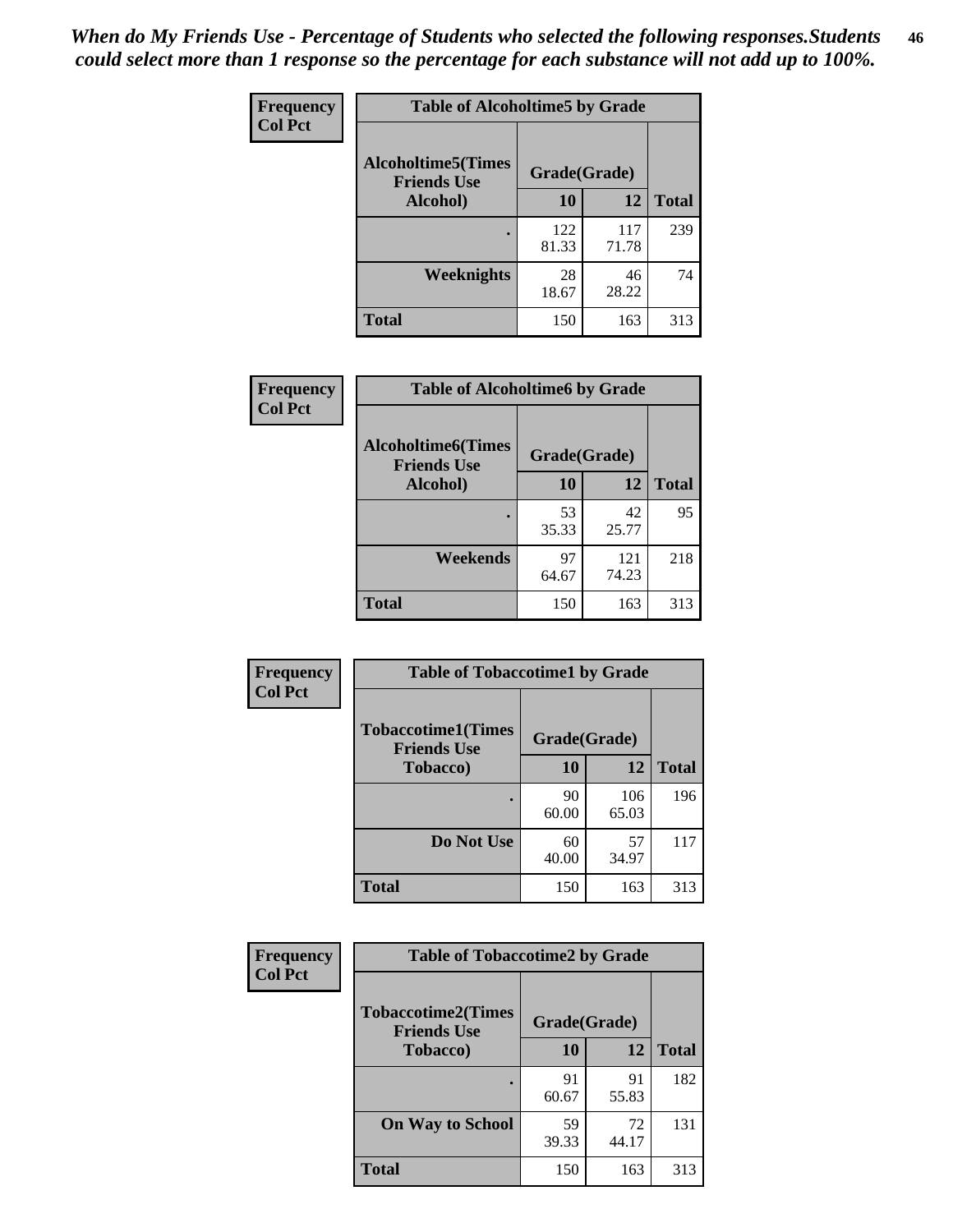*When do My Friends Use - Percentage of Students who selected the following responses.Students could select more than 1 response so the percentage for each substance will not add up to 100%.* **47**

| <b>Frequency</b> | <b>Table of Tobaccotime3 by Grade</b>           |              |              |              |  |
|------------------|-------------------------------------------------|--------------|--------------|--------------|--|
| <b>Col Pct</b>   | <b>Tobaccotime3(Times</b><br><b>Friends Use</b> | Grade(Grade) |              |              |  |
|                  | <b>Tobacco</b> )                                | 10           | 12           | <b>Total</b> |  |
|                  |                                                 | 105<br>70.00 | 102<br>62.58 | 207          |  |
|                  | <b>During School</b>                            | 45<br>30.00  | 61<br>37.42  | 106          |  |
|                  | <b>Total</b>                                    | 150          | 163          | 313          |  |

| <b>Frequency</b><br><b>Col Pct</b> | <b>Table of Tobaccotime4 by Grade</b> |              |              |              |
|------------------------------------|---------------------------------------|--------------|--------------|--------------|
|                                    | <b>Tobaccotime4(Times</b>             | Grade(Grade) |              |              |
|                                    | <b>Friends Use Tobacco)</b>           | 10           | 12           | <b>Total</b> |
|                                    |                                       | 138<br>92.00 | 152<br>93.25 | 290          |
|                                    | <b>On Way Home From School</b>        | 12<br>8.00   | 11<br>6.75   | 23           |
|                                    | <b>Total</b>                          | 150          | 163          | 313          |

| <b>Frequency</b> | <b>Table of Tobaccotime5 by Grade</b>           |              |             |              |
|------------------|-------------------------------------------------|--------------|-------------|--------------|
| <b>Col Pct</b>   | <b>Tobaccotime5(Times</b><br><b>Friends Use</b> | Grade(Grade) |             |              |
|                  | <b>Tobacco</b> )                                | 10           | 12          | <b>Total</b> |
|                  |                                                 | 88<br>58.67  | 82<br>50.31 | 170          |
|                  | Weeknights                                      | 62<br>41.33  | 81<br>49.69 | 143          |
|                  | <b>Total</b>                                    | 150          | 163         | 313          |

| <b>Frequency</b> | <b>Table of Tobaccotime6 by Grade</b>           |              |             |              |
|------------------|-------------------------------------------------|--------------|-------------|--------------|
| <b>Col Pct</b>   | <b>Tobaccotime6(Times</b><br><b>Friends Use</b> | Grade(Grade) |             |              |
|                  | <b>Tobacco</b> )                                | 10           | 12          | <b>Total</b> |
|                  | ٠                                               | 65<br>43.33  | 66<br>40.49 | 131          |
|                  | Weekends                                        | 85<br>56.67  | 97<br>59.51 | 182          |
|                  | <b>Total</b>                                    | 150          | 163         | 313          |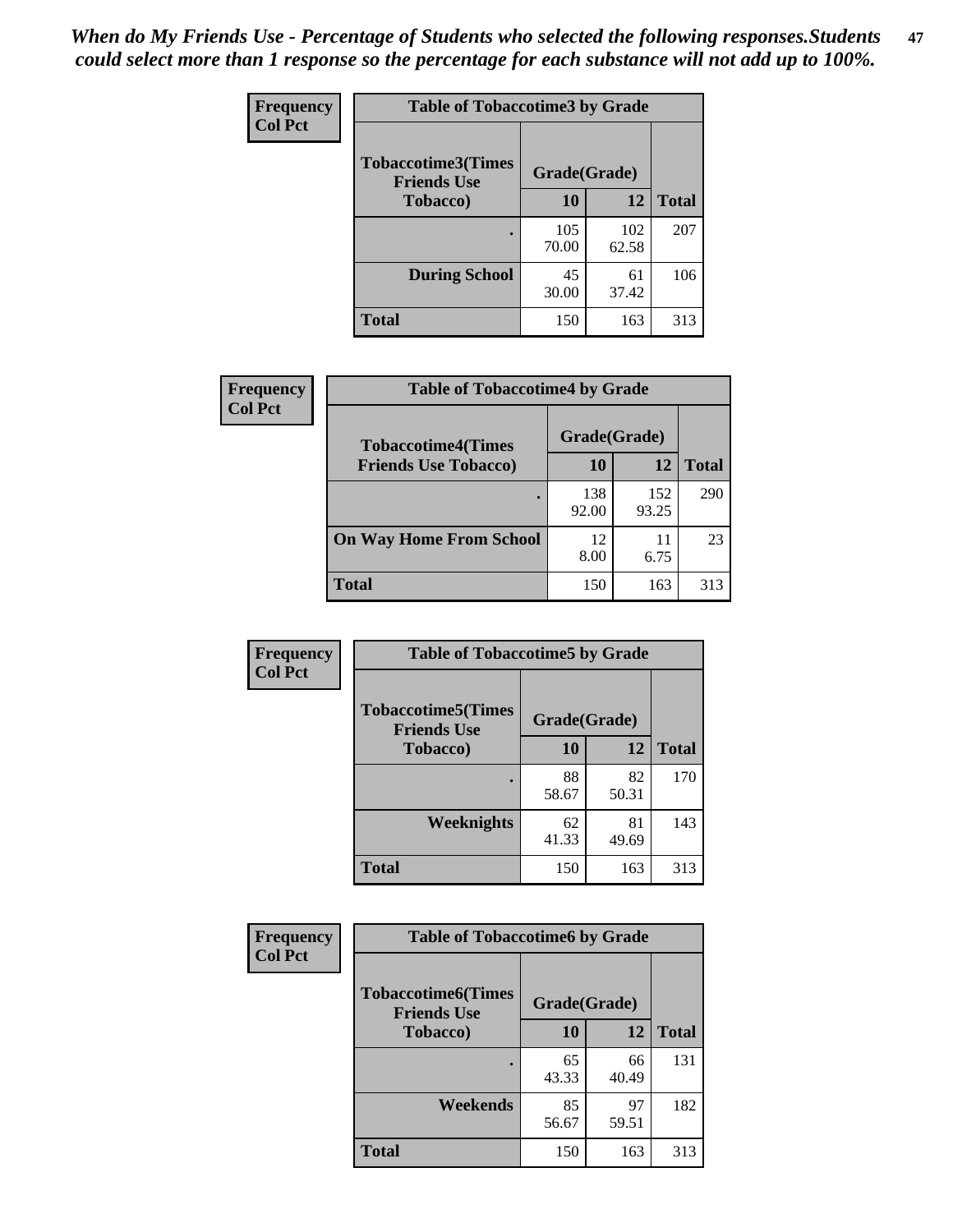| Frequency      | <b>Table of Marijuanatime1 by Grade</b>           |              |             |              |
|----------------|---------------------------------------------------|--------------|-------------|--------------|
| <b>Col Pct</b> | <b>Marijuanatime1(Times</b><br><b>Friends Use</b> | Grade(Grade) |             |              |
|                | Marijuana)                                        | 10           | 12          | <b>Total</b> |
|                |                                                   | 63<br>42.00  | 66<br>40.49 | 129          |
|                | Do Not Use                                        | 87<br>58.00  | 97<br>59.51 | 184          |
|                | <b>Total</b>                                      | 150          | 163         | 313          |

| Frequency      | <b>Table of Marijuanatime2 by Grade</b>           |              |              |              |
|----------------|---------------------------------------------------|--------------|--------------|--------------|
| <b>Col Pct</b> | <b>Marijuanatime2(Times</b><br><b>Friends Use</b> | Grade(Grade) |              |              |
|                | Marijuana)                                        | 10           | 12           | <b>Total</b> |
|                |                                                   | 118<br>78.67 | 138<br>84.66 | 256          |
|                | <b>On Way to School</b>                           | 32<br>21.33  | 25<br>15.34  | 57           |
|                | <b>Total</b>                                      | 150          | 163          | 313          |

| Frequency      | <b>Table of Marijuanatime3 by Grade</b>    |              |              |              |
|----------------|--------------------------------------------|--------------|--------------|--------------|
| <b>Col Pct</b> | Marijuanatime3(Times<br><b>Friends Use</b> | Grade(Grade) |              |              |
|                | Marijuana)                                 | 10           | 12           | <b>Total</b> |
|                |                                            | 139<br>92.67 | 153<br>93.87 | 292          |
|                | <b>During School</b>                       | 11<br>7.33   | 10<br>6.13   | 21           |
|                | <b>Total</b>                               | 150          | 163          | 313          |

| <b>Frequency</b><br><b>Col Pct</b> | <b>Table of Marijuanatime4 by Grade</b> |              |              |              |
|------------------------------------|-----------------------------------------|--------------|--------------|--------------|
|                                    | <b>Marijuanatime4(Times</b>             | Grade(Grade) |              |              |
|                                    | <b>Friends Use Marijuana</b> )          | 10           | 12           | <b>Total</b> |
|                                    |                                         | 126<br>84.00 | 132<br>80.98 | 258          |
|                                    | <b>On Way Home From School</b>          | 24<br>16.00  | 31<br>19.02  | 55           |
|                                    | <b>Total</b>                            | 150          | 163          | 313          |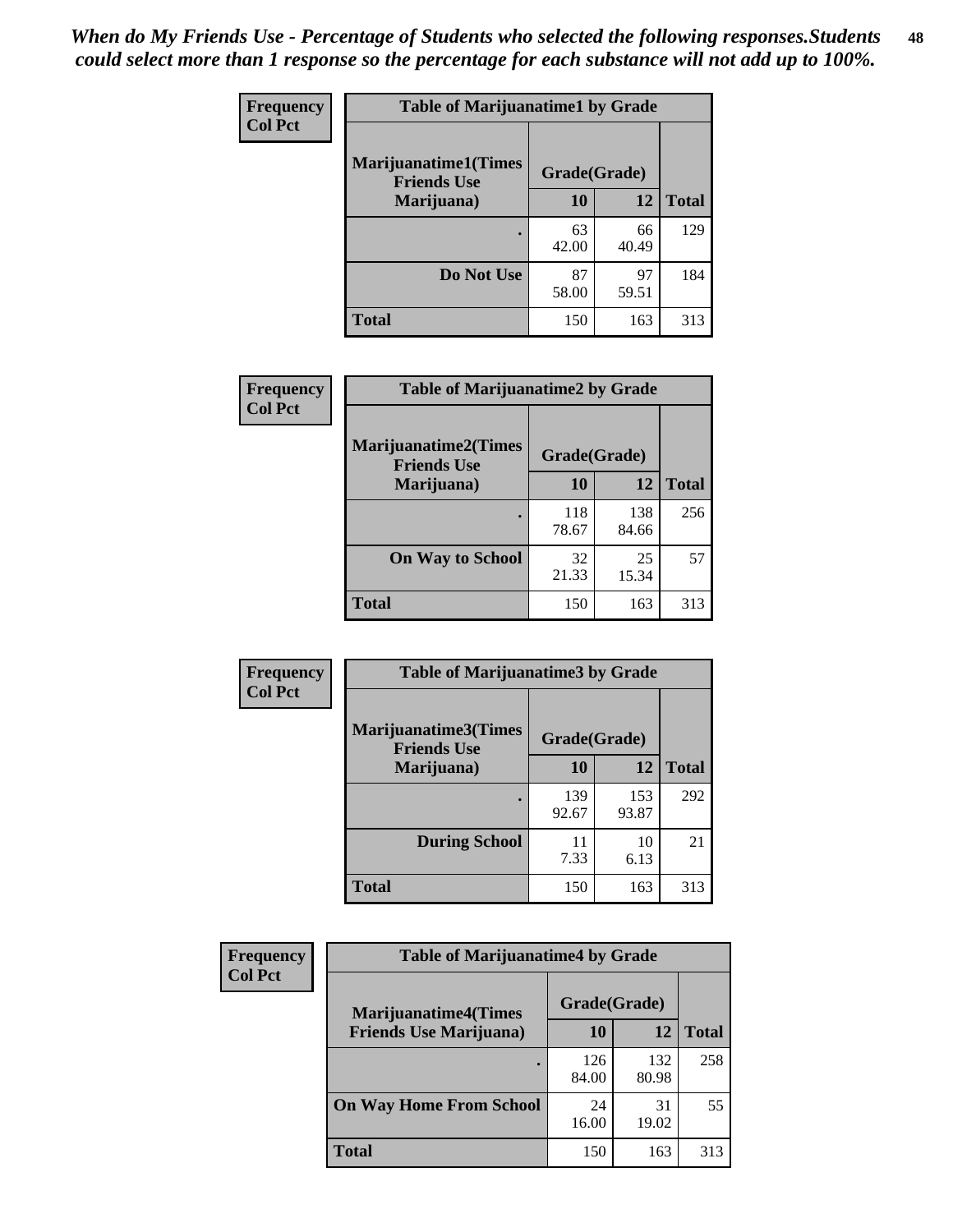| Frequency      | <b>Table of Marijuanatime5 by Grade</b>            |              |              |              |
|----------------|----------------------------------------------------|--------------|--------------|--------------|
| <b>Col Pct</b> | <b>Marijuanatime5</b> (Times<br><b>Friends Use</b> | Grade(Grade) |              |              |
|                | Marijuana)                                         | 10           | 12           | <b>Total</b> |
|                |                                                    | 105<br>70.00 | 119<br>73.01 | 224          |
|                | <b>Weeknights</b>                                  | 45<br>30.00  | 44<br>26.99  | 89           |
|                | <b>Total</b>                                       | 150          | 163          | 313          |

| Frequency      | <b>Table of Marijuanatime6 by Grade</b>            |              |             |              |
|----------------|----------------------------------------------------|--------------|-------------|--------------|
| <b>Col Pct</b> | <b>Marijuanatime6</b> (Times<br><b>Friends Use</b> | Grade(Grade) |             |              |
|                | Marijuana)                                         | 10           | 12          | <b>Total</b> |
|                |                                                    | 84<br>56.00  | 95<br>58.28 | 179          |
|                | Weekends                                           | 66<br>44.00  | 68<br>41.72 | 134          |
|                | <b>Total</b>                                       | 150          | 163         | 313          |

| <b>Frequency</b> | <b>Table of Otherdrugtime1 by Grade</b>                 |              |              |              |
|------------------|---------------------------------------------------------|--------------|--------------|--------------|
| <b>Col Pct</b>   | <b>Otherdrugtime1(Times</b><br><b>Friends Use Other</b> | Grade(Grade) |              |              |
|                  | <b>Illegal Drugs</b> )                                  | 10           | 12           | <b>Total</b> |
|                  |                                                         | 31<br>20.67  | 33<br>20.25  | 64           |
|                  | Do Not Use                                              | 119<br>79.33 | 130<br>79.75 | 249          |
|                  | Total                                                   | 150          | 163          | 313          |

| <b>Frequency</b> | <b>Table of Otherdrugtime2 by Grade</b>                 |              |              |              |  |  |
|------------------|---------------------------------------------------------|--------------|--------------|--------------|--|--|
| <b>Col Pct</b>   | <b>Otherdrugtime2(Times</b><br><b>Friends Use Other</b> | Grade(Grade) |              |              |  |  |
|                  | <b>Illegal Drugs</b> )                                  | 10           | 12           | <b>Total</b> |  |  |
|                  |                                                         | 132<br>88.00 | 153<br>93.87 | 285          |  |  |
|                  | <b>On Way to School</b>                                 | 18<br>12.00  | 10<br>6.13   | 28           |  |  |
|                  | Total                                                   | 150          | 163          | 313          |  |  |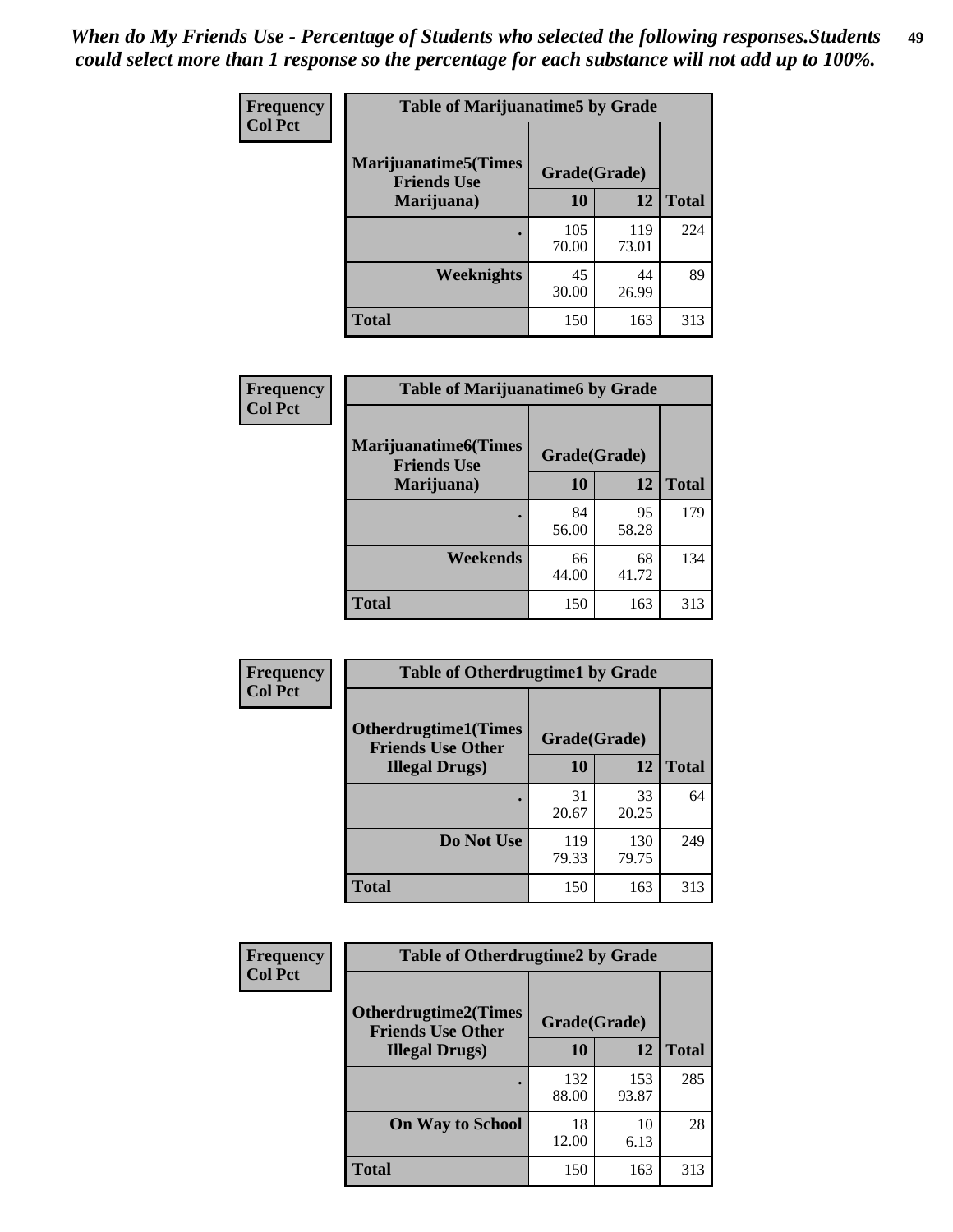| <b>Frequency</b> | <b>Table of Otherdrugtime3 by Grade</b>                                 |              |              |              |  |  |
|------------------|-------------------------------------------------------------------------|--------------|--------------|--------------|--|--|
| <b>Col Pct</b>   | <b>Otherdrugtime3(Times</b><br>Grade(Grade)<br><b>Friends Use Other</b> |              |              |              |  |  |
|                  | <b>Illegal Drugs</b> )                                                  | 10           | 12           | <b>Total</b> |  |  |
|                  |                                                                         | 141<br>94.00 | 157<br>96.32 | 298          |  |  |
|                  | <b>During School</b>                                                    | 9<br>6.00    | 6<br>3.68    | 15           |  |  |
|                  | <b>Total</b>                                                            | 150          | 163          | 313          |  |  |

| <b>Frequency</b> | <b>Table of Otherdrugtime4 by Grade</b>                         |              |              |              |  |  |  |
|------------------|-----------------------------------------------------------------|--------------|--------------|--------------|--|--|--|
| <b>Col Pct</b>   | <b>Otherdrugtime4(Times</b><br><b>Friends Use Other Illegal</b> | Grade(Grade) |              |              |  |  |  |
|                  | Drugs)                                                          | 10           | 12           | <b>Total</b> |  |  |  |
|                  | $\bullet$                                                       | 137<br>91.33 | 151<br>92.64 | 288          |  |  |  |
|                  | <b>On Way Home From School</b>                                  | 13<br>8.67   | 12<br>7.36   | 25           |  |  |  |
|                  | <b>Total</b>                                                    | 150          | 163          | 313          |  |  |  |

| <b>Frequency</b> | <b>Table of Otherdrugtime5 by Grade</b>                  |              |              |              |  |  |  |
|------------------|----------------------------------------------------------|--------------|--------------|--------------|--|--|--|
| <b>Col Pct</b>   | <b>Otherdrugtime5</b> (Times<br><b>Friends Use Other</b> | Grade(Grade) |              |              |  |  |  |
|                  | <b>Illegal Drugs</b> )                                   | 10           | 12           | <b>Total</b> |  |  |  |
|                  |                                                          | 129<br>86.00 | 141<br>86.50 | 270          |  |  |  |
|                  | Weeknights                                               | 21<br>14.00  | 22<br>13.50  | 43           |  |  |  |
|                  | <b>Total</b>                                             | 150          | 163          | 313          |  |  |  |

| Frequency      | <b>Table of Otherdrugtime6 by Grade</b>                 |              |              |              |  |  |  |
|----------------|---------------------------------------------------------|--------------|--------------|--------------|--|--|--|
| <b>Col Pct</b> | <b>Otherdrugtime6(Times</b><br><b>Friends Use Other</b> | Grade(Grade) |              |              |  |  |  |
|                | <b>Illegal Drugs</b> )                                  | 10           | 12           | <b>Total</b> |  |  |  |
|                |                                                         | 116<br>77.33 | 130<br>79.75 | 246          |  |  |  |
|                | Weekends                                                | 34<br>22.67  | 33<br>20.25  | 67           |  |  |  |
|                | <b>Total</b>                                            | 150          | 163          | 313          |  |  |  |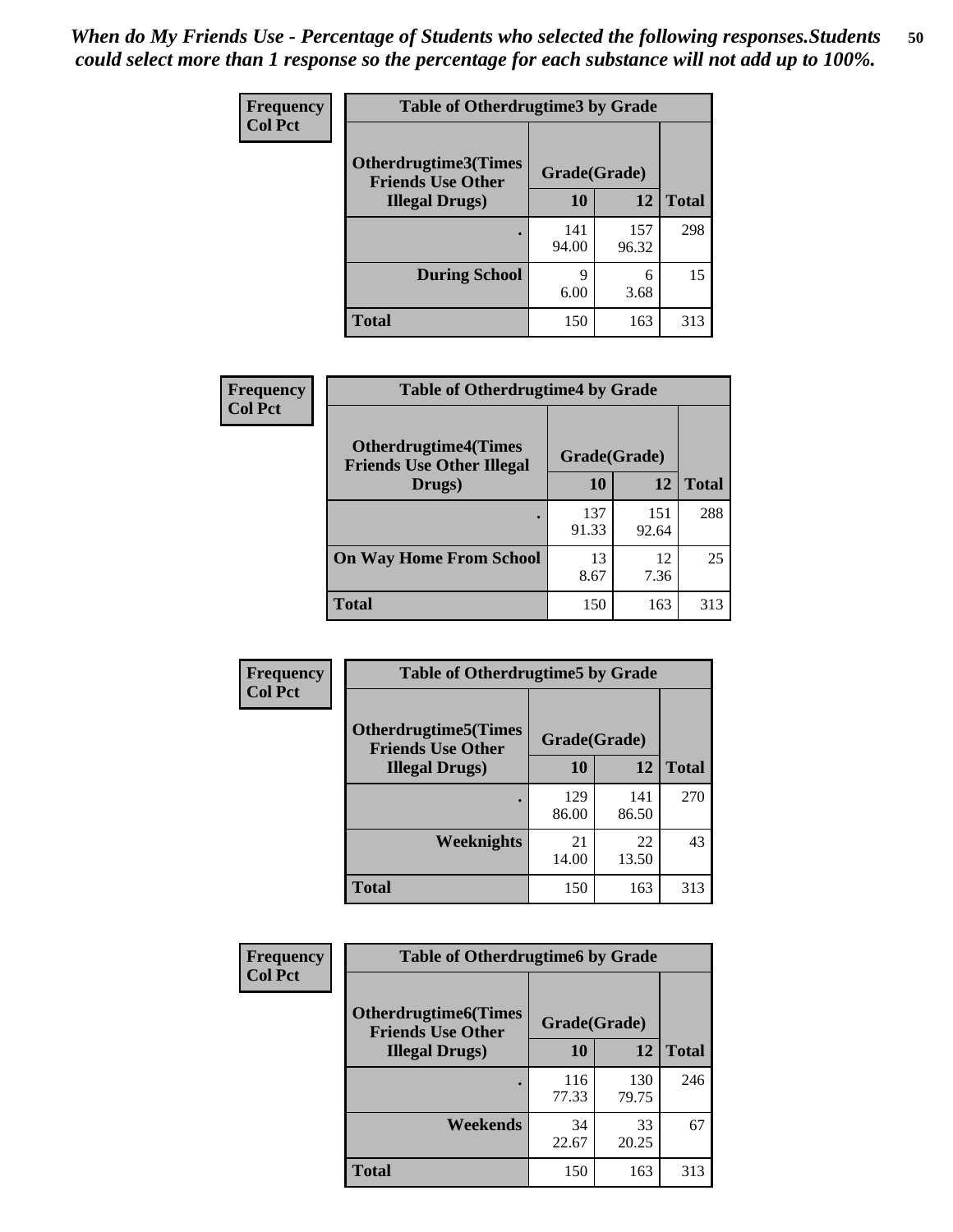| Frequency      | <b>Table of Educationalcohol by Grade</b>                                                                  |              |              |              |  |  |  |
|----------------|------------------------------------------------------------------------------------------------------------|--------------|--------------|--------------|--|--|--|
| <b>Col Pct</b> | Educationalcohol(I<br>have been taught<br>about alcohol,<br>tobacco,<br>and other drugs<br>within the last | Grade(Grade) |              |              |  |  |  |
|                | year at school)                                                                                            | 10           | 12           | <b>Total</b> |  |  |  |
|                | <b>Yes</b>                                                                                                 | 105<br>70.00 | 56<br>34.36  | 161          |  |  |  |
|                | N <sub>0</sub>                                                                                             | 45<br>30.00  | 107<br>65.64 | 152          |  |  |  |
|                | <b>Total</b>                                                                                               | 150          | 163          | 313          |  |  |  |

| Frequency      | <b>Table of Eversmoked by Grade</b>         |             |             |              |  |  |  |
|----------------|---------------------------------------------|-------------|-------------|--------------|--|--|--|
| <b>Col Pct</b> | Eversmoked(I<br>Grade(Grade)<br>have smoked |             |             |              |  |  |  |
|                | a cigarette)                                | 10          | 12          | <b>Total</b> |  |  |  |
|                | <b>Yes</b>                                  | 54<br>36.00 | 74<br>45.40 | 128          |  |  |  |
|                | N <sub>0</sub>                              | 96<br>64.00 | 89<br>54.60 | 185          |  |  |  |
|                | <b>Total</b>                                | 150         | 163         | 313          |  |  |  |

| Frequency      | <b>Table of Drovedrinking by Grade</b>                                                         |                          |              |              |  |  |  |
|----------------|------------------------------------------------------------------------------------------------|--------------------------|--------------|--------------|--|--|--|
| <b>Col Pct</b> | Drovedrinking(In<br>the past 30 days I<br>have driven a car<br>or other vehicle<br>while I was | Grade(Grade)<br>10<br>12 |              | <b>Total</b> |  |  |  |
|                | drinking alcohol)                                                                              |                          |              |              |  |  |  |
|                | Yes                                                                                            | 12                       | 9            | 21           |  |  |  |
|                |                                                                                                | 8.00                     | 5.52         |              |  |  |  |
|                | N <sub>0</sub>                                                                                 | 138<br>92.00             | 154<br>94.48 | 292          |  |  |  |
|                | <b>Total</b>                                                                                   | 150                      | 163          | 313          |  |  |  |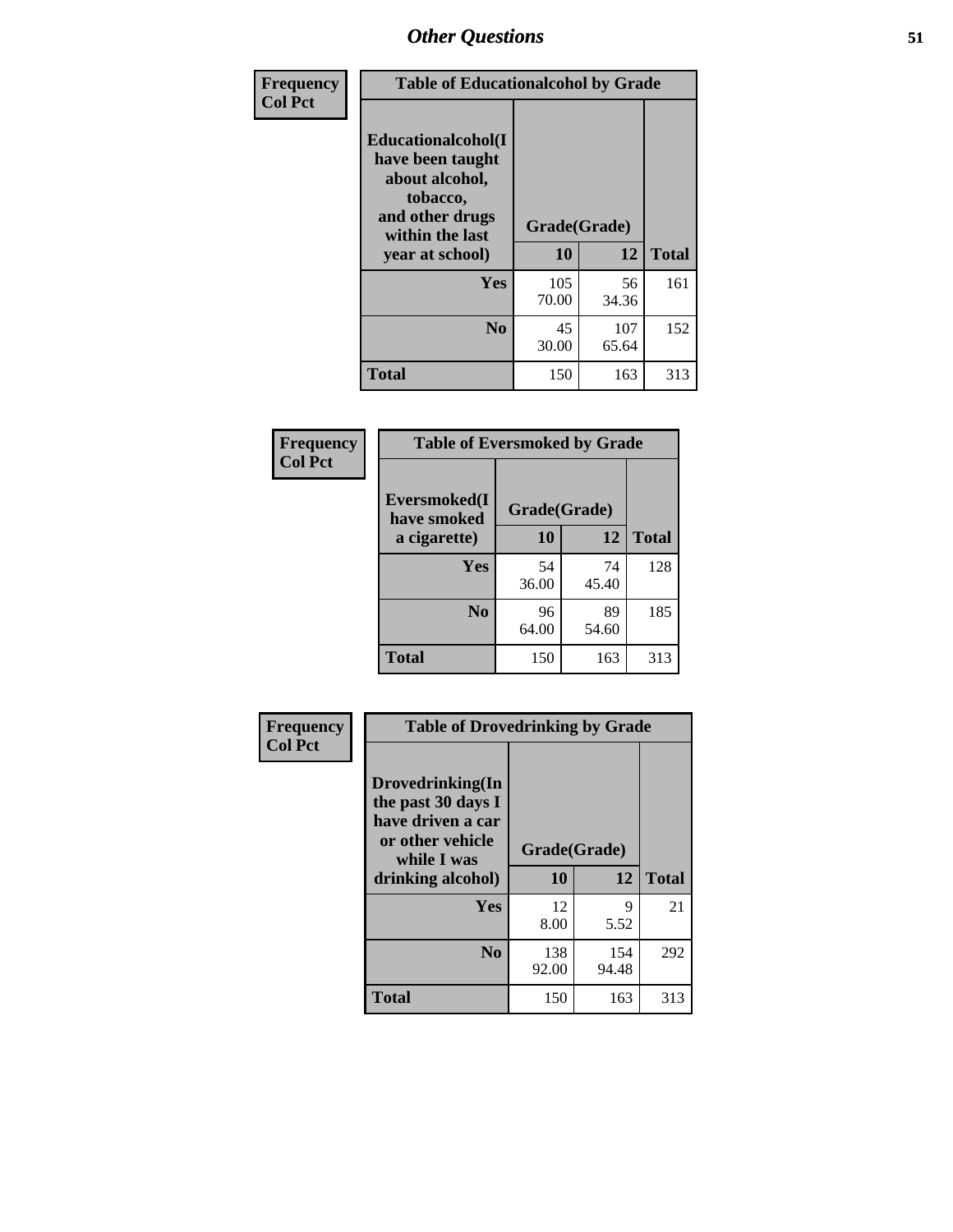| Frequency      | <b>Table of Rodedrinking by Grade</b>                                                                                  |                    |              |     |  |  |  |
|----------------|------------------------------------------------------------------------------------------------------------------------|--------------------|--------------|-----|--|--|--|
| <b>Col Pct</b> | Rodedrinking(In<br>the past 30 days<br>I have ridden in<br>a car with a<br>driver who had<br>been drinking<br>alcohol) | Grade(Grade)<br>10 | <b>Total</b> |     |  |  |  |
|                |                                                                                                                        |                    | 12           |     |  |  |  |
|                | <b>Yes</b>                                                                                                             | 31<br>20.67        | 22<br>13.50  | 53  |  |  |  |
|                | N <sub>0</sub>                                                                                                         | 119<br>79.33       | 141<br>86.50 | 260 |  |  |  |
|                | <b>Total</b>                                                                                                           | 150                | 163          | 313 |  |  |  |

#### **Frequency Col Pct**

| <b>Table of Drugsschool by Grade</b>                                                                                      |              |              |              |  |  |  |  |
|---------------------------------------------------------------------------------------------------------------------------|--------------|--------------|--------------|--|--|--|--|
| <b>Drugsschool</b> (During<br>the past 12 months,<br>I have been offered,<br>sold,<br>or given illegal<br>drugs on school | Grade(Grade) |              |              |  |  |  |  |
| property)                                                                                                                 | 10           | 12           | <b>Total</b> |  |  |  |  |
| Yes                                                                                                                       | 32<br>21.33  | 31<br>19.02  | 63           |  |  |  |  |
| N <sub>0</sub>                                                                                                            | 118<br>78.67 | 132<br>80.98 | 250          |  |  |  |  |
| Total                                                                                                                     | 150          | 163          | 313          |  |  |  |  |

| Frequency      | <b>Table of Helpbullied by Grade</b>                                   |                                 |             |              |  |  |  |
|----------------|------------------------------------------------------------------------|---------------------------------|-------------|--------------|--|--|--|
| <b>Col Pct</b> | $Helpb$ ullied $(I$<br>would help<br>someone who was<br>being bullied) | Grade(Grade)<br><b>10</b><br>12 |             | <b>Total</b> |  |  |  |
|                | <b>Strongly Agree</b>                                                  | 58<br>38.67                     | 80<br>49.08 | 138          |  |  |  |
|                | <b>Somewhat Agree</b>                                                  | 75<br>50.00                     | 63<br>38.65 | 138          |  |  |  |
|                | <b>Somewhat Disagree</b>                                               | 15<br>10.00                     | 11<br>6.75  | 26           |  |  |  |
|                | <b>Strongly Disagree</b>                                               | 2<br>1.33                       | 9<br>5.52   | 11           |  |  |  |
|                | Total                                                                  | 150                             | 163         | 313          |  |  |  |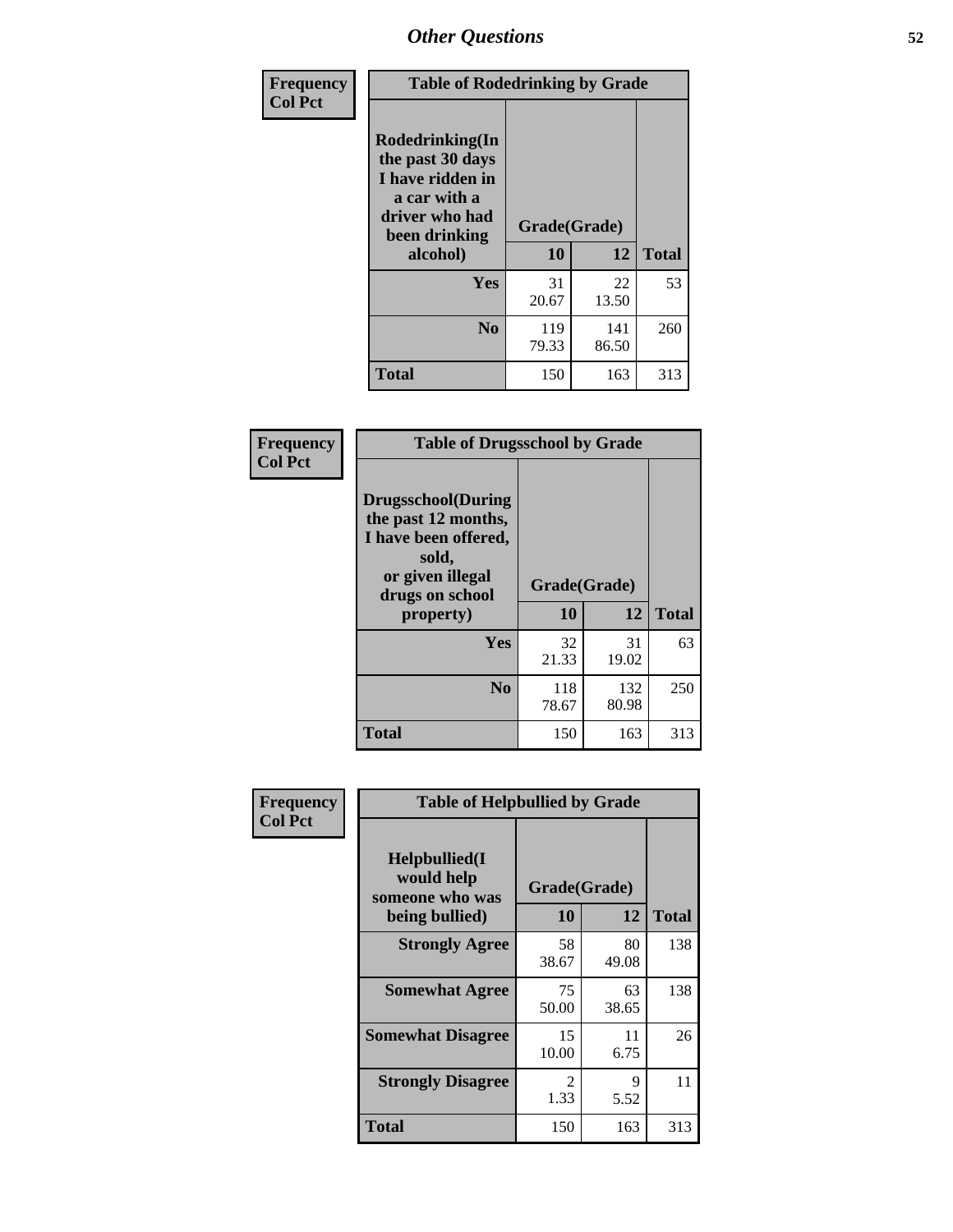| <b>Frequency</b><br><b>Row Pct</b> |                     | <b>Table of Grade by Bingedrinking</b><br>Bingedrinking(I have drunk five or more<br>drinks of alcohol at one sitting during the<br>last 30 days) |                   |                         |                          |                          |                               |                          |              |
|------------------------------------|---------------------|---------------------------------------------------------------------------------------------------------------------------------------------------|-------------------|-------------------------|--------------------------|--------------------------|-------------------------------|--------------------------|--------------|
|                                    | Grade(Grade)   Days | $\mathbf{0}$                                                                                                                                      | 1 or<br>2<br>days | 3 <sub>to</sub><br>days | <b>6 to</b><br>9<br>days | 10<br>to  <br>19<br>days | <b>20</b><br>to<br>29<br>days | All<br><b>30</b><br>days | <b>Total</b> |
|                                    | 10                  | 130<br>86.67                                                                                                                                      | 4<br>2.67         | 7<br>4.67               | 2<br>1.33                | 4<br>2.67                | $\overline{2}$<br>1.33        | 0.67                     | 150          |
|                                    | 12                  | 133<br>81.60                                                                                                                                      | 5<br>3.07         | 8<br>4.91               | 3<br>1.84                | 4<br>2.45                | 5<br>3.07                     | 5<br>3.07                | 163          |
|                                    | <b>Total</b>        | 263                                                                                                                                               | 9                 | 15                      | 5                        | 8                        |                               | 6                        | 313          |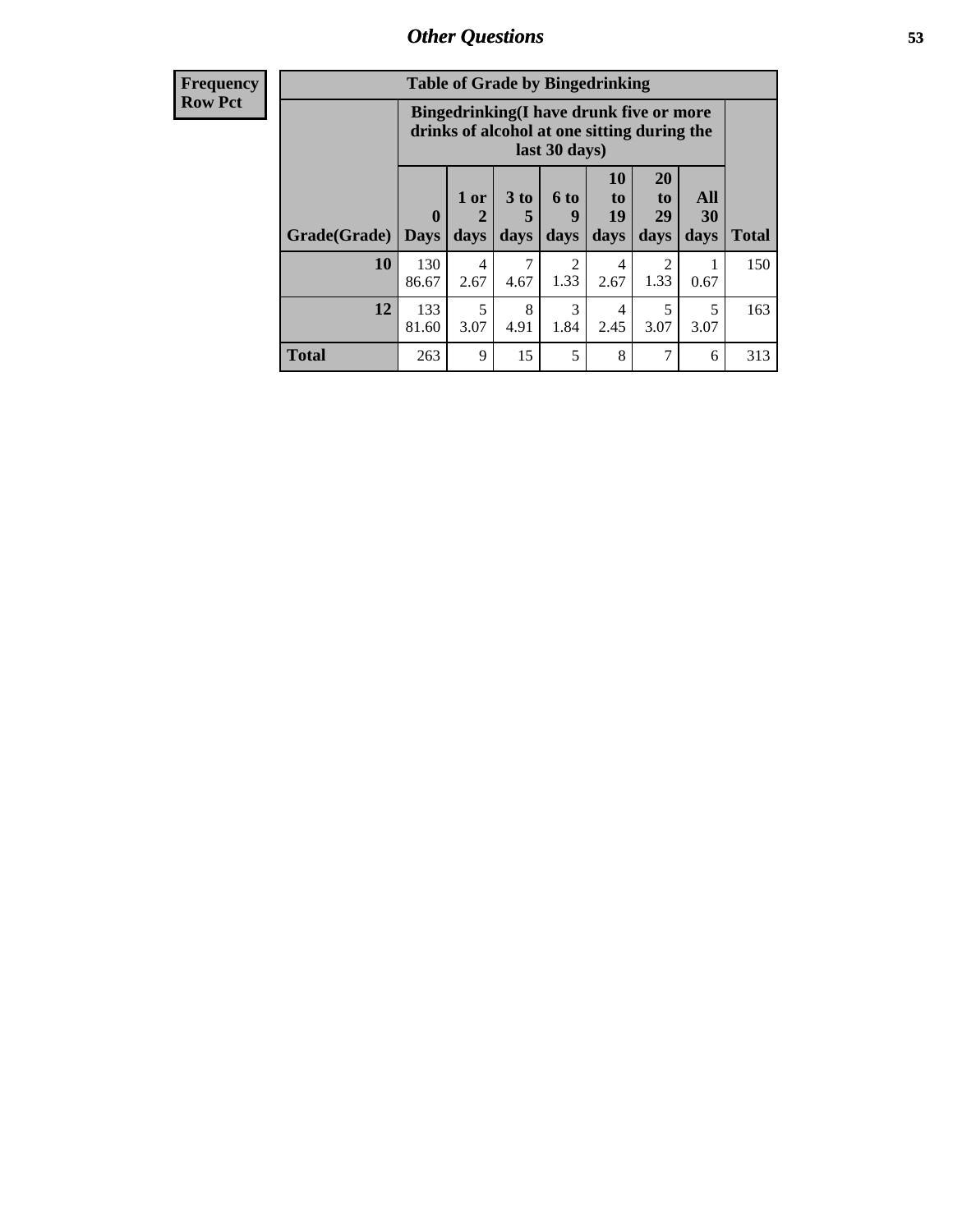### *Nutrition* **54**

| <b>Frequency</b><br>Row Pct |
|-----------------------------|
|                             |

| <b>Table of Grade by Dairy</b> |                          |                                                                                                          |             |             |     |  |  |  |
|--------------------------------|--------------------------|----------------------------------------------------------------------------------------------------------|-------------|-------------|-----|--|--|--|
|                                |                          | Dairy (I eat at least 3 servings of dairy<br>products each day)                                          |             |             |     |  |  |  |
| Grade(Grade)                   | <b>Strongly</b><br>Agree | Somewhat  <br><b>Somewhat</b><br><b>Strongly</b><br><b>Disagree</b><br>Disagree<br><b>Total</b><br>Agree |             |             |     |  |  |  |
| 10                             | 33<br>22.00              | 75<br>50.00                                                                                              | 25<br>16.67 | 17<br>11.33 | 150 |  |  |  |
| 12                             | 36<br>22.09              | 71<br>43.56                                                                                              | 28<br>17.18 | 28<br>17.18 | 163 |  |  |  |
| <b>Total</b>                   | 69                       | 146                                                                                                      | 53          | 45          | 313 |  |  |  |

| <b>Frequency</b> |
|------------------|
| <b>Row Pct</b>   |

| V | <b>Table of Grade by Fruitveg</b> |                          |                                                                                                              |             |             |     |  |  |
|---|-----------------------------------|--------------------------|--------------------------------------------------------------------------------------------------------------|-------------|-------------|-----|--|--|
|   |                                   |                          | Fruitveg(I eat at least 5 servings of fruits<br>and vegetables each day)                                     |             |             |     |  |  |
|   | Grade(Grade)                      | <b>Strongly</b><br>Agree | <b>Somewhat   Somewhat</b><br><b>Strongly</b><br><b>Disagree</b><br><b>Disagree</b><br><b>Total</b><br>Agree |             |             |     |  |  |
|   | 10                                | 10<br>6.67               | 65<br>43.33                                                                                                  | 48<br>32.00 | 27<br>18.00 | 150 |  |  |
|   | 12                                | 11<br>6.75               | 48<br>29.45                                                                                                  | 61<br>37.42 | 43<br>26.38 | 163 |  |  |
|   | <b>Total</b>                      | 21                       | 113                                                                                                          | 109         | 70          | 313 |  |  |

| <b>Frequency</b> | <b>Table of Grade by Cafeteriahealthy</b> |                          |                     |                                                                       |                                    |              |  |
|------------------|-------------------------------------------|--------------------------|---------------------|-----------------------------------------------------------------------|------------------------------------|--------------|--|
| <b>Row Pct</b>   |                                           |                          |                     | Cafeteriahealthy (School meals in my<br>school cafeteria are healthy) |                                    |              |  |
|                  | Grade(Grade)                              | <b>Strongly</b><br>Agree | Somewhat  <br>Agree | Somewhat<br><b>Disagree</b>                                           | <b>Strongly</b><br><b>Disagree</b> | <b>Total</b> |  |
|                  | 10                                        | 6<br>4.00                | 42<br>28.00         | 47<br>31.33                                                           | 55<br>36.67                        | 150          |  |
|                  | 12                                        | 8<br>4.91                | 48<br>29.45         | 40<br>24.54                                                           | 67<br>41.10                        | 163          |  |
|                  | Total                                     | 14                       | 90                  | 87                                                                    | 122                                | 313          |  |

| <b>Frequency</b> |  |
|------------------|--|
| <b>Row Pct</b>   |  |

|              |                                                                                           |                   | <b>Table of Grade by Cafeterianutrition</b> |                                    |              |  |  |
|--------------|-------------------------------------------------------------------------------------------|-------------------|---------------------------------------------|------------------------------------|--------------|--|--|
|              | <b>Cafeterianutrition</b> (Facts about nutrition<br>are available in my school cafeteria) |                   |                                             |                                    |              |  |  |
| Grade(Grade) | <b>Strongly</b><br>Agree                                                                  | Somewhat<br>Agree | <b>Somewhat</b><br><b>Disagree</b>          | <b>Strongly</b><br><b>Disagree</b> | <b>Total</b> |  |  |
| 10           | 12<br>8.00                                                                                | 64<br>42.67       | 29<br>19.33                                 | 45<br>30.00                        | 150          |  |  |
| 12           | 19<br>11.66                                                                               | 51<br>31.29       | 44<br>26.99                                 | 49<br>30.06                        | 163          |  |  |
| <b>Total</b> | 31                                                                                        | 115               | 73                                          | 94                                 | 313          |  |  |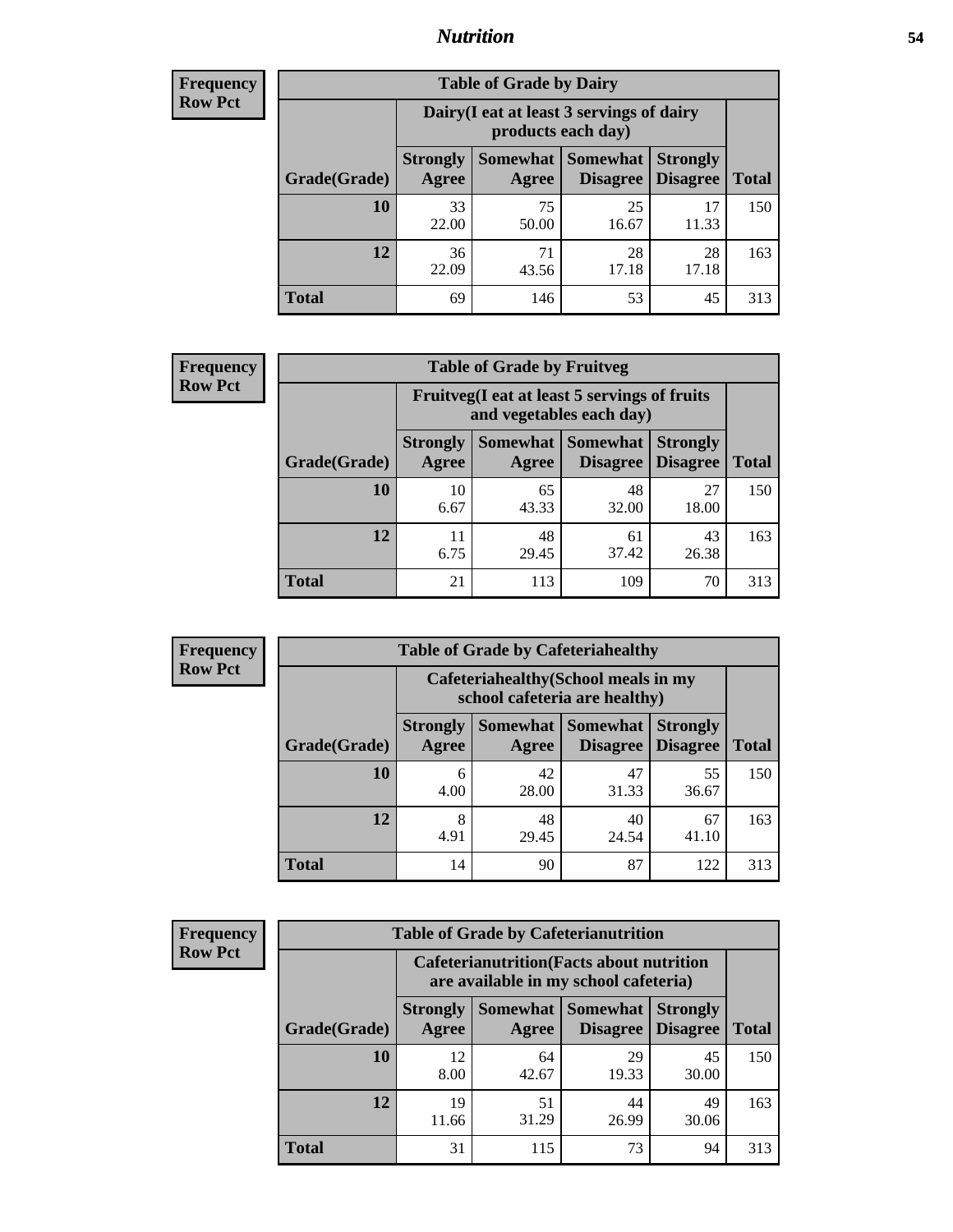### *Nutrition* **55**

| <b>Frequency</b> |
|------------------|
| Row Pct          |

| <b>Table of Grade by Schoollunch</b> |             |                                                                                                                                                                                                         |             |             |     |  |  |  |
|--------------------------------------|-------------|---------------------------------------------------------------------------------------------------------------------------------------------------------------------------------------------------------|-------------|-------------|-----|--|--|--|
|                                      |             | Schoollunch(I eat school lunch three or<br>more times per week)<br>Somewhat  <br><b>Somewhat</b><br><b>Strongly</b><br><b>Strongly</b><br><b>Disagree</b><br>Agree<br>Disagree<br><b>Total</b><br>Agree |             |             |     |  |  |  |
| Grade(Grade)                         |             |                                                                                                                                                                                                         |             |             |     |  |  |  |
| 10                                   | 65<br>43.33 | 28<br>18.67                                                                                                                                                                                             | 15<br>10.00 | 42<br>28.00 | 150 |  |  |  |
| 12                                   | 56<br>34.36 | 27<br>16.56                                                                                                                                                                                             | 24<br>14.72 | 56<br>34.36 | 163 |  |  |  |
| <b>Total</b>                         | 121         | 55                                                                                                                                                                                                      | 39          | 98          | 313 |  |  |  |

| <b>Frequency</b> |  |
|------------------|--|
| <b>Row Pct</b>   |  |

| <b>Table of Grade by Foodchoices</b> |                          |                                                                     |                                                |              |     |  |  |  |
|--------------------------------------|--------------------------|---------------------------------------------------------------------|------------------------------------------------|--------------|-----|--|--|--|
|                                      |                          | Foodchoices (I make healthy food choices in<br>my school cafeteria) |                                                |              |     |  |  |  |
| Grade(Grade)                         | <b>Strongly</b><br>Agree | <b>Somewhat   Somewhat</b><br>Agree                                 | <b>Strongly</b><br><b>Disagree</b><br>Disagree | <b>Total</b> |     |  |  |  |
| 10                                   | 15<br>10.00              | 56<br>37.33                                                         | 39<br>26.00                                    | 40<br>26.67  | 150 |  |  |  |
| 12                                   | 22<br>13.50              | 48<br>29.45                                                         | 41<br>25.15                                    | 52<br>31.90  | 163 |  |  |  |
| <b>Total</b>                         | 37                       | 104                                                                 | 80                                             | 92           | 313 |  |  |  |

| <b>Frequency</b> | <b>Table of Grade by Wholewheat</b> |                          |                     |                                                                                                             |                                    |              |  |
|------------------|-------------------------------------|--------------------------|---------------------|-------------------------------------------------------------------------------------------------------------|------------------------------------|--------------|--|
| <b>Row Pct</b>   |                                     |                          |                     | Wholewheat (There are whole wheat and<br>multigrain breads and cereals available in<br>my school cafeteria) |                                    |              |  |
|                  | Grade(Grade)                        | <b>Strongly</b><br>Agree | Somewhat  <br>Agree | <b>Somewhat</b><br><b>Disagree</b>                                                                          | <b>Strongly</b><br><b>Disagree</b> | <b>Total</b> |  |
|                  | 10                                  | 14<br>9.33               | 62<br>41.33         | 36<br>24.00                                                                                                 | 38<br>25.33                        | 150          |  |
|                  | 12                                  | 45<br>27.61              | 47<br>28.83         | 32<br>19.63                                                                                                 | 39<br>23.93                        | 163          |  |
|                  | <b>Total</b>                        | 59                       | 109                 | 68                                                                                                          | 77                                 | 313          |  |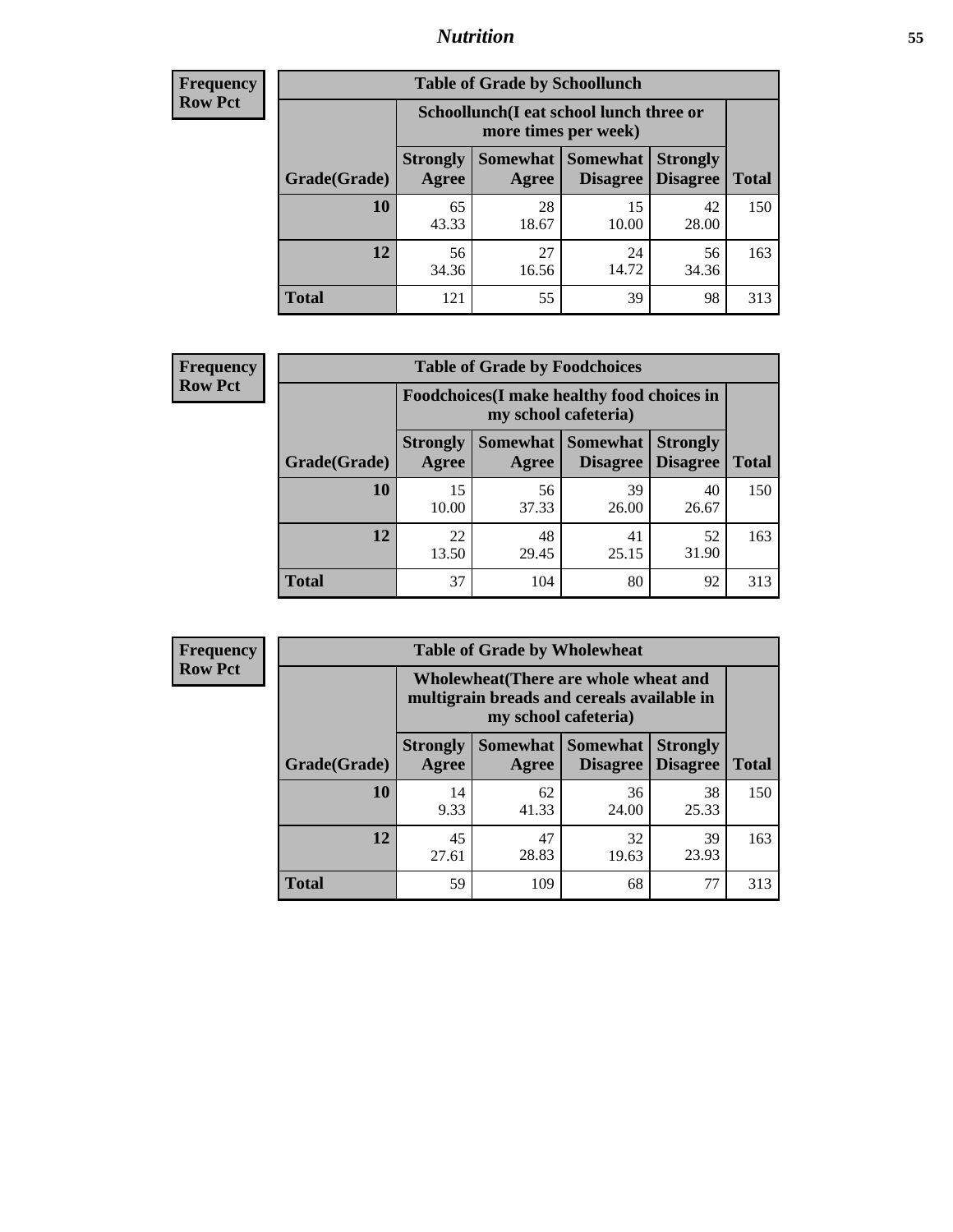### *Nutrition* **56**

**Frequency Row Pct**

| <b>Table of Grade by Healthyvending</b> |                                                                                                                                               |                          |                                    |                                    |              |
|-----------------------------------------|-----------------------------------------------------------------------------------------------------------------------------------------------|--------------------------|------------------------------------|------------------------------------|--------------|
|                                         | Healthyvending (If only healthy snacks and<br>beverages were available in the vending<br>machines during the school day,<br>I would buy them) |                          |                                    |                                    |              |
| Grade(Grade)                            | <b>Strongly</b><br>Agree                                                                                                                      | <b>Somewhat</b><br>Agree | <b>Somewhat</b><br><b>Disagree</b> | <b>Strongly</b><br><b>Disagree</b> | <b>Total</b> |
| 10                                      | 19<br>12.67                                                                                                                                   | 26<br>17.33              | 51<br>34.00                        | 54<br>36.00                        | 150          |
| 12                                      | 29<br>17.79                                                                                                                                   | 41<br>25.15              | 32<br>19.63                        | 61<br>37.42                        | 163          |
| <b>Total</b>                            | 48                                                                                                                                            | 67                       | 83                                 | 115                                | 313          |

**Frequency Row Pct**

| <b>Table of Grade by Schoolbreakfast</b> |                                                                                                                                        |             |                                        |                                    |              |  |
|------------------------------------------|----------------------------------------------------------------------------------------------------------------------------------------|-------------|----------------------------------------|------------------------------------|--------------|--|
|                                          | Schoolbreakfast(If breakfast were<br>available at school,<br>but outside the cafeteria,<br>I would eat breakfast at school more often) |             |                                        |                                    |              |  |
| Grade(Grade)                             | <b>Strongly</b><br>Agree                                                                                                               | Agree       | Somewhat   Somewhat<br><b>Disagree</b> | <b>Strongly</b><br><b>Disagree</b> | <b>Total</b> |  |
| 10                                       | 41<br>27.33                                                                                                                            | 50<br>33.33 | 17<br>11.33                            | 42<br>28.00                        | 150          |  |
| 12                                       | 66<br>40.49                                                                                                                            | 46<br>28.22 | 18<br>11.04                            | 33<br>20.25                        | 163          |  |
| <b>Total</b>                             | 107                                                                                                                                    | 96          | 35                                     | 75                                 | 313          |  |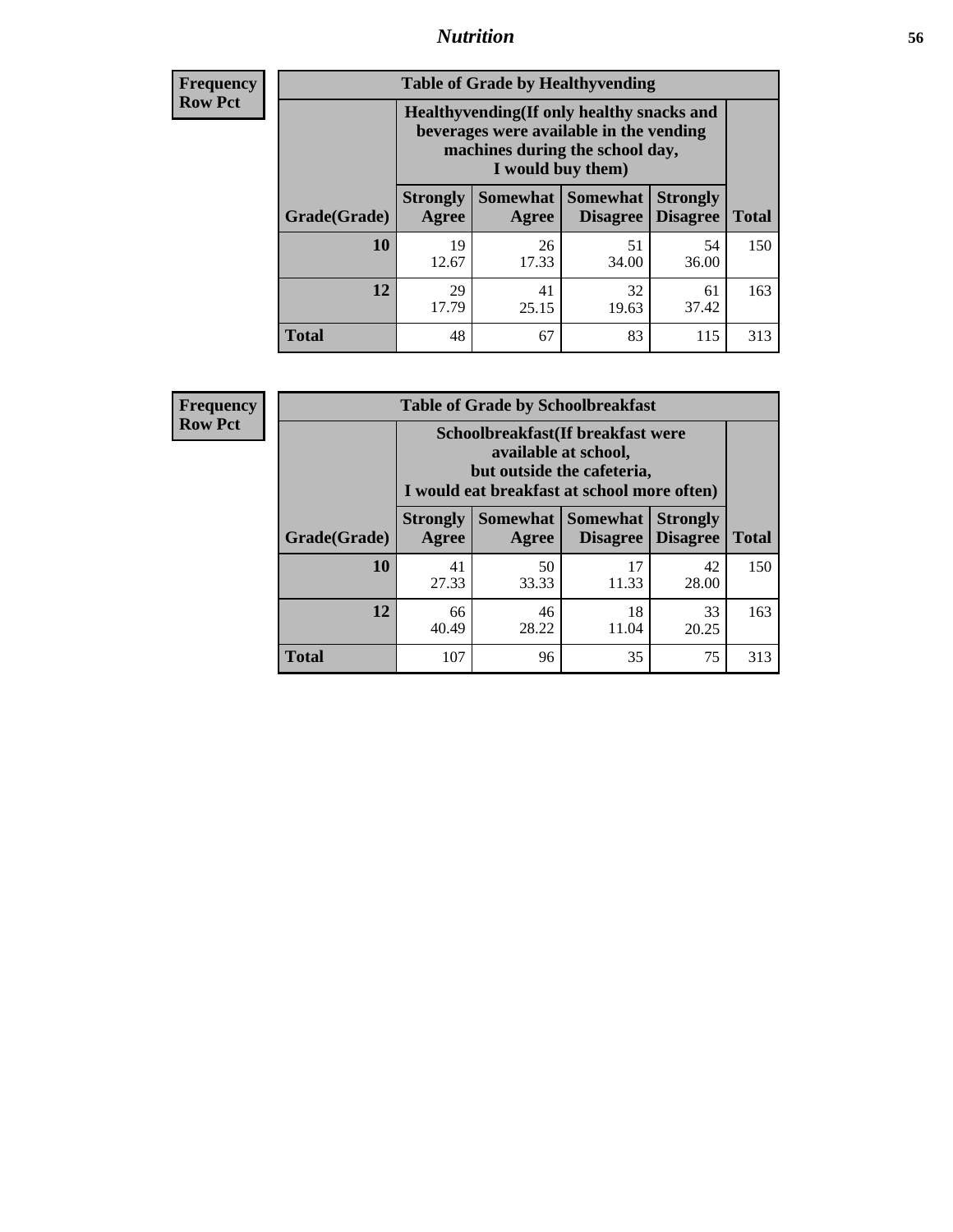| Frequency<br><b>Col Pct</b> | <b>Table of Educationaids by Grade</b>                                                                    |                    |              |              |
|-----------------------------|-----------------------------------------------------------------------------------------------------------|--------------------|--------------|--------------|
|                             | <b>Educationaids</b> (I<br>have been<br>taught about<br><b>HIV/AIDS</b> at<br>school in the<br>past year) | Grade(Grade)<br>10 | 12           | <b>Total</b> |
|                             | Yes                                                                                                       | 106<br>70.67       | 58<br>35.58  | 164          |
|                             | N <sub>0</sub>                                                                                            | 44<br>29.33        | 105<br>64.42 | 149          |
|                             | <b>Total</b>                                                                                              | 150                | 163          | 313          |

| Frequency<br><b>Col Pct</b> | <b>Table of Educationcharacter by Grade</b>                 |              |       |              |  |
|-----------------------------|-------------------------------------------------------------|--------------|-------|--------------|--|
|                             | Educationcharacter(I<br>have been taught<br>about character |              |       |              |  |
|                             | education in the past                                       | Grade(Grade) |       |              |  |
|                             | year at school)                                             | 10           | 12    | <b>Total</b> |  |
|                             | Yes                                                         | 124          | 114   | 238          |  |
|                             |                                                             | 82.67        | 69.94 |              |  |
|                             | N <sub>0</sub>                                              | 26           | 49    | 75           |  |
|                             |                                                             | 17.33        | 30.06 |              |  |
|                             | <b>Total</b>                                                | 150          | 163   | 313          |  |

| Frequency      | <b>Table of Gradcoach1 by Grade</b>              |              |              |              |
|----------------|--------------------------------------------------|--------------|--------------|--------------|
| <b>Col Pct</b> | Gradcoach1(I<br>know who my<br><b>Graduation</b> | Grade(Grade) |              |              |
|                | Coach is)                                        | 10           | 12           | <b>Total</b> |
|                | Yes                                              | 48<br>32.00  | 112<br>68.71 | 160          |
|                | N <sub>0</sub>                                   | 102<br>68.00 | 51<br>31.29  | 153          |
|                | <b>Total</b>                                     | 150          | 163          | 313          |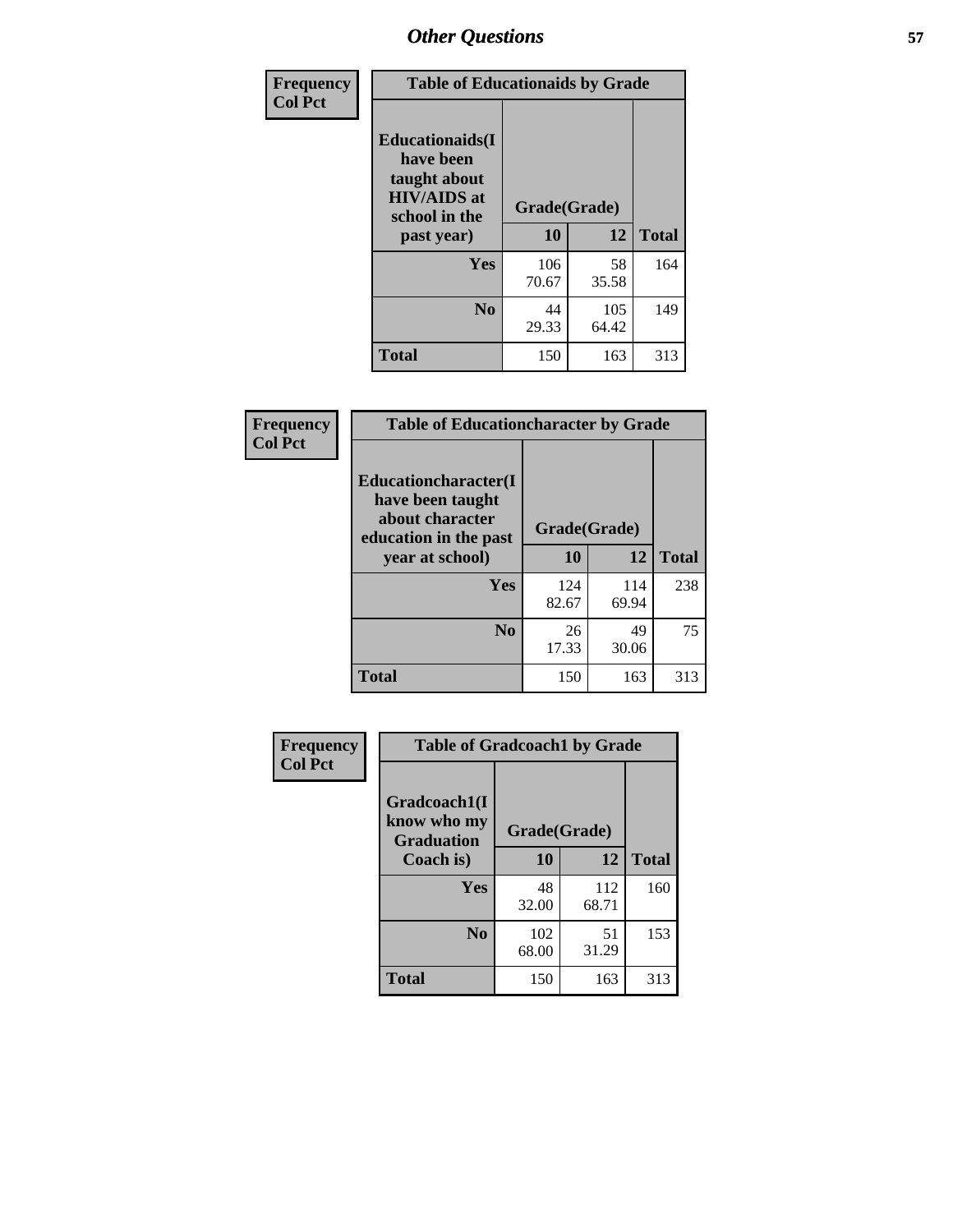| Frequency      | <b>Table of Gradcoach2 by Grade</b>       |              |             |              |
|----------------|-------------------------------------------|--------------|-------------|--------------|
| <b>Col Pct</b> |                                           |              |             |              |
|                | Gradcoach2(I                              |              |             |              |
|                | have<br>contacted my<br><b>Graduation</b> | Grade(Grade) |             |              |
|                | Coach)                                    | 10           | 12          | <b>Total</b> |
|                | Yes                                       | 21<br>14.00  | 70<br>42.94 | 91           |
|                | N <sub>0</sub>                            | 129<br>86.00 | 93<br>57.06 | 222          |
|                | <b>Total</b>                              | 150          | 163         | 313          |

| Frequency<br><b>Col Pct</b> | <b>Table of Gradcoach3 by Grade</b>                                         |              |             |              |  |
|-----------------------------|-----------------------------------------------------------------------------|--------------|-------------|--------------|--|
|                             | Gradcoach3(I<br>have received<br>assistance<br>from my<br><b>Graduation</b> | Grade(Grade) |             |              |  |
|                             | Coach)                                                                      | 10           | 12          | <b>Total</b> |  |
|                             | Yes                                                                         | 14<br>9.33   | 62<br>38.04 | 76           |  |
|                             | N <sub>0</sub>                                                              | 36<br>24.00  | 34<br>20.86 | 70           |  |
|                             | Don't know                                                                  | 100<br>66.67 | 67<br>41.10 | 167          |  |
|                             | <b>Total</b>                                                                | 150          | 163         | 313          |  |

| Frequency      | <b>Table of Selfharm by Grade</b>                                                                                                                                                      |                    |              |              |
|----------------|----------------------------------------------------------------------------------------------------------------------------------------------------------------------------------------|--------------------|--------------|--------------|
| <b>Col Pct</b> | <b>Selfharm</b> (During<br>the past 12<br>months,<br>I harmed myself<br>on purpose<br><b>Suicideconsider</b><br>During the past<br>12 months,<br>I seriously<br>considered<br>suicide) | Grade(Grade)<br>10 | 12           | <b>Total</b> |
|                | Yes                                                                                                                                                                                    | 12<br>8.00         | 15<br>9.20   | 27           |
|                | N <sub>0</sub>                                                                                                                                                                         | 138<br>92.00       | 148<br>90.80 | 286          |
|                | <b>Total</b>                                                                                                                                                                           | 150                | 163          | 313          |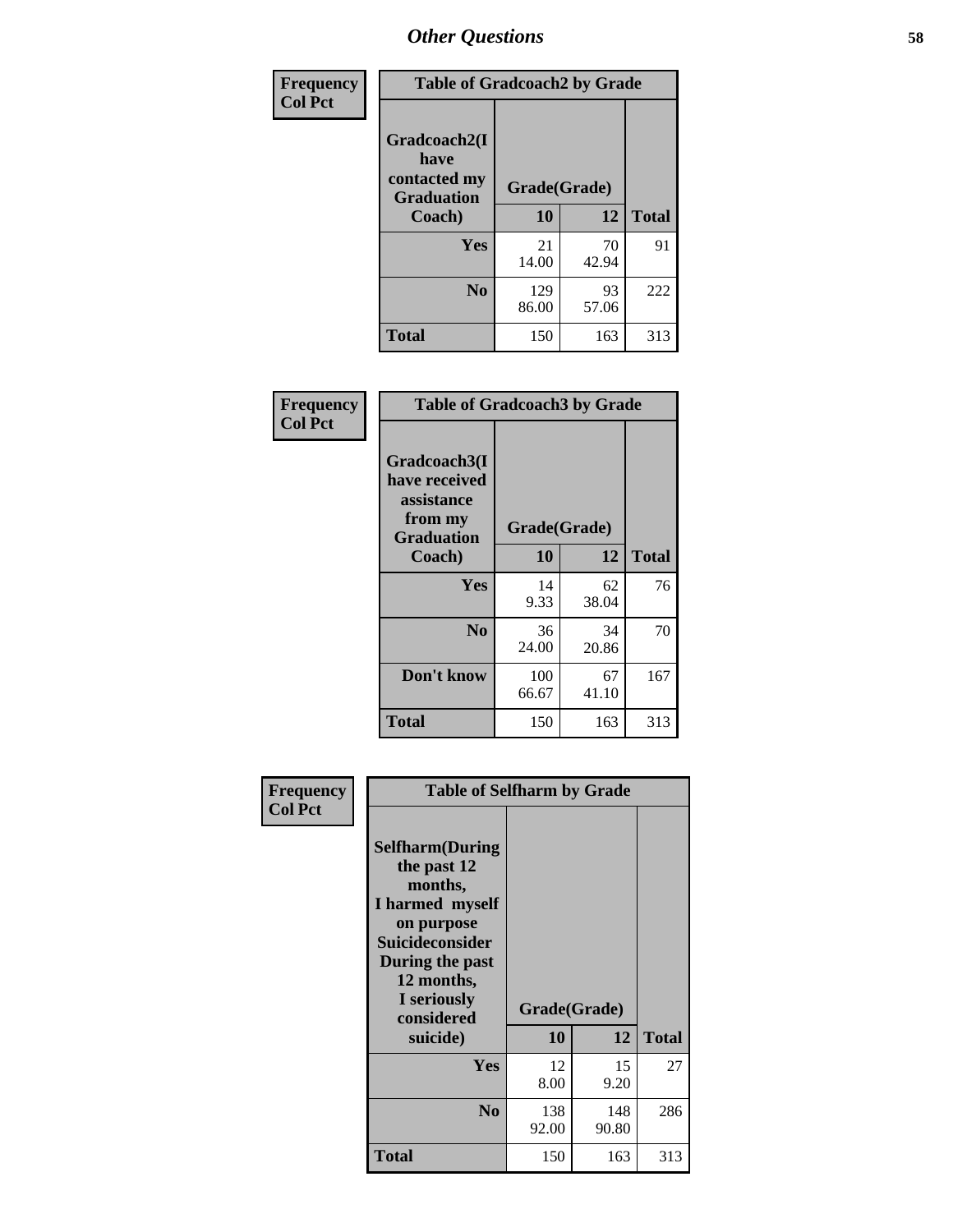| <b>Frequency</b> | <b>Table of Suicideconsider by Grade</b> |              |              |              |
|------------------|------------------------------------------|--------------|--------------|--------------|
| <b>Col Pct</b>   |                                          | Grade(Grade) |              |              |
|                  | <b>Suicideconsider</b>                   | <b>10</b>    | 12           | <b>Total</b> |
|                  | <b>Yes</b>                               | 13<br>8.67   | 9<br>5.52    | 22           |
|                  | N <sub>0</sub>                           | 137<br>91.33 | 154<br>94.48 | 291          |
|                  | <b>Total</b>                             | 150          | 163          | 313          |

| Frequency      | <b>Table of Suicideattempt by Grade</b>              |              |              |              |
|----------------|------------------------------------------------------|--------------|--------------|--------------|
| <b>Col Pct</b> | Suicideattempt(I<br>have attempted<br>suicide in the | Grade(Grade) |              |              |
|                | last year)                                           | 10           | 12           | <b>Total</b> |
|                | Yes                                                  | 4.67         | 4<br>2.45    | 11           |
|                | N <sub>0</sub>                                       | 143<br>95.33 | 159<br>97.55 | 302          |
|                | <b>Total</b>                                         | 150          | 163          | 313          |

| Frequency      | <b>Table of Instantmessaged by Grade</b>               |              |             |              |
|----------------|--------------------------------------------------------|--------------|-------------|--------------|
| <b>Col Pct</b> | Instantmessaged(I<br>have instant<br>messaged people I | Grade(Grade) |             |              |
|                | do not even know)                                      | 10           | 12          | <b>Total</b> |
|                | Yes                                                    | 66<br>44.00  | 65<br>39.88 | 131          |
|                | N <sub>0</sub>                                         | 84<br>56.00  | 98<br>60.12 | 182          |
|                | <b>Total</b>                                           | 150          | 163         | 313          |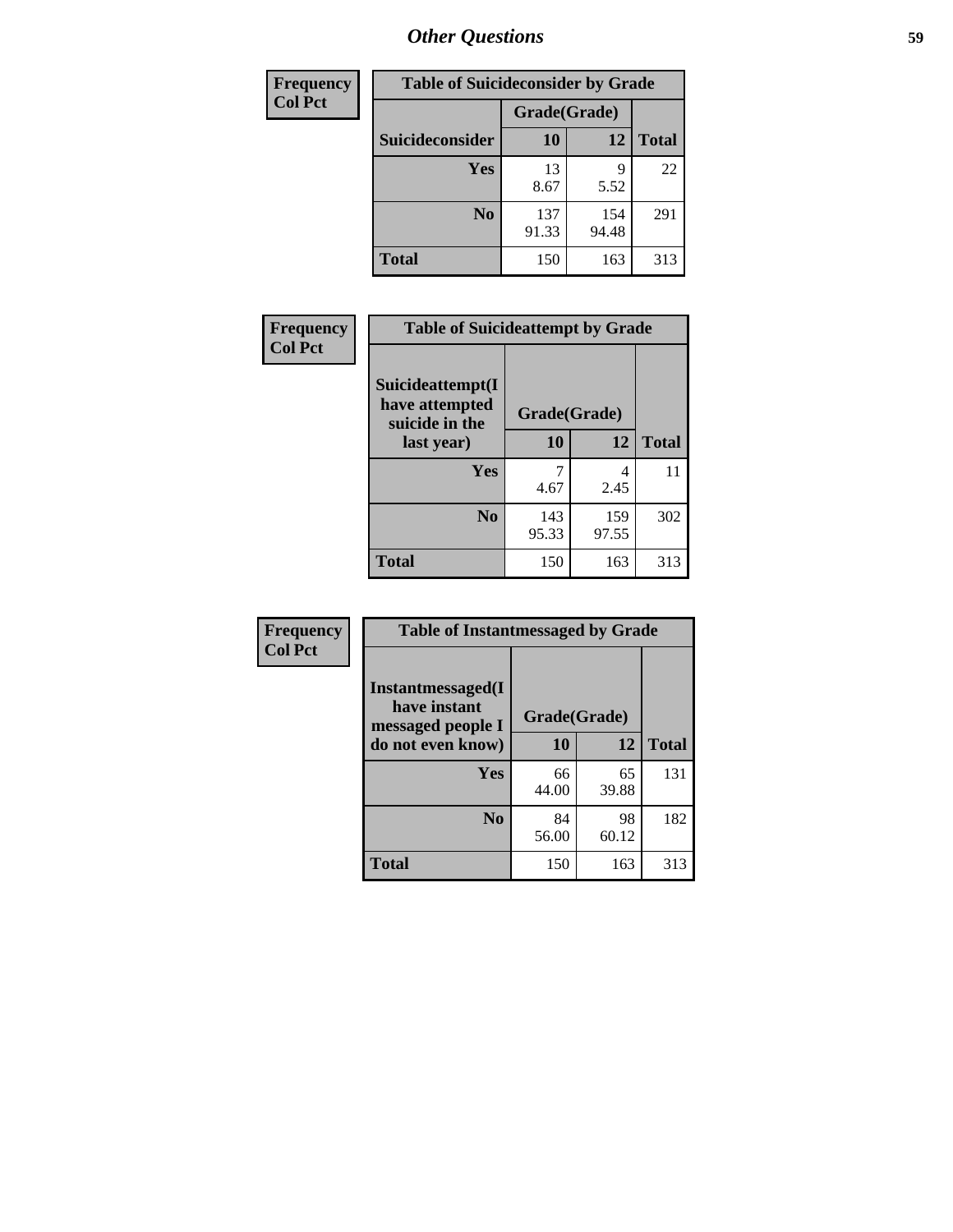| Frequency      | <b>Table of Getsalong by Grade</b>                          |              |             |              |
|----------------|-------------------------------------------------------------|--------------|-------------|--------------|
| <b>Col Pct</b> | <b>Getsalong</b> (I get<br>along with other<br>students and | Grade(Grade) |             |              |
|                | adults)                                                     | 10           | 12          | <b>Total</b> |
|                | <b>Strongly Agree</b>                                       | 57<br>38.00  | 94<br>57.67 | 151          |
|                | <b>Somewhat Agree</b>                                       | 68<br>45.33  | 59<br>36.20 | 127          |
|                | <b>Somewhat Disagree</b>                                    | 25<br>16.67  | 7<br>4.29   | 32           |
|                | <b>Strongly Disagree</b>                                    | 0<br>0.00    | 3<br>1.84   | 3            |
|                | <b>Total</b>                                                | 150          | 163         | 313          |

| Frequency      |                                  | <b>Table of Safehome by Grade</b> |              |              |  |  |  |
|----------------|----------------------------------|-----------------------------------|--------------|--------------|--|--|--|
| <b>Col Pct</b> | Safehome(I feel<br>safe at home) | Grade(Grade)<br>10                | 12           | <b>Total</b> |  |  |  |
|                | <b>Strongly Agree</b>            | 108<br>72.00                      | 115<br>70.55 | 223          |  |  |  |
|                | <b>Somewhat Agree</b>            | 36<br>24.00                       | 40<br>24.54  | 76           |  |  |  |
|                | <b>Somewhat Disagree</b>         | 6<br>4.00                         | 5<br>3.07    | 11           |  |  |  |
|                | <b>Strongly Disagree</b>         | $\mathcal{O}$<br>0.00             | 3<br>1.84    | 3            |  |  |  |
|                | <b>Total</b>                     | 150                               | 163          | 313          |  |  |  |

| Frequency      |                                                                                     | <b>Table of Adulttalk by Grade</b> |              |              |
|----------------|-------------------------------------------------------------------------------------|------------------------------------|--------------|--------------|
| <b>Col Pct</b> | <b>Adulttalk(I</b><br>know an<br>adult at<br>school that<br>I can talk<br>with if I | Grade(Grade)                       |              |              |
|                | need help)                                                                          | 10                                 | 12           | <b>Total</b> |
|                | <b>Yes</b>                                                                          | 109<br>72.67                       | 129<br>79.14 | 238          |
|                | N <sub>0</sub>                                                                      | 41<br>27.33                        | 34<br>20.86  | 75           |
|                | <b>Total</b>                                                                        | 150                                | 163          | 313          |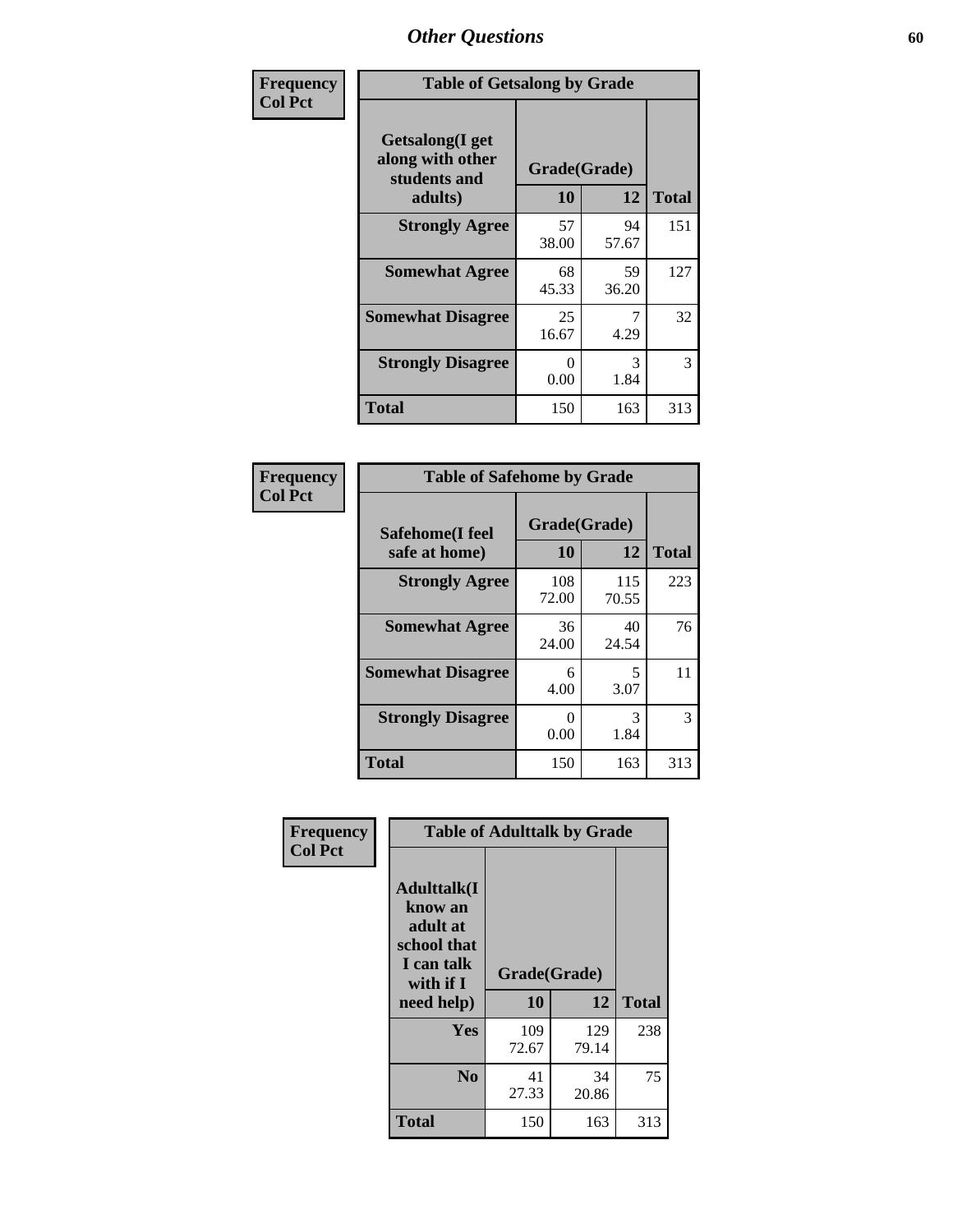**Frequency Row Pct**

| <b>Table of Grade by Tytime</b> |             |                                                                                         |             |             |                       |            |              |  |  |  |
|---------------------------------|-------------|-----------------------------------------------------------------------------------------|-------------|-------------|-----------------------|------------|--------------|--|--|--|
|                                 |             | Tvtime (On an average school day,<br>how much unsupervised time do I spend watching TV) |             |             |                       |            |              |  |  |  |
|                                 |             | <b>Less that</b><br>$2 - 3$<br>$4 - 5$<br>$6+$                                          |             |             |                       |            |              |  |  |  |
| Grade(Grade)   None             |             | hour/day                                                                                | hour/day    | hours/day   | hours/day   hours/day |            | <b>Total</b> |  |  |  |
| 10                              | 23<br>15.33 | 36<br>24.00                                                                             | 11<br>7.33  | 50<br>33.33 | 20<br>13.33           | 10<br>6.67 | 150          |  |  |  |
| 12                              | 34<br>20.86 | 34<br>20.86                                                                             | 24<br>14.72 | 39<br>23.93 | 18<br>11.04           | 14<br>8.59 | 163          |  |  |  |
| <b>Total</b>                    | 57          | 70                                                                                      | 35          | 89          | 38                    | 24         | 313          |  |  |  |

**Frequency Row Pct**

| <b>Table of Grade by Computertime</b> |             |                                                                                                   |             |                      |                      |                   |              |  |  |
|---------------------------------------|-------------|---------------------------------------------------------------------------------------------------|-------------|----------------------|----------------------|-------------------|--------------|--|--|
|                                       |             | Computertime (On an average school day,<br>how much unsupervised time do I spend on the computer) |             |                      |                      |                   |              |  |  |
| Grade(Grade)                          | None        | <b>Less that</b><br>hour/day                                                                      | hour/day    | $2 - 3$<br>hours/day | $4 - 5$<br>hours/day | $6+$<br>hours/day | <b>Total</b> |  |  |
| 10                                    | 46<br>30.67 | 34<br>22.67                                                                                       | 28<br>18.67 | 28<br>18.67          | 11<br>7.33           | 3<br>2.00         | 150          |  |  |
| 12                                    | 27<br>16.56 | 39<br>45<br>31<br>12<br>Q<br>23.93<br>19.02<br>5.52<br>27.61<br>7.36                              |             |                      |                      |                   |              |  |  |
| <b>Total</b>                          | 73          | 79                                                                                                | 59          | 67                   | 23                   | 12                | 313          |  |  |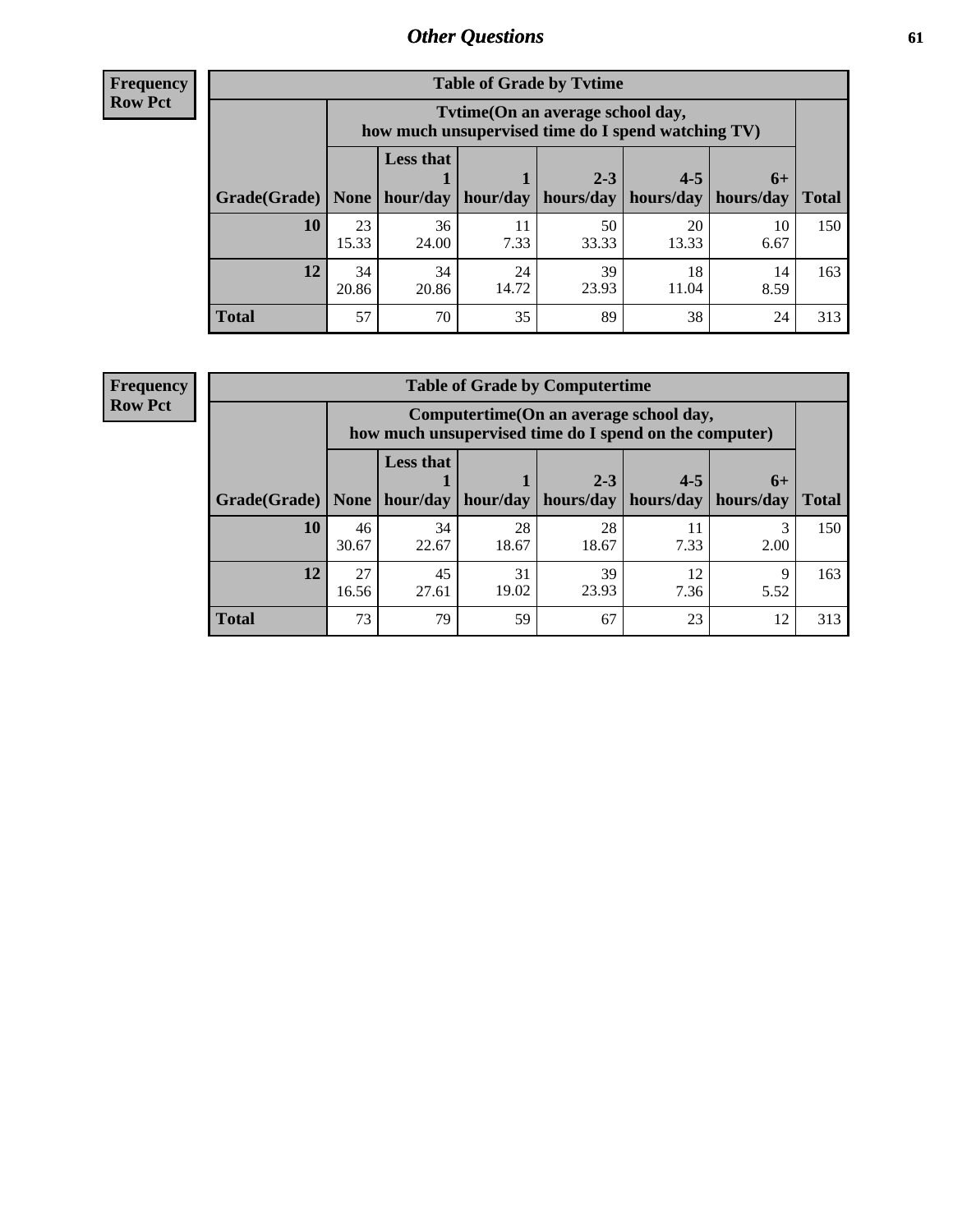#### *Questions about Driving Laws* **62** *Driving Questions were asked only of high school students.*

| <b>Frequency</b> |
|------------------|
| <b>Row Pct</b>   |

| <b>Table of Grade by License1</b> |                                                                    |                                                                                                                                           |                |               |               |              |  |  |  |
|-----------------------------------|--------------------------------------------------------------------|-------------------------------------------------------------------------------------------------------------------------------------------|----------------|---------------|---------------|--------------|--|--|--|
|                                   |                                                                    | License1(During the first 6 months of driving<br>with a provisional license,<br>the only passengers who can ride with the<br>driver are:) |                |               |               |              |  |  |  |
| Grade(Grade)                      | <b>Parent or</b><br><b>Guardian</b>                                | Family<br>  Members                                                                                                                       | <b>Friends</b> | <b>Anyone</b> | Don't<br>Know | <b>Total</b> |  |  |  |
| 10                                | 23<br>15.33                                                        | 93<br>62.00                                                                                                                               | 4<br>2.67      | 5<br>3.33     | 25<br>16.67   | 150          |  |  |  |
| 12                                | 49<br>3<br>95<br>10<br>6<br>1.84<br>58.28<br>30.06<br>3.68<br>6.13 |                                                                                                                                           |                |               |               |              |  |  |  |
| Total                             | 72                                                                 | 188                                                                                                                                       | 7              | 11            | 35            | 313          |  |  |  |

| <b>Frequency</b> | <b>Table of Grade by License2</b> |                                                                                                          |                              |                              |                                                      |                      |              |  |
|------------------|-----------------------------------|----------------------------------------------------------------------------------------------------------|------------------------------|------------------------------|------------------------------------------------------|----------------------|--------------|--|
| <b>Row Pct</b>   |                                   | License2(17 yr old drivers with a<br>provisional driver's license cannot<br>drive between the hours of:) |                              |                              |                                                      |                      |              |  |
|                  | <b>Grade(Grade)</b>               | <b>Midnight</b><br>to 6am                                                                                | 1am<br>t <sub>0</sub><br>5am | 1am<br>t <sub>0</sub><br>6am | N <sub>0</sub><br>curfew<br>for $17$<br>year<br>olds | Don't<br><b>Know</b> | <b>Total</b> |  |
|                  | 10                                | 86<br>57.33                                                                                              | 9<br>6.00                    | 10<br>6.67                   | 5<br>3.33                                            | 40<br>26.67          | 150          |  |
|                  | 12                                | 109<br>66.87                                                                                             | 13<br>7.98                   | 8<br>4.91                    | 9<br>5.52                                            | 24<br>14.72          | 163          |  |
|                  | <b>Total</b>                      | 195                                                                                                      | 22                           | 18                           | 14                                                   | 64                   | 313          |  |

| Frequency      | <b>Table of Grade by License3</b> |                                       |             |                 |                        |                                     |               |              |
|----------------|-----------------------------------|---------------------------------------|-------------|-----------------|------------------------|-------------------------------------|---------------|--------------|
| <b>Row Pct</b> |                                   | License3(For drivers under the age of |             | 21,<br>$DUI$ ?) |                        | what level of alcohol is considered |               |              |
|                | Grade(Grade)                      | Any<br><b>Amount</b>                  | 0.02        | 0.04            | 0.06                   | 0.08                                | Don't<br>know | <b>Total</b> |
|                | <b>10</b>                         | 26<br>17.33                           | 42<br>28.00 | 12<br>8.00      | 5<br>3.33              | 17<br>11.33                         | 48<br>32.00   | 150          |
|                | 12                                | 58<br>35.58                           | 40<br>24.54 | 13<br>7.98      | $\overline{4}$<br>2.45 | 13<br>7.98                          | 35<br>21.47   | 163          |
|                | <b>Total</b>                      | 84                                    | 82          | 25              | 9                      | 30                                  | 83            | 313          |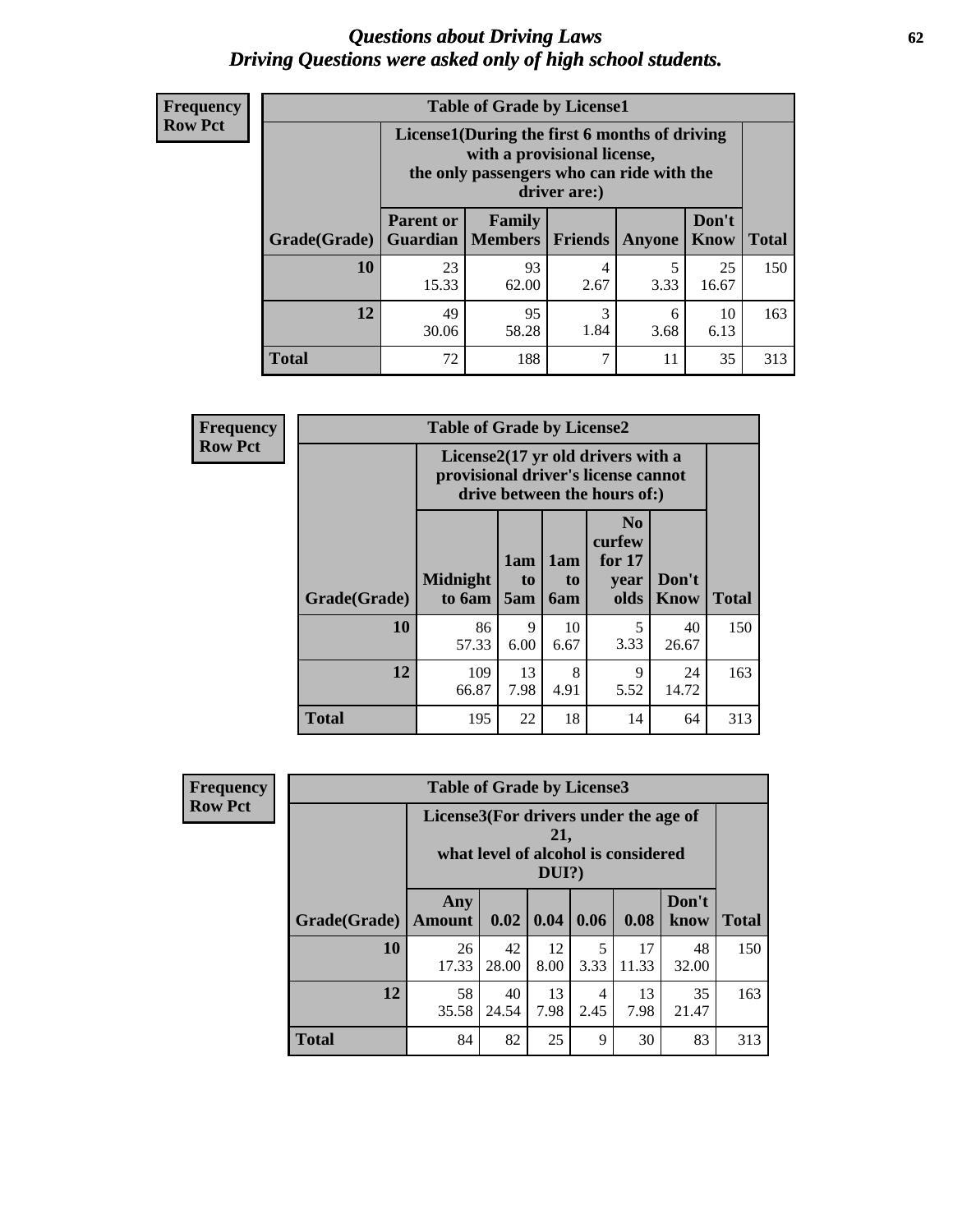#### *Questions about Driving Laws* **63** *Driving Questions were asked only of high school students.*

**Frequency Row Pct**

| <b>Table of Grade by License4</b> |              |                                                                                                                                                      |             |             |             |             |     |  |
|-----------------------------------|--------------|------------------------------------------------------------------------------------------------------------------------------------------------------|-------------|-------------|-------------|-------------|-----|--|
|                                   |              | License4(A driver under 21 automatically<br>loses his/her license if caught exceeding the<br>posted speet limit by:)                                 |             |             |             |             |     |  |
| Grade(Grade)                      | $15+$<br>mph | Can't<br>lose<br><b>Depends</b><br>license<br>$25+$<br>$35+$<br>Don't<br>for<br><b>on</b><br>speeding<br><b>Total</b><br>mph<br>know<br>mph<br>judge |             |             |             |             |     |  |
| 10                                | 18<br>12.00  | 27<br>18.00                                                                                                                                          | 19<br>12.67 | 11<br>7.33  | 23<br>15.33 | 52<br>34.67 | 150 |  |
| 12                                | 42<br>25.77  | 35<br>21.47                                                                                                                                          | 19<br>11.66 | 17<br>10.43 | 9<br>5.52   | 41<br>25.15 | 163 |  |
| <b>Total</b>                      | 60           | 62                                                                                                                                                   | 38          | 28          | 32          | 93          | 313 |  |

| Frequency      | <b>Table of Grade by License5</b> |                                                                                                                                                             |                |               |              |
|----------------|-----------------------------------|-------------------------------------------------------------------------------------------------------------------------------------------------------------|----------------|---------------|--------------|
| <b>Row Pct</b> |                                   | License5(A)<br>Georgia teenager<br>with family<br>connections or a<br>good lawyer can<br>break a teen<br>driving law and<br>keep their driver's<br>license) |                |               |              |
|                | Grade(Grade)                      | <b>Yes</b>                                                                                                                                                  | N <sub>0</sub> | Don't<br>know | <b>Total</b> |
|                | 10                                | 18<br>12.00                                                                                                                                                 | 84<br>56.00    | 48<br>32.00   | 150          |
|                | 12                                | 47<br>28.83                                                                                                                                                 | 62<br>38.04    | 54<br>33.13   | 163          |
|                | Total                             | 65                                                                                                                                                          | 146            | 102           | 313          |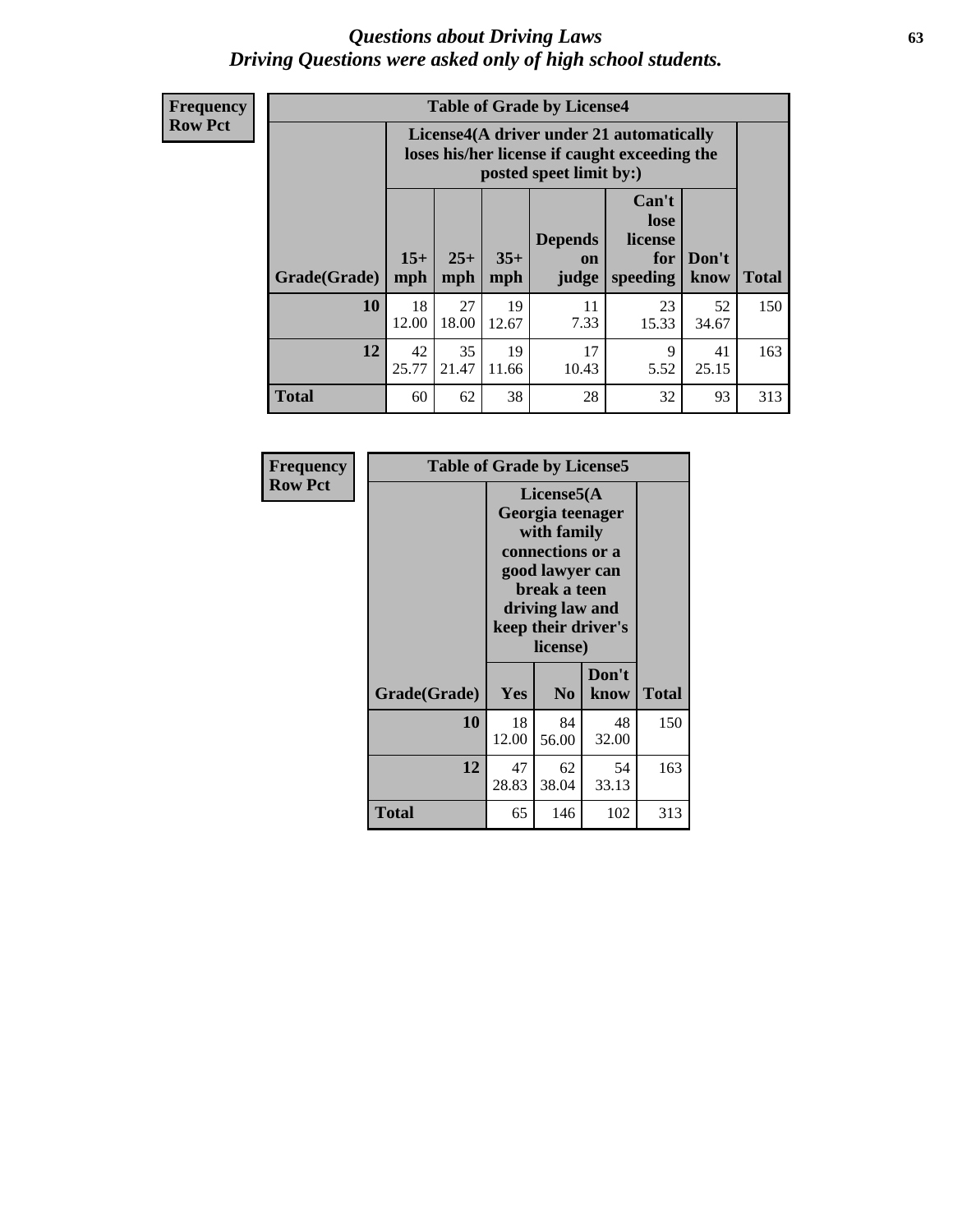#### *Questions about Driving Laws* **64** *Driving Questions were asked only of high school students.*

| <b>Frequency</b> | <b>Table of Grade by License6</b> |             |                                                                                                                           |                    |              |  |  |
|------------------|-----------------------------------|-------------|---------------------------------------------------------------------------------------------------------------------------|--------------------|--------------|--|--|
| <b>Row Pct</b>   |                                   |             | License <sub>6</sub> (I know a<br>friend or<br>classmate that<br>broke a teen<br>driving law,<br>keep his/her<br>license) | but was allowed to |              |  |  |
|                  | Grade(Grade)                      | Yes         | N <sub>0</sub>                                                                                                            | Don't<br>know      | <b>Total</b> |  |  |
|                  | 10                                | 25<br>16.67 | 64<br>42.67                                                                                                               | 61<br>40.67        | 150          |  |  |
|                  | 12                                | 68<br>41.72 | 54<br>33.13                                                                                                               | 41<br>25.15        | 163          |  |  |
|                  | <b>Total</b>                      | 93          | 118                                                                                                                       | 102                | 313          |  |  |

| <b>Frequency</b> | <b>Table of Grade by License7</b> |                                                                             |                                     |                                                                                               |                        |              |  |  |
|------------------|-----------------------------------|-----------------------------------------------------------------------------|-------------------------------------|-----------------------------------------------------------------------------------------------|------------------------|--------------|--|--|
| <b>Row Pct</b>   |                                   |                                                                             |                                     | License7(A student under the age of 18 cam loser<br>his/her driving privileges if he or she:) |                        |              |  |  |
|                  | Grade(Grade)                      | <b>Have</b><br>more than<br>10<br>unexcused<br>absences<br>per school<br>yr | Drop out<br>without  <br>graduating | <b>Bring</b><br>alcohol/drugs/weapon<br>to school                                             | All of<br>the<br>above | <b>Total</b> |  |  |
|                  | 10                                | 24<br>16.00                                                                 | 11<br>7.33                          | 21<br>14.00                                                                                   | 94<br>62.67            | 150          |  |  |
|                  | 12                                | 12<br>7.36                                                                  | 14<br>8.59                          | 9<br>5.52                                                                                     | 128<br>78.53           | 163          |  |  |
|                  | <b>Total</b>                      | 36                                                                          | 25                                  | 30                                                                                            | 222                    | 313          |  |  |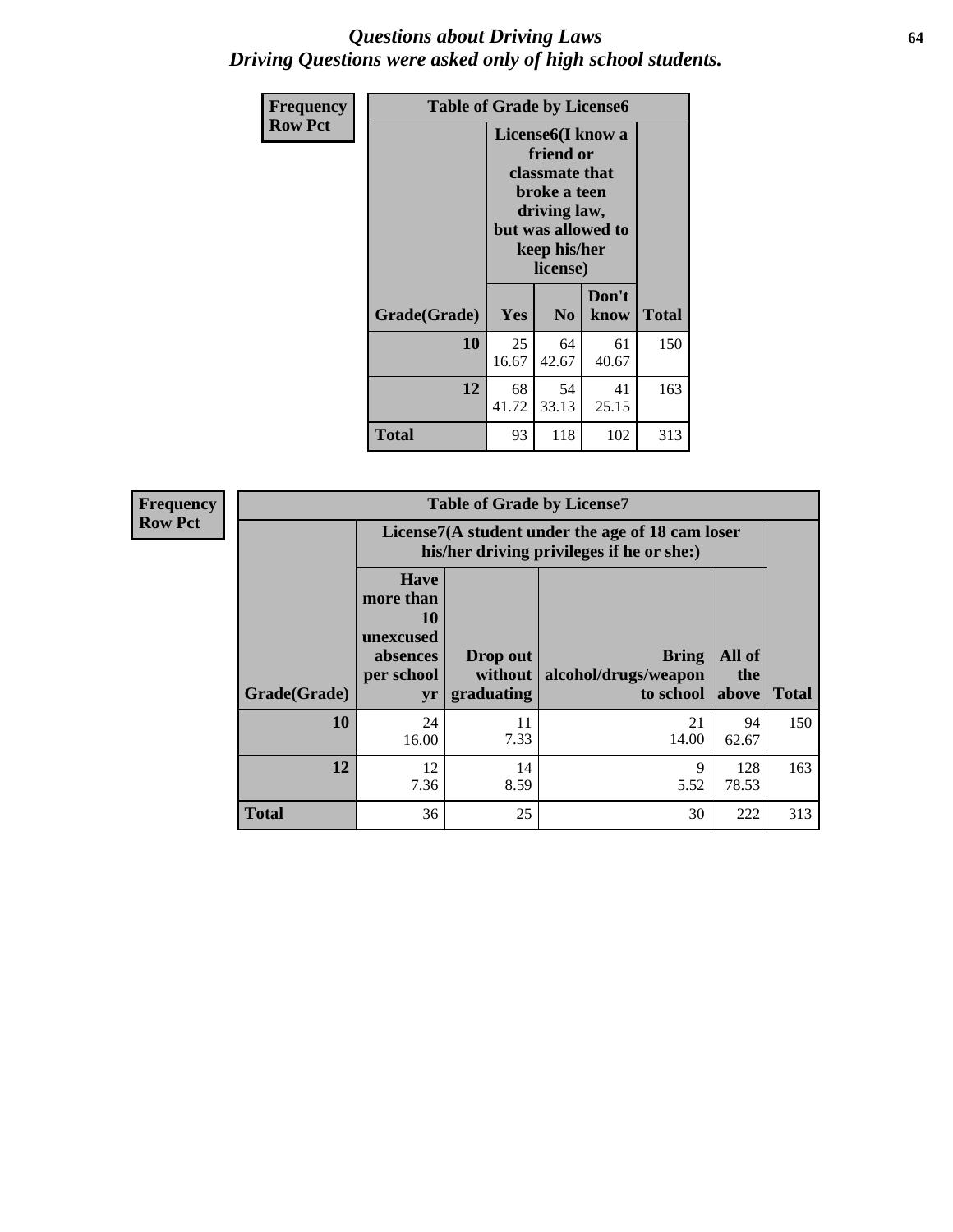## *Select Results by Gender* **65**

| Frequency      | <b>Table of SchoolClimate2 by Gender</b>          |                                 |              |              |  |
|----------------|---------------------------------------------------|---------------------------------|--------------|--------------|--|
| <b>Col Pct</b> | SchoolClimate2(I<br>feel successful at<br>school) | Gender(Gender)<br><b>Female</b> | <b>Male</b>  | <b>Total</b> |  |
|                | <b>Strongly Agree</b>                             | 46<br>31.94                     | 35<br>20.71  | 81           |  |
|                | <b>Somewhat Agree</b>                             | 89<br>61.81                     | 102<br>60.36 | 191          |  |
|                | <b>Somewhat Disagree</b>                          | 4.86                            | 23<br>13.61  | 30           |  |
|                | <b>Strongly Disagree</b>                          | $\mathcal{L}$<br>1.39           | 9<br>5.33    | 11           |  |
|                | <b>Total</b>                                      | 144                             | 169          | 313          |  |

| Frequency      | <b>Table of SchoolClimate6 by Gender</b>                 |                                 |             |              |  |
|----------------|----------------------------------------------------------|---------------------------------|-------------|--------------|--|
| <b>Col Pct</b> | <b>SchoolClimate6(Teachers</b><br>treat me with respect) | Gender(Gender)<br><b>Female</b> | <b>Male</b> | <b>Total</b> |  |
|                | <b>Strongly Agree</b>                                    | 59<br>40.97                     | 53<br>31.36 | 112          |  |
|                | <b>Somewhat Agree</b>                                    | 56<br>38.89                     | 75<br>44.38 | 131          |  |
|                | <b>Somewhat Disagree</b>                                 | 24<br>16.67                     | 26<br>15.38 | 50           |  |
|                | <b>Strongly Disagree</b>                                 | 5<br>3.47                       | 15<br>8.88  | 20           |  |
|                | <b>Total</b>                                             | 144                             | 169         | 313          |  |

| Frequency      | <b>Table of SchoolClimate8 by Gender</b>                                             |                                 |             |              |  |
|----------------|--------------------------------------------------------------------------------------|---------------------------------|-------------|--------------|--|
| <b>Col Pct</b> | <b>SchoolClimate8(Students</b><br>are frequently<br>recognized for good<br>behavior) | Gender(Gender)<br><b>Female</b> | <b>Male</b> | <b>Total</b> |  |
|                | <b>Strongly Agree</b>                                                                | 49<br>34.03                     | 37<br>21.89 | 86           |  |
|                | <b>Somewhat Agree</b>                                                                | 58<br>40.28                     | 85<br>50.30 | 143          |  |
|                | <b>Somewhat Disagree</b>                                                             | 27<br>18.75                     | 37<br>21.89 | 64           |  |
|                | <b>Strongly Disagree</b>                                                             | 10<br>6.94                      | 10<br>5.92  | 20           |  |
|                | Total                                                                                | 144                             | 169         | 313          |  |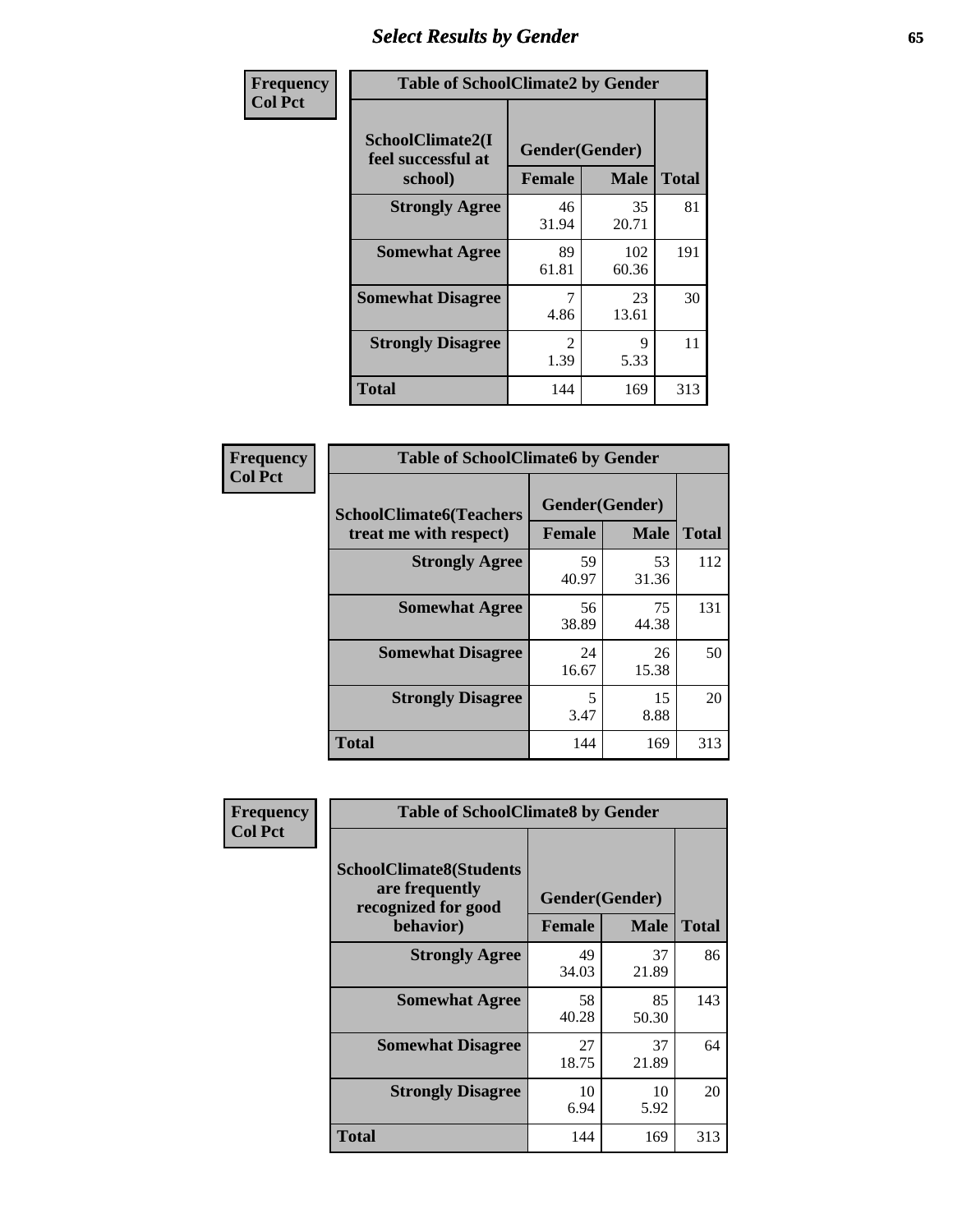## *Select Results by Gender* **66**

| Frequency      | <b>Table of Gender by Dropout</b> |                                                                        |                |              |
|----------------|-----------------------------------|------------------------------------------------------------------------|----------------|--------------|
| <b>Row Pct</b> |                                   | Dropout(I<br>have<br>thought<br>about<br>dropping<br>out of<br>school) |                |              |
|                | Gender(Gender)                    | Yes                                                                    | N <sub>0</sub> | <b>Total</b> |
|                | <b>Female</b>                     | 37<br>25.69                                                            | 107<br>74.31   | 144          |
|                | <b>Male</b>                       | 44<br>26.04                                                            | 125<br>73.96   | 169          |
|                | <b>Total</b>                      | 81                                                                     | 232            | 313          |

| <b>Frequency</b> | <b>Table of Gender by Dropoutreason</b> |                             |                                                                    |                                 |                                |              |              |
|------------------|-----------------------------------------|-----------------------------|--------------------------------------------------------------------|---------------------------------|--------------------------------|--------------|--------------|
| <b>Row Pct</b>   |                                         |                             | Dropoutreason(If I dropped out the<br>reason would most likely be) |                                 |                                |              |              |
|                  | Gender(Gender)                          | Won't<br><b>Drop</b><br>out | <b>Bored</b>                                                       | <b>Family</b><br><b>Reasons</b> | <b>Being</b><br><b>Bullied</b> | <b>Other</b> | <b>Total</b> |
|                  | Female                                  | 89<br>61.81                 | 10<br>6.94                                                         | 11<br>7.64                      | $\mathfrak{D}$<br>1.39         | 32<br>22.22  | 144          |
|                  | <b>Male</b>                             | 93<br>55.03                 | 27<br>15.98                                                        | 11<br>6.51                      | 0.59                           | 37<br>21.89  | 169          |
|                  | <b>Total</b>                            | 182                         | 37                                                                 | 22                              | 3                              | 69           | 313          |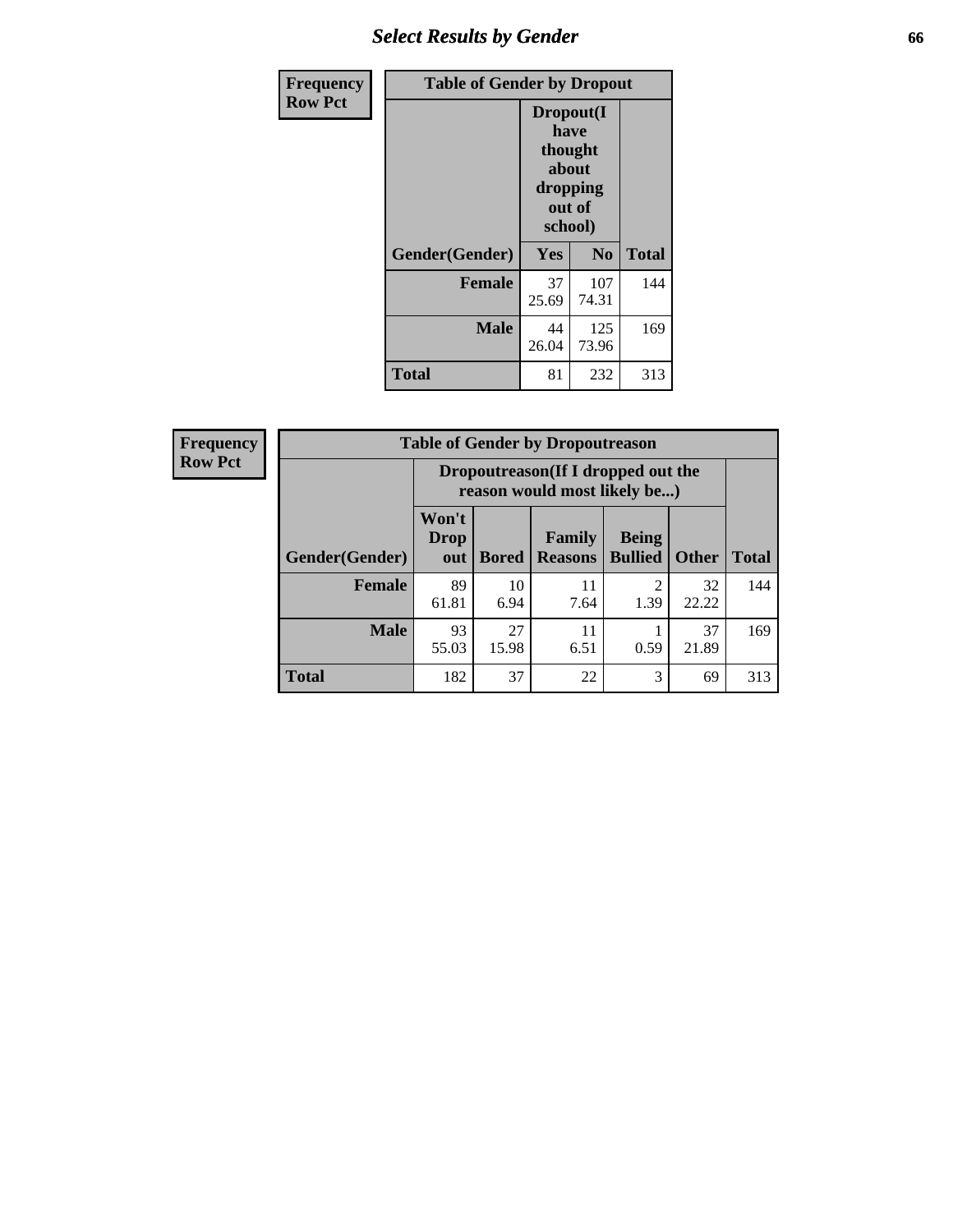*School Safety* **67**

| Frequency      | <b>Table of Gender by Bullied2</b> |                 |                |              |
|----------------|------------------------------------|-----------------|----------------|--------------|
| <b>Row Pct</b> |                                    | <b>Bullied2</b> |                |              |
|                | Gender(Gender)                     | Yes             | N <sub>0</sub> | <b>Total</b> |
|                | <b>Female</b>                      | 13<br>9.03      | 131<br>90.97   | 144          |
|                | <b>Male</b>                        | 12<br>7.10      | 157<br>92.90   | 169          |
|                | <b>Total</b>                       | 25              | 288            | 313          |

| <b>Frequency</b> | <b>Table of Gender by Bulliedothers2</b> |            |                       |              |
|------------------|------------------------------------------|------------|-----------------------|--------------|
| <b>Row Pct</b>   |                                          |            | <b>Bulliedothers2</b> |              |
|                  | Gender(Gender)                           | <b>Yes</b> | N <sub>0</sub>        | <b>Total</b> |
|                  | <b>Female</b>                            | q<br>6.25  | 135<br>93.75          | 144          |
|                  | Male                                     | 16<br>9.47 | 153<br>90.53          | 169          |
|                  | <b>Total</b>                             | 25         | 288                   | 313          |

| Frequency      | <b>Table of Gender by Weaponschool2</b> |               |                |              |
|----------------|-----------------------------------------|---------------|----------------|--------------|
| <b>Row Pct</b> |                                         | Weaponschool2 |                |              |
|                | Gender(Gender)                          | Yes           | N <sub>0</sub> | <b>Total</b> |
|                | <b>Female</b>                           | 0.00          | 144<br>100.00  | 144          |
|                | <b>Male</b>                             | 11<br>6.51    | 158<br>93.49   | 169          |
|                | <b>Total</b>                            | 11            | 302            | 313          |

| Frequency      | <b>Table of Gender by Absentunsafe2</b> |               |                |              |
|----------------|-----------------------------------------|---------------|----------------|--------------|
| <b>Row Pct</b> |                                         | Absentunsafe2 |                |              |
|                | Gender(Gender)                          | Yes           | N <sub>0</sub> | <b>Total</b> |
|                | <b>Female</b>                           | 1.39          | 142<br>98.61   | 144          |
|                | <b>Male</b>                             | 12<br>7.10    | 157<br>92.90   | 169          |
|                | <b>Total</b>                            | 14            | 299            | 313          |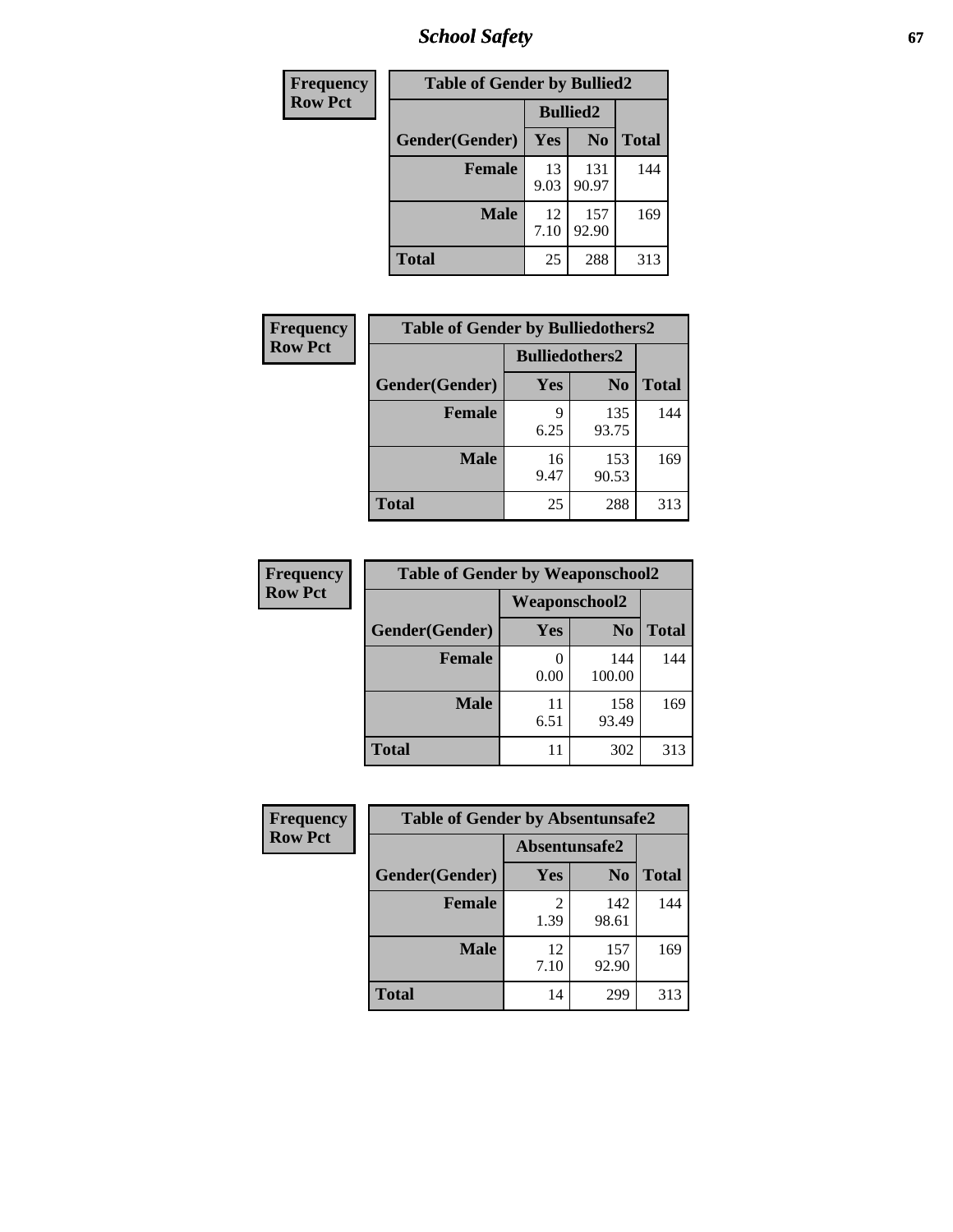*School Safety* **68**

| Frequency      | <b>Table of Gender by Gangself</b> |                                                                                                        |                |              |
|----------------|------------------------------------|--------------------------------------------------------------------------------------------------------|----------------|--------------|
| <b>Row Pct</b> |                                    | <b>Gangself</b> (I<br>have<br>participated<br>in illegal gang<br>activities in<br>the past 30<br>days) |                |              |
|                | Gender(Gender)                     | Yes                                                                                                    | N <sub>0</sub> | <b>Total</b> |
|                | <b>Female</b>                      | 2<br>1.39                                                                                              | 142<br>98.61   | 144          |
|                | <b>Male</b>                        | 18<br>10.65                                                                                            | 151<br>89.35   | 169          |
|                | <b>Total</b>                       | 20                                                                                                     | 293            | 313          |

| Frequency      | <b>Table of Gender by Gangpeers</b> |                                                                                                                             |                |              |
|----------------|-------------------------------------|-----------------------------------------------------------------------------------------------------------------------------|----------------|--------------|
| <b>Row Pct</b> |                                     | <b>Gangpeers</b> (I<br>have friends<br>who have<br>participated<br>in illegal gang<br>activities in<br>the past 30<br>days) |                |              |
|                | Gender(Gender)                      | Yes                                                                                                                         | N <sub>0</sub> | <b>Total</b> |
|                | <b>Female</b>                       | 7<br>4.86                                                                                                                   | 137<br>95.14   | 144          |
|                | <b>Male</b>                         | 33<br>19.53                                                                                                                 | 136<br>80.47   | 169          |
|                | Total                               | 40                                                                                                                          | 273            | 313          |

| Frequency      | <b>Table of Gender by Pickedon2</b> |             |                |              |
|----------------|-------------------------------------|-------------|----------------|--------------|
| <b>Row Pct</b> |                                     | Pickedon2   |                |              |
|                | Gender(Gender)                      | <b>Yes</b>  | N <sub>0</sub> | <b>Total</b> |
|                | <b>Female</b>                       | 35<br>24.31 | 109<br>75.69   | 144          |
|                | <b>Male</b>                         | 27<br>15.98 | 142<br>84.02   | 169          |
|                | <b>Total</b>                        | 62          | 251            | 313          |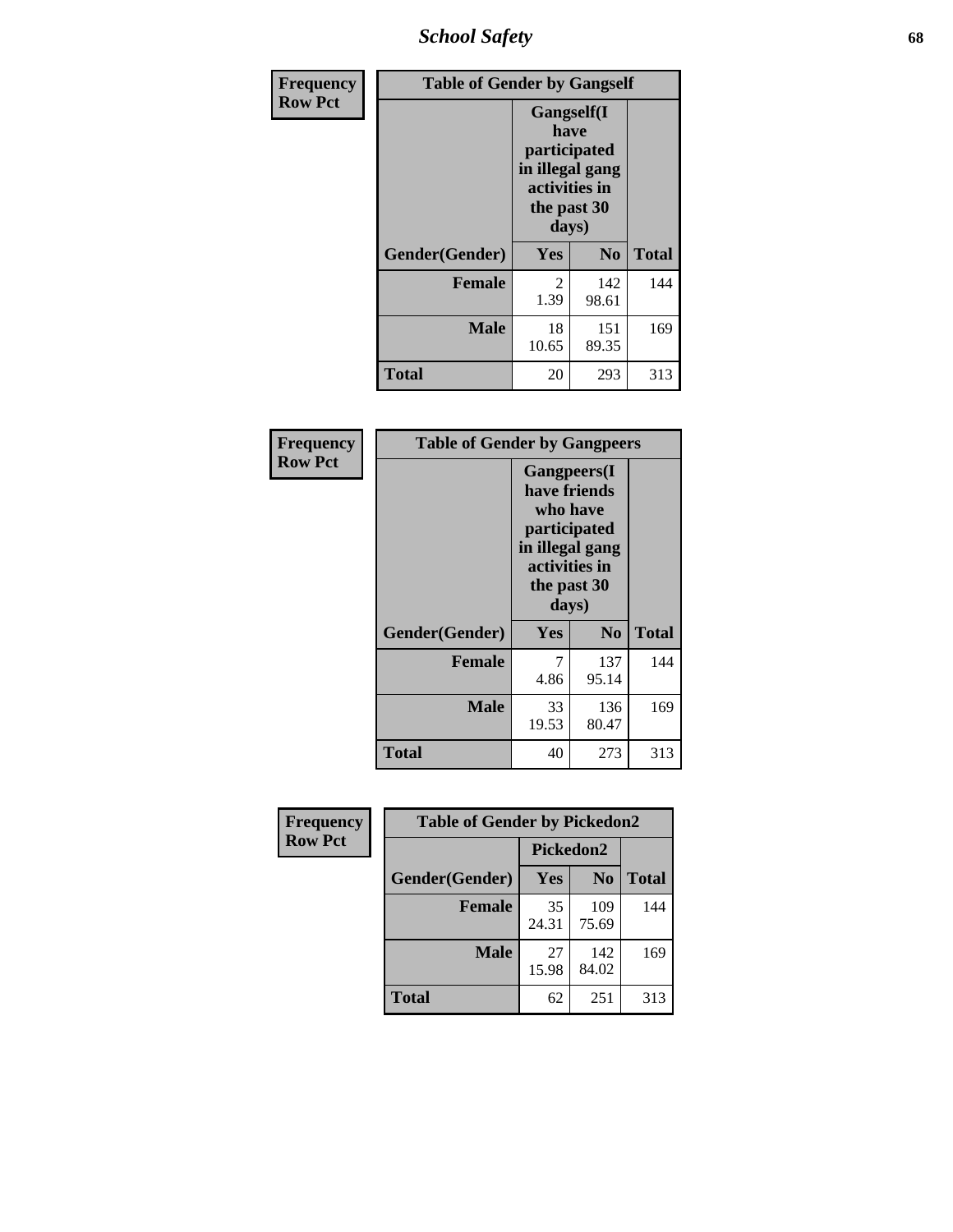*School Safety* **69**

| Frequency      | <b>Table of Gender by Safeschool2</b> |              |                |              |  |
|----------------|---------------------------------------|--------------|----------------|--------------|--|
| <b>Row Pct</b> |                                       | Safeschool2  |                |              |  |
|                | Gender(Gender)                        | Yes          | N <sub>0</sub> | <b>Total</b> |  |
|                | <b>Female</b>                         | 101<br>70.14 | 43<br>29.86    | 144          |  |
|                | Male                                  | 120<br>71.01 | 49<br>28.99    | 169          |  |
|                | <b>Total</b>                          | 221          | 92             | 313          |  |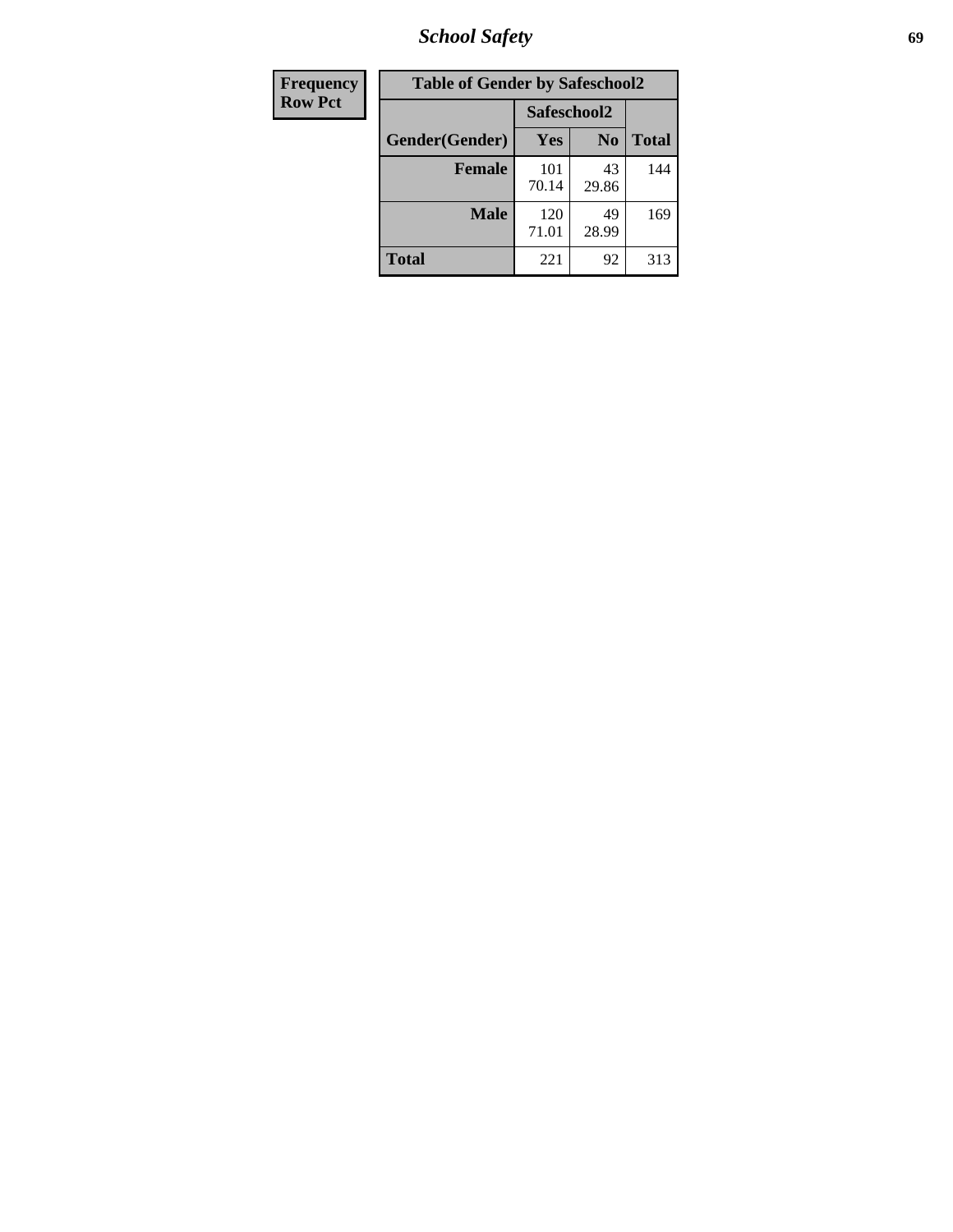# *Incidence of Drug Use* **70**

| <b>Frequency</b> | <b>Table of Gender by AlcoholAlt</b> |                                          |                |              |  |
|------------------|--------------------------------------|------------------------------------------|----------------|--------------|--|
| <b>Row Pct</b>   |                                      | AlcoholAlt(Alcohol<br>use, past 30 days) |                |              |  |
|                  | Gender(Gender)                       | <b>Yes</b>                               | N <sub>0</sub> | <b>Total</b> |  |
|                  | <b>Female</b>                        | 37<br>25.69                              | 107<br>74.31   | 144          |  |
|                  | <b>Male</b>                          | 48<br>28.40                              | 121<br>71.60   | 169          |  |
|                  | <b>Total</b>                         | 85                                       | 228            | 313          |  |

| Frequency      | <b>Table of Gender by TobaccoAny</b> |                    |                    |              |  |
|----------------|--------------------------------------|--------------------|--------------------|--------------|--|
| <b>Row Pct</b> |                                      | use, past 30 days) | TobaccoAny(Tobacco |              |  |
|                | Gender(Gender)                       | Yes                | N <sub>0</sub>     | <b>Total</b> |  |
|                | <b>Female</b>                        | 19<br>13.19        | 125<br>86.81       | 144          |  |
|                | <b>Male</b>                          | 53<br>31.36        | 116<br>68.64       | 169          |  |
|                | Total                                | 72                 | 241                | 313          |  |

| <b>Frequency</b> | <b>Table of Gender by MarijuanaAlt</b> |                                              |                |              |  |
|------------------|----------------------------------------|----------------------------------------------|----------------|--------------|--|
| <b>Row Pct</b>   |                                        | MarijuanaAlt(Marijuana<br>use, past 30 days) |                |              |  |
|                  | Gender(Gender)                         | <b>Yes</b>                                   | N <sub>0</sub> | <b>Total</b> |  |
|                  | <b>Female</b>                          | 13<br>9.03                                   | 131<br>90.97   | 144          |  |
|                  | <b>Male</b>                            | 23<br>13.61                                  | 146<br>86.39   | 169          |  |
|                  | <b>Total</b>                           | 36                                           | 277            | 313          |  |

| <b>Frequency</b> | <b>Table of Gender by OtherDrugAny</b> |                         |                            |              |
|------------------|----------------------------------------|-------------------------|----------------------------|--------------|
| <b>Row Pct</b>   |                                        | drug use, past 30 days) | <b>OtherDrugAny</b> (Other |              |
|                  | Gender(Gender)                         | <b>Yes</b>              | N <sub>0</sub>             | <b>Total</b> |
|                  | <b>Female</b>                          | 11<br>7.64              | 133<br>92.36               | 144          |
|                  | <b>Male</b>                            | 14<br>8.28              | 155<br>91.72               | 169          |
|                  | <b>Total</b>                           | 25                      | 288                        | 313          |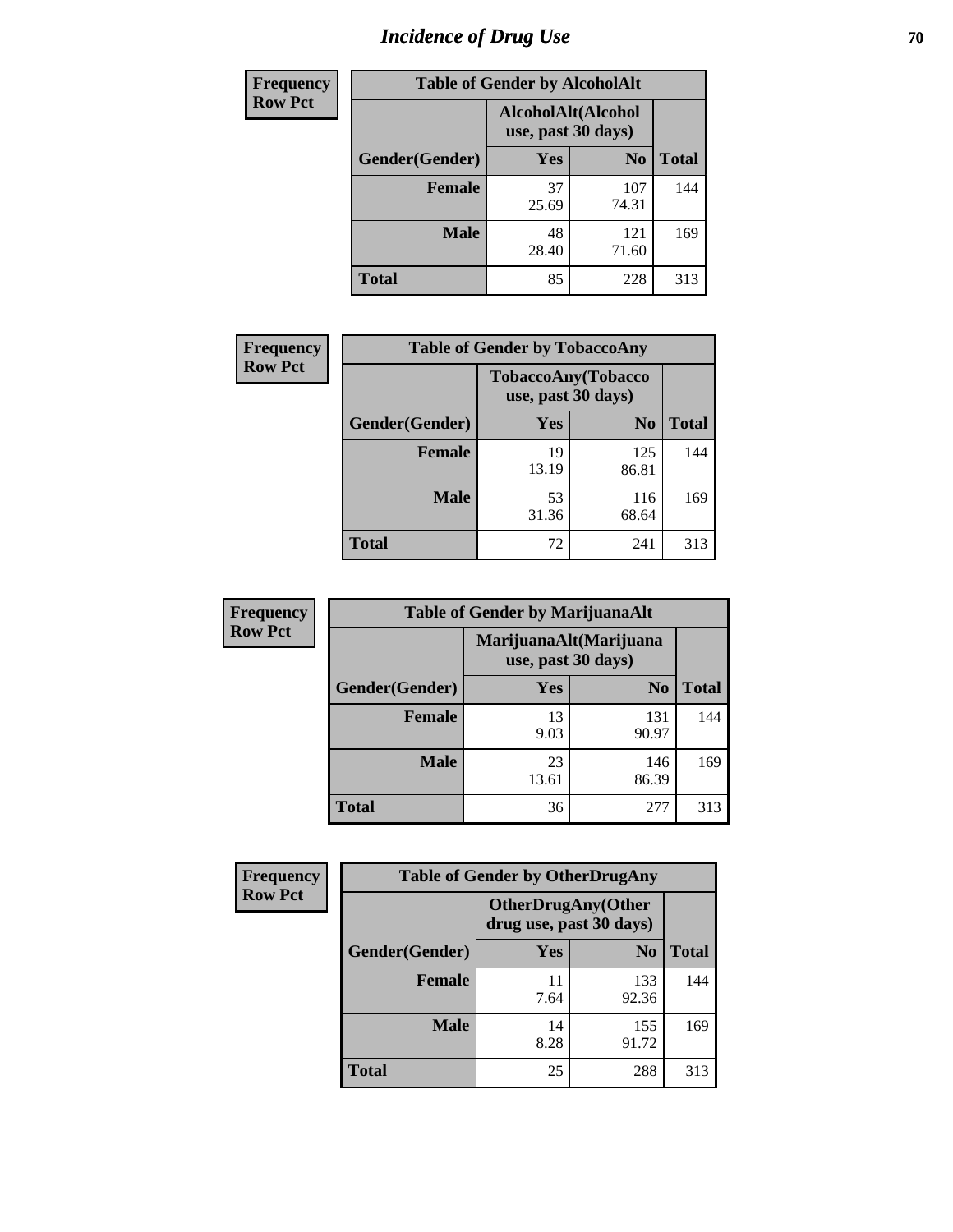#### *Average Age at Onset of Use* **71** *Results for "Average Age at Onset of Use" questions exclude students who said they did not use that substance*

#### **Gender=Female**

| <b>Variable</b>    | <b>Label</b>                                                       | <b>Mean</b> |
|--------------------|--------------------------------------------------------------------|-------------|
| Alcoholinit2       | I started using alcohol when I was                                 | 14.41       |
| Cigarettesinit2    | I started smoking tobacco when I was                               | 14.51       |
| Smokelessinit2     | I started chewing tobacco when I was                               | 14.17       |
| Marijuanainit2     | I started using marijuana when I was                               | 14.76       |
| Cocaineinit2       | I started using cocaine when I was                                 | 15.00       |
| Inhalantsinit2     | I started using inhalants when I was                               | 14.00       |
| Steroidsinit2      | I started using steroids when I was                                | 14.00       |
| Ecstasyinit2       | I started using ecstasy when I was                                 | 8.00        |
| Methinit2          | I started using methamphetamines when I was                        | 15.00       |
| Hallucinogensinit2 | I started using hallucinogens when I was                           |             |
| Prescription in t2 | I started using prescription drugs not prescribed to me when I was | 13.93       |

#### **Gender=Male**

| <b>Variable</b>                 | Label                                                              | <b>Mean</b> |
|---------------------------------|--------------------------------------------------------------------|-------------|
| Alcoholinit2                    | I started using alcohol when I was                                 | 14.92       |
| Cigarettesinit2                 | I started smoking tobacco when I was                               | 13.88       |
| Smokelessinit2                  | I started chewing tobacco when I was                               | 12.84       |
| Marijuanainit2                  | I started using marijuana when I was                               | 14.71       |
| Cocaineinit2                    | I started using cocaine when I was                                 | 12.80       |
| Inhalantsinit2                  | I started using inhalants when I was                               | 12.40       |
| Steroidsinit2                   | I started using steroids when I was                                | 10.00       |
| Ecstasyinit2                    | I started using ecstasy when I was                                 | 11.75       |
| Methinit2                       | I started using methamphetamines when I was                        | 11.75       |
| Hallucinogensinit2              | I started using hallucinogens when I was                           | 12.40       |
| Prescription in it <sub>2</sub> | I started using prescription drugs not prescribed to me when I was | 13.56       |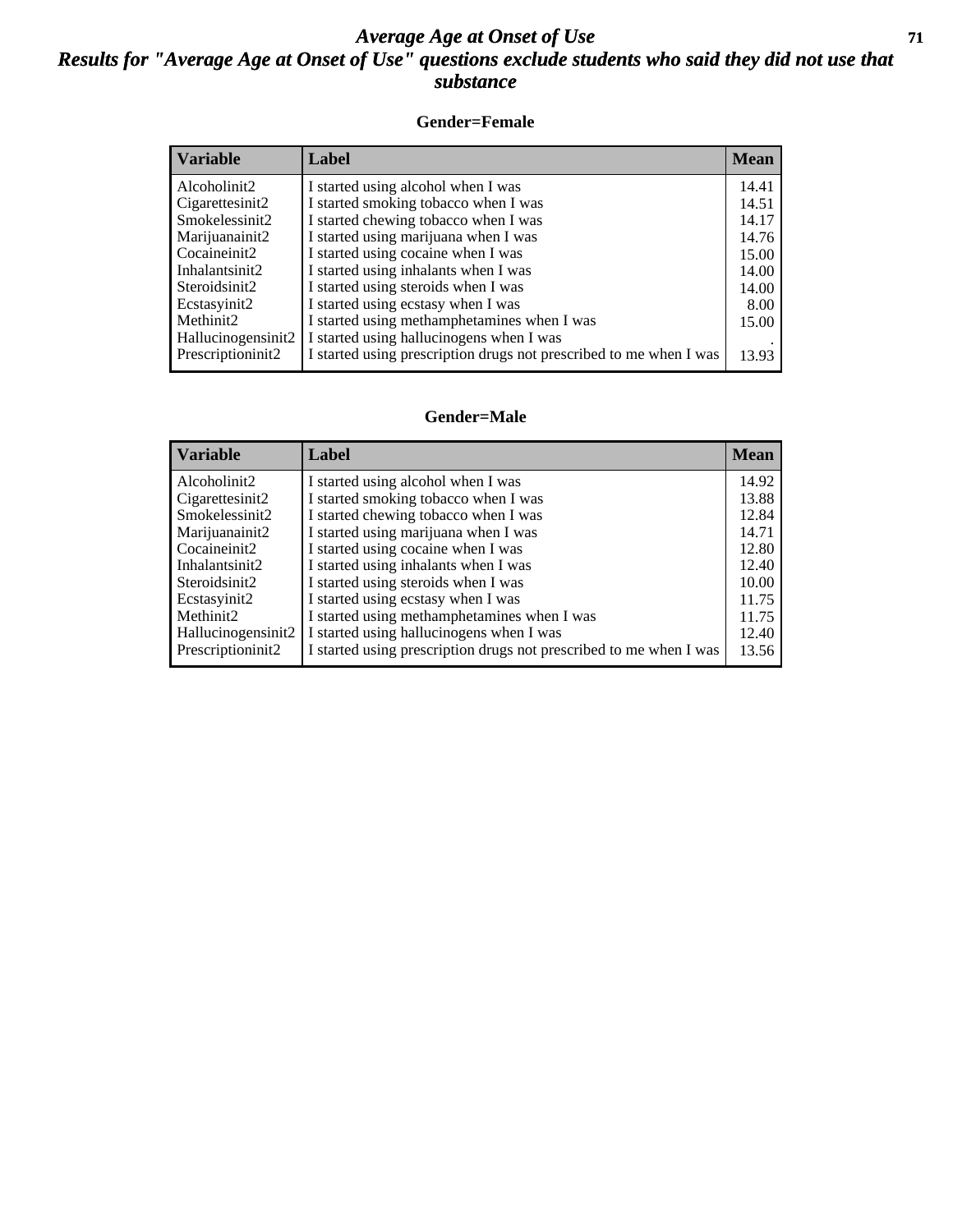# *I Think These Drugs are Harmful* **72**

| <b>Frequency</b> | <b>Table of Gender by Alcoholharmdich</b> |                  |                               |              |
|------------------|-------------------------------------------|------------------|-------------------------------|--------------|
| <b>Row Pct</b>   |                                           | think alcohol is | Alcoholharmdich(I<br>harmful) |              |
|                  | Gender(Gender)                            | Yes              | N <sub>0</sub>                | <b>Total</b> |
|                  | <b>Female</b>                             | 118<br>81.94     | 26<br>18.06                   | 144          |
|                  | <b>Male</b>                               | 121<br>71.60     | 48<br>28.40                   | 169          |
|                  | <b>Total</b>                              | 239              | 74                            | 313          |

| Frequency      | <b>Table of Gender by Tobaccoharmdich</b> |                  |                               |              |  |
|----------------|-------------------------------------------|------------------|-------------------------------|--------------|--|
| <b>Row Pct</b> |                                           | think tobacco is | Tobaccoharmdich(I<br>harmful) |              |  |
|                | Gender(Gender)                            | <b>Yes</b>       | N <sub>0</sub>                | <b>Total</b> |  |
|                | <b>Female</b>                             | 142<br>98.61     | 2<br>1.39                     | 144          |  |
|                | <b>Male</b>                               | 155<br>91.72     | 14<br>8.28                    | 169          |  |
|                | <b>Total</b>                              | 297              | 16                            | 313          |  |

| Frequency      | <b>Table of Gender by Marijuanaharmdich</b> |                                                       |                |              |  |
|----------------|---------------------------------------------|-------------------------------------------------------|----------------|--------------|--|
| <b>Row Pct</b> |                                             | Marijuanaharmdich(I<br>think marijuana is<br>harmful) |                |              |  |
|                | Gender(Gender)                              | <b>Yes</b>                                            | N <sub>0</sub> | <b>Total</b> |  |
|                | <b>Female</b>                               | 128<br>88.89                                          | 16<br>11.11    | 144          |  |
|                | <b>Male</b>                                 | 113<br>66.86                                          | 56<br>33.14    | 169          |  |
|                | <b>Total</b>                                | 241                                                   | 72             | 313          |  |

| Frequency      | <b>Table of Gender by Otherdrugharmdich</b> |                                                          |                |              |  |
|----------------|---------------------------------------------|----------------------------------------------------------|----------------|--------------|--|
| <b>Row Pct</b> |                                             | Otherdrugharmdich(I<br>think other drugs are<br>harmful) |                |              |  |
|                | Gender(Gender)                              | <b>Yes</b>                                               | N <sub>0</sub> | <b>Total</b> |  |
|                | <b>Female</b>                               | 140<br>97.22                                             | 4<br>2.78      | 144          |  |
|                | <b>Male</b>                                 | 155<br>91.72                                             | 14<br>8.28     | 169          |  |
|                | <b>Total</b>                                | 295                                                      | 18             | 313          |  |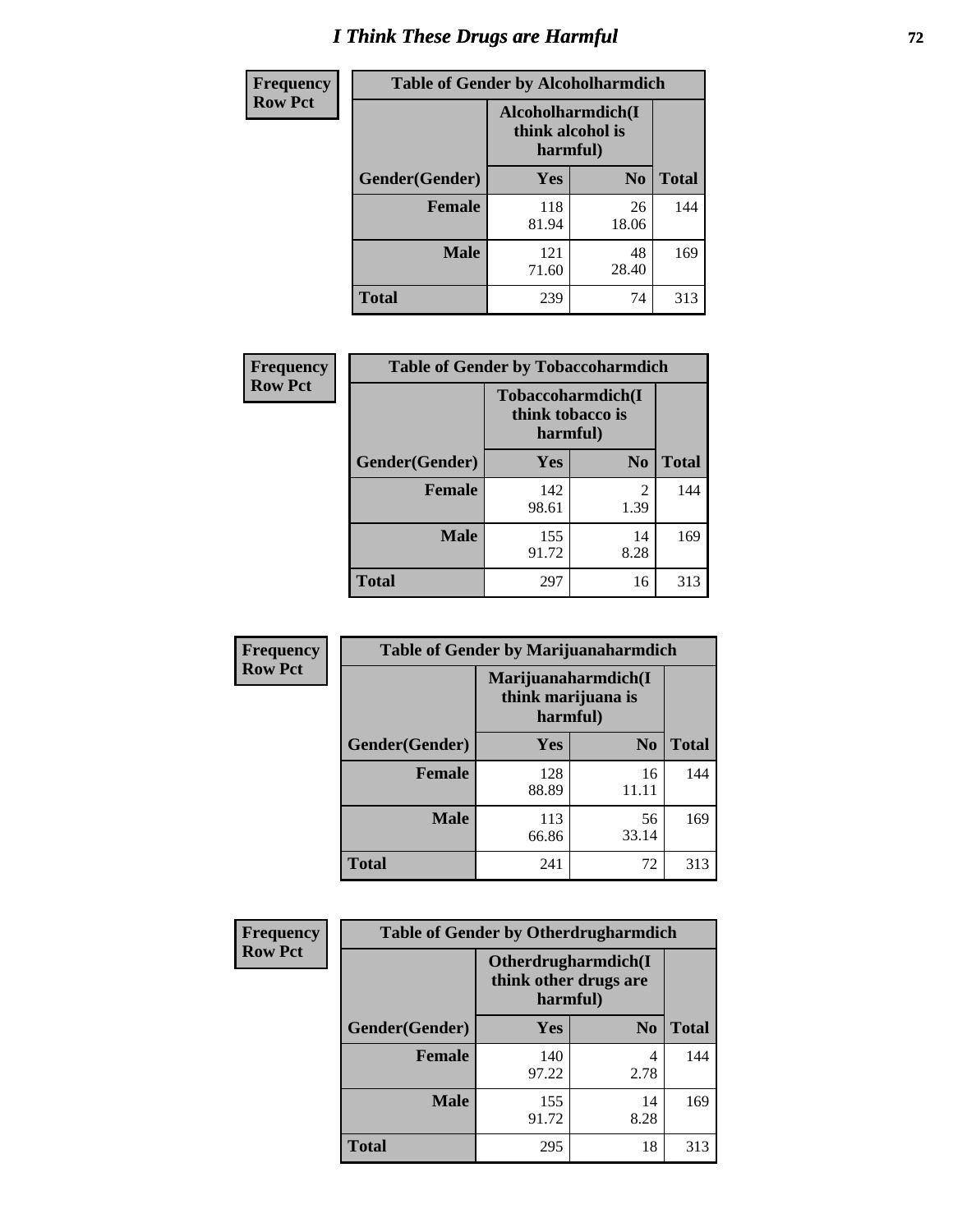| <b>Frequency</b> | <b>Table of Gender by Alcohollocation1</b> |                                                               |             |              |
|------------------|--------------------------------------------|---------------------------------------------------------------|-------------|--------------|
| <b>Row Pct</b>   |                                            | <b>Alcohollocation1(Places</b><br><b>Friends Use Alcohol)</b> |             |              |
|                  | Gender(Gender)                             |                                                               | Do Not Use  | <b>Total</b> |
|                  | <b>Female</b>                              | 88<br>61.11                                                   | 56<br>38.89 | 144          |
|                  | <b>Male</b>                                | 89<br>52.66                                                   | 80<br>47.34 | 169          |
|                  | <b>Total</b>                               | 177                                                           | 136         | 313          |

| <b>Frequency</b> | <b>Table of Gender by Alcohollocation2</b> |                                                               |             |              |
|------------------|--------------------------------------------|---------------------------------------------------------------|-------------|--------------|
| <b>Row Pct</b>   |                                            | <b>Alcohollocation2(Places</b><br><b>Friends Use Alcohol)</b> |             |              |
|                  | Gender(Gender)                             |                                                               | Home        | <b>Total</b> |
|                  | <b>Female</b>                              | 75<br>52.08                                                   | 69<br>47.92 | 144          |
|                  | <b>Male</b>                                | 108<br>63.91                                                  | 61<br>36.09 | 169          |
|                  | <b>Total</b>                               | 183                                                           | 130         | 313          |

| Frequency      | <b>Table of Gender by Alcohollocation3</b> |              |                                                               |              |
|----------------|--------------------------------------------|--------------|---------------------------------------------------------------|--------------|
| <b>Row Pct</b> |                                            |              | <b>Alcohollocation3(Places</b><br><b>Friends Use Alcohol)</b> |              |
|                | Gender(Gender)                             |              | <b>School</b>                                                 | <b>Total</b> |
|                | <b>Female</b>                              | 134<br>93.06 | 10<br>6.94                                                    | 144          |
|                | <b>Male</b>                                | 152<br>89.94 | 17<br>10.06                                                   | 169          |
|                | <b>Total</b>                               | 286          | 27                                                            | 313          |

| <b>Frequency</b> | <b>Table of Gender by Alcohollocation4</b> |                                                               |             |              |
|------------------|--------------------------------------------|---------------------------------------------------------------|-------------|--------------|
| <b>Row Pct</b>   |                                            | <b>Alcohollocation4(Places</b><br><b>Friends Use Alcohol)</b> |             |              |
|                  | <b>Gender</b> (Gender)                     |                                                               | Car         | <b>Total</b> |
|                  | <b>Female</b>                              | 124<br>86.11                                                  | 20<br>13.89 | 144          |
|                  | <b>Male</b>                                | 148<br>87.57                                                  | 21<br>12.43 | 169          |
|                  | <b>Total</b>                               | 272                                                           | 41          | 313          |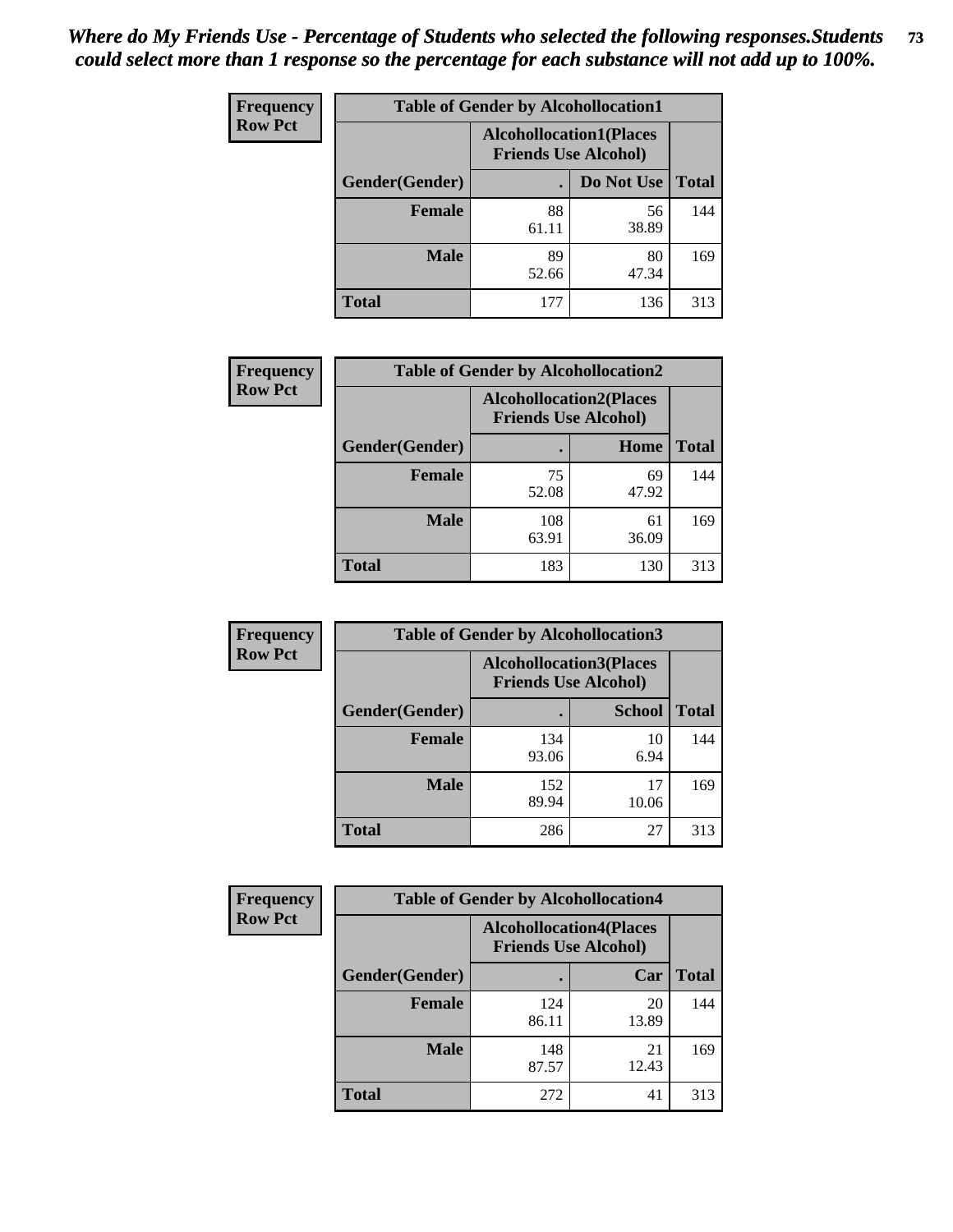| <b>Frequency</b> | <b>Table of Gender by Alcohollocation5</b> |                                |                                 |              |
|------------------|--------------------------------------------|--------------------------------|---------------------------------|--------------|
| <b>Row Pct</b>   |                                            | <b>Alcohollocation5(Places</b> | <b>Friends Use Alcohol)</b>     |              |
|                  | Gender(Gender)                             | $\bullet$                      | <b>Friend's</b><br><b>House</b> | <b>Total</b> |
|                  | <b>Female</b>                              | 64<br>44.44                    | 80<br>55.56                     | 144          |
|                  | <b>Male</b>                                | 90<br>53.25                    | 79<br>46.75                     | 169          |
|                  | <b>Total</b>                               | 154                            | 159                             | 313          |

| Frequency      | <b>Table of Gender by Alcohollocation6</b> |                                                               |              |              |  |
|----------------|--------------------------------------------|---------------------------------------------------------------|--------------|--------------|--|
| <b>Row Pct</b> |                                            | <b>Alcohollocation6(Places</b><br><b>Friends Use Alcohol)</b> |              |              |  |
|                | Gender(Gender)                             |                                                               | <b>Other</b> | <b>Total</b> |  |
|                | Female                                     | 101<br>70.14                                                  | 43<br>29.86  | 144          |  |
|                | <b>Male</b>                                | 134<br>79.29                                                  | 35<br>20.71  | 169          |  |
|                | <b>Total</b>                               | 235                                                           | 78           | 313          |  |

| Frequency      | <b>Table of Gender by Tobaccolocation1</b> |                                                               |             |              |  |
|----------------|--------------------------------------------|---------------------------------------------------------------|-------------|--------------|--|
| <b>Row Pct</b> |                                            | <b>Tobaccolocation1(Places</b><br><b>Friends Use Tobacco)</b> |             |              |  |
|                | Gender(Gender)                             |                                                               | Do Not Use  | <b>Total</b> |  |
|                | Female                                     | 76<br>52.78                                                   | 68<br>47.22 | 144          |  |
|                | <b>Male</b>                                | 101<br>59.76                                                  | 68<br>40.24 | 169          |  |
|                | <b>Total</b>                               | 177                                                           | 136         | 313          |  |

| <b>Frequency</b> | <b>Table of Gender by Tobaccolocation2</b> |                                                               |             |              |
|------------------|--------------------------------------------|---------------------------------------------------------------|-------------|--------------|
| <b>Row Pct</b>   |                                            | <b>Tobaccolocation2(Places</b><br><b>Friends Use Tobacco)</b> |             |              |
|                  | Gender(Gender)                             |                                                               | Home        | <b>Total</b> |
|                  | Female                                     | 75<br>52.08                                                   | 69<br>47.92 | 144          |
|                  | <b>Male</b>                                | 86<br>50.89                                                   | 83<br>49.11 | 169          |
|                  | <b>Total</b>                               | 161                                                           | 152         | 313          |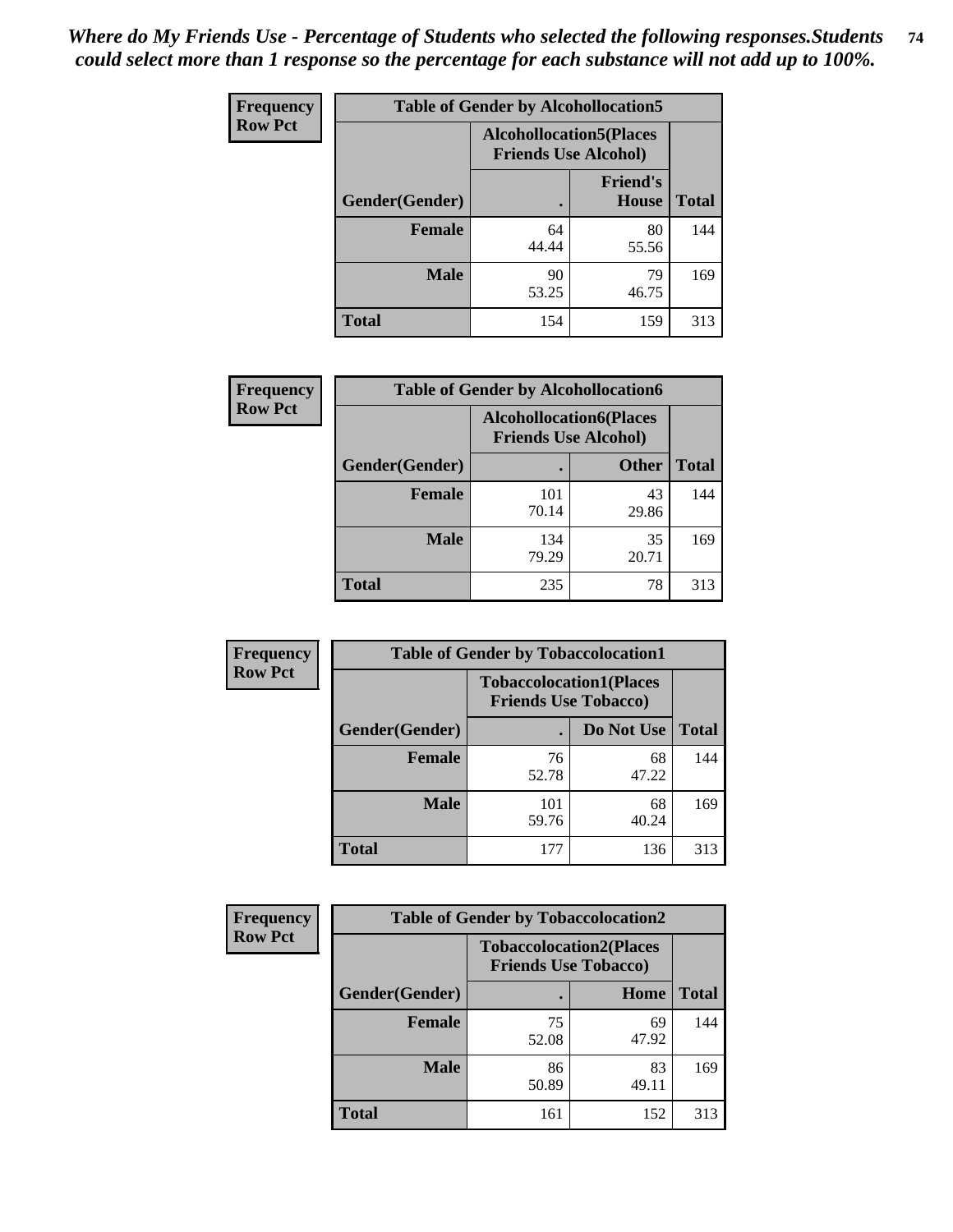| <b>Frequency</b> | <b>Table of Gender by Tobaccolocation3</b> |              |                                                               |              |
|------------------|--------------------------------------------|--------------|---------------------------------------------------------------|--------------|
| <b>Row Pct</b>   |                                            |              | <b>Tobaccolocation3(Places</b><br><b>Friends Use Tobacco)</b> |              |
|                  | Gender(Gender)                             |              | <b>School</b>                                                 | <b>Total</b> |
|                  | <b>Female</b>                              | 108<br>75.00 | 36<br>25.00                                                   | 144          |
|                  | <b>Male</b>                                | 103<br>60.95 | 66<br>39.05                                                   | 169          |
|                  | Total                                      | 211          | 102                                                           | 313          |

| <b>Frequency</b> | <b>Table of Gender by Tobaccolocation4</b> |             |                                                               |              |
|------------------|--------------------------------------------|-------------|---------------------------------------------------------------|--------------|
| <b>Row Pct</b>   |                                            |             | <b>Tobaccolocation4(Places</b><br><b>Friends Use Tobacco)</b> |              |
|                  | Gender(Gender)                             |             | Car                                                           | <b>Total</b> |
|                  | <b>Female</b>                              | 90<br>62.50 | 54<br>37.50                                                   | 144          |
|                  | <b>Male</b>                                | 97<br>57.40 | 72<br>42.60                                                   | 169          |
|                  | <b>Total</b>                               | 187         | 126                                                           | 313          |

| <b>Frequency</b> | <b>Table of Gender by Tobaccolocation5</b> |                             |                                |              |
|------------------|--------------------------------------------|-----------------------------|--------------------------------|--------------|
| <b>Row Pct</b>   |                                            | <b>Friends Use Tobacco)</b> | <b>Tobaccolocation5(Places</b> |              |
|                  | Gender(Gender)                             |                             | <b>Friend's</b><br>House       | <b>Total</b> |
|                  | <b>Female</b>                              | 82<br>56.94                 | 62<br>43.06                    | 144          |
|                  | <b>Male</b>                                | 93<br>55.03                 | 76<br>44.97                    | 169          |
|                  | <b>Total</b>                               | 175                         | 138                            | 313          |

| <b>Frequency</b> | <b>Table of Gender by Tobaccolocation6</b> |                                                               |              |              |
|------------------|--------------------------------------------|---------------------------------------------------------------|--------------|--------------|
| <b>Row Pct</b>   |                                            | <b>Tobaccolocation6(Places</b><br><b>Friends Use Tobacco)</b> |              |              |
|                  | Gender(Gender)                             |                                                               | <b>Other</b> | <b>Total</b> |
|                  | Female                                     | 108<br>75.00                                                  | 36<br>25.00  | 144          |
|                  | <b>Male</b>                                | 118<br>69.82                                                  | 51<br>30.18  | 169          |
|                  | <b>Total</b>                               | 226                                                           | 87           | 313          |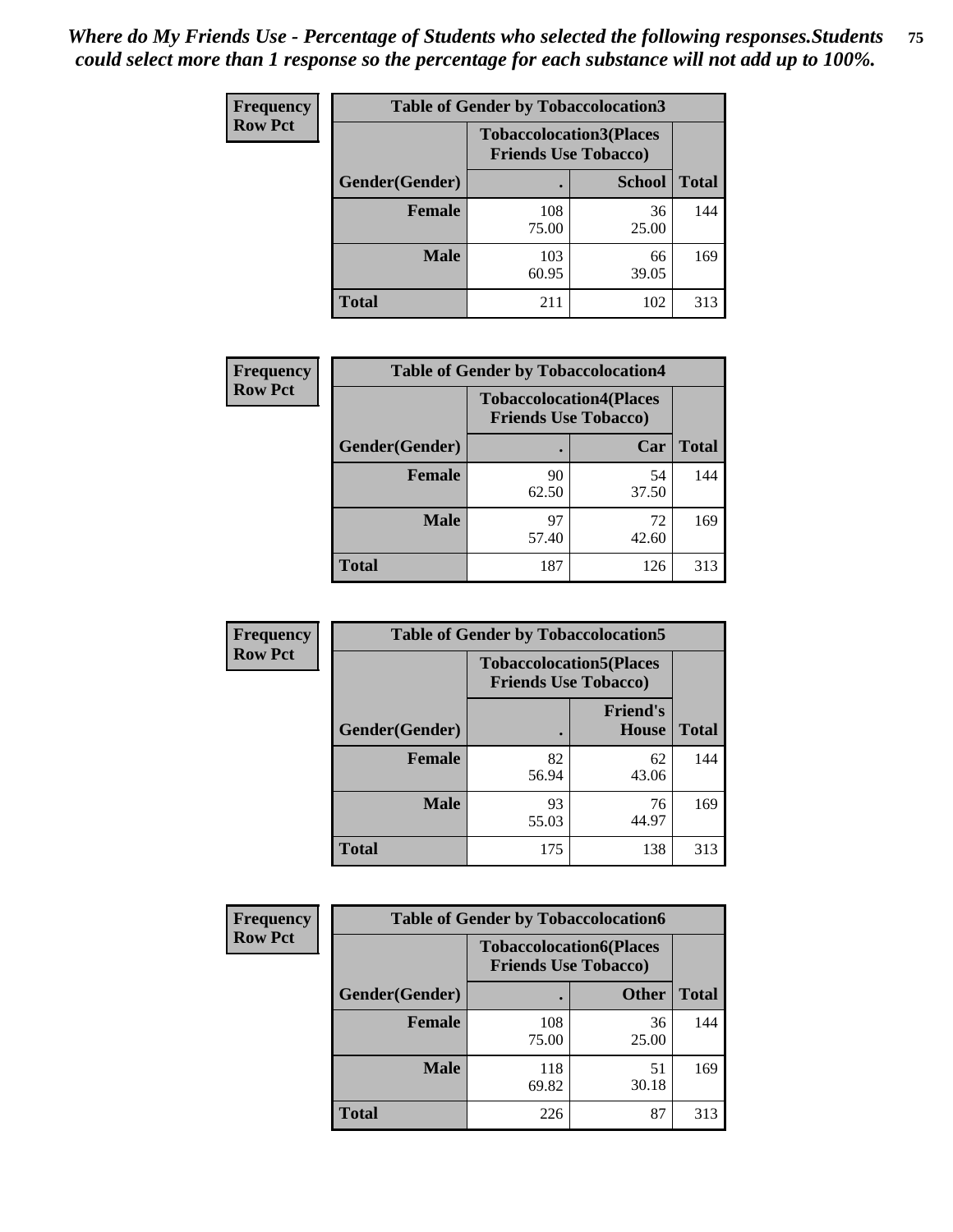| <b>Frequency</b> | <b>Table of Gender by Marijuanalocation1</b> |                                                                    |             |              |
|------------------|----------------------------------------------|--------------------------------------------------------------------|-------------|--------------|
| <b>Row Pct</b>   |                                              | <b>Marijuanalocation1(Places</b><br><b>Friends Use Marijuana</b> ) |             |              |
|                  | Gender(Gender)                               |                                                                    | Do Not Use  | <b>Total</b> |
|                  | <b>Female</b>                                | 56<br>38.89                                                        | 88<br>61.11 | 144          |
|                  | <b>Male</b>                                  | 71<br>42.01                                                        | 98<br>57.99 | 169          |
|                  | <b>Total</b>                                 | 127                                                                | 186         | 313          |

| <b>Frequency</b> | <b>Table of Gender by Marijuanalocation2</b> |                                                                    |             |              |
|------------------|----------------------------------------------|--------------------------------------------------------------------|-------------|--------------|
| <b>Row Pct</b>   |                                              | <b>Marijuanalocation2(Places</b><br><b>Friends Use Marijuana</b> ) |             |              |
|                  | Gender(Gender)                               |                                                                    | Home        | <b>Total</b> |
|                  | Female                                       | 101<br>70.14                                                       | 43<br>29.86 | 144          |
|                  | <b>Male</b>                                  | 116<br>68.64                                                       | 53<br>31.36 | 169          |
|                  | <b>Total</b>                                 | 217                                                                | 96          | 313          |

| Frequency      | <b>Table of Gender by Marijuanalocation3</b> |                                                                    |               |              |
|----------------|----------------------------------------------|--------------------------------------------------------------------|---------------|--------------|
| <b>Row Pct</b> |                                              | <b>Marijuanalocation3(Places</b><br><b>Friends Use Marijuana</b> ) |               |              |
|                | Gender(Gender)                               |                                                                    | <b>School</b> | <b>Total</b> |
|                | Female                                       | 137<br>95.14                                                       | 4.86          | 144          |
|                | <b>Male</b>                                  | 156<br>92.31                                                       | 13<br>7.69    | 169          |
|                | <b>Total</b>                                 | 293                                                                | 20            | 313          |

| <b>Frequency</b> | <b>Table of Gender by Marijuanalocation4</b> |                                |                                  |              |
|------------------|----------------------------------------------|--------------------------------|----------------------------------|--------------|
| <b>Row Pct</b>   |                                              | <b>Friends Use Marijuana</b> ) | <b>Marijuanalocation4(Places</b> |              |
|                  | Gender(Gender)                               |                                | Car                              | <b>Total</b> |
|                  | <b>Female</b>                                | 116<br>80.56                   | 28<br>19.44                      | 144          |
|                  | <b>Male</b>                                  | 130<br>76.92                   | 39<br>23.08                      | 169          |
|                  | <b>Total</b>                                 | 246                            | 67                               | 313          |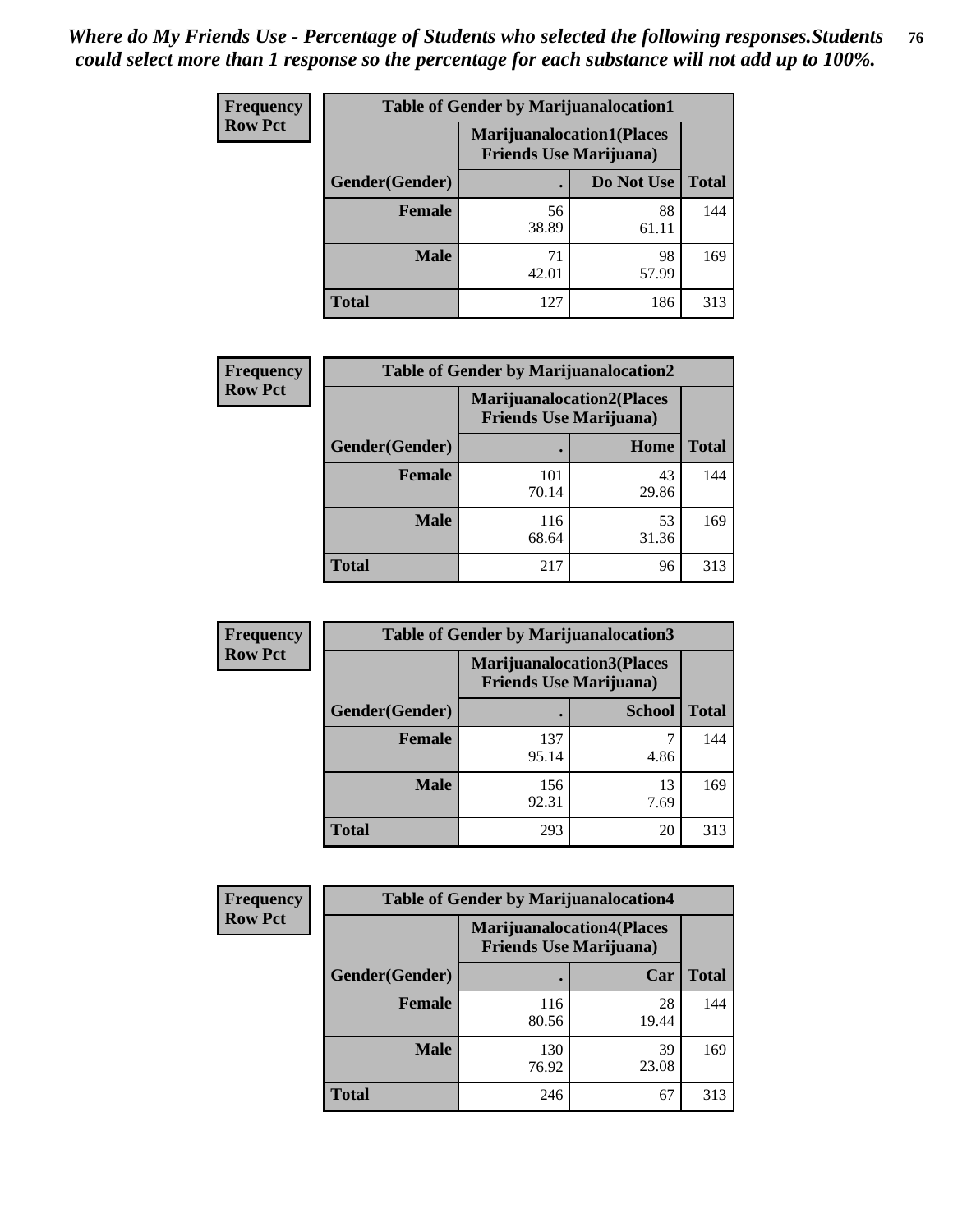| <b>Frequency</b> | <b>Table of Gender by Marijuanalocation5</b> |                                                                     |                                 |              |
|------------------|----------------------------------------------|---------------------------------------------------------------------|---------------------------------|--------------|
| <b>Row Pct</b>   |                                              | <b>Marijuanalocation5</b> (Places<br><b>Friends Use Marijuana</b> ) |                                 |              |
|                  | Gender(Gender)                               |                                                                     | <b>Friend's</b><br><b>House</b> | <b>Total</b> |
|                  | <b>Female</b>                                | 97<br>67.36                                                         | 47<br>32.64                     | 144          |
|                  | <b>Male</b>                                  | 114<br>67.46                                                        | 55<br>32.54                     | 169          |
|                  | <b>Total</b>                                 | 211                                                                 | 102                             | 313          |

| <b>Frequency</b> | <b>Table of Gender by Marijuanalocation6</b> |                                |                                  |              |
|------------------|----------------------------------------------|--------------------------------|----------------------------------|--------------|
| <b>Row Pct</b>   |                                              | <b>Friends Use Marijuana</b> ) | <b>Marijuanalocation6(Places</b> |              |
|                  | <b>Gender</b> (Gender)                       |                                | <b>Other</b>                     | <b>Total</b> |
|                  | <b>Female</b>                                | 110<br>76.39                   | 34<br>23.61                      | 144          |
|                  | <b>Male</b>                                  | 139<br>82.25                   | 30<br>17.75                      | 169          |
|                  | <b>Total</b>                                 | 249                            | 64                               | 313          |

| <b>Frequency</b> | <b>Table of Gender by Otherdruglocation1</b> |                                                                                |              |              |
|------------------|----------------------------------------------|--------------------------------------------------------------------------------|--------------|--------------|
| <b>Row Pct</b>   |                                              | <b>Otherdruglocation1(Places</b><br><b>Friends Use Other Illegal</b><br>Drugs) |              |              |
|                  | Gender(Gender)                               |                                                                                | Do Not Use   | <b>Total</b> |
|                  | <b>Female</b>                                | 44<br>30.56                                                                    | 100<br>69.44 | 144          |
|                  | <b>Male</b>                                  | 34<br>20.12                                                                    | 135<br>79.88 | 169          |
|                  | <b>Total</b>                                 | 78                                                                             | 235          | 313          |

| <b>Frequency</b> | <b>Table of Gender by Otherdruglocation2</b> |                                            |                                  |              |
|------------------|----------------------------------------------|--------------------------------------------|----------------------------------|--------------|
| <b>Row Pct</b>   |                                              | <b>Friends Use Other Illegal</b><br>Drugs) | <b>Otherdruglocation2(Places</b> |              |
|                  | Gender(Gender)                               |                                            | Home                             | <b>Total</b> |
|                  | Female                                       | 114<br>79.17                               | 30<br>20.83                      | 144          |
|                  | <b>Male</b>                                  | 142<br>84.02                               | 27<br>15.98                      | 169          |
|                  | <b>Total</b>                                 | 256                                        | 57                               | 313          |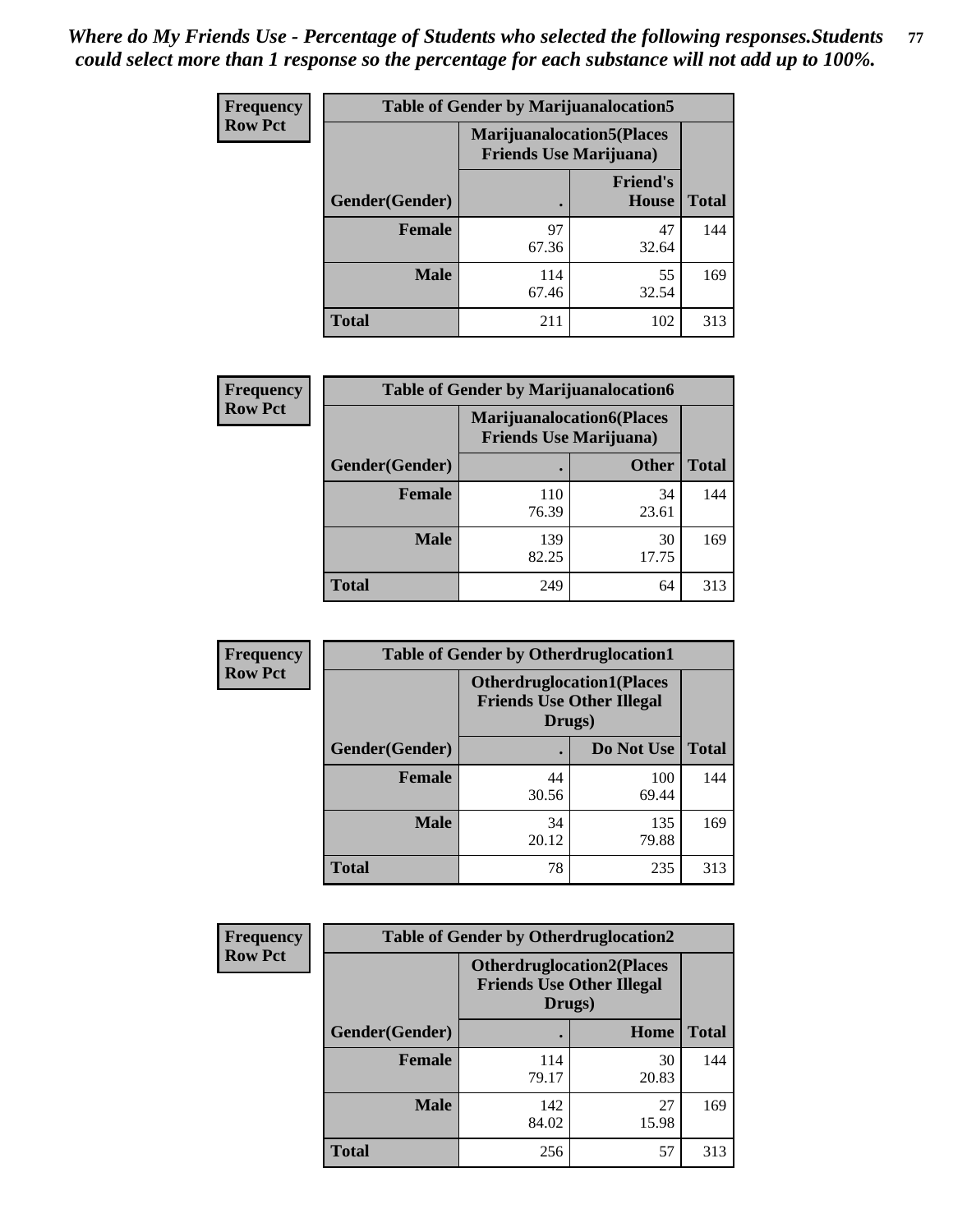| <b>Frequency</b> | <b>Table of Gender by Otherdruglocation3</b> |                                                                                |               |              |
|------------------|----------------------------------------------|--------------------------------------------------------------------------------|---------------|--------------|
| <b>Row Pct</b>   |                                              | <b>Otherdruglocation3(Places</b><br><b>Friends Use Other Illegal</b><br>Drugs) |               |              |
|                  | Gender(Gender)                               |                                                                                | <b>School</b> | <b>Total</b> |
|                  | <b>Female</b>                                | 130<br>90.28                                                                   | 14<br>9.72    | 144          |
|                  | <b>Male</b>                                  | 154<br>91.12                                                                   | 15<br>8.88    | 169          |
|                  | <b>Total</b>                                 | 284                                                                            | 29            | 313          |

| <b>Frequency</b> | <b>Table of Gender by Otherdruglocation4</b> |                                                                                |             |              |
|------------------|----------------------------------------------|--------------------------------------------------------------------------------|-------------|--------------|
| <b>Row Pct</b>   |                                              | <b>Otherdruglocation4(Places</b><br><b>Friends Use Other Illegal</b><br>Drugs) |             |              |
|                  | Gender(Gender)                               |                                                                                | Car         | <b>Total</b> |
|                  | <b>Female</b>                                | 128<br>88.89                                                                   | 16<br>11.11 | 144          |
|                  | <b>Male</b>                                  | 151<br>89.35                                                                   | 18<br>10.65 | 169          |
|                  | <b>Total</b>                                 | 279                                                                            | 34          | 313          |

| <b>Frequency</b> | <b>Table of Gender by Otherdruglocation5</b>                                   |              |                                 |              |
|------------------|--------------------------------------------------------------------------------|--------------|---------------------------------|--------------|
| <b>Row Pct</b>   | <b>Otherdruglocation5(Places</b><br><b>Friends Use Other Illegal</b><br>Drugs) |              |                                 |              |
|                  | Gender(Gender)                                                                 |              | <b>Friend's</b><br><b>House</b> | <b>Total</b> |
|                  | <b>Female</b>                                                                  | 112<br>77.78 | 32<br>22.22                     | 144          |
|                  | <b>Male</b>                                                                    | 141<br>83.43 | 28<br>16.57                     | 169          |
|                  | <b>Total</b>                                                                   | 253          | 60                              | 313          |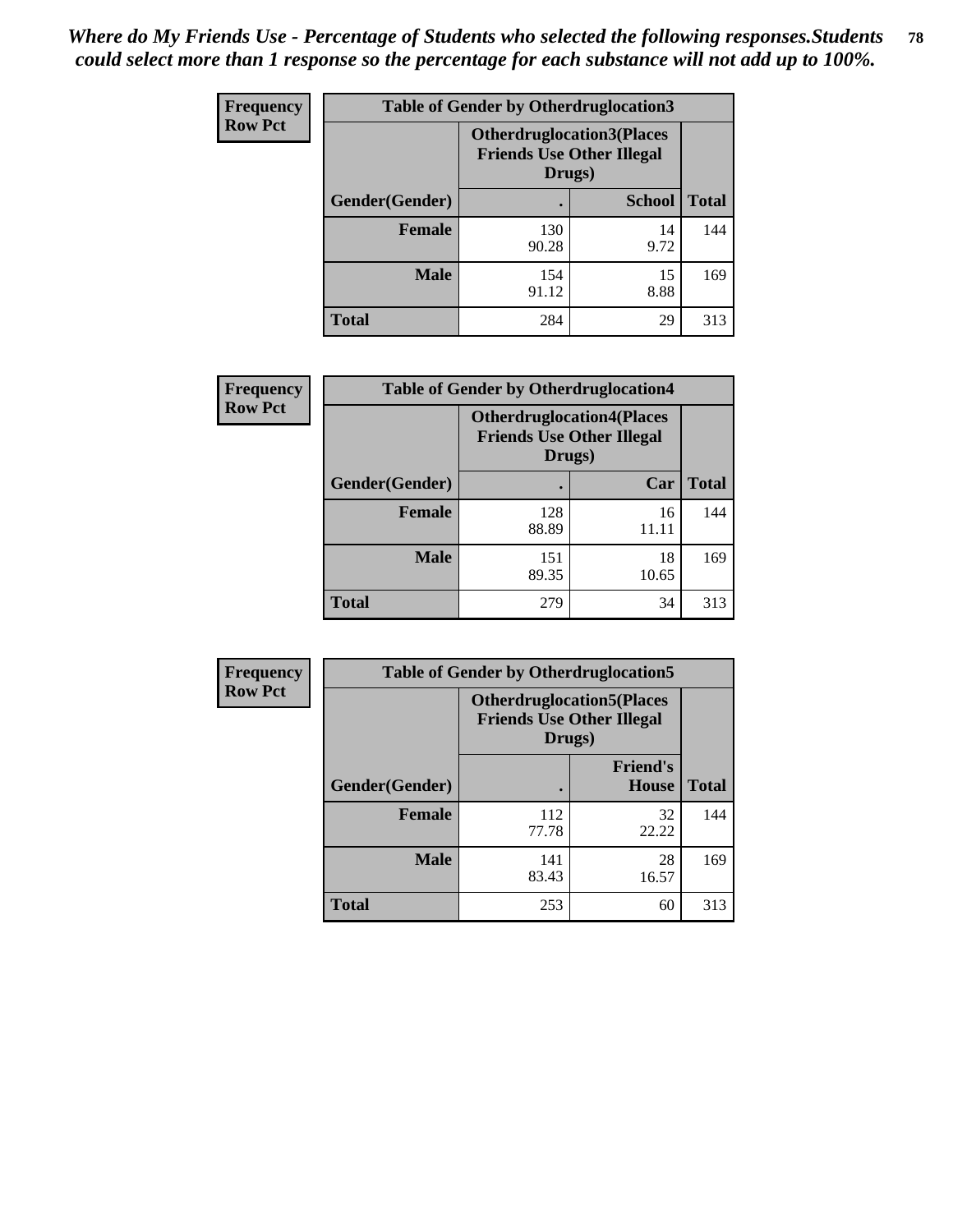| Frequency      | <b>Table of Gender by Otherdruglocation6</b> |                                            |                                  |              |
|----------------|----------------------------------------------|--------------------------------------------|----------------------------------|--------------|
| <b>Row Pct</b> |                                              | <b>Friends Use Other Illegal</b><br>Drugs) | <b>Otherdruglocation6(Places</b> |              |
|                | Gender(Gender)                               |                                            | <b>Other</b>                     | <b>Total</b> |
|                | <b>Female</b>                                | 116<br>80.56                               | 28<br>19.44                      | 144          |
|                | <b>Male</b>                                  | 149<br>88.17                               | 20<br>11.83                      | 169          |
|                | <b>Total</b>                                 | 265                                        | 48                               | 313          |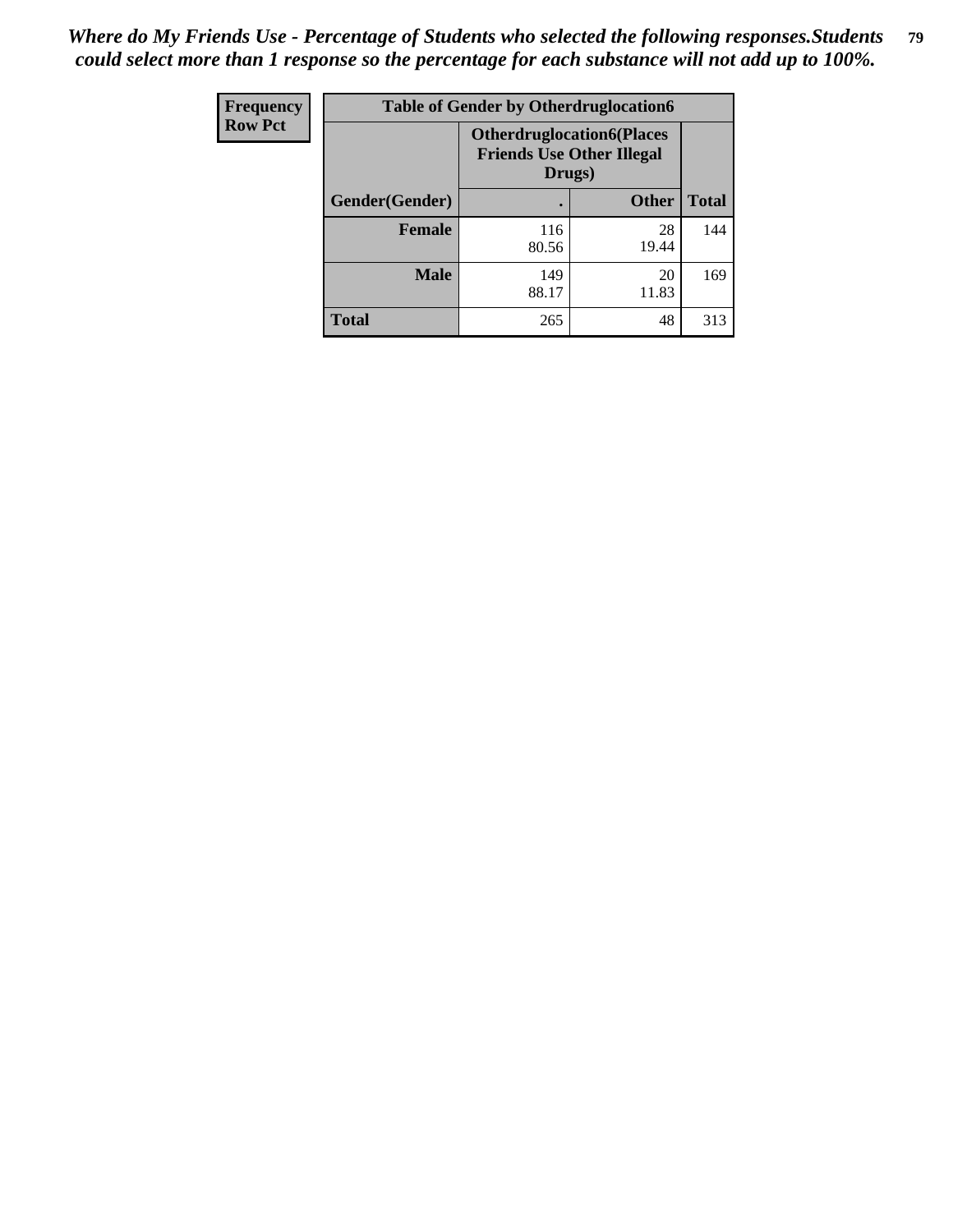| <b>Frequency</b> | <b>Table of Gender by Alcoholtime1</b> |                                                          |                      |              |
|------------------|----------------------------------------|----------------------------------------------------------|----------------------|--------------|
| <b>Row Pct</b>   |                                        | <b>Alcoholtime1(Times</b><br><b>Friends Use Alcohol)</b> |                      |              |
|                  | Gender(Gender)                         | $\bullet$                                                | Do Not<br><b>Use</b> | <b>Total</b> |
|                  | <b>Female</b>                          | 96<br>66.67                                              | 48<br>33.33          | 144          |
|                  | <b>Male</b>                            | 107<br>63.31                                             | 62<br>36.69          | 169          |
|                  | <b>Total</b>                           | 203                                                      | 110                  | 313          |

| <b>Frequency</b> | <b>Table of Gender by Alcoholtime2</b> |                                                          |                            |              |
|------------------|----------------------------------------|----------------------------------------------------------|----------------------------|--------------|
| <b>Row Pct</b>   |                                        | <b>Alcoholtime2(Times</b><br><b>Friends Use Alcohol)</b> |                            |              |
|                  | Gender(Gender)                         |                                                          | <b>On Way</b><br>to School | <b>Total</b> |
|                  | <b>Female</b>                          | 138<br>95.83                                             | 6<br>4.17                  | 144          |
|                  | <b>Male</b>                            | 158<br>93.49                                             | 11<br>6.51                 | 169          |
|                  | <b>Total</b>                           | 296                                                      | 17                         | 313          |

| Frequency      | <b>Table of Gender by Alcoholtime3</b> |                                                          |                                |              |
|----------------|----------------------------------------|----------------------------------------------------------|--------------------------------|--------------|
| <b>Row Pct</b> |                                        | <b>Alcoholtime3(Times</b><br><b>Friends Use Alcohol)</b> |                                |              |
|                | Gender(Gender)                         |                                                          | <b>During</b><br><b>School</b> | <b>Total</b> |
|                | Female                                 | 139<br>96.53                                             | 5<br>3.47                      | 144          |
|                | <b>Male</b>                            | 161<br>95.27                                             | 8<br>4.73                      | 169          |
|                | <b>Total</b>                           | 300                                                      | 13                             | 313          |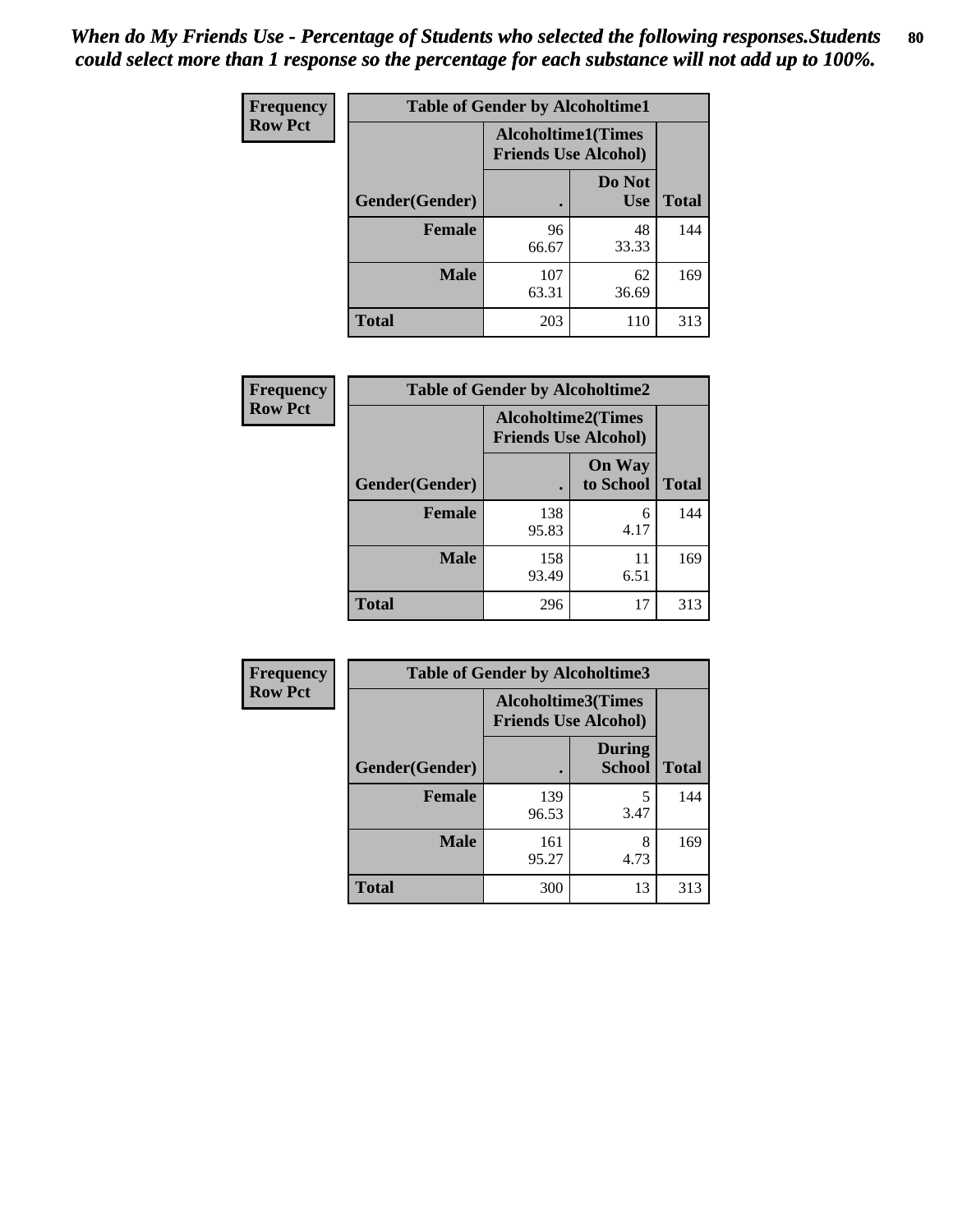*When do My Friends Use - Percentage of Students who selected the following responses.Students could select more than 1 response so the percentage for each substance will not add up to 100%.* **81**

| <b>Frequency</b> | <b>Table of Gender by Alcoholtime4</b> |                                                          |                                                |              |
|------------------|----------------------------------------|----------------------------------------------------------|------------------------------------------------|--------------|
| <b>Row Pct</b>   |                                        | <b>Alcoholtime4(Times</b><br><b>Friends Use Alcohol)</b> |                                                |              |
|                  | Gender(Gender)                         |                                                          | <b>On Way</b><br>Home<br>From<br><b>School</b> | <b>Total</b> |
|                  | <b>Female</b>                          | 136<br>94.44                                             | 8<br>5.56                                      | 144          |
|                  | <b>Male</b>                            | 154<br>91.12                                             | 15<br>8.88                                     | 169          |
|                  | <b>Total</b>                           | 290                                                      | 23                                             | 313          |

| <b>Frequency</b> | <b>Table of Gender by Alcoholtime5</b> |                                                           |             |              |
|------------------|----------------------------------------|-----------------------------------------------------------|-------------|--------------|
| <b>Row Pct</b>   |                                        | <b>Alcoholtime5</b> (Times<br><b>Friends Use Alcohol)</b> |             |              |
|                  | Gender(Gender)                         |                                                           | Weeknights  | <b>Total</b> |
|                  | <b>Female</b>                          | 110<br>76.39                                              | 34<br>23.61 | 144          |
|                  | <b>Male</b>                            | 129<br>76.33                                              | 40<br>23.67 | 169          |
|                  | <b>Total</b>                           | 239                                                       | 74          | 313          |

| <b>Frequency</b> | <b>Table of Gender by Alcoholtime6</b> |             |                                                           |              |  |
|------------------|----------------------------------------|-------------|-----------------------------------------------------------|--------------|--|
| <b>Row Pct</b>   |                                        |             | <b>Alcoholtime6</b> (Times<br><b>Friends Use Alcohol)</b> |              |  |
|                  | Gender(Gender)                         |             | Weekends                                                  | <b>Total</b> |  |
|                  | Female                                 | 37<br>25.69 | 107<br>74.31                                              | 144          |  |
|                  | <b>Male</b>                            | 58<br>34.32 | 111<br>65.68                                              | 169          |  |
|                  | <b>Total</b>                           | 95          | 218                                                       | 313          |  |

| <b>Frequency</b> | <b>Table of Gender by Tobaccotime1</b> |                                                          |                      |              |
|------------------|----------------------------------------|----------------------------------------------------------|----------------------|--------------|
| <b>Row Pct</b>   |                                        | <b>Tobaccotime1(Times</b><br><b>Friends Use Tobacco)</b> |                      |              |
|                  | Gender(Gender)                         |                                                          | Do Not<br><b>Use</b> | <b>Total</b> |
|                  | Female                                 | 85<br>59.03                                              | 59<br>40.97          | 144          |
|                  | <b>Male</b>                            | 111<br>65.68                                             | 58<br>34.32          | 169          |
|                  | <b>Total</b>                           | 196                                                      | 117                  | 313          |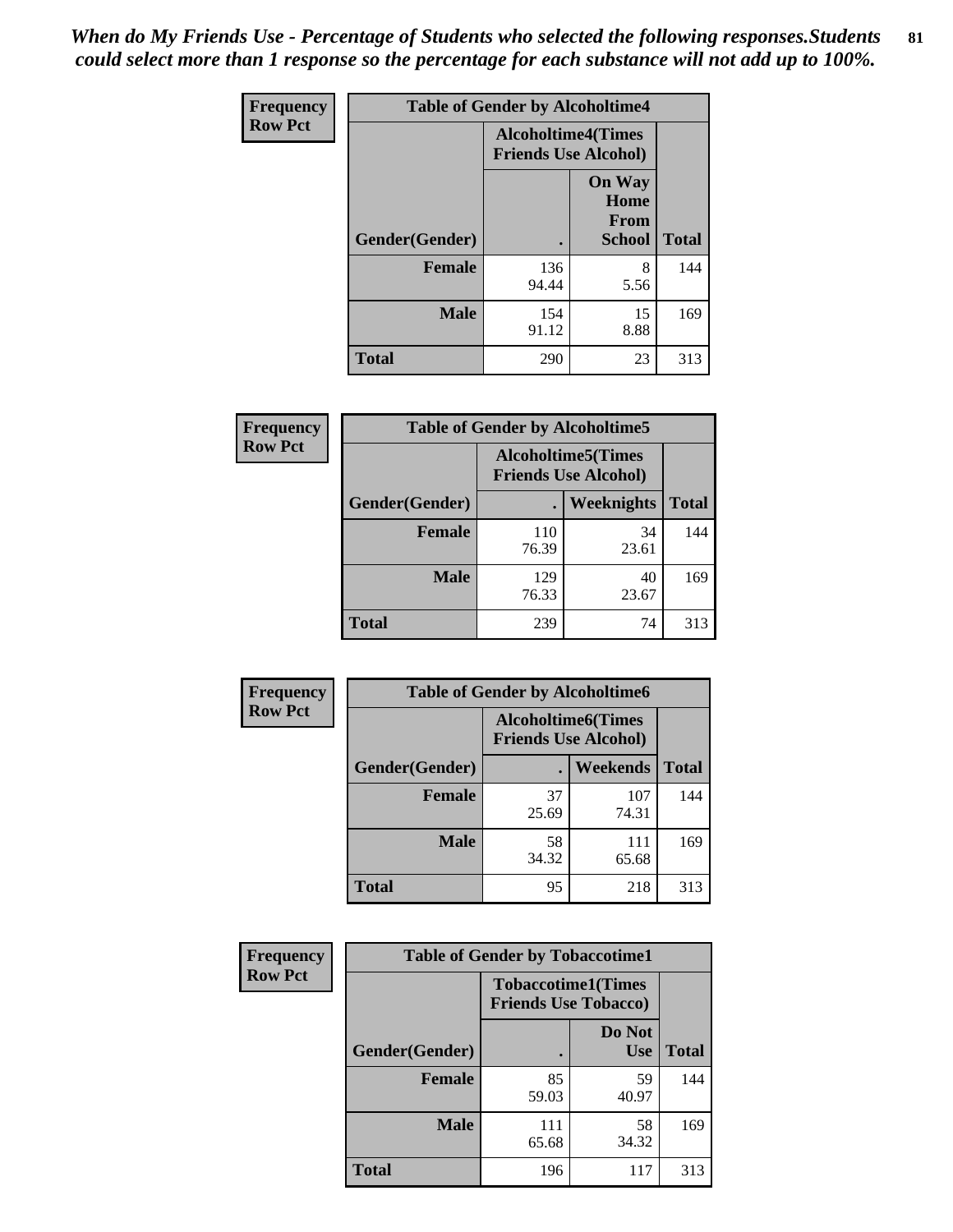| <b>Frequency</b> | <b>Table of Gender by Tobaccotime2</b> |                             |                            |              |
|------------------|----------------------------------------|-----------------------------|----------------------------|--------------|
| <b>Row Pct</b>   |                                        | <b>Friends Use Tobacco)</b> | <b>Tobaccotime2(Times</b>  |              |
|                  | Gender(Gender)                         |                             | <b>On Way</b><br>to School | <b>Total</b> |
|                  | <b>Female</b>                          | 82<br>56.94                 | 62<br>43.06                | 144          |
|                  | <b>Male</b>                            | 100<br>59.17                | 69<br>40.83                | 169          |
|                  | <b>Total</b>                           | 182                         | 131                        | 313          |

| <b>Frequency</b> | <b>Table of Gender by Tobaccotime3</b> |                             |                                |              |
|------------------|----------------------------------------|-----------------------------|--------------------------------|--------------|
| <b>Row Pct</b>   |                                        | <b>Friends Use Tobacco)</b> | <b>Tobaccotime3(Times</b>      |              |
|                  | Gender(Gender)                         |                             | <b>During</b><br><b>School</b> | <b>Total</b> |
|                  | <b>Female</b>                          | 109<br>75.69                | 35<br>24.31                    | 144          |
|                  | <b>Male</b>                            | 98<br>57.99                 | 71<br>42.01                    | 169          |
|                  | <b>Total</b>                           | 207                         | 106                            | 313          |

| <b>Frequency</b> | <b>Table of Gender by Tobaccotime4</b> |                                                          |                                                       |              |
|------------------|----------------------------------------|----------------------------------------------------------|-------------------------------------------------------|--------------|
| <b>Row Pct</b>   |                                        | <b>Tobaccotime4(Times</b><br><b>Friends Use Tobacco)</b> |                                                       |              |
|                  | Gender(Gender)                         |                                                          | <b>On Way</b><br>Home<br><b>From</b><br><b>School</b> | <b>Total</b> |
|                  | <b>Female</b>                          | 136<br>94.44                                             | 8<br>5.56                                             | 144          |
|                  | <b>Male</b>                            | 154<br>91.12                                             | 15<br>8.88                                            | 169          |
|                  | <b>Total</b>                           | 290                                                      | 23                                                    | 313          |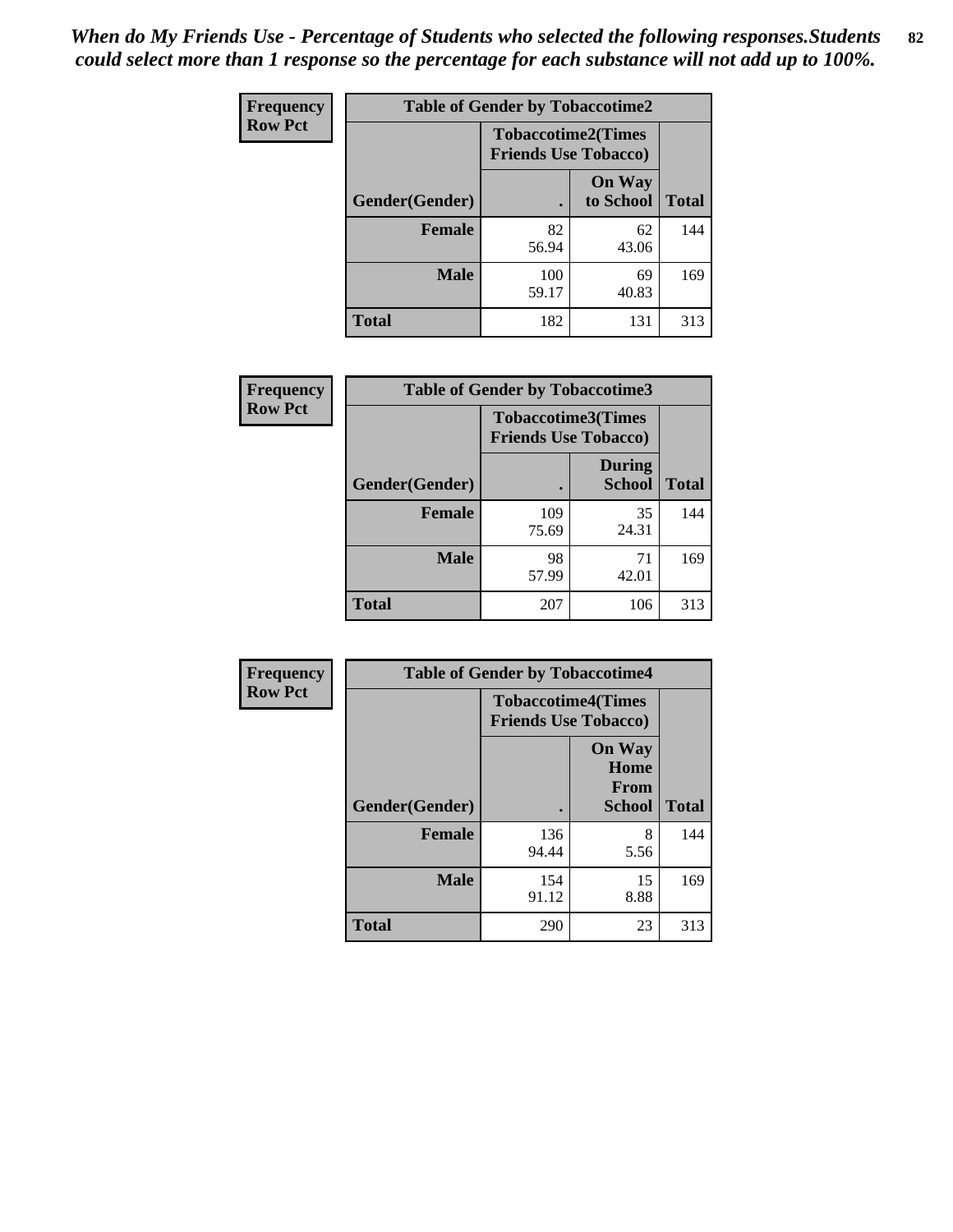| <b>Frequency</b> | <b>Table of Gender by Tobaccotime5</b> |                                                           |             |              |  |
|------------------|----------------------------------------|-----------------------------------------------------------|-------------|--------------|--|
| <b>Row Pct</b>   |                                        | <b>Tobaccotime5</b> (Times<br><b>Friends Use Tobacco)</b> |             |              |  |
|                  | <b>Gender</b> (Gender)                 |                                                           | Weeknights  | <b>Total</b> |  |
|                  | <b>Female</b>                          | 78<br>54.17                                               | 66<br>45.83 | 144          |  |
|                  | <b>Male</b>                            | 92<br>54.44                                               | 77<br>45.56 | 169          |  |
|                  | <b>Total</b>                           | 170                                                       | 143         | 313          |  |

| <b>Frequency</b> | <b>Table of Gender by Tobaccotime6</b> |                                                          |                 |              |
|------------------|----------------------------------------|----------------------------------------------------------|-----------------|--------------|
| <b>Row Pct</b>   |                                        | <b>Tobaccotime6(Times</b><br><b>Friends Use Tobacco)</b> |                 |              |
|                  | Gender(Gender)                         |                                                          | <b>Weekends</b> | <b>Total</b> |
|                  | Female                                 | 60<br>41.67                                              | 84<br>58.33     | 144          |
|                  | <b>Male</b>                            | 71<br>42.01                                              | 98<br>57.99     | 169          |
|                  | <b>Total</b>                           | 131                                                      | 182             | 313          |

| <b>Frequency</b> | <b>Table of Gender by Marijuanatime1</b> |                                |                             |              |
|------------------|------------------------------------------|--------------------------------|-----------------------------|--------------|
| <b>Row Pct</b>   |                                          | <b>Friends Use Marijuana</b> ) | <b>Marijuanatime1(Times</b> |              |
|                  | Gender(Gender)                           |                                | Do Not Use                  | <b>Total</b> |
|                  | <b>Female</b>                            | 56<br>38.89                    | 88<br>61.11                 | 144          |
|                  | <b>Male</b>                              | 73<br>43.20                    | 96<br>56.80                 | 169          |
|                  | <b>Total</b>                             | 129                            | 184                         | 313          |

| <b>Frequency</b> | <b>Table of Gender by Marijuanatime2</b> |                                                        |                            |              |
|------------------|------------------------------------------|--------------------------------------------------------|----------------------------|--------------|
| <b>Row Pct</b>   |                                          | Marijuanatime2(Times<br><b>Friends Use Marijuana</b> ) |                            |              |
|                  | Gender(Gender)                           |                                                        | On Way to<br><b>School</b> | <b>Total</b> |
|                  | <b>Female</b>                            | 123<br>85.42                                           | 21<br>14.58                | 144          |
|                  | <b>Male</b>                              | 133<br>78.70                                           | 36<br>21.30                | 169          |
|                  | <b>Total</b>                             | 256                                                    | 57                         | 313          |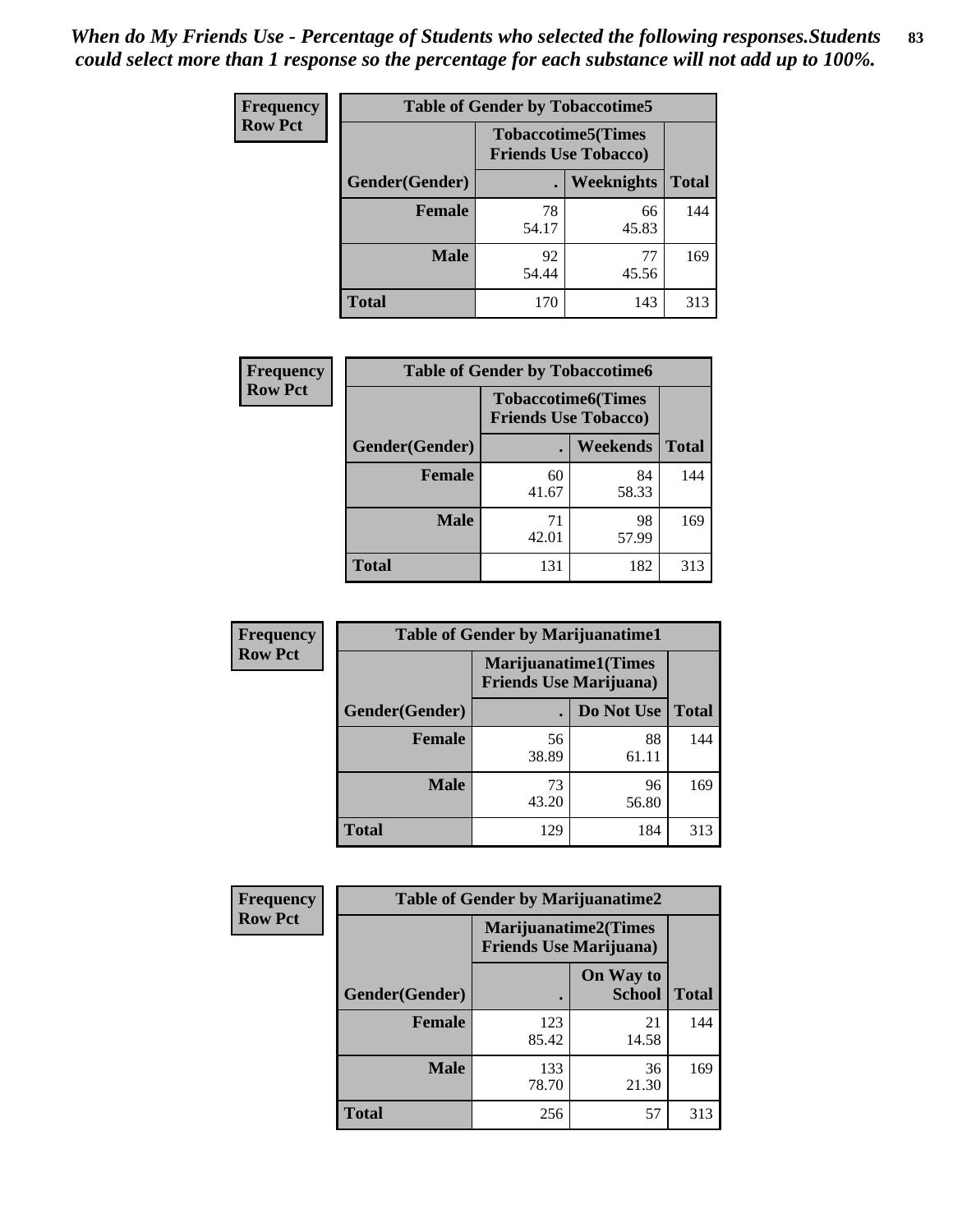*When do My Friends Use - Percentage of Students who selected the following responses.Students could select more than 1 response so the percentage for each substance will not add up to 100%.* **84**

| <b>Frequency</b> | Table of Gender by Marijuanatime3 |                                                        |                                |              |
|------------------|-----------------------------------|--------------------------------------------------------|--------------------------------|--------------|
| <b>Row Pct</b>   |                                   | Marijuanatime3(Times<br><b>Friends Use Marijuana</b> ) |                                |              |
|                  | Gender(Gender)                    |                                                        | <b>During</b><br><b>School</b> | <b>Total</b> |
|                  | <b>Female</b>                     | 138<br>95.83                                           | 6<br>4.17                      | 144          |
|                  | <b>Male</b>                       | 154<br>91.12                                           | 15<br>8.88                     | 169          |
|                  | <b>Total</b>                      | 292                                                    | 21                             | 313          |

| Frequency      | <b>Table of Gender by Marijuanatime4</b> |                                                               |                                                       |              |
|----------------|------------------------------------------|---------------------------------------------------------------|-------------------------------------------------------|--------------|
| <b>Row Pct</b> |                                          | <b>Marijuanatime4(Times</b><br><b>Friends Use Marijuana</b> ) |                                                       |              |
|                | Gender(Gender)                           |                                                               | <b>On Way</b><br>Home<br><b>From</b><br><b>School</b> | <b>Total</b> |
|                | <b>Female</b>                            | 123<br>85.42                                                  | 21<br>14.58                                           | 144          |
|                | <b>Male</b>                              | 135<br>79.88                                                  | 34<br>20.12                                           | 169          |
|                | <b>Total</b>                             | 258                                                           | 55                                                    | 313          |

| Frequency      | <b>Table of Gender by Marijuanatime5</b> |                                                                |             |              |  |
|----------------|------------------------------------------|----------------------------------------------------------------|-------------|--------------|--|
| <b>Row Pct</b> |                                          | <b>Marijuanatime5</b> (Times<br><b>Friends Use Marijuana</b> ) |             |              |  |
|                | Gender(Gender)                           | $\blacksquare$                                                 | Weeknights  | <b>Total</b> |  |
|                | <b>Female</b>                            | 106<br>73.61                                                   | 38<br>26.39 | 144          |  |
|                | <b>Male</b>                              | 118<br>69.82                                                   | 51<br>30.18 | 169          |  |
|                | <b>Total</b>                             | 224                                                            | 89          | 313          |  |

| <b>Frequency</b> | <b>Table of Gender by Marijuanatime6</b> |                                |                             |              |  |
|------------------|------------------------------------------|--------------------------------|-----------------------------|--------------|--|
| <b>Row Pct</b>   |                                          | <b>Friends Use Marijuana</b> ) | <b>Marijuanatime6(Times</b> |              |  |
|                  | Gender(Gender)                           |                                | Weekends                    | <b>Total</b> |  |
|                  | <b>Female</b>                            | 83<br>57.64                    | 61<br>42.36                 | 144          |  |
|                  | <b>Male</b>                              | 96<br>56.80                    | 73<br>43.20                 | 169          |  |
|                  | <b>Total</b>                             | 179                            | 134                         | 313          |  |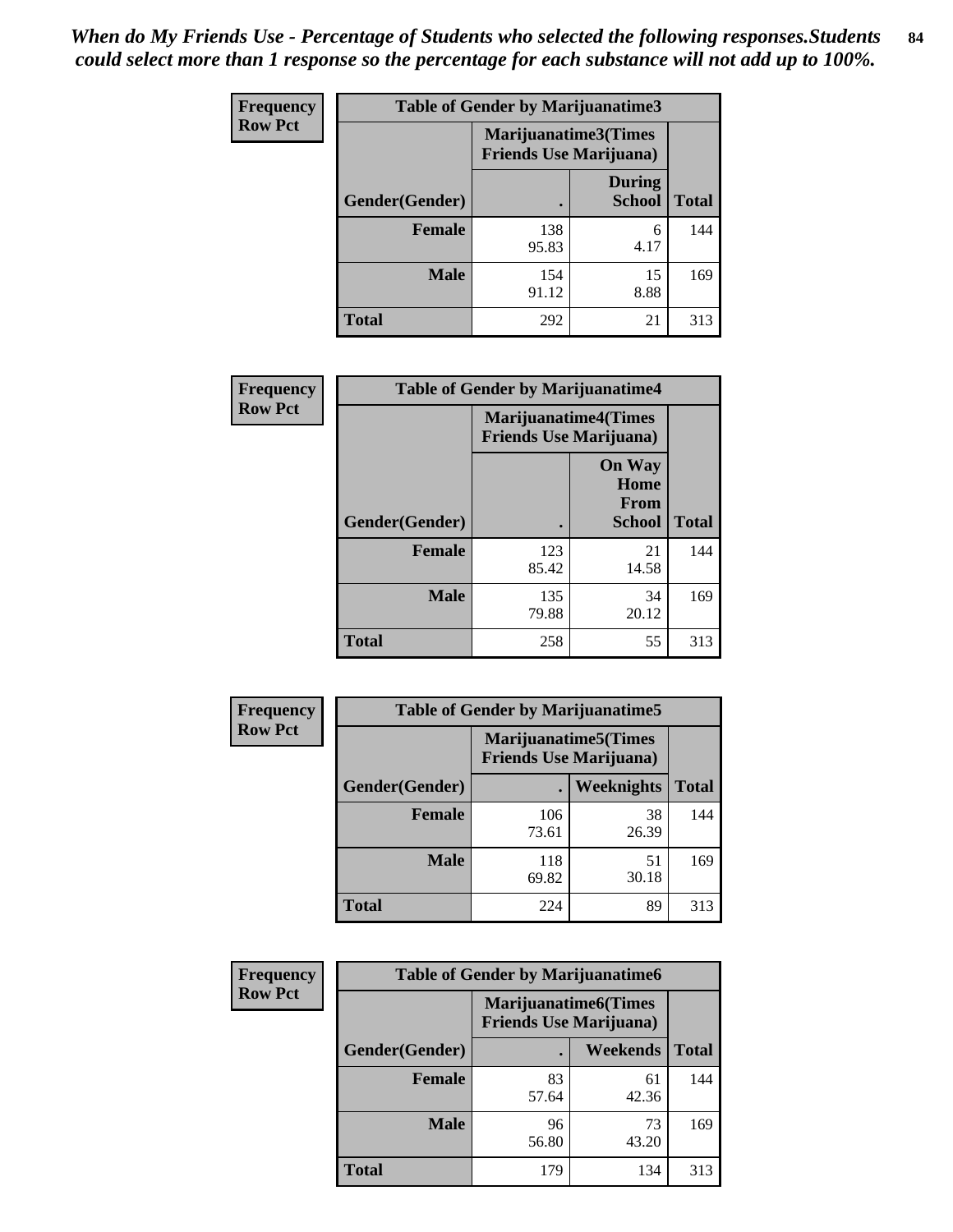*When do My Friends Use - Percentage of Students who selected the following responses.Students could select more than 1 response so the percentage for each substance will not add up to 100%.* **85**

| <b>Frequency</b> | <b>Table of Gender by Otherdrugtime1</b> |                        |                                                         |              |  |
|------------------|------------------------------------------|------------------------|---------------------------------------------------------|--------------|--|
| <b>Row Pct</b>   |                                          | <b>Illegal Drugs</b> ) | <b>Otherdrugtime1(Times</b><br><b>Friends Use Other</b> |              |  |
|                  | Gender(Gender)                           |                        | Do Not Use                                              | <b>Total</b> |  |
|                  | <b>Female</b>                            | 40<br>27.78            | 104<br>72.22                                            | 144          |  |
|                  | <b>Male</b>                              | 24<br>14.20            | 145<br>85.80                                            | 169          |  |
|                  | <b>Total</b>                             | 64                     | 249                                                     | 313          |  |

| Frequency      | <b>Table of Gender by Otherdrugtime2</b> |                                                                                   |                            |              |
|----------------|------------------------------------------|-----------------------------------------------------------------------------------|----------------------------|--------------|
| <b>Row Pct</b> |                                          | <b>Otherdrugtime2(Times</b><br><b>Friends Use Other</b><br><b>Illegal Drugs</b> ) |                            |              |
|                | Gender(Gender)                           |                                                                                   | On Way to<br><b>School</b> | <b>Total</b> |
|                | <b>Female</b>                            | 127<br>88.19                                                                      | 17<br>11.81                | 144          |
|                | <b>Male</b>                              | 158<br>93.49                                                                      | 11<br>6.51                 | 169          |
|                | <b>Total</b>                             | 285                                                                               | 28                         | 313          |

| Frequency      |                | <b>Table of Gender by Otherdrugtime3</b> |                                                         |              |  |
|----------------|----------------|------------------------------------------|---------------------------------------------------------|--------------|--|
| <b>Row Pct</b> |                | <b>Illegal Drugs)</b>                    | <b>Otherdrugtime3(Times</b><br><b>Friends Use Other</b> |              |  |
|                | Gender(Gender) |                                          | <b>During</b><br><b>School</b>                          | <b>Total</b> |  |
|                | <b>Female</b>  | 135<br>93.75                             | 9<br>6.25                                               | 144          |  |
|                | <b>Male</b>    | 163<br>96.45                             | 6<br>3.55                                               | 169          |  |
|                | <b>Total</b>   | 298                                      | 15                                                      | 313          |  |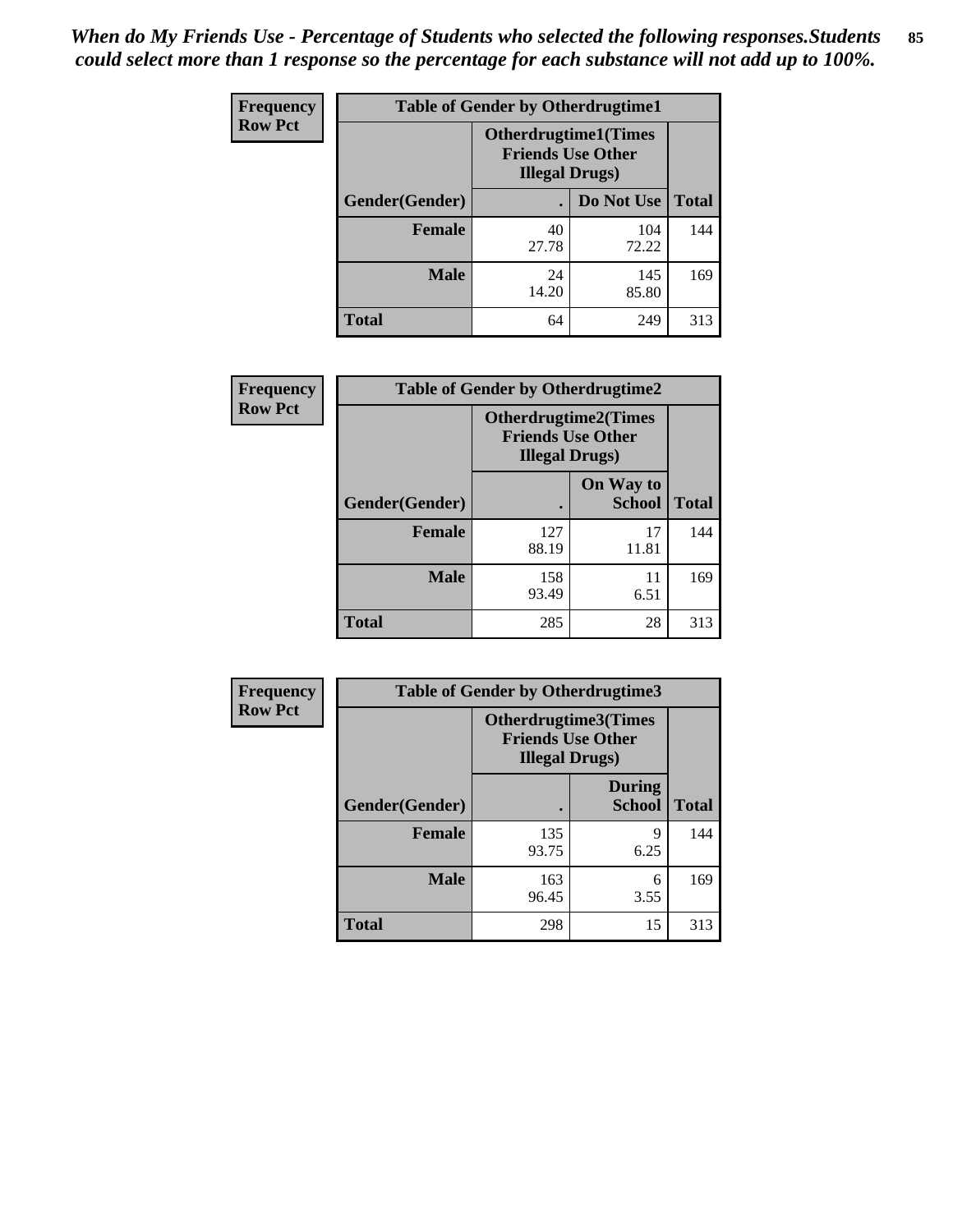*When do My Friends Use - Percentage of Students who selected the following responses.Students could select more than 1 response so the percentage for each substance will not add up to 100%.* **86**

| <b>Frequency</b> | <b>Table of Gender by Otherdrugtime4</b> |                                                    |                                                       |              |
|------------------|------------------------------------------|----------------------------------------------------|-------------------------------------------------------|--------------|
| <b>Row Pct</b>   |                                          | <b>Friends Use Other</b><br><b>Illegal Drugs</b> ) | <b>Otherdrugtime4(Times</b>                           |              |
|                  | Gender(Gender)                           |                                                    | <b>On Way</b><br>Home<br><b>From</b><br><b>School</b> | <b>Total</b> |
|                  | <b>Female</b>                            | 131<br>90.97                                       | 13<br>9.03                                            | 144          |
|                  | <b>Male</b>                              | 157<br>92.90                                       | 12<br>7.10                                            | 169          |
|                  | <b>Total</b>                             | 288                                                | 25                                                    | 313          |

| Frequency      | <b>Table of Gender by Otherdrugtime5</b> |                                                                                    |                   |              |
|----------------|------------------------------------------|------------------------------------------------------------------------------------|-------------------|--------------|
| <b>Row Pct</b> |                                          | <b>Otherdrugtime5</b> (Times<br><b>Friends Use Other</b><br><b>Illegal Drugs</b> ) |                   |              |
|                | Gender(Gender)                           |                                                                                    | <b>Weeknights</b> | <b>Total</b> |
|                | <b>Female</b>                            | 117<br>81.25                                                                       | 27<br>18.75       | 144          |
|                | <b>Male</b>                              | 153<br>90.53                                                                       | 16<br>9.47        | 169          |
|                | <b>Total</b>                             | 270                                                                                | 43                | 313          |

| <b>Frequency</b> | <b>Table of Gender by Otherdrugtime6</b> |                                                                                   |             |              |
|------------------|------------------------------------------|-----------------------------------------------------------------------------------|-------------|--------------|
| <b>Row Pct</b>   |                                          | <b>Otherdrugtime6(Times</b><br><b>Friends Use Other</b><br><b>Illegal Drugs</b> ) |             |              |
|                  | Gender(Gender)                           |                                                                                   | Weekends    | <b>Total</b> |
|                  | <b>Female</b>                            | 102<br>70.83                                                                      | 42<br>29.17 | 144          |
|                  | <b>Male</b>                              | 144<br>85.21                                                                      | 25<br>14.79 | 169          |
|                  | <b>Total</b>                             | 246                                                                               | 67          | 313          |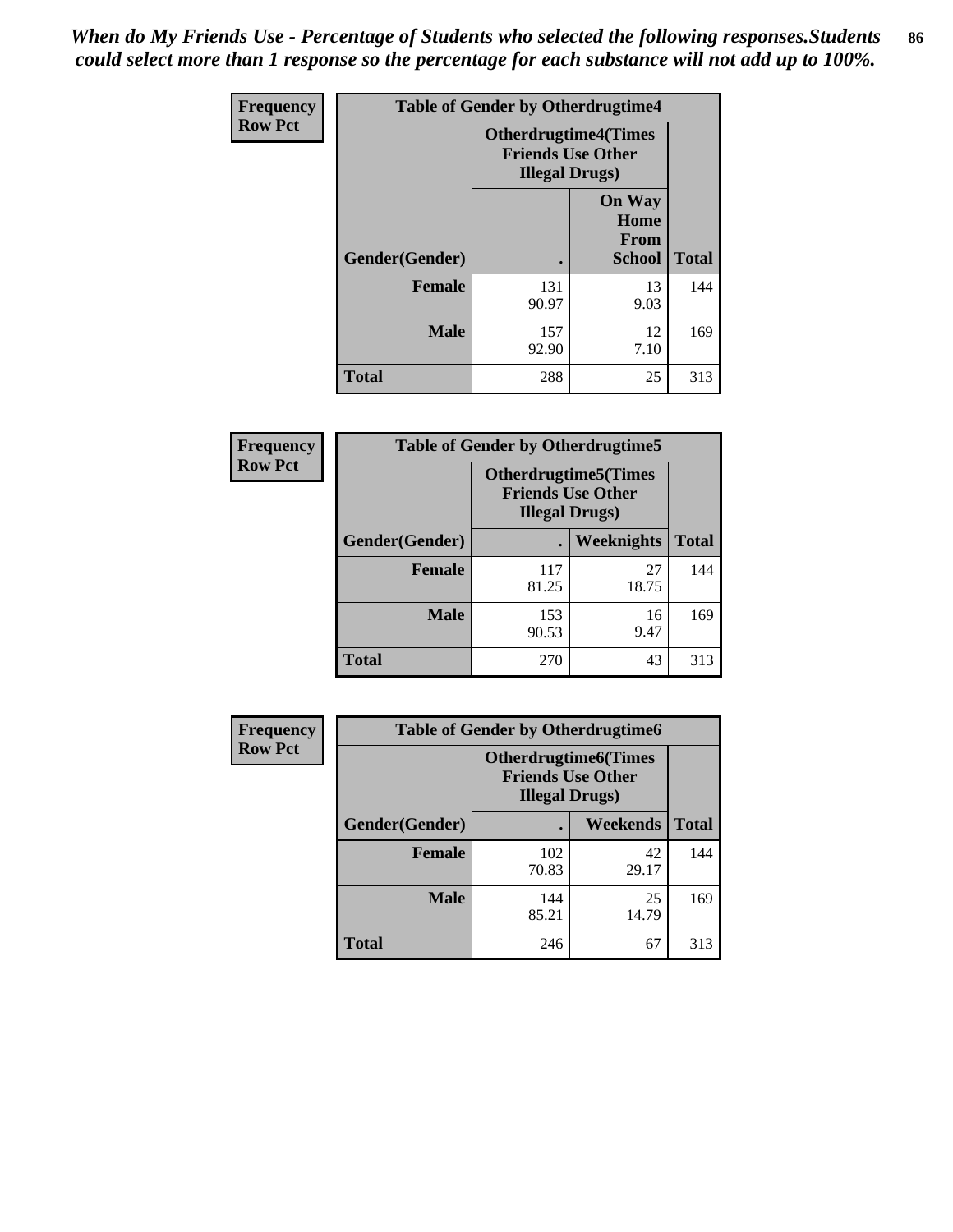# *Other Questions* **87**

| Frequency      | <b>Table of Gender by Educationalcohol</b> |                                                                                                                               |                |              |
|----------------|--------------------------------------------|-------------------------------------------------------------------------------------------------------------------------------|----------------|--------------|
| <b>Row Pct</b> |                                            | Educationalcohol(I<br>have been taught<br>about alcohol,<br>tobacco,<br>and other drugs<br>within the last year<br>at school) |                |              |
|                | Gender(Gender)                             | <b>Yes</b>                                                                                                                    | N <sub>0</sub> | <b>Total</b> |
|                | <b>Female</b>                              | 79<br>54.86                                                                                                                   | 65<br>45.14    | 144          |
|                | <b>Male</b>                                | 82<br>48.52                                                                                                                   | 87<br>51.48    | 169          |
|                | <b>Total</b>                               | 161                                                                                                                           | 152            | 313          |

| Frequency      | <b>Table of Gender by Rodedrinking</b> |                                                                                                                     |              |              |  |
|----------------|----------------------------------------|---------------------------------------------------------------------------------------------------------------------|--------------|--------------|--|
| <b>Row Pct</b> |                                        | Rodedrinking(In<br>the past 30 days I<br>have ridden in a<br>car with a driver<br>who had been<br>drinking alcohol) |              |              |  |
|                | Gender(Gender)                         | Yes                                                                                                                 | $\bf N_0$    | <b>Total</b> |  |
|                | <b>Female</b>                          | 30<br>20.83                                                                                                         | 114<br>79.17 | 144          |  |
|                | <b>Male</b>                            | 23<br>13.61                                                                                                         | 146<br>86.39 | 169          |  |
|                | <b>Total</b>                           | 53                                                                                                                  | 260          | 313          |  |

| Frequency      | <b>Table of Gender by Drugsschool</b> |                                                                                                                                     |                |              |  |
|----------------|---------------------------------------|-------------------------------------------------------------------------------------------------------------------------------------|----------------|--------------|--|
| <b>Row Pct</b> |                                       | <b>Drugsschool</b> (During<br>the past 12 months,<br>I have been offered,<br>sold,<br>or given illegal drugs<br>on school property) |                |              |  |
|                | Gender(Gender)                        | <b>Yes</b>                                                                                                                          | N <sub>0</sub> | <b>Total</b> |  |
|                | <b>Female</b>                         | 28<br>19.44                                                                                                                         | 116<br>80.56   | 144          |  |
|                | <b>Male</b>                           | 35<br>20.71                                                                                                                         | 134<br>79.29   | 169          |  |
|                | <b>Total</b>                          | 63                                                                                                                                  | 250            | 313          |  |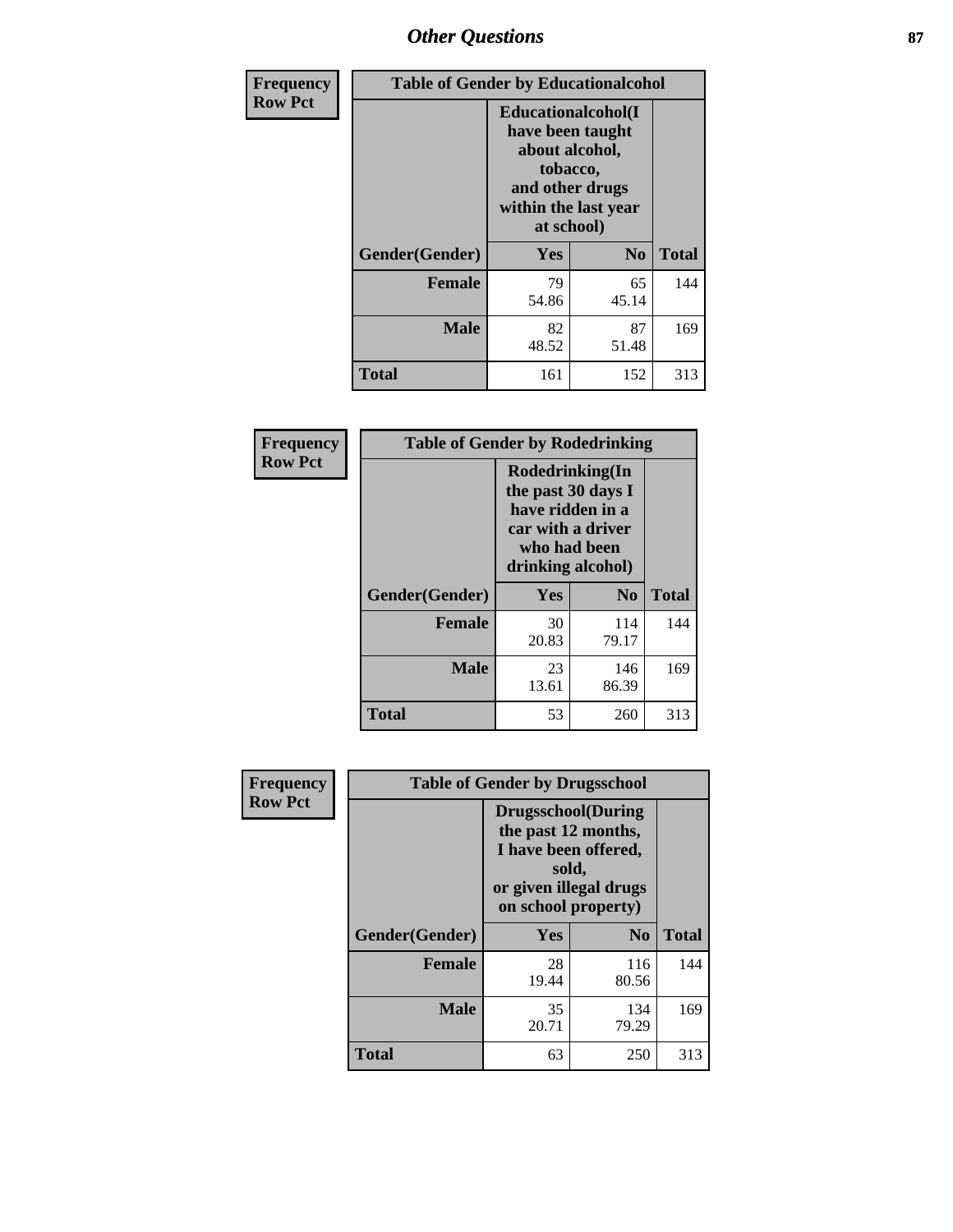## *Other Questions* **88**

**Frequency Row Pct**

| <b>Table of Gender by Bingedrinking</b> |                         |                                                                                                         |                   |                   |                        |                               |                        |              |
|-----------------------------------------|-------------------------|---------------------------------------------------------------------------------------------------------|-------------------|-------------------|------------------------|-------------------------------|------------------------|--------------|
|                                         |                         | Bingedrinking(I have drunk five or more<br>drinks of alcohol at one sitting during the<br>last 30 days) |                   |                   |                        |                               |                        |              |
| <b>Gender</b> (Gender)                  | $\bf{0}$<br><b>Days</b> | 1 or<br>days                                                                                            | 3 to<br>5<br>days | 6 to<br>9<br>days | 10<br>to<br>19<br>days | <b>20</b><br>to<br>29<br>days | All<br>30<br>days      | <b>Total</b> |
| <b>Female</b>                           | 129<br>89.58            | $\mathfrak{D}$<br>1.39                                                                                  | 7<br>4.86         | 0.00              | $\mathfrak{D}$<br>1.39 | 2<br>1.39                     | $\mathfrak{D}$<br>1.39 | 144          |
| <b>Male</b>                             | 134<br>79.29            | 7<br>4.14                                                                                               | 8<br>4.73         | 5<br>2.96         | 6<br>3.55              | 5<br>2.96                     | 4<br>2.37              | 169          |
| <b>Total</b>                            | 263                     | 9                                                                                                       | 15                | 5                 | 8                      | 7                             | 6                      | 313          |

| Frequency      | <b>Table of Gender by Educationaids</b> |                                                                                                 |             |              |  |
|----------------|-----------------------------------------|-------------------------------------------------------------------------------------------------|-------------|--------------|--|
| <b>Row Pct</b> |                                         | <b>Educationaids</b> (I<br>have been taught<br>about HIV/AIDS<br>at school in the<br>past year) |             |              |  |
|                | Gender(Gender)                          | Yes                                                                                             | $\bf N_0$   | <b>Total</b> |  |
|                | <b>Female</b>                           | 82<br>56.94                                                                                     | 62<br>43.06 | 144          |  |
|                | <b>Male</b>                             | 82<br>48.52                                                                                     | 87<br>51.48 | 169          |  |
|                | <b>Total</b>                            | 164                                                                                             | 149         | 313          |  |

| <b>Frequency</b> | <b>Table of Gender by Suicideconsider</b> |                 |                |              |
|------------------|-------------------------------------------|-----------------|----------------|--------------|
| <b>Row Pct</b>   |                                           | Suicideconsider |                |              |
|                  | Gender(Gender)                            | <b>Yes</b>      | N <sub>0</sub> | <b>Total</b> |
|                  | <b>Female</b>                             | 13<br>9.03      | 131<br>90.97   | 144          |
|                  | <b>Male</b>                               | q<br>5.33       | 160<br>94.67   | 169          |
|                  | <b>Total</b>                              | 22              | 291            | 313          |